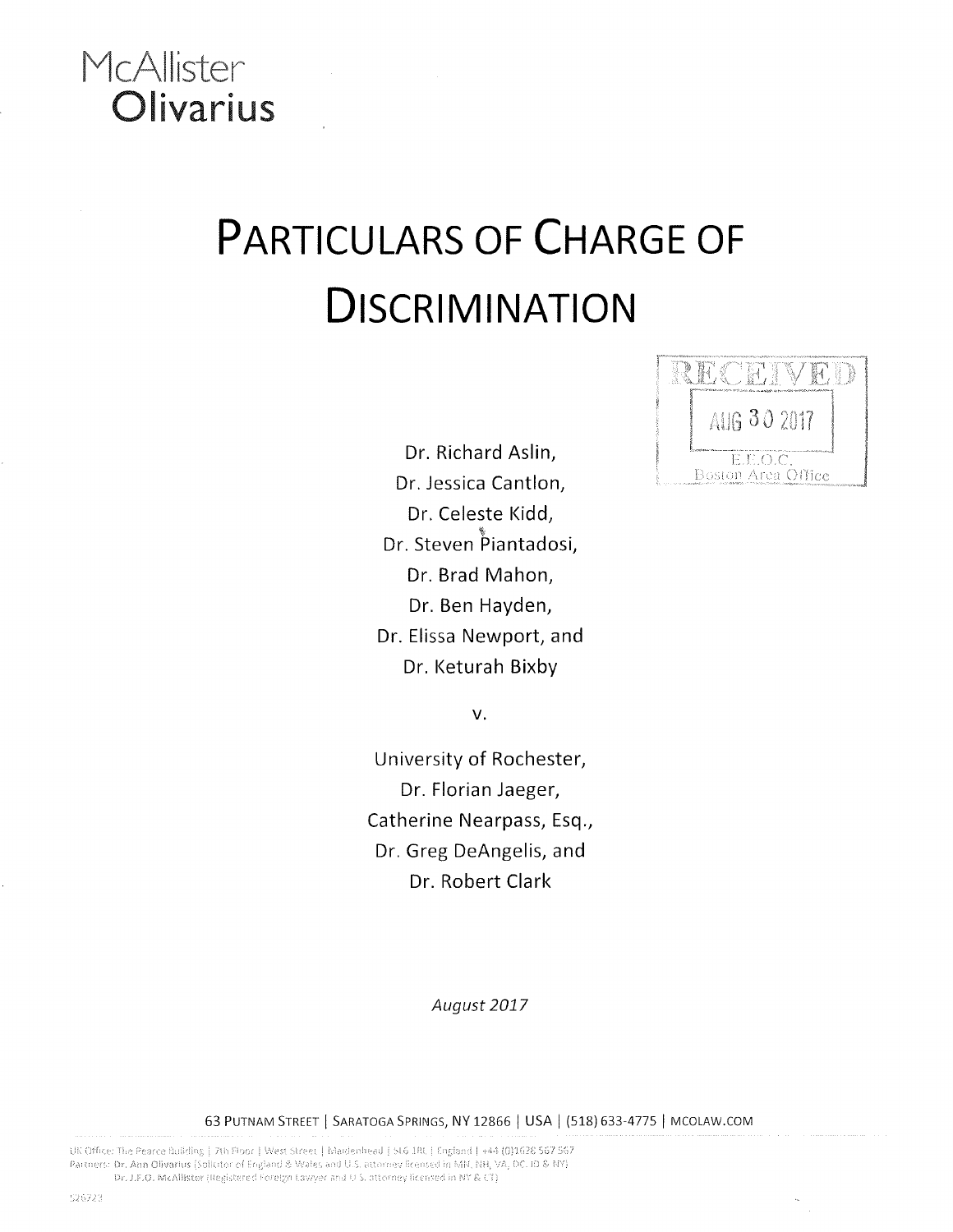

### TABLE OF CONTENTS

| <b>INTRODUCTION</b> |                                                                                                                                                                                             | 3   |
|---------------------|---------------------------------------------------------------------------------------------------------------------------------------------------------------------------------------------|-----|
| А.                  | The Parties                                                                                                                                                                                 | 4   |
|                     | B. Summary of the Claim                                                                                                                                                                     | 9   |
|                     | THE CLAIM                                                                                                                                                                                   | 16  |
| D.                  | C. Florian Jaeger's long pattern of sexually predatory behavior at the University of Rochester<br>The University receives a second official complaint about Jaeger's behavior, and conducts | 16  |
|                     | another inadequate and biased investigation that whitewashes him                                                                                                                            | 44  |
| Е.                  | The Nearpass Report in detail                                                                                                                                                               | 52  |
| F.                  | The University steps up its retaliation campaign against the Complainants                                                                                                                   | 75  |
|                     | <b>LEGAL CLAIMS</b>                                                                                                                                                                         | 87  |
| G.                  | Unlawful retaliation in violation of Title VII and New York Human Rights Law                                                                                                                | 88  |
| Η.                  | Unlawful sex-based harassment in violation of Title VII and New York Human Rights Law                                                                                                       | 102 |
| I.                  | Unlawful deliberate indifference to the hostile educational environment to which Keturah<br>Bixby was subjected in violation of Title IX                                                    | 107 |
| J.                  | Unlawful retaliation in violation of Title IX of Aslin, Cantlon, Kidd, Hayden, Piantadosi, Mahon,<br>and Newport                                                                            | 108 |
| к.                  | Defamation of Aslin, Cantlon, Hayden, Piantadosi, Kidd, Mahon and Newport in Violation of<br>New York law                                                                                   | 109 |
|                     | <b>DAMAGES</b>                                                                                                                                                                              |     |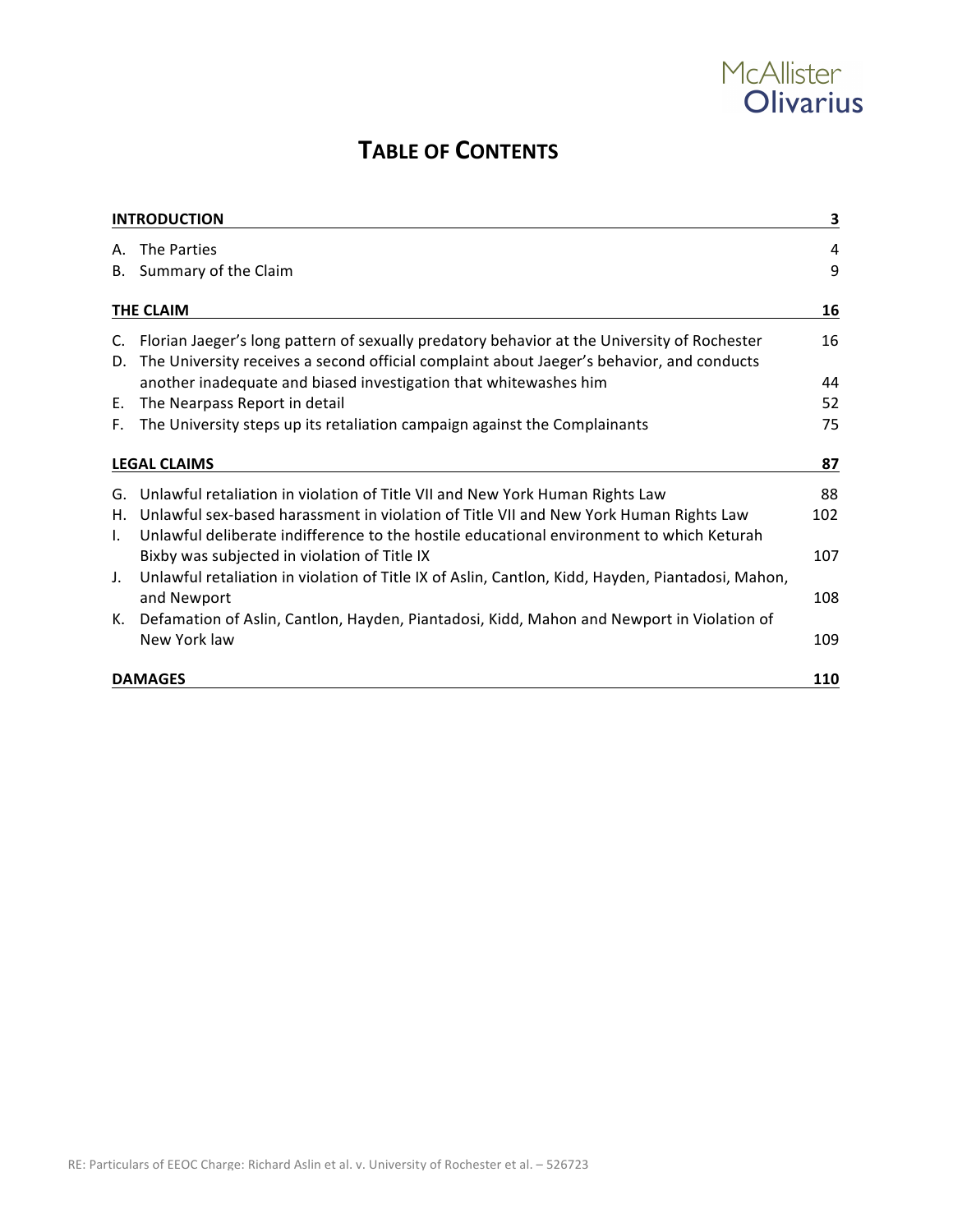

### INTRODUCTION

Dr. Richard Aslin ("Aslin") of 7 Moser Street, Northampton, MA 01060; Dr. Jessica Cantlon ("Cantlon") of 9 Portsmouth Terrace, Rochester, NY 14607; Dr. Celeste Kidd ("Kidd") of 82 Merriman Street, Rochester, NY 14607; Dr. Steven Piantadosi ("Piantadosi") of 82 Merriman Street, Rochester, NY 14607; Dr. Brad Mahon ("Mahon") of 9 Portsmouth Terrace, Rochester, NY 14607; Dr. Ben Hayden ("Hayden") of 210 Wyndham Cir W, New Brighton, MN 55112; Dr. Elissa Newport ("Newport") of 2919 Woodland Drive NW, Washington DC 20008; and Dr. Keturah Bixby ("Bixby") of 79 Prince St #4, Rochester, NY 14605 (collectively "the Complainants"), each has legal claims against the University of Rochester ("UR") of 500 Joseph C. Wilson Boulevard, Rochester, NY 14627 based on discrimination and retaliation by UR against them, and legal claims based on discrimination, retaliation and defamation against individual employees of UR arising out of the same operative facts. 

This document sets out these charges in much greater detail than is customary in an EEOC Charge. Complainants hope that this will help the University and individuals involved understand how their conduct has violated the law, and provide a basis for constructive discussions and settlement before the Complainants file a lawsuit. 

Without prejudice to any other claims they may bring, the Complainants, if the EEOC does not take up their case and instead issues a "right to sue" letter, intend to bring the following claims against UR and relevant individual defendants:

- a. Violations of Title VII of the Civil Rights Act of 1964, 42 U.S.C. § 2000e, et. seq ("Title VII") due to: (1) unlawful retaliation against Aslin, Cantlon, Kidd, Hayden, Piantadosi, Mahon and Newport; (2) unlawfully subjecting Cantlon, Kidd, and Bixby to a hostile work environment on the basis of their sex; and (3) constructively discharging Aslin and Hayden.
- b. Violations of Title IX due to: (1) unlawful retaliation against Aslin, Cantlon, Kidd, Hayden, Piantadosi, Mahon and Newport; (2) unlawfully subjecting Bixby to a hostile educational environment on account of her sex.
- c. Violations of New York State Human Rights Law due to: (1) unlawful retaliation against Aslin, Cantlon, Kidd, Hayden, Piantadosi, Mahon and Newport; (2) unlawfully subjecting Cantlon, Kidd and Bixby to a hostile work environment on the basis of their sex; and (3) constructively discharging Aslin and Hayden.
- d. Violations of New York State Law due to UR's negligently retaining Jaeger.
- e. Defamation of Aslin, Cantlon, Hayden, Piantadosi, Kidd, Mahon and Newport.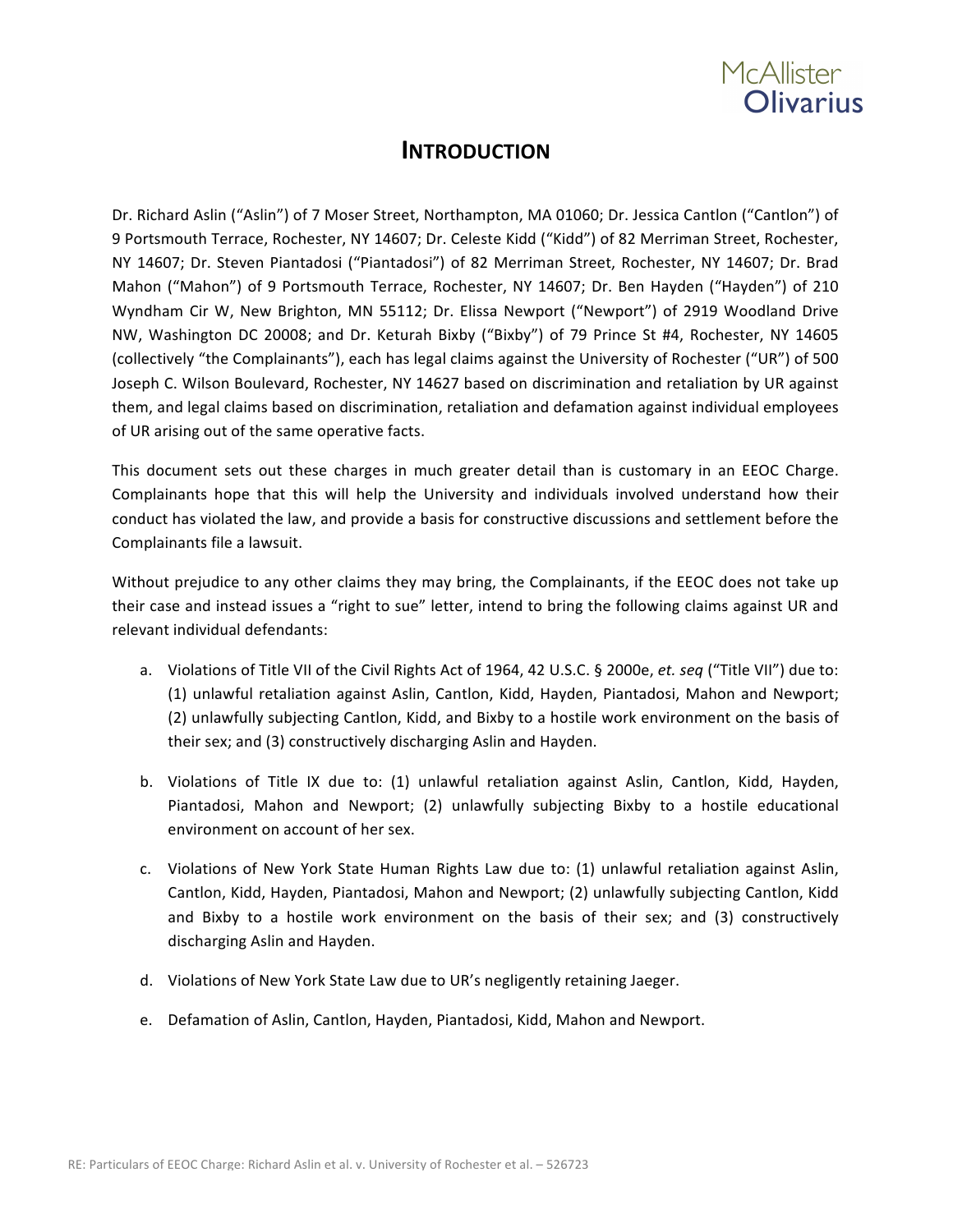

#### A. THE PARTIES

#### The Complainants

#### Richard Aslin

1. Aslin graduated from Michigan State University with high honors in Psychology in 1971 and received his Ph.D. in Child Psychology from the University of Minnesota in 1975. The outstanding quality of Aslin's work was immediately recognized. He received a National Science Foundation Undergraduate Research Fellowship in 1970 and went on to receive support from a Predoctoral Traineeship in Child Psychology from the National Institute of Mental Health, a Research Career Development Award from the National Institute of Child Health and Human Development, the Boyd R. McCandless Young Scientist Award from the American Psychological Association, and the Early Career Award in Developmental Psychology from the American Psychological Association. Aslin has continued to receive international recognition throughout his career. He has taught at Indiana University, the University of Washington, the University of Minnesota, MIT, and Birkbeck College, University of London. Aslin joined the University of Rochester in 1984 and since then he has served as Chair of the Department of Psychology; Dean of the College of Arts and Sciences; Vice Provost of Arts, Sciences & Engineering; Director of the Center for Language Sciences; Director of the Center for Brain Imaging; and Director of Graduate Studies for the Department of Brain and Cognitive Sciences (BCS). Recently he has received national recognition for his long career of outstanding scientific contributions. He received the Lifetime Achievement Award in Graduate Education from UR, the Distinguished Scientific Contributions Award from the American Psychological Association, the Outstanding Achievement Award from the University of Minnesota, the Mentor Award for Lifetime Achievement from the Association for Psychological Science, is a member of the American Academy of Arts and Sciences, and was inducted into the National Academy of Sciences in 2014. Aslin is invited to give numerous colloquia and keynote addresses across the nation each year. He has an extraordinary publication record and has served on the editorial or advisory boards of the most prestigious journals in cognitive science. Aslin is considered a major public intellectual and leading scholar in his field.

#### Elissa Newport

2. Newport is a professor of Neurology and the Director of the Center for Brain Plasticity and Recovery at Georgetown University. She attended Wellesley College and then graduated from Barnard College of Columbia University in 1969 magna cum laude; she received her Ph.D. from the University of Pennsylvania in 1975. Newport has been elected as a fellow of the Association for Psychological Science, the Society of Experimental Psychologists, the Cognitive Science Society, and the American Association for the Advancement of Science, and is an elected member of the American Academy of Arts and Sciences, the American Philosophical Society, and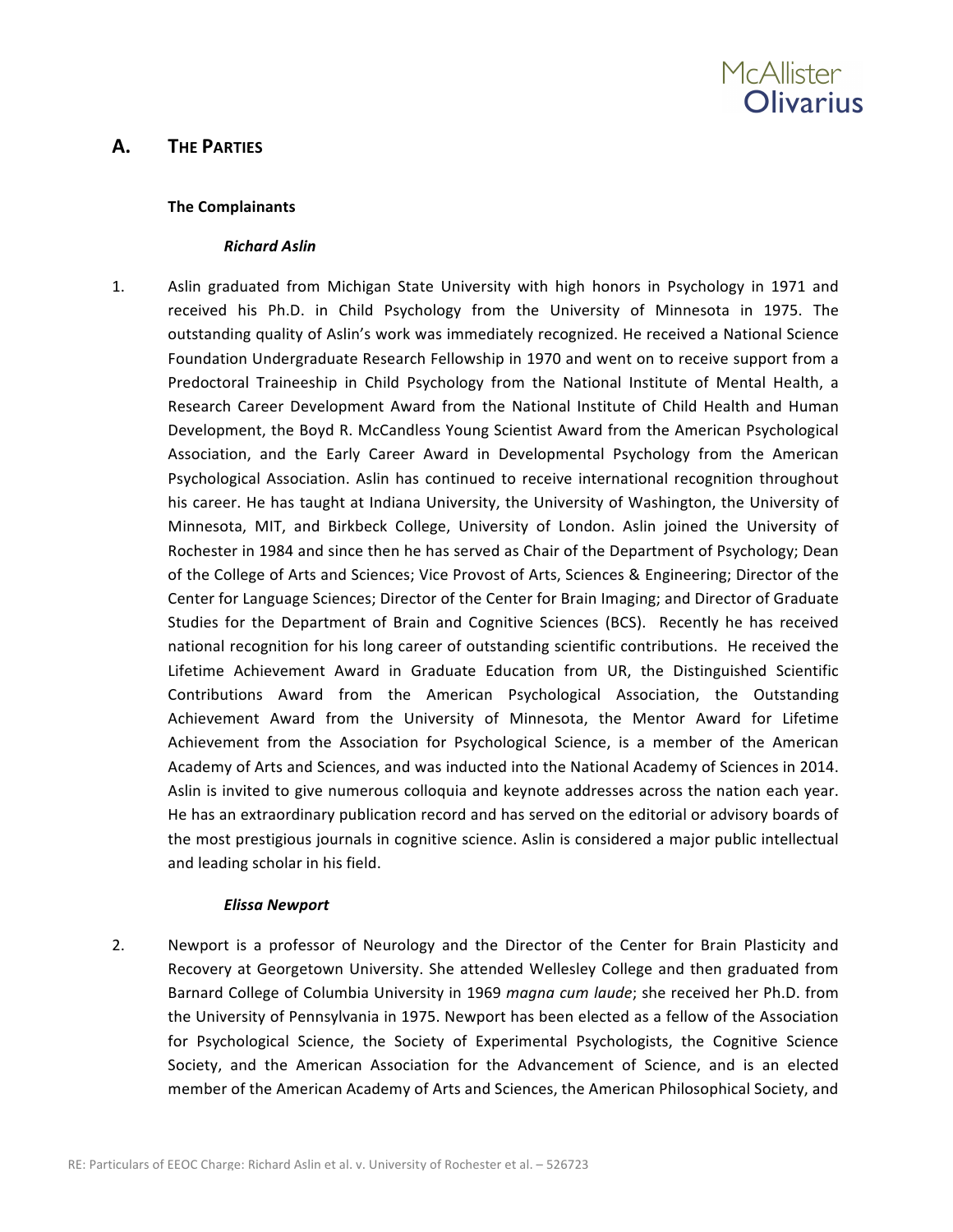## McAllister Olivarius

the National Academy of Sciences. She has received grants from the National Institutes of Health, the National Science Foundation, the James S. McDonnell Foundation, the Packard Foundation, and the American Heart Association. She has received the Benjamin Franklin Medal in Computer and Cognitive Sciences, the Claude Pepper Award for Excellence from the National Institutes of Health, and the William James Lifetime Achievement Award for Basic Research from the Association for Psychological Sciences. Newport has taught at the University of California, San Diego; the University of Illinois; and UR, where she helped found BCS and served as the department chair for 12 years, leading the department to ranking  $4<sup>th</sup>$  in the nation in its field within ten years of its inception. At the UR she also served for many years as the Chair of the College Curriculum Committee and a member of the Faculty Senate Executive Committee, as well as serving on the search committees for the Dean, the Provost, and the President and on the President's Task Force on Diversity. At Georgetown University, where she has been on the faculty since 2012, she has also served in many important roles, including chairing the Faculty Philanthropy Committee and serving on the University Research Integrity Committee as well as founding and directing the Interdepartmental Concentration in Cognitive Science. Her research is globally recognized, and she lectures at conferences and universities throughout the U.S. as well as Europe.

#### Jessica Cantlon

3. Cantlon was recently named by Science News as one of the ten scientists slated to "make the next big discoveries" and "transform their research fields over the coming decades."<sup>1</sup> She graduated from Indiana University in 1999 where she was a Ronald E. McNair Scholar and received her Ph.D. in psychology from Duke University in 2007 where she won a National Science Foundation Graduate Research Fellowship and the Elizabeth Munsterberg Koppitz Child Psychology fellowship from the American Psychological Foundation. She is currently Associate Professor of Brain & Cognitive Sciences and Associate Director of the Rochester Center for Brain Imaging at the University of Rochester. Cantlon has a significant number of highly regarded publications for a scholar at this stage in her career. She continues to bring in substantial federal grant money to UR, having received funding from the National Institute of Health, National Science Foundation, Alfred P. Sloan Foundation, and James S. McDonnell Foundation among other organizations. Cantlon is a widely-known and respected scholar in her field and is invited to give keynote talks at universities and conferences across the nation each year. Her work has been featured in Science News,<sup>2</sup> National Geographic,<sup>3</sup> Time,<sup>4</sup> CNN,<sup>5</sup> US News & World Report,<sup>6</sup> The Scientist, $^7$  and NPR. $^8$ 

<sup>&</sup>lt;sup>1</sup> https://www.sciencenews.org/article/sn-10-scientists-to-watch-2016?mode=pick&context=172&tgt=nr<br><sup>2</sup> https://www.sciencenews.org/article/jessica-cantlon-cognitive-neuroscientist-sn-10-scientists-watch?mode=pick &context=172

 $3$  http://phenomena.nationalgeographic.com/2013/01/03/how-the-brain-crunches-numbers-brought-to-you-by-se same-street/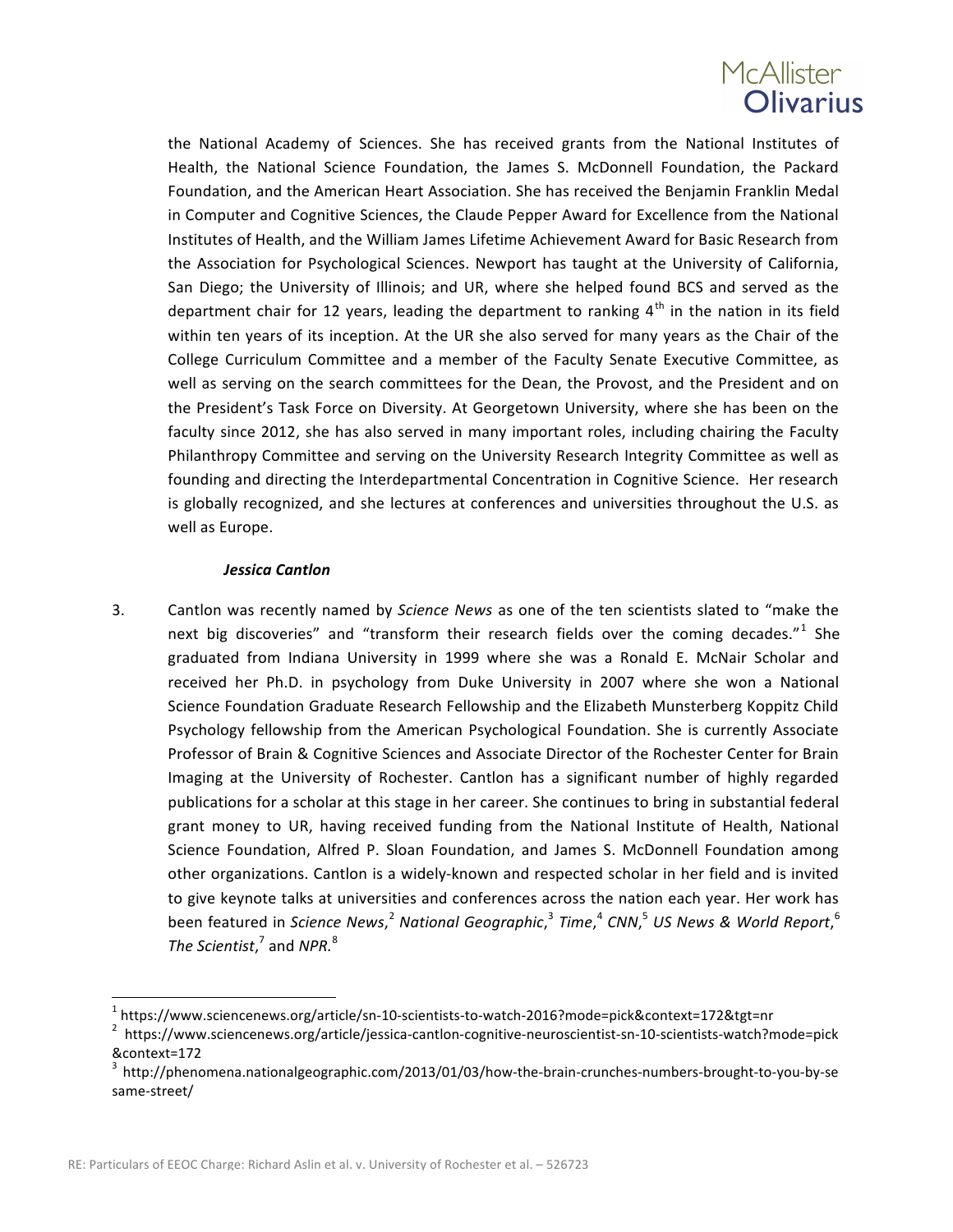

#### Celeste Kidd

4. Kidd graduated from the University of Southern California in 2007 with two BA degrees, in Linguistics and Print Journalism, with honors in both. She received her Ph.D. from UR in 2013. As an undergraduate, she received numerous awards, including the Dean's Award for Excellence in Undergraduate Research. Aslin actively recruited Kidd to UR as a Ph.D. student. She was such an impressive undergraduate that Aslin invited her to come to UR early to begin work in his lab, and considered Kidd to be the best young scholar in developmental science in her cohort. Kidd continued to impress as a graduate student, receiving the National Science Foundation Graduate Research Fellowship and the Glushko Dissertation Prize in Cognitive Science from the Cognitive Science Society. For such a scientist so early in her career, Kidd's publication and presentation records are outstanding. As a faculty member, she has received funding from the Human Frontier Science Program, the Google Faculty Research Award and the Jacobs Foundation Early Career Research Fellowship. Her work has been featured in Discover magazine in the "Top 100 Science Stories of 2012"<sup>9</sup> and more recently in *Forbes*,  $^{10}$  the *New Yorker*,  $^{11}$  and the Economist.<sup>12</sup> Her work features prominently in dozens of popular books on development and human cognition, $^{13}$  and she gives regular radio interviews as an expert on developmental topics for NPR,  $14,15$  the BBC,  $16,17$  and the CBC.  $18,19,20$  She accepted invitations to be a visiting scientist at Stanford University and MIT before joining UR as an Assistant Professor in 2014. 

<sup>&</sup>lt;u> Andreas Andreas Andreas Andreas Andreas Andreas Andreas Andreas Andreas Andreas Andreas Andreas Andreas Andr</u>  $4$  http://healthland.time.com/2013/01/04/your-brain-on-sesame-street-big-bird-helps-researchers-see-how-the-br

ain-learns/<br><sup>5</sup> http://thechart.blogs.cnn.com/2013/01/03/this-is-your-brain-on-sesame-street<br><sup>6</sup> http://health.usnews.com/health-news/news/articles/2013/01/03/study-tracks-kids-brain-activity-while-watchin<br>g-sesame-street

 $\frac{1}{2}$  http://www.the-scientist.com/?articles.view/articleNo/35245/title/Big-Bird-Brain/<br>  $\frac{1}{2}$  http://innovationtrail.org/post/images-brain-could-unlock-learning-difficulties<br>  $\frac{1}{2}$  http://discovermagazine.com e-a-second-marshmallow/#35efb36e2d6f<br><sup>11</sup> http://www.newyorker.com/science/maria-konnikova/why-are-babies-so-dumb-if-humans-are-so-smart<br><sup>12</sup> https://www.economist.com/news/science-and-technology/21699433-babies-are-born-h

plain-why-humans-are-so-clever-bairns<br>
<sup>13</sup> https://www.google.com/search?tbm=bks&q=%22Celeste+Kidd%22<br>
<sup>14</sup> http://www.npr.org/sections/goatsandsoda/2017/07/03/534743719/want-to-teach-your-kids-self-control-ask-a

<sup>-</sup>cameroonian-farmer<br><sup>15</sup> http://www.npr.org/sections/health-shots/2011/04/14/135403918/moms-ums-and-uhs-can-help-toddlers-learn -language<br><sup>16</sup> http://www.bbc.co.uk/programmes/p040s49b<br><sup>17</sup> http://www.bbc.co.uk/programmes/p02200jw<br><sup>18</sup> http://www.cbc.ca/radio/quirks/quirks-quarks-for-may-28-2016-1.3603508/helpless-babies-make-for-smart-par

ents-1.3603740<br><sup>19</sup> http://www.cbc.ca/news/technology/helpless-babies-intelligence-1.3601312<br><sup>20</sup>http://www.cbc.ca/news/technology/curious-about-curiosity-the-science-behind-enquiring-minds-1.3305551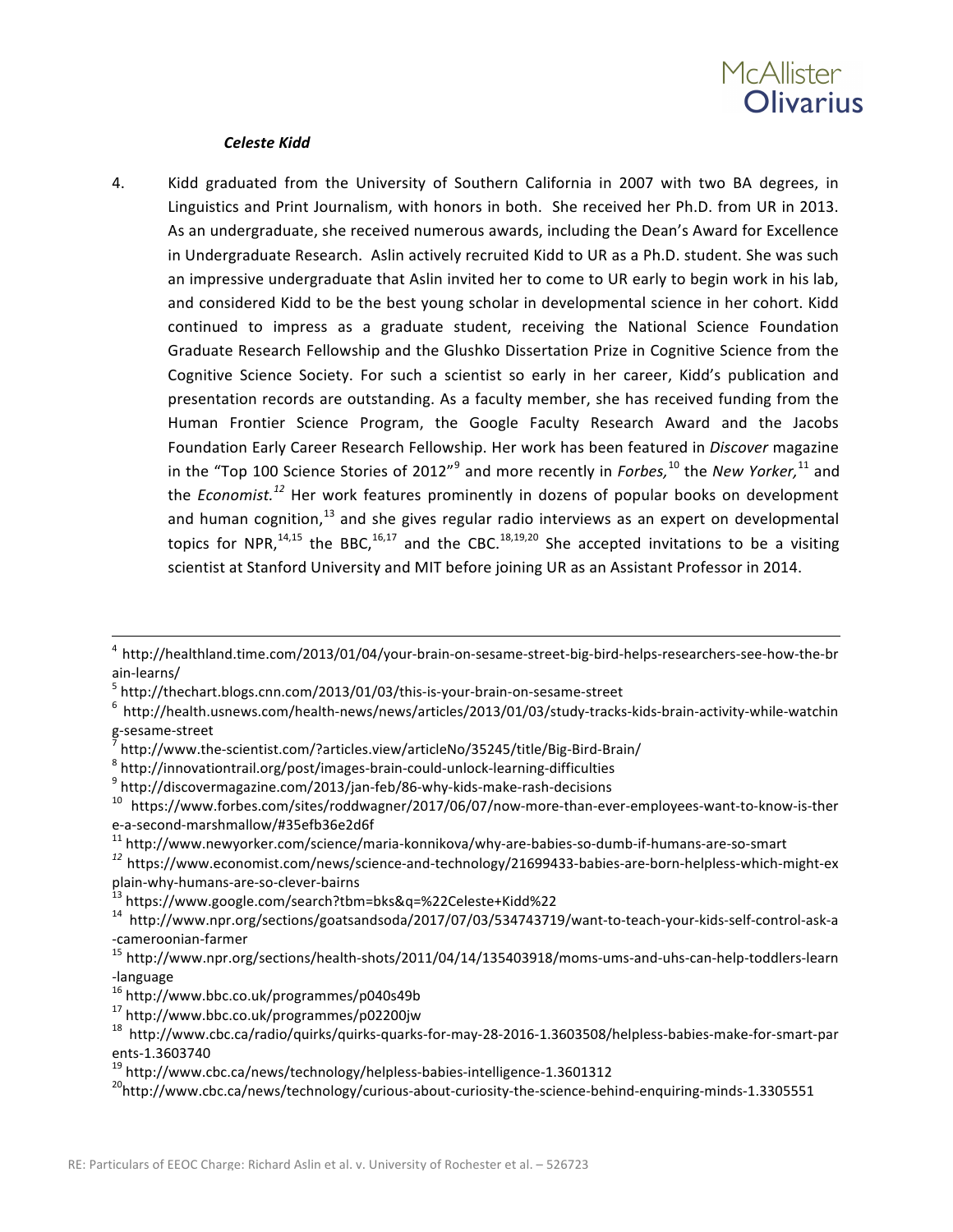

#### Brad Mahon

5. Mahon graduated magna cum laude with a BS in Cognitive Neuroscience from Harvard in 2002 and received a Fulbright Scholarship to study in Barcelona. He received his Ph.D. in Psychology from Harvard in 2009. Mahon's research has been supported by a number of organizations including the National Institute of Neurological Disorders and Stroke, the National Science Foundation, and the Schmitt Program on Integrative Brain Research. Mahon joined the faculty at UR in 2011 as an Assistant Professor of Brain and Cognitive Sciences and is jointly appointed in the Department of Neurosurgery. He is Co-Editor-in-Chief of Cognitive Neuropsychology. He has a significant number of publications in prestigious journals such as Neuron, Science Translational Medicine, and Current Biology. He is well-known in the field for his theoretical contributions to understanding the organization of conceptual knowledge. His peers consider him a rising leader of his discipline. 

#### Steven Piantadosi

6. Piantadosi graduated from the University of North Carolina at Chapel Hill in 2006 with a BA in Linguistics and a BS in Mathematics, where he received highest departmental awards in both majors. He received his Ph.D. from MIT in 2011, where he received an NSF Graduate Research Fellowship Award; his dissertation received the coveted Glushko Dissertation Prize. In 2012 he came to UR to work with Aslin as a postdoctoral researcher after receiving funding from NIH. In 2012, Piantadosi was featured in Forbes magazine's "Top 30 Under 30 in Science and Innovation."<sup>21</sup> Since being hired as faculty at UR, Piantadosi has continued to produce excellent, cutting-edge work and was recently named a "rising star" by the Association for Psychological Science. This award recognizes outstanding psychological scientists in the early stages of their career whose innovative research has already advanced the field.<sup>22</sup> His work has been featured in the New Yorker,<sup>23</sup> Scientific American,<sup>24</sup> the Economist<sup>25</sup> and Nature.<sup>26</sup>

#### Ben Hayden

7. Hayden is a young leader in the field of neuroeconomics. After graduating from Rice University in 2000 and receiving his Ph.D. from the University of California, Berkeley in 2005, he worked as a post-doctoral fellow at Duke University until 2011. He joined UR as an Assistant Professor of

<sup>&</sup>lt;sup>21</sup> https://www.forbes.com/pictures/mkg45giif/steven-t-piantadosi-postdoctorate-student-department-of-brain-a nd-cognitive-sciences-university-of-rochester-27/#deea14d2bbaa<br><sup>22</sup> http://www.rochester.edu/newscenter/steven-piantadosi-named-rising-star-by-association-for-psychological-sci

ence-227202/<br>
<sup>23</sup> http://www.newyorker.com/science/maria-konnikova/why-are-babies-so-dumb-if-humans-are-so-smart<br>
<sup>24</sup> https://www.scientificamerican.com/article/does-a-newborn-s-helplessness-hold-the-key-to-human-smarts/

 $26$  http://www.nature.com/news/2011/110124/full/news.2011.40.html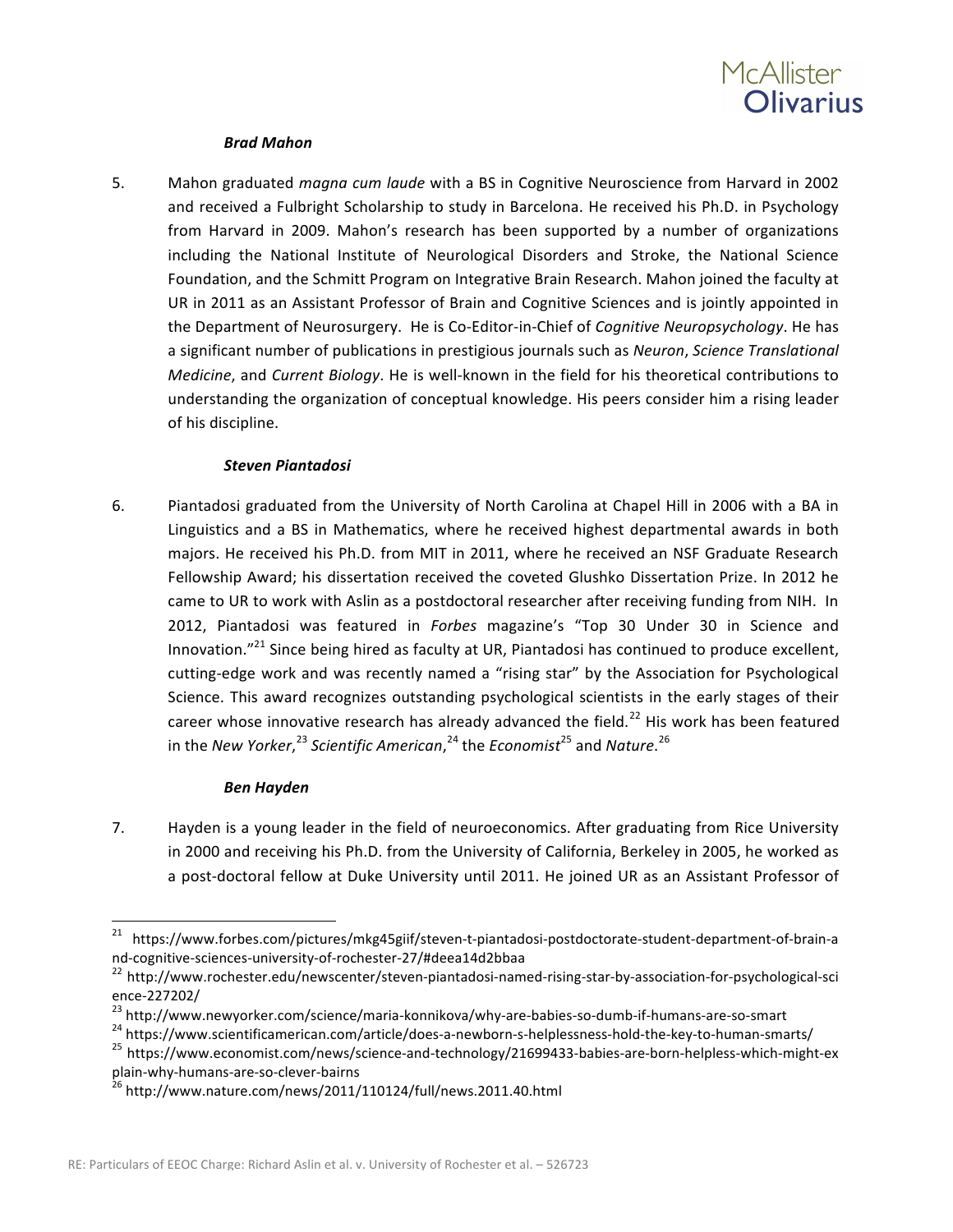

Brain and Cognitive Sciences in 2011 and was promoted to Associate Professor with tenure in 2016, a year earlier than usual. He won the Young Investigator award from the Society for Neuroeconomics the first year it was offered. He has published an extraordinary number of articles in such journals as Neuron, Science, Nature Neuroscience, Annual Reviews of Neuroscience, and Proceedings of the National Academy of Sciences. His work is supported by grants from the National Institute on Drug Abuse (including 3 active R01 awards), National Science Foundation (including the prestigious CAREER Award), the Klingenstein-Simons Foundation, the Templeton Foundation, the Brain and Behavior Research Foundation, and the Tourette Syndrome Association. His work has received considerable attention in the popular press as well, and has been featured in several media outlets, including New York Times and Wired. In 2012, he was named a Sloan Research Fellow; in 2013 he was named as a NARSAD fellow and Klingenstein-Simons fellow.

#### Keturah Bixby

8. Bixby graduated with a B.M. in Harp from the University of Illinois at Urbana-Champaign, where she won the Thomas J. Smith Scholarship, the School of Music String Division Award and was a Bronze Tablet Recipient. She received an M.M. in Harp from Yale University. She recently defended her Ph.D. in BCS at the University of Rochester. Bixby has worked as a researcher at the University of Illinois at Urbana-Champaign, Yale University, and Haskins Laboratories. She is currently a Senior Data Scientist at Measures for Justice.

#### The Defendants

#### University of Rochester

9. UR is a private university in Rochester, New York. It was founded in 1850. UR has approximately 6,000 undergraduates and 5,000 graduate students, and more than 20,000 faculty and staff (2,300 tenure-track faculty members).

#### Florian Jaeger

10. Jaeger received his M.A. in Computer Science and Linguistics from Humbolt University and Technical University in Berlin in 2000 and his Ph.D. in Linguistics with a Cognitive Sciences designation from Stanford University in 2006. Jaeger was hired by the University of Rochester in 2006 and joined BCS at UR in 2007 as an Assistant Professor. He was promoted to Associate Professor in 2013 and full Professor in 2016. From 2014 until late 2016, Jaeger acted as the Director of the Center for Language Sciences at UR.<sup>27</sup>

 <sup>27</sup> Jaeger CV: http://www2.bcs.rochester.edu/sites/fjaeger/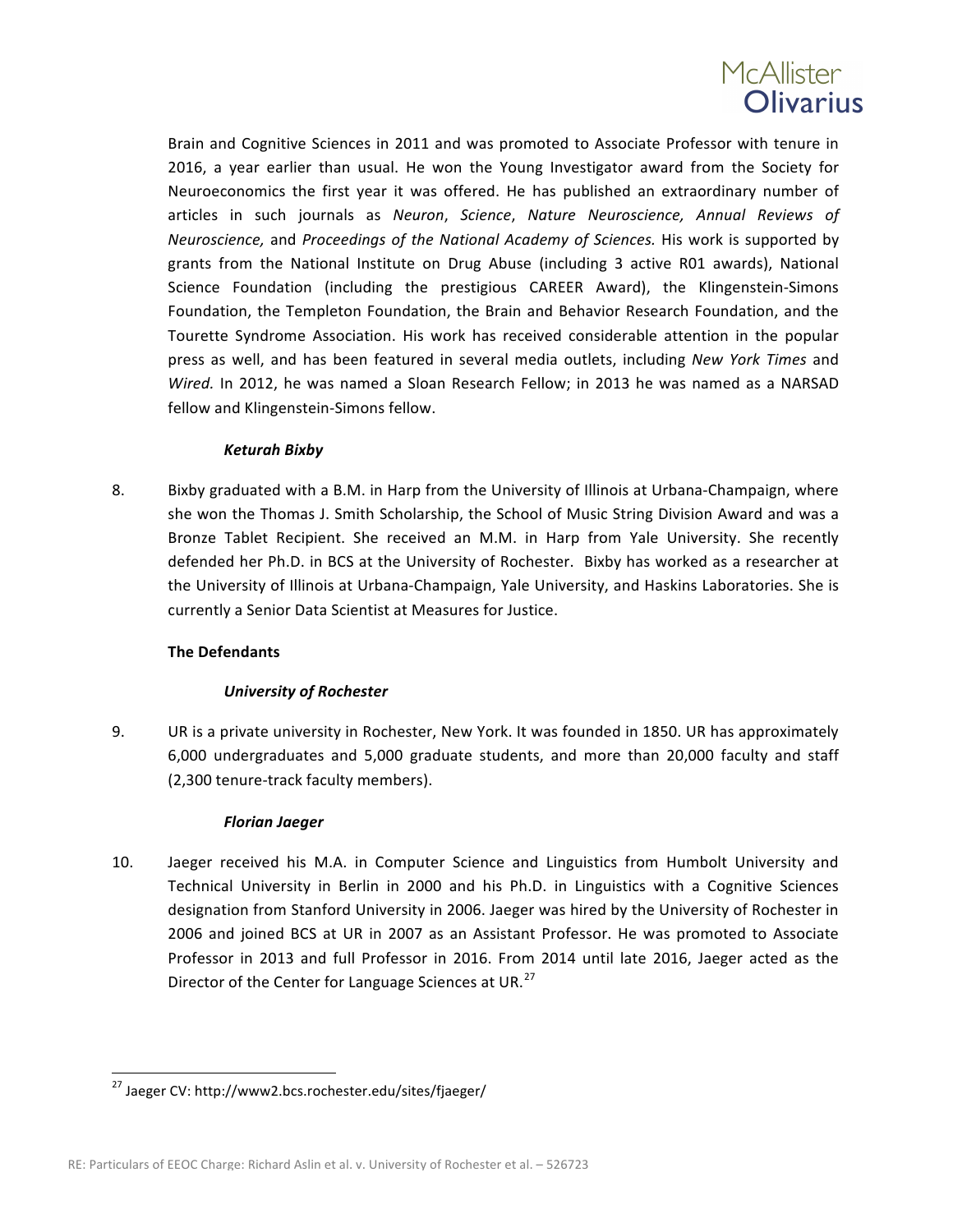

#### Catherine Nearpass

11. Nearpass is Associate Counsel for Employment and Labor Relations Issues at UR. She is a graduate of Mt. Holyoke College and a *magna cum laude* graduate of Albany Law School. Her areas of expertise include discrimination and harassment complaints, disability and Family Medical Leave issues, affirmative action, and general employment matters. 

#### Greg DeAngelis

12. DeAngelis has been the Chair of BCS since 2010 and a Professor of Brain and Cognitive Sciences since 2007. He is Associate Director of the Center for Visual Science and is an editor of the Journal of Neuroscience. DeAngelis received his Ph.D. from the University of California Berkeley/San Francisco in 1992. His research has been continuously funded by The National Eye Institute. 

#### Robert Clark

13. Clark is currently the Provost of UR. Previously he was the Senior Vice President for Research and the Dean of the Hajim School of Engineering and Applied Science. Before joining UR, Clark spent 16 years at Duke University where he was a Senior Associate Dean of the Engineering School. Clark received his B.S. in Mechanical Engineering from Virginia Polytechnic Institute, as well as his M.S. in 1988 and his Ph.D. in 1992. $^{28}$ 

#### B. SUMMARY OF THE CLAIM

Paragraphs 14 - 32 summarize the Complainants' case.

14. The Department of Brain and Cognitive Sciences ("BCS") at the University of Rochester ("UR") was founded in 1996 and during its first decade, under the visionary leadership of Newport and Aslin, it flourished. BCS built a robust department that was highly collaborative.<sup>29</sup> It started its own Ph.D. program focused on interdisciplinary and collaborative work. Its grant applications to the National Institutes of Health (NIH) stressed its collaborative environment, and funding models were structured to allow graduate students to move easily between labs which allowed for more dynamic projects and for students to benefit from the expertise and close instruction of multiple professors. The number of jointly authored papers coming out of BCS at this time was impressive, possibly unmatched by any other comparable program in the world. Under the guidance of Newport and Aslin, in ten years, BCS went from nothing to ranking  $4<sup>th</sup>$  in the nation on a comprehensive review of graduate programs conducted by the National Research Council

<sup>&</sup>lt;sup>28</sup> https://rochester.edu/provost/about/index.html<br><sup>29</sup> Lockwood statement.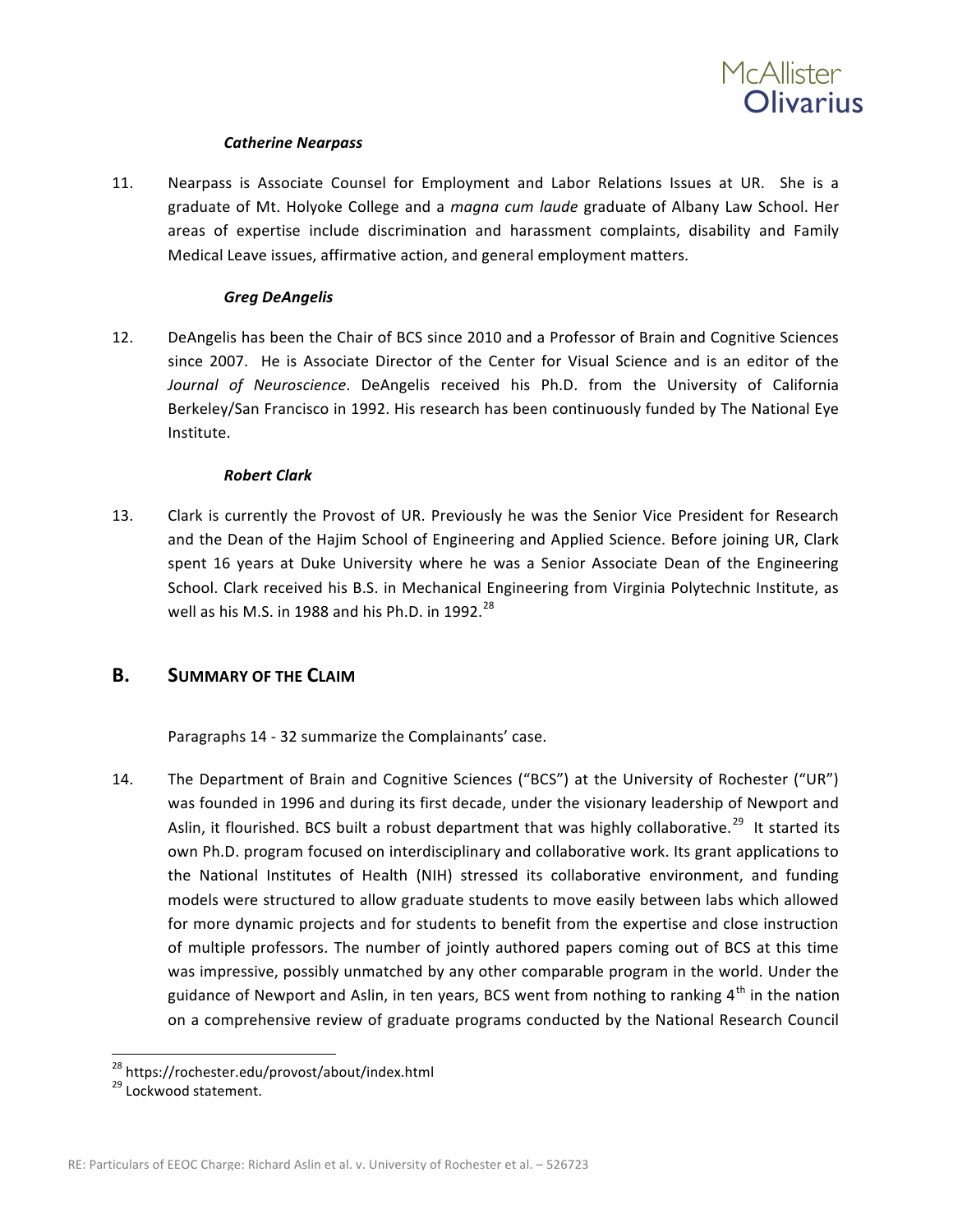

(an arm of the National Academy of Sciences) for the field of psychology/brain and cognitive sciences. Thanks largely to this duo, and their creative and inspirational approach, BCS successfully recruited the best graduate students from MIT, Penn, UCSD, Brown, the University of Wisconsin and others.<sup>30</sup>

- 15. Newport and Aslin were also strongly committed to recruiting and mentoring women scientists and ensuring that BCS was an inclusive working and learning environment for both male and female researchers. BCS professors mentored students through rigorous scientific training and gave career advice. When professors socialized with graduate students, they hosted barbeques, dinners or bowling parties.<sup>31</sup> Before Jaeger joined BCS, if any faculty members sexually harassed or harmed the educational opportunities of students, Newport intervened by making it clear that such behavior would not be tolerated. Graduate students knew they could report unlawful conduct and they knew Newport would protect them; she had (and has) a reputation for protecting and advancing her students.<sup>32</sup> In short, for students, BCS was a place to learn, collaborate, and develop into the best scientists and professionals in their field – and to be good friends and colleagues while doing so.
- 16. By comparison, BCS today is a department in sharp decline. It is divided. Its most renowned senior professor, Aslin, has resigned in protest and frustration at the way BCS and UR have handled complaints of sex discrimination. Six of its most brilliant young scientists are being pushed out of the University along with their substantial federal grant money. Their Ph.D. students are in an impossible position. They may have no choice but to follow their supervisors, on whom years of their work depends, leaving behind the lives they have built in Rochester. They will have to add six months to a year to complete their Ph.D.s either way.<sup>33</sup> Former students and post-docs, now professors themselves, do not send their students to UR.<sup>34</sup> Many prospective students are avoiding UR. This year BCS made 12 offers to prospective students. Four accepted. The acceptance rate used to be 50% or higher.<sup>35</sup> As faculty members have been turned against each other or pushed out of the department, the collaborations which once defined BCS and set it apart from other programs are now at risk or have already ended.<sup>36</sup>
- 17. This stark change can be traced directly back to the hiring and subsequent behavior of Dr. Florian Jaeger ("Jaeger") in 2007. To senior faculty, Jaeger seemed like the perfect fit. In reality, Jaeger turned out to be a narcissistic and manipulative sexual predator, and a selfish academic

<sup>&</sup>lt;sup>30</sup> Newport testimony.<br><sup>31</sup> Aslin testimony, Hanson statement.<br><sup>32</sup> In 2010, Newport fired a professor for sexually harassing a student. Before Newport stepped down as Chair BCS in 2010, she worked with the UR administration to revise its policies on student and professor relationships to provide greater protection to students. UR did not implement these policies until four years later.<br><sup>33</sup> Hayden testimony.<br><sup>34</sup> Kramer, Patterson statements.<br><sup>35</sup> Piantadosi testimony.<br><sup>36</sup> Kidd, Piantadosi, and Cantlon te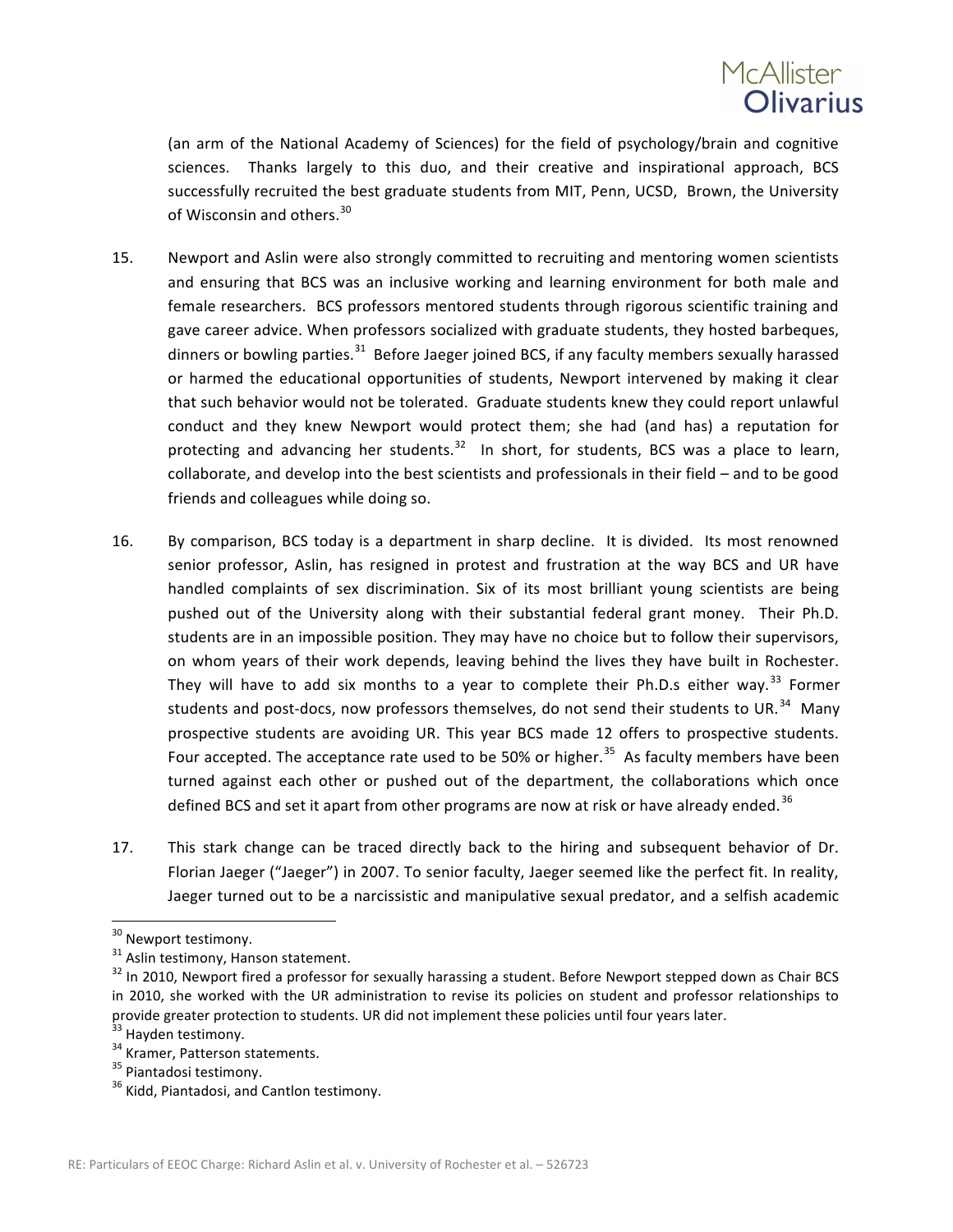# McAllister Olivarius

colleague who insisted on taking credit for work to which he was only tangentially connected. 

 Unbeknownst to Aslin and Newport, Jaeger quickly abused his position of power to manipulate graduate students and post-docs until they felt almost wholly under his control or in fear of him.<sup>37</sup> He infiltrated the graduate student social scene uninvited, coaxing students into ignoring professional boundaries by telling them that he did not believe in traditional academic hierarchies, and moreover that the UR administration approved of his having sexual relationships with students.<sup>38</sup> With the boundaries blurred, Jaeger relentlessly pursued and engaged in numerous sexual relationships with BCS and visiting students, which he flaunted. He had unprotected sex with students, sent unwanted photographs of his genitalia to a female student, lamented to others that he might have sexually transmitted diseases.<sup>39</sup> He made it clear that students who wanted to excel needed to please him, socially and sometimes sexually. He used obnoxious and objectifying sexual language, intentionally crossed boundaries with women, including undergraduates, intentionally humiliated female students, and knowingly made women feel physically unsafe; they got the sense that their discomfort excited him.<sup>40</sup> He used illegal drugs with students and hosted hot tub parties.<sup>41</sup> The lives and careers of BCS graduate students became Jaeger's personal playground. Professionally, Jaeger was in the position of power, an important gatekeeper, but they were additionally vulnerable to his coercion because he influenced every aspect of their lives in BCS. He became the dominant force not only in determining their professional opportunities, but also their day-to-day social lives, gaining access to their personal information which he used to emotionally manipulate and humiliate them.<sup>42</sup> Jaeger encouraged constant 'collaboration' with him, even when it was unnecessary to the student's progress, so that he could claim credit for their work, which he did often. If any student engaged with topics remotely similar to his area of expertise, he demanded that they cite him or even list him as an author on his work even when the students had not worked with him.<sup>43</sup> Those who refused to play his game were either outright attacked or socially and professionally isolated.<sup>44</sup>

18. In the end, this environment became so oppressive to women that at least 11 women students and post-docs actively avoided Jaeger, causing them to lose educational opportunities and valuable training. In some cases, students' experiences of Jaeger, or their efforts to guard against him, took a significant toll on their emotional and mental well-being.<sup>45</sup>

<sup>&</sup>lt;sup>37</sup> Marshall statement, Kidd and Piantadosi testimony, Sanders testimony.

<sup>&</sup>lt;sup>38</sup> Marshall statement; Kidd testimony; Aslin notes on Nearpass Report.<br><sup>39</sup> Kidd testimony.<br><sup>40</sup> Kidd testimony, Andrews Statement<br><sup>41</sup> Kidd, Mahon, and Cantlon testimony.<br><sup>42</sup> Kidd and Marshall testimony.<br><sup>43</sup> Piantado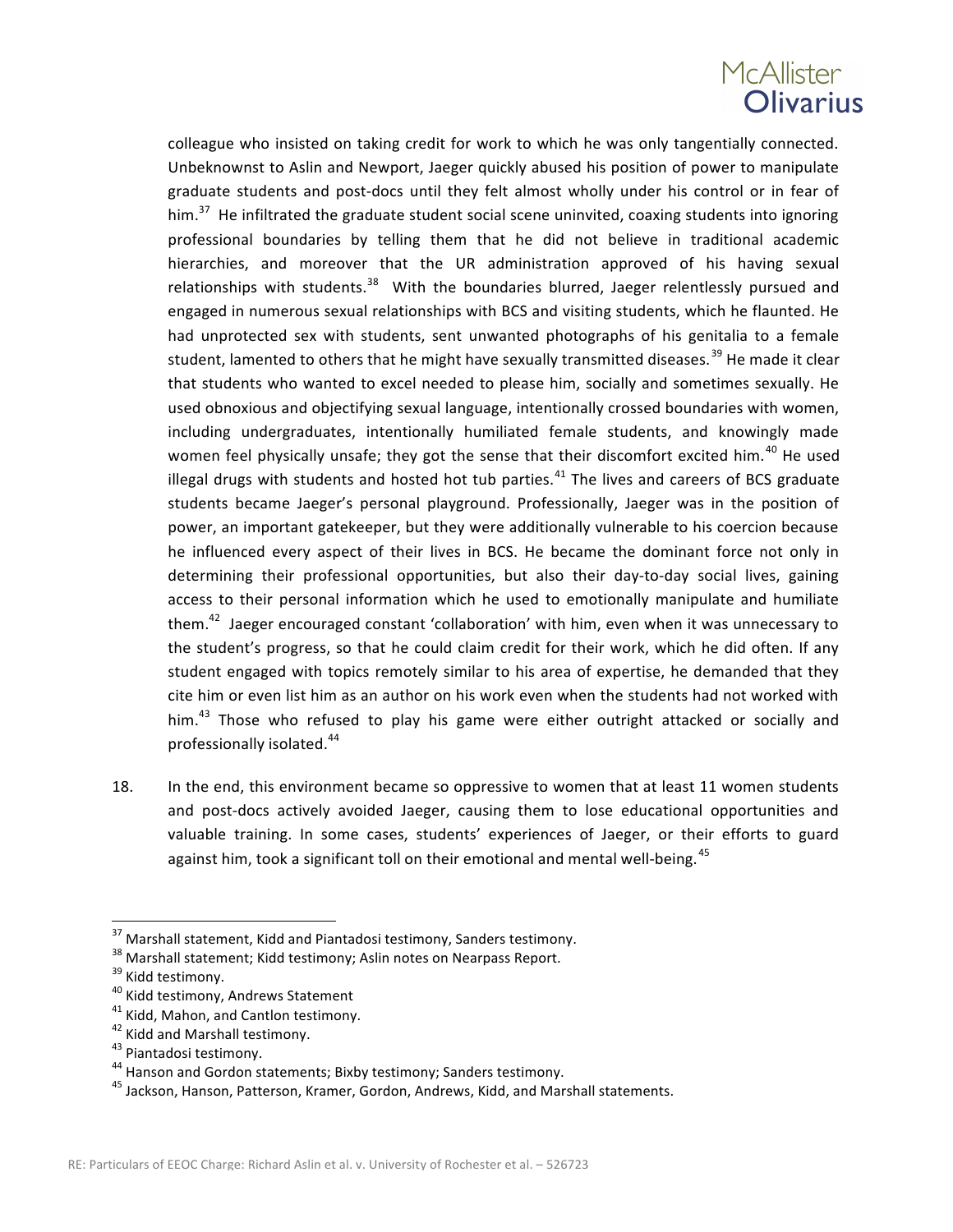

- 19. Senior BCS faculty, including its Chair, Newport, and its Director of Graduate Studies and former Dean, Aslin, were initially in the dark about Jaeger's pattern of abuse. Some students and junior faculty who were aware of it believed that the senior faculty were aware, and since nothing was being done to rein Jaeger in, must have condoned it. Indeed, Jaeger told students that the faculty and administration knew all about his predatory sexual behavior and positively approved.<sup>46</sup> Within this context, for many years no one student felt her individual experiences with Jaeger were so bad as to outweigh the fears associated with bringing a complaint for sexual harassment or retaliation.<sup>47</sup> How could students bring a complaint to an administration they believed had given Jaeger the green light to abuse them?
- 20. Across a series of faculty meetings in early 2016, Jaeger expressed a positive view of facultystudent dating, which given his history became a tipping point for discussions among several of his BCS colleagues about his abuses of power over students and staff. In the discussions that ensued, Aslin – and shortly after, Newport – for the first time learned of the long pattern of Jaeger's sexual predations, harassment, and abuse.
- 21. Aslin and Newport then collaborated with junior faculty, including Cantlon, Kidd, Piantadosi, Mahon, and Hayden, to discuss the best way to ensure that BCS would not remain a hostile environment for women (and, indirectly, for men). This informal group (who now form most of the Complainants in this filing) worried that Jaeger had not stopped harassing students and that the University's persistent inaction had created a hostile environment for women.
- 22. By March 2016, the Complainants concluded that the right approach was to report Jaeger's pattern of misconduct to UR administration for investigation, followed by practical steps to redress the problems he had created. Aslin and Cantlon, the most senior of the group with faculty positions at UR, took forward the group's complaint in their names. Newport assisted them from her position at another university (Georgetown), by talking with her own prior students about their experiences and adding further information she learned about Jaeger. Aslin told UR's lawyers, including Catherine Nearpass, as well as BCS Chair Greg DeAngelis, that he had consulted Newport.
- 23. Complaints of sexual harassment are usually brought by its direct victims, usually students with little clout, and are often brushed off or defanged by university officials, as indeed had previously happened to complaints about Jaeger.<sup>48</sup> Aslin, a former department Chair and Director of Graduate Studies, Vice Provost and Dean of the College of Arts and Sciences and

<sup>&</sup>lt;sup>46</sup> Kidd testimony.

<sup>&</sup>lt;sup>47</sup> Gordon, Bixby, Jackson, Kramer, Hanson, Andrews statements.  $48$  Bixby testimony; Nichols statement; Newport testimony.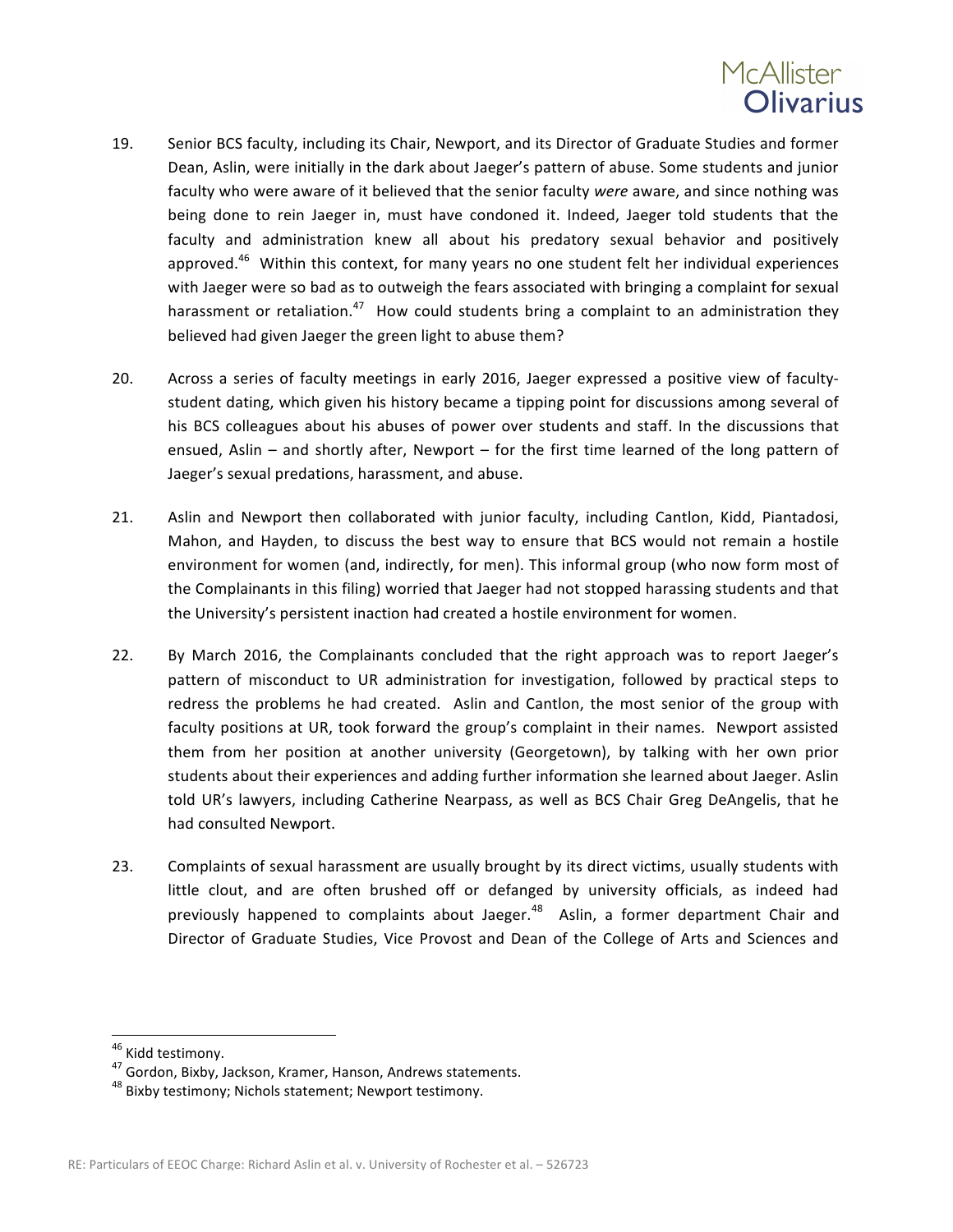# McAllister **Olivarius**

member of the National Academy of Sciences, was not so easily dispensed with.<sup>49</sup> In response to the Aslin-Cantlon complaint, UR launched an investigation conducted by UR's Associate Counsel for Labor and Employment Catherine Nearpass. Aslin and Cantlon were optimistic at the outset that UR was taking their complaint seriously, but it turned out to be a limp and rushed affair. Nearpass failed to accept and review crucial evidence offered to her, bypassed important witnesses, obfuscated Jaeger's pattern of harassment by highlighting a few individual examples of harassment only, and dismissed significant evidence harmful to Jaeger. Meanwhile -- despite the pending investigation, a request by Aslin to postpone the decision until after the investigation was completed and heedless of the message it would send to the victims who had come forward -- Jaeger was awarded promotion to full professor by Dean Gloria Culver.<sup>50</sup> Then Nearpass' Report was issued, exonerating him.

- 24. Aslin and the other Complainants thought the Report was seriously lacking in substance and procedural fairness, and also sidestepped the larger questions they had raised about the hostile environment in BCS that Jaeger's long record of misconduct had created. Aslin and Cantlon appealed Nearpass' findings, and the other Complainants also began to ask BCS and University administrators to take action. They pushed for effective investigative procedures, better policies relating to relationships between students and professors, and for the administration and BCS Chair to publicly address Jaeger's treatment of women, seeking to repair the hostile climate he had created. Rocking the boat at UR like this was not something they did lightly, but they felt a responsibility to past, present and future BCS students and to support important values of UR and the academy. Indeed, many of the Complainants had been personally friendly with Jaeger and had worked productively with him; they had no personal desire to condemn him. In fact, before Aslin learned of Jaeger's abuse of students, he had voted in favor of Jaeger's early tenure and subsequent promotion to full professor.<sup>51</sup>
- 25. Due to the Complainants' continuing sincerity and diligence, UR was faced with a quandary. 

 Taking the appropriate actions they requested would mean admitting that UR and Nearpass had mishandled the investigation of Jaeger, and open the University to further scrutiny and potential liability. Not wanting to implicate itself, but still unable to brush aside the Complainants who were significant faculty members, UR changed tactics and began to try to discredit them. UR portrayed the Complainants' good faith complaints and efforts to promote Title VII and Title IX rights in BCS as breaches of confidentiality and malicious lies against Jaeger and the administrators who backed him. This campaign turned into multiple acts of retaliation by UR in violation of Title VII and Title IX.

<sup>&</sup>lt;sup>49</sup> University Intercessor Lynnette Van Slyke told Aslin that UR only pursued his complaint as far as it did because of his stature at the University. In the same meeting she tried to "cut a deal" with Aslin so that he would drop his complaint. See Paragraph 234 below.<br><sup>50</sup> Cantlon and Aslin testimonies.<br><sup>51</sup> Aslin, Cantlon, Kidd, Piantadosi, Hayden, Heilbronner, Mahon testimonies.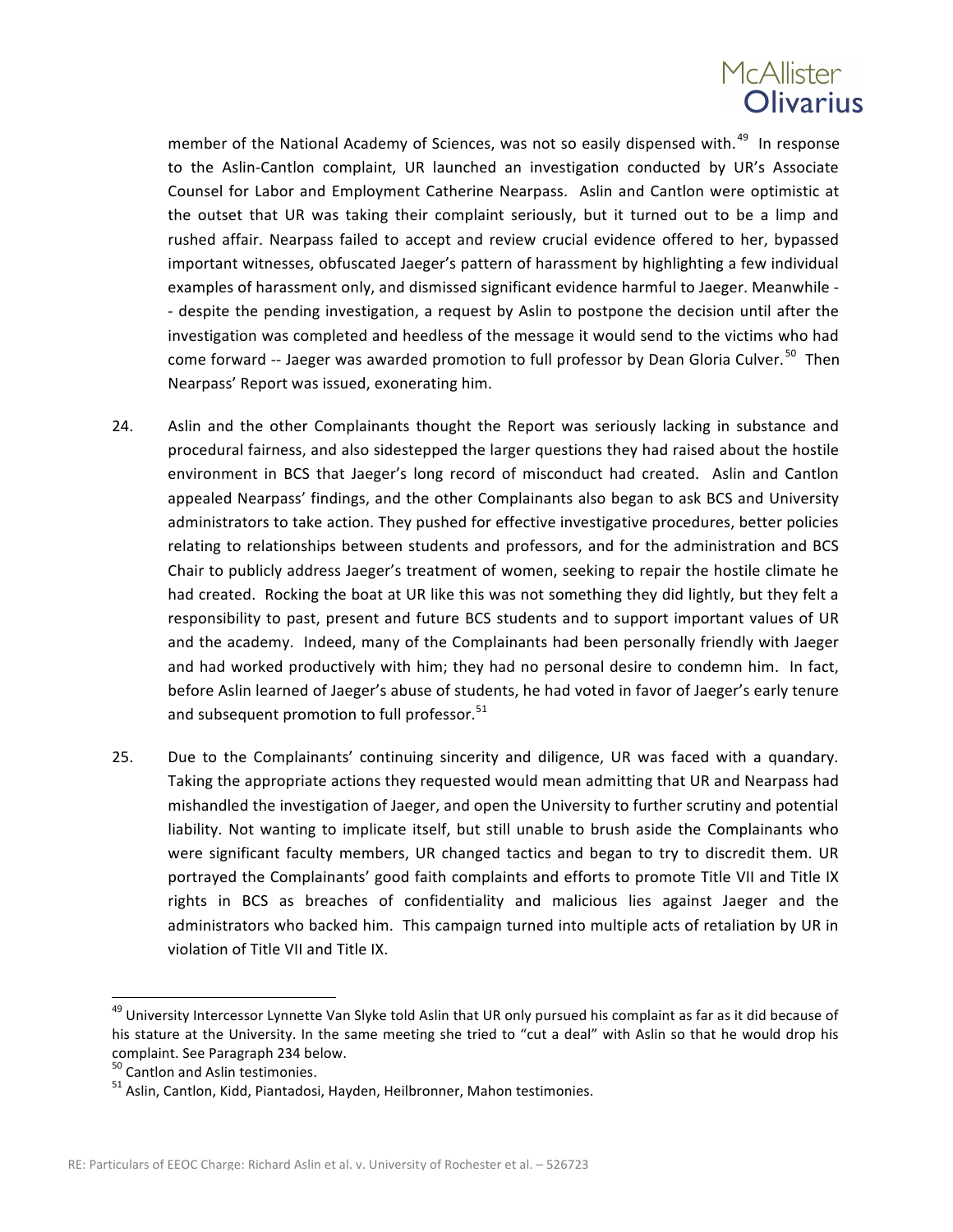

- 26. This attitude comes from the top and is consistent with previous efforts by the University to sweep sexual harassment complaints under the rug and blame the victims. See paragraphs 244 to 246 below.
- 27. Part of the University's retaliation against Complainants was a campaign to disparage them. 

 Seligman met privately with key members of the Language Sciences community to rehabilitate Jaeger's reputation and to condemn the Complainants.<sup>52</sup> UR administration publicly portrayed the complaints against Jaeger as "rumors" and "misinformation."<sup>53</sup> It praised Jaeger's contributions to BCS and UR and painted the Complainants as liars.<sup>54</sup> UR administration read Complainants' private emails on the University server without requesting their permission or disclosing this to them, and provided a careful selection of this correspondence to BCS Chair DeAngelis, who as a result, but wrongly, described the Complainants as liars, manipulators and bullies in front of the entire BCS faculty.<sup>55</sup> UR administration prepared a summary of the investigation into Jaeger that obfuscated the evidence even more than the Nearpass Report had, and made it available to select BCS faculty. Some faculty also were given Aslin's private correspondence with Jaeger, without Aslin's consent or knowledge and out of context, in a clear effort to undermine him and harm his reputation among his colleagues.<sup>56</sup> Jaeger has given scientists outside UR the contact details of University counsel, who he says will clear him, and has also told some that the Complainants have unfairly persecuted him and lied.<sup>57</sup>
- 28. The University's retaliation campaign has been severe, and now the Complainants find themselves in an even more hostile environment than when they brought their sincere complaint. BCS refused to hire Sarah Heilbronner, an outstanding scientist and Hayden's spouse, despite BCS having a long history of making spousal hires and despite Heilbronner being a first-rate candidate in her own right with a stellar pedigree, prestigious awards, and excellent publication record.<sup>58</sup> She and Hayden then seriously considered alternative employment offers. Normally the prospect of losing a scholar of Hayden's quality would prompt a serious effort to retain him, but BCS only went through the motions, even though he has brought in an unusual number of grants, had been judged to be so excellent that he received tenure early and he has published cutting edge work that has brought attention and praise to BCS and UR. Both Hayden and Heilbronner are now leaving UR.
- 29. The Complainants' reputations have been seriously damaged and they are now unwelcome in their own department. They are seen as nuisances, even disloyal. For example, when Cantlon

<sup>&</sup>lt;sup>52</sup> Lockwood statement.<br>
<sup>53</sup> July 26, 2016 Memo from Deans Culver and Lennie; November 29, 2016 Memo from Provost Clark<br>
<sup>54</sup> *Id.*<br>
<sup>55</sup> Cantlon, Kidd, Piantadosi, Mahon testimonies.<br>
<sup>56</sup> Hayden and Cantlon testimonie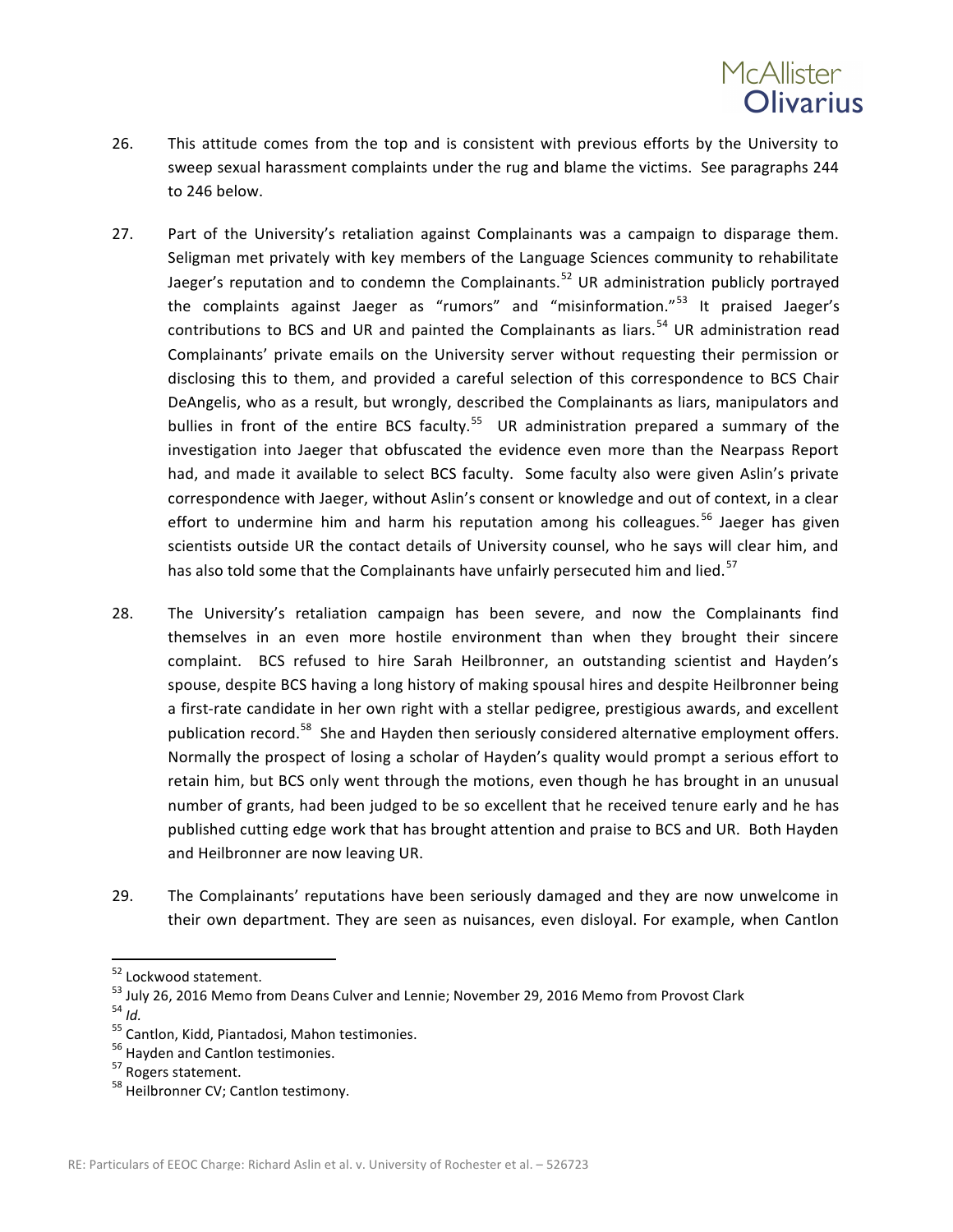

took a small action to advocate for women – suggesting women candidates for a lecture series – she was immediately attacked for her "harangue (i.e., lecture in a sanctimonious, aggressive, and critical manner)." DeAngelis, the chair of BCS, has gone so far as to try to force Cantlon to apologize publicly for "causing damage to the department" even though she and Aslin brought a well-founded, legally protected and necessary complaint, and he had falsely accused her in public of lying.<sup>59</sup>

- 30. Having made the Complainants' professional lives at BCS miserable in what appears to be an orchestrated campaign to make them leave UR, UR then actively interfered with their efforts to pursue new professional opportunities at the Rochester Institute of Technology that would have allowed them to continue with their research collaboration and remain in Rochester by saying UR would charge them 2.5 times the rate that it charges UR researchers to use the equipment at the UR Brain Imaging Center. $60$
- 31. Despite the pervasive retaliatory campaign against them, Complainants have refused to capitulate. Their chief concern remains the safety and educational opportunities of students and post-docs in BCS and more widely. They seek to push back against the messages that flow from women's mistreatment in BCS: that it is acceptable to abuse a position of power, to harass and groom students to have sex with, and dangerous for victims to complain – messages they fear have prevented and will prevent other victims of harassment from coming forward. They do not want tolerance of such conduct to be the norm in science any more. They have stood by what is right– and lawful – and they have suffered and are still suffering for it.
- 32. BCS will continue to suffer the consequences of this unhappy saga. It has burned bridges with two of the leading scholars in the world in brain and cognitive sciences, Aslin and Newport, who built BCS from nothing into an internationally renowned powerhouse department. Moreover, UR is losing standing in its field generally. Jaeger's reputation as a sexual predator is well known among graduate students across the country and among some young faculty as well, but now that this behavior has been uncovered and not punished, it is obvious that UR condones his misconduct. The academic community sees that UR protects sexual harassers while punishing students and faculty who bring good faith complaints. Some Complainants have been deliberately forced out to cleanse BCS of their dissent; those who remain are having to search for new jobs because the environment there is so toxic and there is every indication that their careers there will suffer. BCS appears entirely content to lose seven of its most successful scientists who have brought in tens of millions of dollars in grant money and scientific prestige, leaving it a much diminished place for those who remain. Protecting Jaeger and never admitting error seems to trump all other considerations. DeAngelis, with whom the Complainants pleaded to avoid the wholesale purge of those who have deviated from UR's party line, acknowledged

<sup>&</sup>lt;sup>59</sup> Cantlon, Mahon, Piantadosi testimonies.<br><sup>60</sup> Cantlon, Kidd, Piantadosi testimonies.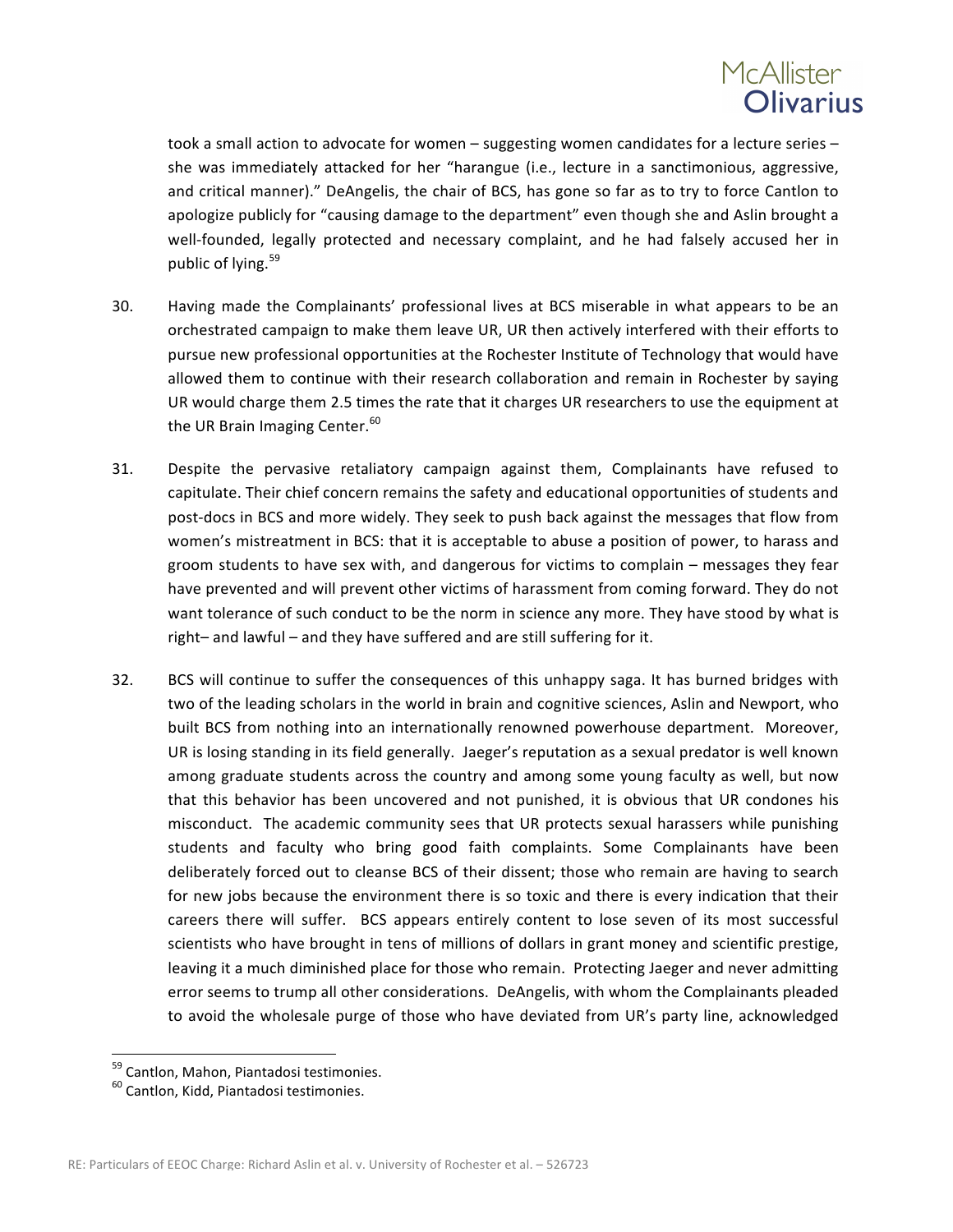

that this approach was hurting BCS, but appeared unconcerned; he has said he is confident he can rebuild the department, even if it takes a decade.  $61$ 

### THE CLAIM

Paragraphs 33 -293 set out the Complainants' case in detail.

### C. FLORIAN JAEGER'S LONG PATTERN OF SEXUALLY PREDATORY BEHAVIOR AT THE UNIVERSITY OF ROCHESTER

33. Jaeger was hired in BCS in 2006 and joined the Department as an Assistant Professor in January 2007. BCS had high hopes for him. He came to the Department from an interdisciplinary background after training at Stanford University, with advisors who are internationally distinguished in computational and formal linguistics. His recommendations from those advisors were enthusiastic about the promise and novelty of his work and the distinguished future they expected from him. The Department interviewed him and several other outstanding candidates, but concluded he filled the deficits in the department the best. His fields of expertise included training in formal linguistics and also in sentence processing and production, cross-linguistic comparisons, and advanced statistical and computational methods. For a department with signature programs in language and visual perception with a focus on interdisciplinary training, Jaeger was a good fit. He was strongly recommended as the top candidate by the faculty search committee, in which BCS and the interdepartmental faculty of the Center for Language Sciences concurred. $62$ 

#### Jaeger immediately behaves inappropriately with prospective students

34. In March 2007, when Celeste Kidd (now an assistant professor at BCS) was applying to the Ph.D. program at BCS from her undergraduate program at the University of Southern California, she attended an interview at UR. She was drawn to UR by Aslin's work in particular, but Aslin was out of town during her interview. Although Jaeger was not yet teaching at UR (he was completing a visiting fellowship at another university), he had accepted the position at BCS, people in the field knew he was joining BCS, and he was already involved in graduate student recruitment. He interviewed Kidd. Jaeger flirted with her during the interview. During the interview weekend, Jaeger attended a graduate student party.<sup>63</sup> After the party, past midnight,

 $61$  Cantlon and Mahon testimonies.

 $\frac{62}{62}$  Newport testimony; Jaeger CV.  $\frac{63}{63}$  Kidd testimony.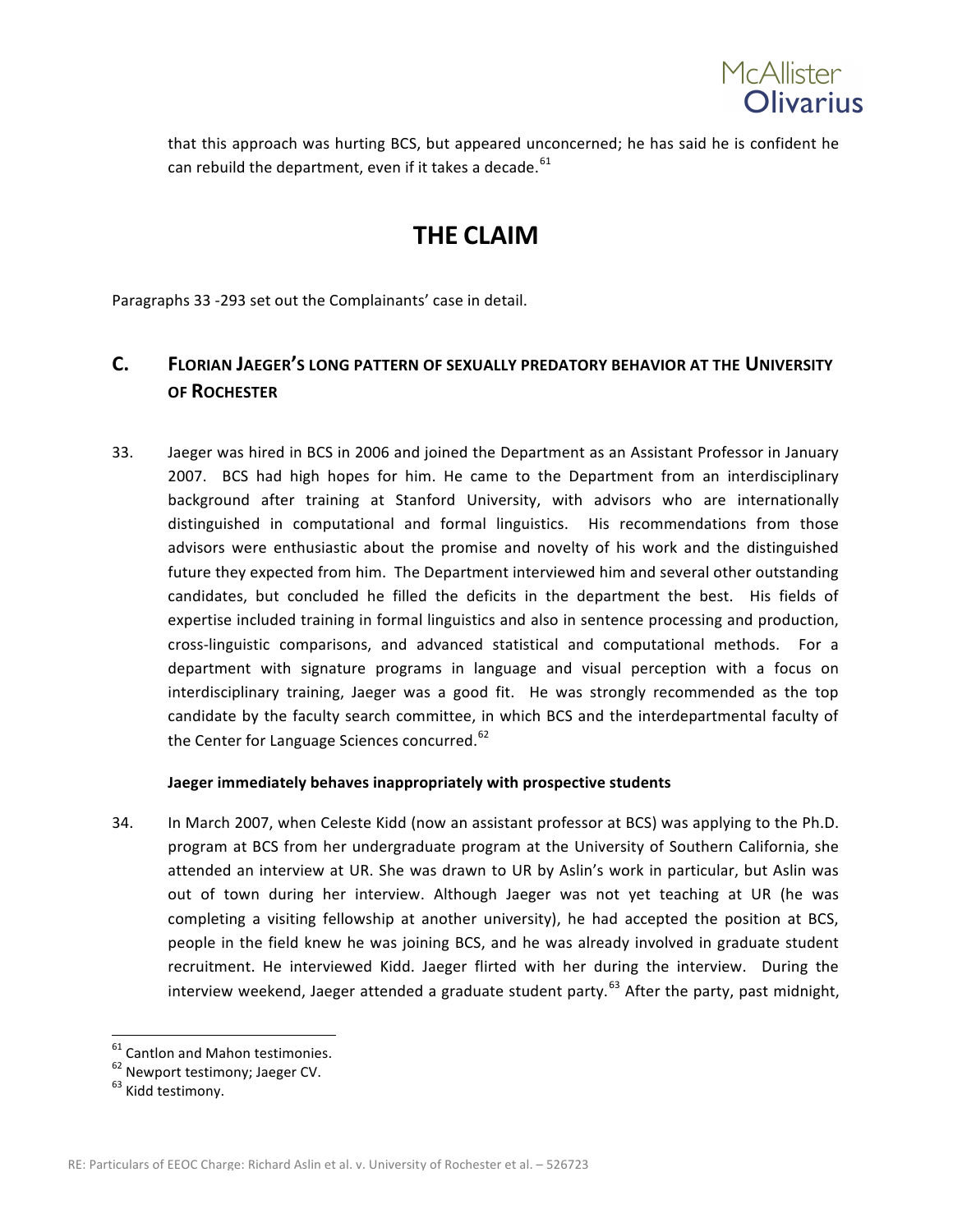

he sent Kidd a Facebook message indicating that she should treat him like a friend, not a professor. This was already crossing a professional line.

- 35. In late March 2007, Jaeger attended a conference in San Diego. At the conference, Jaeger interacted with two prospective UR Ph.D. students, Kidd and Olivia Owens ("Owens").  $64$  Owens was a Ph.D. student at UCLA, who had been a visiting student at UR and had become became sexually involved with Jaeger. Kidd was an undergraduate at USC, and like Owens, had an offer from UR to begin her Ph.D. the following fall. Jaeger spoke to both of them at the conference and was recruiting both of them to work in his lab, though Kidd wanted to work with Aslin. 

 Jaeger told Kidd that if she wanted to learn certain statistical skills, she had to work for him since only he could provide training in cutting-edge statistical techniques. $65$
- 36. One night at the conference, Jaeger invited Kidd to a party where he said they could talk more about why she should choose UR for her Ph.D. There he introduced Kidd and Owens to each other as potential classmates. Shortly after, Kidd saw Jaeger groping Owens. He had his hand under her shirt and was kissing her. To avoid interrupting them, Kidd left the room and soon sent Jaeger a message saying that she was uncomfortable with the situation. She believed having a relationship with a recruit was unethical due to the conflict of interest. She said that as a result, she would not be coming to Rochester. In fact, she immediately left the conference and drove home to Los Angeles.
- 37. The next morning, Jaeger sent Kidd a flurry of messages stating that they needed to talk in person and pleading with her to return to San Diego. The next day, Jaeger assured her that the relationship was cleared by UR authorities.<sup>66</sup> In a Facebook message, he said "I asked the Rochester authorities today about certain student-faculty relations and I am in no danger." In fact Jaeger had never asked Dr. Newport (then BCS Chair) or Aslin (then Director of Graduate Studies) about whether he could conduct such relationships. They would not have approved. The Faculty Handbook rules then in force stipulated that any sexual relationship with graduate students was "strongly discouraged."
- 38. Jaeger continued to sexually harass Kidd during the remainder of her recruitment process. For example, he said that once she had accepted the Ph.D. offer at BCS, he hoped she would read a manuscript to him while he would "lie lazily on the couch" and she "paced around occasionally in front of the fire."<sup>67</sup> Kidd was uncomfortable with this blatantly romantic description of their future working relationship. Jaeger also told Kidd that sex was his favorite reading topic.<sup>68</sup> He

<sup>&</sup>lt;sup>64</sup> This is a fictitious name used to protect the individual's identity.<br>
<sup>65</sup> Kidd testimony.<br>
<sup>66</sup> See Facebook messages.<br>
<sup>67</sup> Facebook messages from Jaeger to Kidd.<br>
<sup>68</sup> Facebook messages from Jaeger to Kidd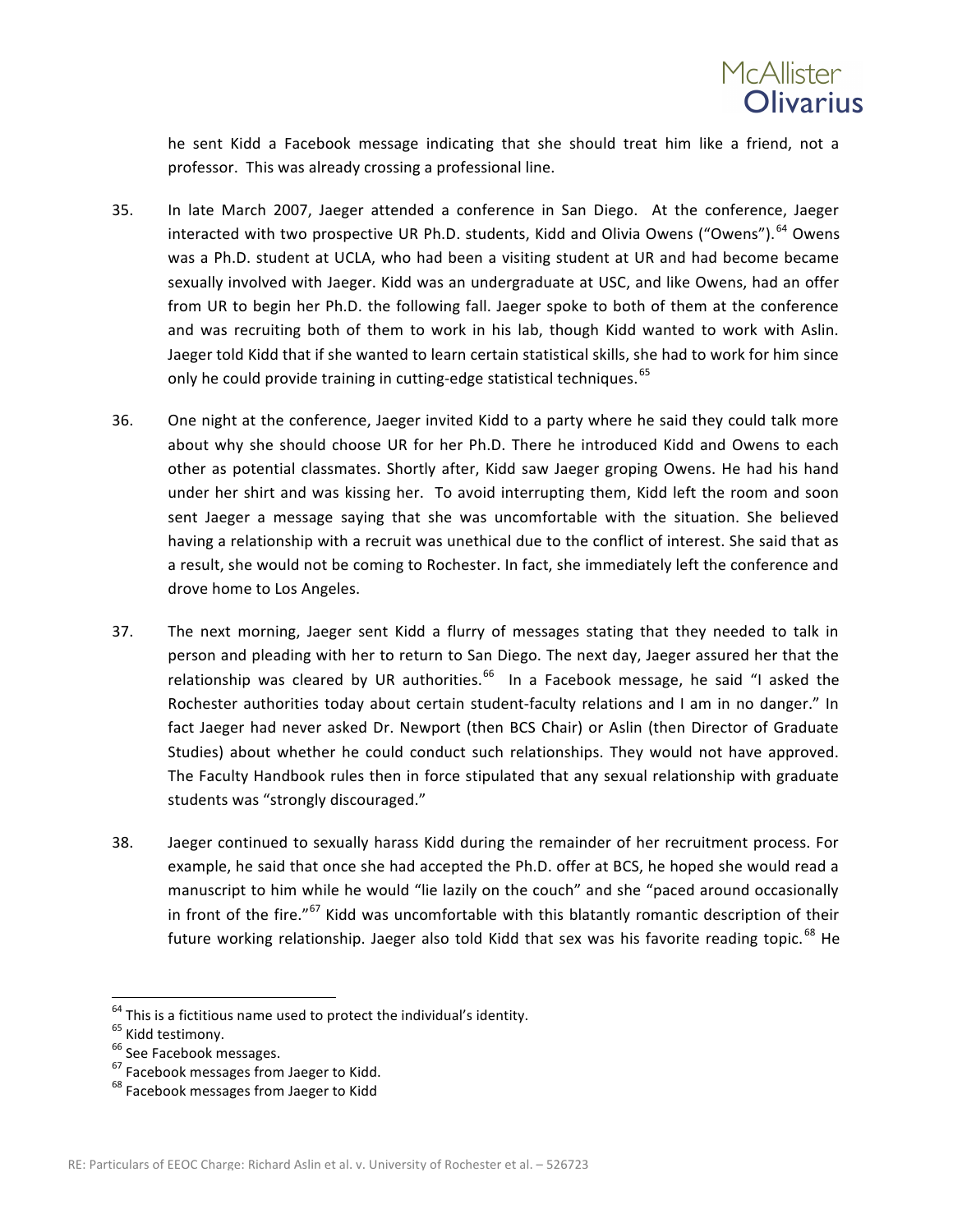

told her that she would enjoy nude hot tub parties that he attended with students.<sup>69</sup> These sexual advances were unwelcome and Kidd verbally expressed her discomfort to Jaeger, but he persisted.<sup>70</sup>

- 39. Primarily to work with Aslin, Kidd ultimately decided to accept UR's offer, at the urging of one of her USC advisors who told her that there would be sexual harassment risks wherever she went. She felt that UR was the best option for her research goals, particularly because she would have the opportunity to work with Aslin.<sup>71</sup>
- 40. In summer 2007, between her undergraduate studies and beginning her Ph.D. at UR, Kidd attended the Linguistics Society of American ("LSA") Institute at Stanford University on a scholarship. Jaeger also attended and taught one of her workshops. Jaeger repeatedly sought Kidd out to point out faculty-student sexual partners in attendance. Kidd began to doubt her own views on faculty-student relationships. She was not even yet a graduate student and her soon-to-be professor, who surely knew more about the field and its norms, was assuring her that the UR faculty approved of such relationships and perhaps they were even enthusiastic about them. Kidd was less apprehensive about Jaeger for this reason, but was still not entirely comfortable with him. <sup>72</sup>

#### Jaeger pressures a student to live with him

- 41. Jaeger sought out Kidd's friends at the LSA institute and asked them about her personal life. He learned from them that she was having financial difficulties because she was providing support to family members while also having funded her own undergraduate degrees. They also told him that Kidd had been invited to come to UR early to begin working with Aslin, $73$  which she considered a big opportunity, but she did not know how she could afford to move to UR before she received her Ph.D. stipend in the fall. Jaeger then approached Kidd with an offer to stay in his spare room at minimal expense while he was away at the end of the summer. Kidd accepted his offer and moved to Rochester in August. He told her he would not be there very often that month, but in fact he was there frequently.<sup>74</sup>
- 42. At the end of summer, Jaeger pressed Kidd to rent the room at an advantageous rate for the year. He told Kidd that he couldn't afford to rent his place on his own, though he was a tenuretrack faculty member, and also that he did not want to live alone. Jaeger also told Kidd that his professional opinion of her would inevitably be tied to his personal opinion of her. He said that when people asked about her, he would have to be honest. Kidd interpreted this as a not-so-

<sup>&</sup>lt;sup>69</sup> Facebook messages from Jaeger to Kidd<br><sup>70</sup> Kidd testimony.<br><sup>71</sup> Kidd testimony.<br><sup>72</sup> Kidd testimony.<br><sup>73</sup> Kidd and Aslin testimony.<br><sup>74</sup> Kidd testimony.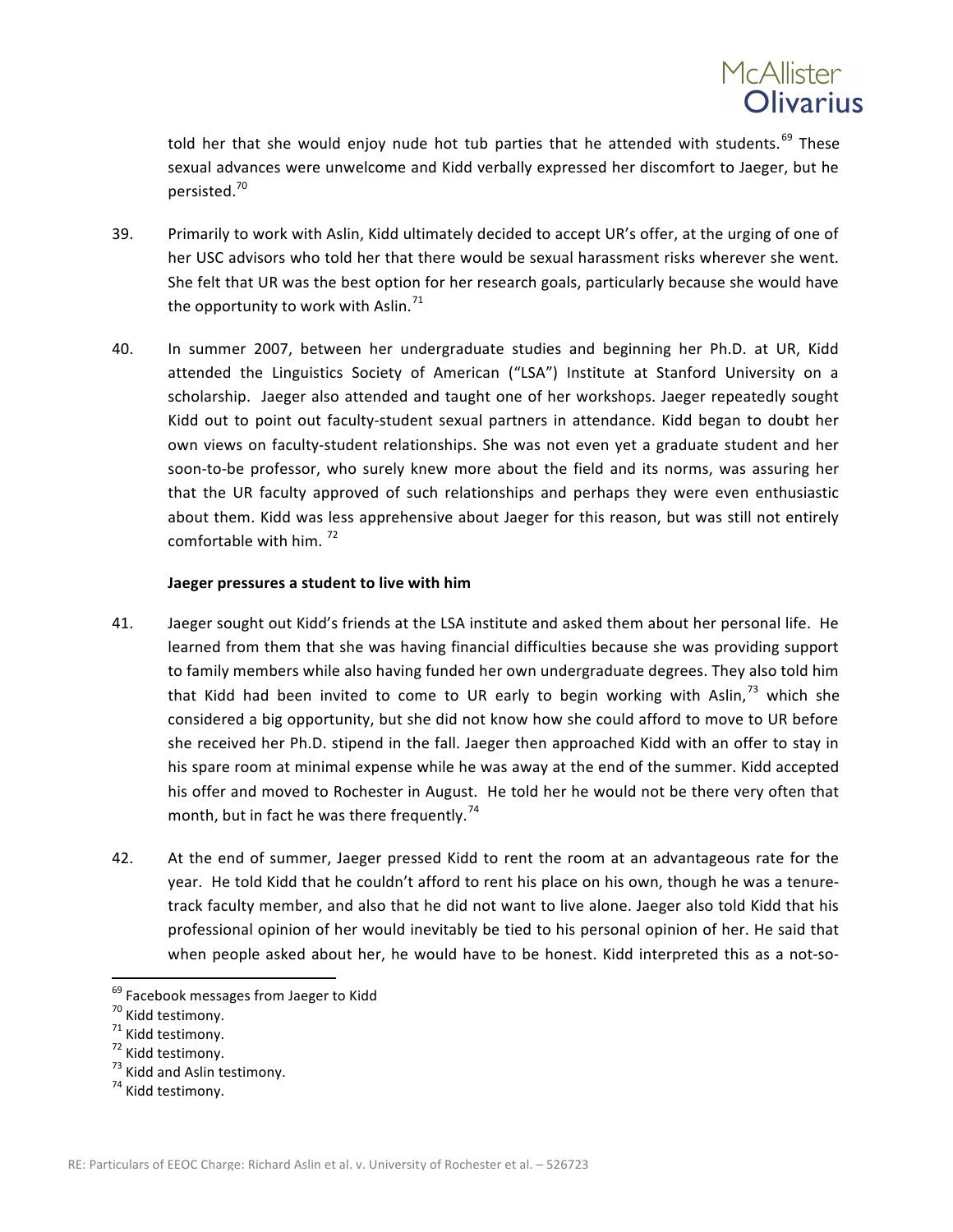

subtle threat to keep him happy or she would suffer consequences. She agreed to rent the room from him.<sup>75</sup>

- 43. As time went on, this same concern about the costs of antagonizing Jaeger led Kidd to tolerate persistent unprofessional behavior, defamation and sexual harassment from him.<sup>76</sup>
- 44. For example, Jaeger portrayed Kidd's arrangement in renting a room from him as them "living together" as a couple. He gave this impression to individuals in the brain science field outside of Rochester, including a professor at Cornell and Jaeger's former postdoctoral advisor at MIT.<sup>77</sup> He spoke with other graduate students about their watching movies together on the couch late at night. The impression he gave was so persuasive that Steven Piantadosi, then a Ph.D. student at MIT, initially thought that Kidd and Jaeger were married.<sup>78</sup>
- 45. Jaeger would violate Kidd's personal boundaries by entering her room without knocking.<sup>79</sup> He would demand to use her computer even when she was trying to work on it. On one occasion when she objected, he stated that she was supported by his grant money so the computer was partially his and he had rights to it whenever he wanted. In fact, the computer was her own personal computer and had not been purchased with any University funds. Jaeger would go through her personal belongings and flip through her unopened mail. On one occasion he came into Kidd's room while she had a friend visiting to announce that he had stuck his hand in the beans she had been preparing. He remarked, "Your beans feel really weird, Celeste."<sup>80</sup>
- 46. Jaeger clearly thrived on exerting power over Kidd. He knew that she feared professional consequences from enforcing boundaries with him. He would remind her that he wouldn't be able to give a favorable professional opinion of her if they did not also have a personal relationship. He said his job as a mentor was to mentor her personally and professionally. For him, he explained, the two were connected. He even said "I only want friends in my lab. Are we not friends?" This connection between his professional attention and close personal relations was not genuine friendship, but a method of coercing her (as he did with others) to tolerate his aggressive and transgressive behavior, including repeated sexual harassment.

#### Jaeger uses his position to influence and then control graduate student social life

47. Jaeger regularly attended graduate student parties and social gatherings, whether or not he was invited. Sometimes he would call or text Kidd to ask where she was and then just show up. A number of students noted that Jaeger was the only faculty member at what were explicitly

<sup>75</sup> Kidd testimony.

<sup>&</sup>lt;sup>76</sup> Kidd testimony.<br><sup>77</sup> Kidd testimony.<br><sup>78</sup> Kidd and Piantadosi testimonies. They started dating in October 2007 and married October 2013.<br><sup>79</sup> Kidd and Jackson testimony.<br><sup>80</sup> Kidd and Jackson testimony.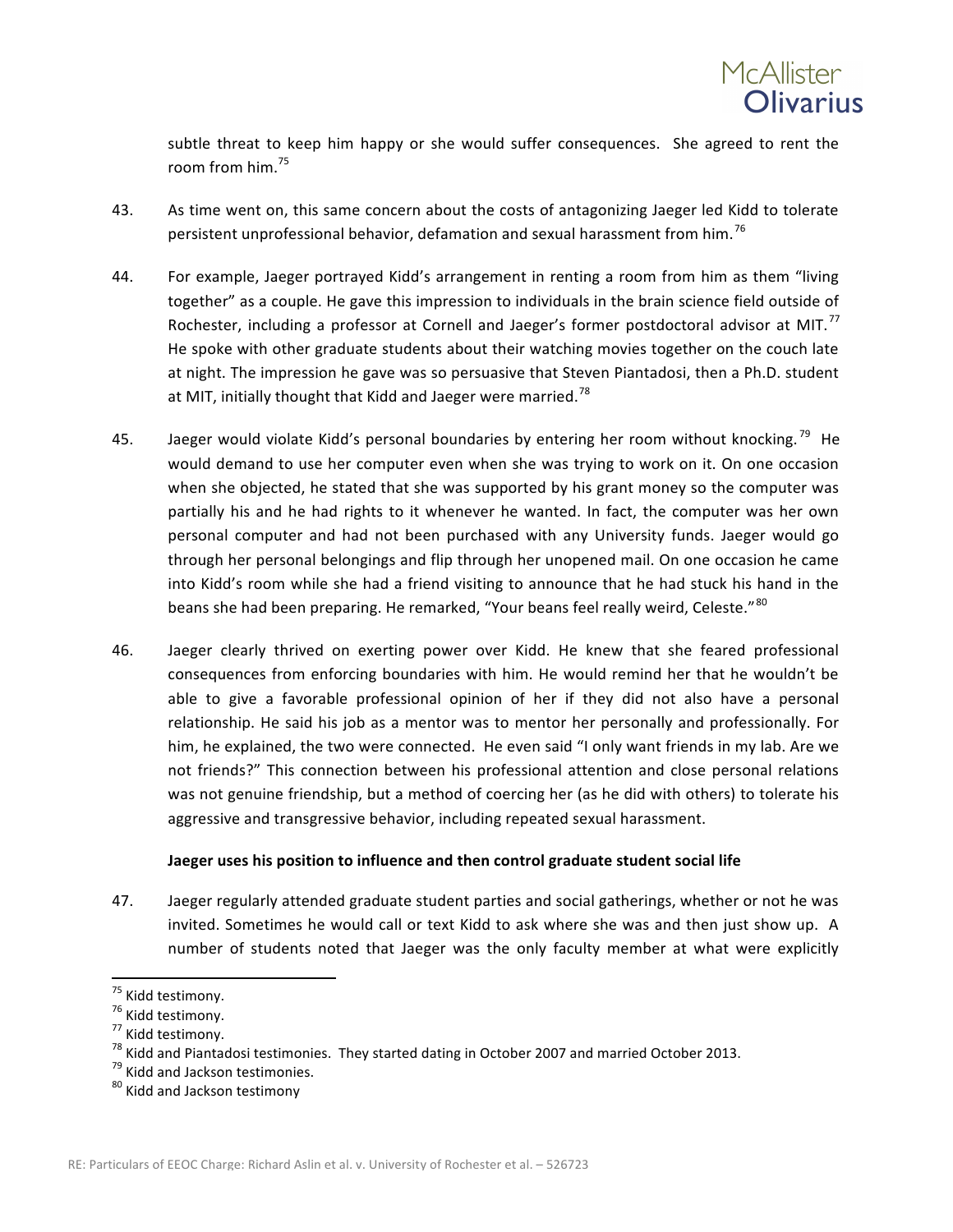

graduate student events.<sup>81</sup> When Kidd told him that he shouldn't come to events he was not invited to, Jaeger replied that if she had been invited, they must have meant to invite him, too, because it would be rude to invite one housemate and not the other.<sup>82</sup>

- 48. Jaeger regularly crashed a weekly graduate student get-together at a bar called Lux where he was usually the only faculty member present. Many graduate students timed their departure from this event to coincide with Jaeger's arrival, because his presence made them uncomfortable. $83$
- 49. Additionally, Jaeger hosted parties at his house. These parties differed from other faculty parties or barbeques. Jaeger was usually the only faculty member present, and he and students would often binge drink and use illegal drugs. In fact, when Jaeger first arrived at BCS, he organized a movie night at his house. When he emailed the department about it, he suggested that people bring their own alcohol or "herbs," referring to marijuana.<sup>84</sup>
- 50. Socializing with work colleagues always straddles the line between the professional and personal, but Jaeger took this to a more intense level. As he had made clear to Kidd, for him there was no boundary between his social and professional worlds. In order to obtain the teaching and other benefits that should have been automatic for BCS students, they had to participate in Jaeger's social life, and humor him. Students who did not do this were not as successful in working with Jaeger.<sup>85</sup>
- 51. At Lux, students would "talk shop" with Jaeger. These talks could often lead to informal collaborations and result in papers or projects. Jaeger also organized "lab retreats" which differed markedly from any other lab retreat Ph.D. students attended or heard of. They often took place in the Adirondacks and involved drinking, drugs, music and soaking in a hot tub together. Jaeger's entire lab was not invited – the invite list consisted of people who were socially close with him and students in whom he had a sexual interest. At one such retreat, marijuana and hallucinogens were used. Jaeger's current partner, Chigusa Kurumada, who was a graduate student at Stanford at the time, took an overdose that required emergency medical attention.<sup>86</sup>
- 52. Jaeger invited visiting professors and speakers to the UR Center for Language Sciences. Jaeger had had undisclosed sexual relationships with some of these speakers, including Frances Fisher<sup>87</sup>

<sup>&</sup>lt;sup>81</sup> Bixby, Gordon, Rogers, Hanson, Marshall, Jackson, Kidd, Kramer, and Nichols testimonies.<br>
<sup>82</sup> Kidd testimony.<br>
<sup>83</sup> Hanson and Kidd testimony.<br>
<sup>84</sup> March 11, 2011 Email from Jaeger to BCS.<br>
<sup>85</sup> Kramer testimony.<br>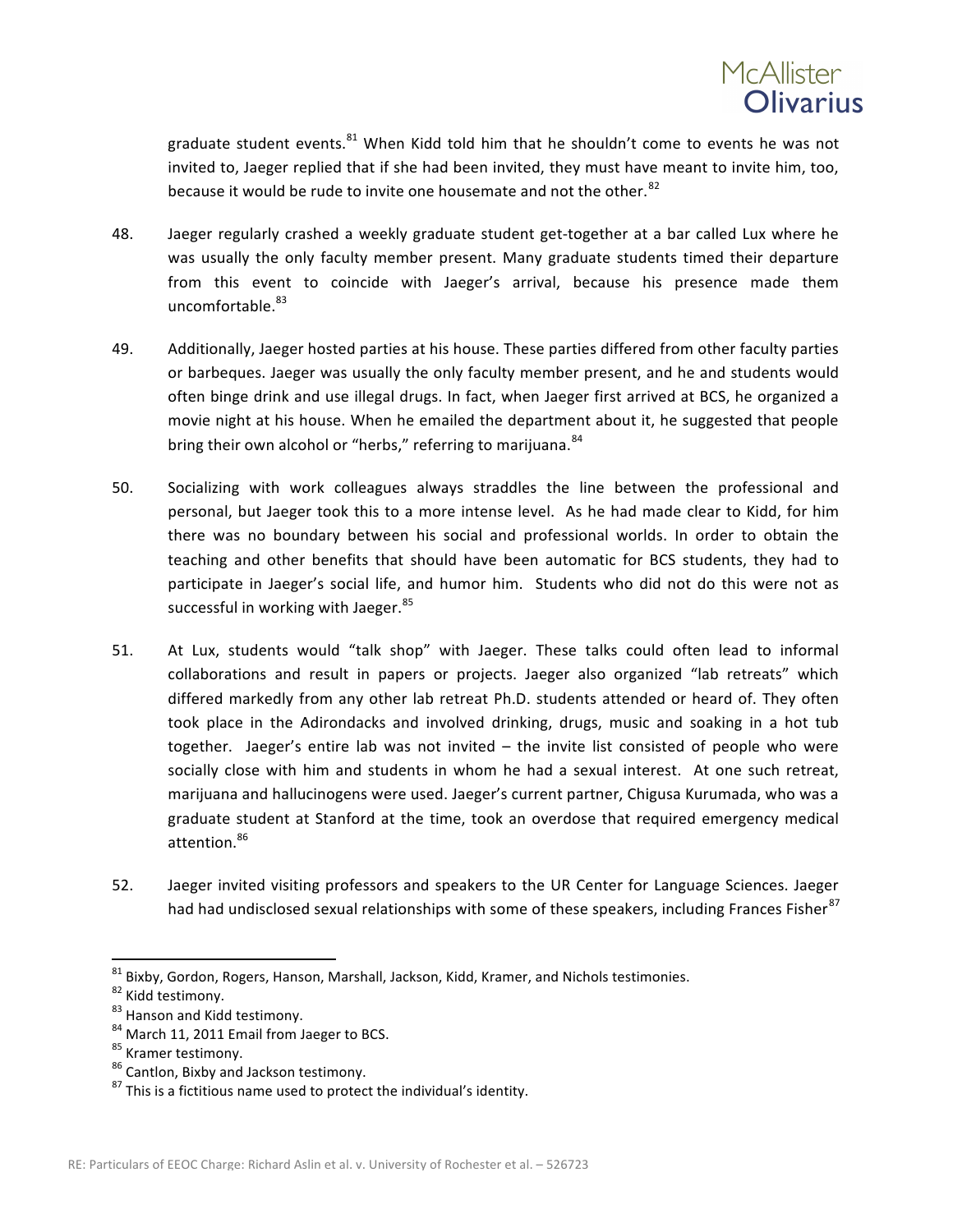

and Becky Billings,<sup>88</sup> in advance of their invitations. He arranged dinners and social events following these lectures and typically invited specific BCS students to attend, which was considered an honor. Students had an opportunity to talk to leaders of their field in a more intimate setting. The invitations usually went to people who were socially close to Jaeger or who had something he wanted.<sup>89</sup>

53. Several students state that Jaeger had developed a "cult-like"<sup>90</sup> following of Ph.D. students. His lab consequently had a "cool boys, cut-throat, insider" culture.<sup>91</sup> Students who did not conform to this group felt isolated and ostracized.<sup>92</sup>

#### Students fear Jaeger's bullying

- 54. Jaeger's following did not coalesce merely out of students' desire for the professional benefits that he saved for his friends. It also stemmed from their fear of harsh criticism and isolation.<sup>93</sup>
- 55. Jaeger could be cruel. He critiqued graduate students' and post-docs' performances to other graduate students and post-docs in ridiculing ways.<sup>94</sup> He told Dr. Polly Patterson,<sup>95</sup> for example, who has published in top notch journals and whose teaching was then and continues to be highly regarded, that her ideas were terrible and that she would never have a career in science.<sup>96</sup>
- 56. Jaeger told Kidd and other graduate students that other BCS faculty considered one female graduate student (not being named here) unintelligent and unmotivated. He said she exhibited a general lack of self-control that was evident in her being overweight.<sup>97</sup>
- 57. Jaeger told one female post-doc, who had graduated from her undergraduate university with a 4.0 and is now a tenure-track faculty member at an excellent university, that she was learning too slowly and was too stubborn. That, he maintained, was the reason that they were not working well together. He asked her, "How can you expect me to ever write you a letter of recommendation?" Jaeger told other graduate students and post-docs that this student was terrible, which corroded her confidence and entire experience of UR. Jaeger's graduate students, who had previously treated her with normal due respect, began to act as if she was stupid. If she gave a presentation, they would say, "Why do we even need to know this?" in

<sup>&</sup>lt;sup>88</sup> This is a fictitious name used to protect the individual's identity.<br><sup>89</sup> Sanders testimony.<br><sup>90</sup> Inwood testimony.<br><sup>91</sup> Kramer testimony.<br><sup>92</sup> Bixby, Hanson, Marshall testimony.<br><sup>93</sup> Marshall and Kidd testimony.<br><sup>94</sup>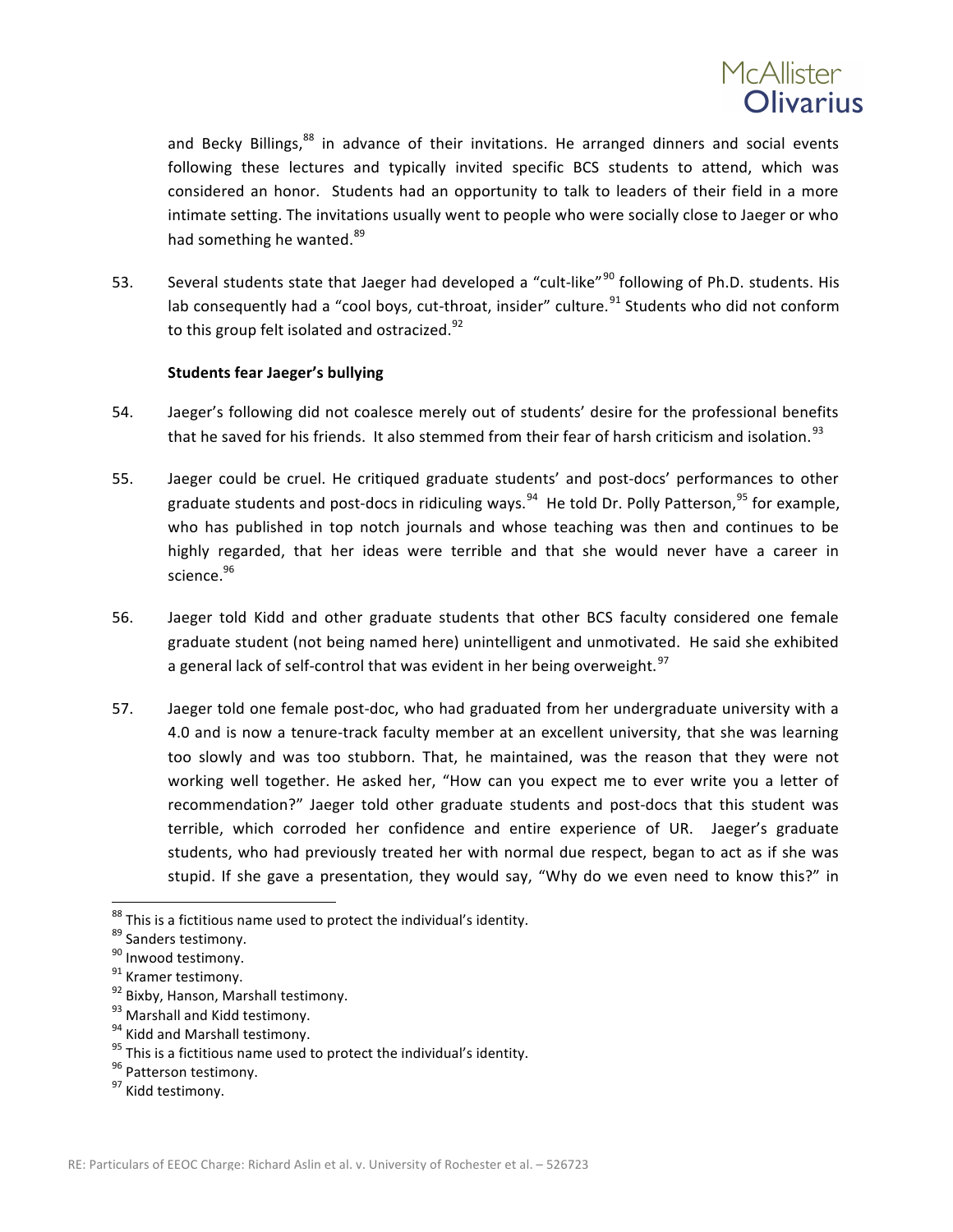

front of her peers and colleagues.  $98$  This is just one example of how Jaeger used his significant influence over students to punish and isolate others. 

- 58. He behaved in this arrogant way to female faculty too, at least those whom he deemed less powerful. Dr. Laurie Lockwood<sup>99</sup> ("Lockwood") is a linguistics professor at UR. BCS and Linguistics collaborated and BCS graduate students could earn dual qualifications in Linguistics. Lockwood and Jaeger both studied speech. Jaeger and another BCS faculty member, who was close to Jaeger, admitted graduate students through BCS and would connect them with Lockwood or another linguistics professor if appropriate.<sup>100</sup>
- 59. Once, Lockwood witnessed Jaeger aggressively question one of her female post-docs. She objected to his behavior on the grounds that it was rude and unprofessional. He began screaming at Lockwood aggressively and towering over her, gesticulating angrily. Lockwood immediately removed herself from the situation, but Jaeger followed her down a hallway, continuing to shout and wave his arms. After this, he stopped sending graduate students to her lab. Every student was sent instead to one of her male colleagues, Dr. Jeff Runner or Dr. Greg Carlson. Since she was dependent upon Jaeger for graduate students, this was a serious blow to her lab and career. Lockwood also noticed a distinct shift in the attitudes of BCS students in her classes. They began questioning her and speaking disrespectfully in class, and ignoring her at public events and lectures.<sup>101</sup>
- 60. On one occasion, Jaeger found out that he and one of his former collaborators, Neal Snider, then a graduate student at Stanford, had jointly won an award for a project they did together. Jaeger was incensed that this student received recognition in addition to him. He called members of the awarding body and informed them that the ideas and most of the work were in fact his, not Snider's. Snider was on the job market at the time. Kidd witnessed Jaeger call the institutions that Snider was applying to and tell them he had been insignificant on the project. As Jaeger was a tenure-track faculty member at a respected institution, his badmouthing carried weight. Snider failed to get a job. But apparently Jaeger did not think as poorly of him as his calls led Snider's potential employers to believe. Jaeger promptly hired Snider as a post-doc at UR, where his considerable talents would continue to reflect well on Jaeger.<sup>102</sup>
- 61. Jaeger badmouthed his students publicly to control them better. For example, after faculty review meetings, Jaeger told Kidd that the BCS faculty did not think that Jessica Jackson, 103 a Ph.D. student, was smart. He also told Kidd that the faculty thought that Kidd was really

<sup>98</sup> Andrews testimony.

<sup>&</sup>lt;sup>99</sup> This is a fictitious name used to protect the individual's identity.<br>
<sup>100</sup> Lockwood testimony.<br>
<sup>101</sup> Lockwood testimony.<br>
<sup>102</sup> Kidd testimony.<br>
<sup>103</sup> This is a fictitious name used to protect the individual's iden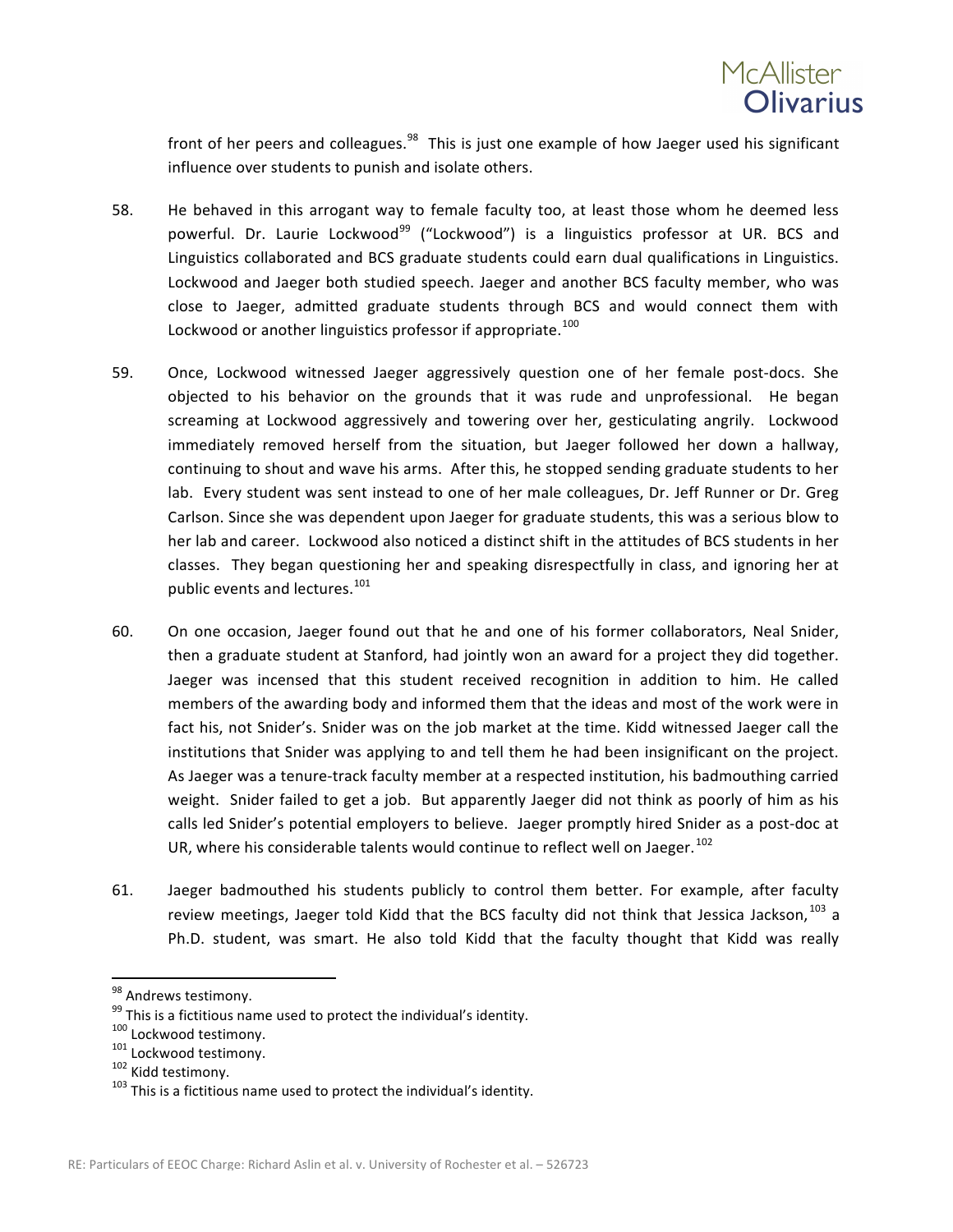

struggling and might not make it through the program.<sup>104</sup> In fact, no one on the BCS faculty said this in review meetings. Jaeger made it up to demoralize Kidd.<sup>105</sup>

- 62. Even among his favorites, Jaeger would rank his students publicly. He would jokingly insult them in ways that were cutting. If anyone took offense, he would tell them that they were just too sensitive to take a joke — that any discomfort they felt was due to their own problems, not him. Some students recognized this as "gaslighting."<sup>106</sup>
- 63. Jaeger has a reputation for taking advantage of BCS's collaborative atmosphere to get his name on any publication that remotely engaged with his area of work, even when he was not relevant to it.<sup>107</sup> While it is normal for students to publish with their professors, Jaeger's demand for recognition has gone far beyond normal academic conventions. If a student even casually discussed or mentioned their idea to Jaeger, he has laid claim to their finished product. At least two graduate students refused to work with Jaeger or even discuss projects with him for this reason.108
- 64. Jaeger's narcissism persists. In 2016, the Rochester Review wanted to do a story on a project about disappearing languages that Lockwood had been working on with a number of junior researchers. Lockwood asked the reporter to focus on the junior researchers, and one woman in particular who had made major contributions to the project. She felt that the coverage would be more useful to her students at the early stages in their careers than if she took the limelight for herself. She was shocked to receive a draft of the story that featured a massive photo of Jaeger who had had minimal involvement in the project. Lockwood protested. She had stepped out of the limelight in order to champion her students, not so Jaeger could steal their recognition by making himself the very face of a project he had barely contributed to.<sup>109</sup>

#### Jaeger uses his power and influence to take advantage of students

- 65. Many witnesses reported that Jaeger would garner favors from students such as rides or meals, in quantities very unusual for faculty. He would change the times or locations of meetings last minute and demand that students come to him. $110$  The students acquiesced. Jaeger was their "friend," but he was also their professor whom they wanted to please and also feared.
- 66. Jaeger had Kidd drive him to and from what turned out to be sexual liaisons when they were at professional conferences. Jaeger had his own car, but he insisted that she drive because he did

<sup>&</sup>lt;sup>104</sup> Kidd testimony.<br><sup>105</sup> Aslin, Newport, and Cantlon testimonies.<br><sup>106</sup> Marshall testimony.<br><sup>107</sup> Piantadosi and Aslin testimonies.<br><sup>108</sup> Final story: <u>https://urochester.atavist.com/searching-for-words;</u> proof received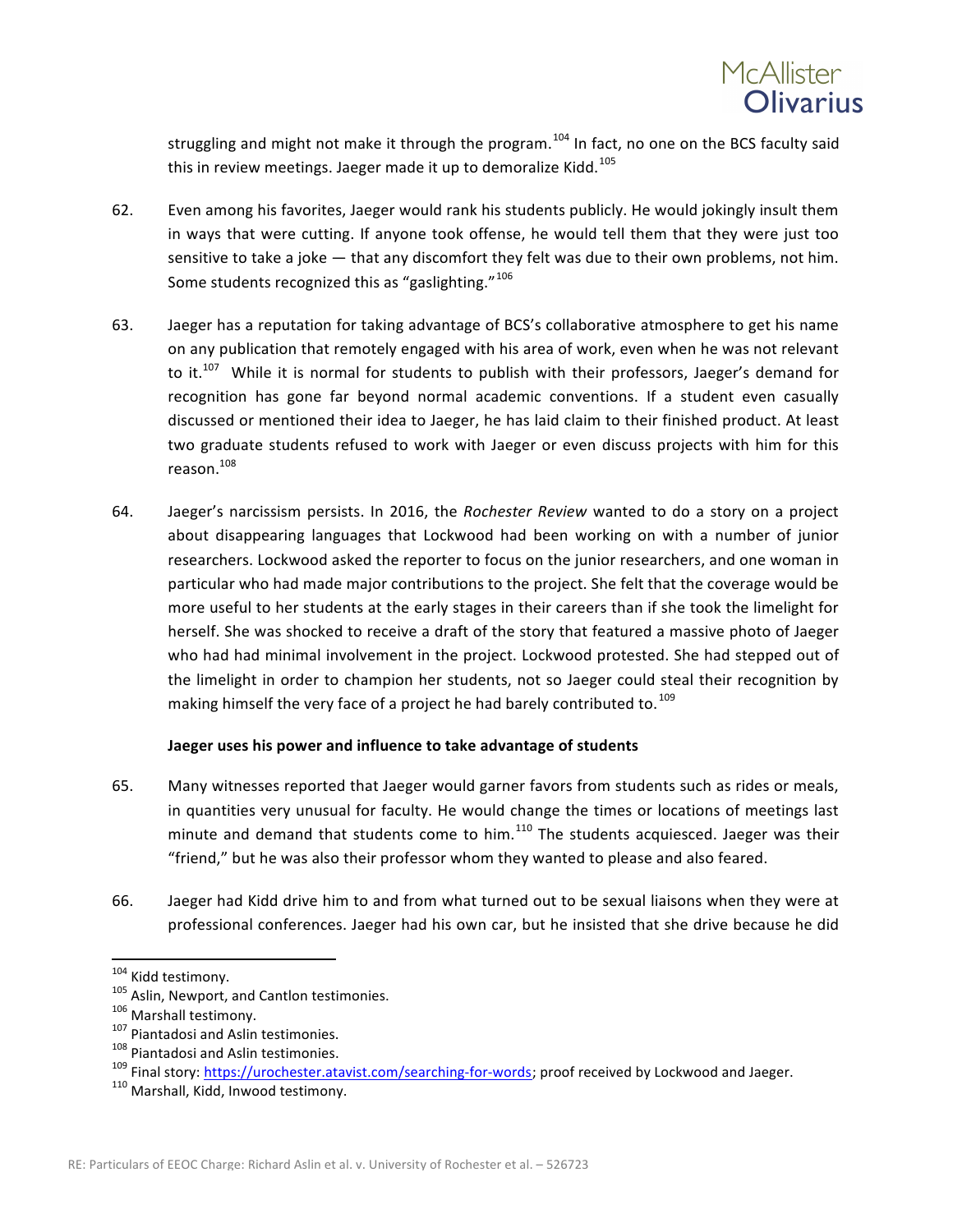

not want to put miles on his car. On one such occasion, Jaeger told her that the graduate student he had been intimate with appeared to have oral herpes, which he hadn't noticed until after they had been making out for a while. Immediately afterwards, Jaeger picked up Kidd's water bottle and began to drink from it. When she protested, he accused her of being a "germophobe."<sup>111</sup>

- 67. Jaeger also insisted on sharing accommodation with Kidd at professional conferences, even though she was often crashing with other graduate students in dorm rooms and he was a salaried, tenure-track professor who could certainly afford his own accommodation. On one occasion, he insisted on staying in the same room with Kidd and her friend, a student who had also interviewed at UR with Jaeger, despite the small size of the room and the availability of a couch in the next room. $^{112}$
- 68. Georgia Gordon, <sup>113</sup> a BCS Ph.D. student, won a scholarship to attend an LSA Institute in summer 2009, which Jaeger also planned to attend. He knew that Gordon was financially pinched. He suggested that she and the other UR students attending LSA share a house with him. He offered to pay half, with the four students splitting the remaining half. Gordon had been going out of her way to avoid Jaeger socially because his overly familiar behavior toward her made her uncomfortable. However, she was in a financial bind and did not want to pass up the professional opportunity to attend LSA, and there would be three other graduate students in the house. A few days before the Institute began, Jaeger told her that he would not pay for half the house. He said he had not realized that by not staying in the free faculty accommodation he would also not have the free faculty meals, so he changed his mind and would only commit to paying the same amount as the other lodgers, who were all students. It was too late for the students to cancel the house reservation. With no other option, Gordon and the other students had to scrape the extra money together. Jaeger engaged in loud sex with a graduate student attendee while other student residents were present. They heard him having sex, and were uncomfortable.

#### Jaeger uses different tactics to intimidate male and female students

69. Jaeger was emotionally intense with students. He was skilled at sensing their vulnerabilities, what made them uncomfortable, and used that knowledge to push boundaries and intimidate them. For female students, this often involved prying into their sexual lives, being overly familiar

 $111$  Kidd testimony.

<sup>112</sup> Kidd testimony.<br><sup>112</sup> Kidd testimony.<br><sup>113</sup> This is a fictitious name used to protect the individual's identity.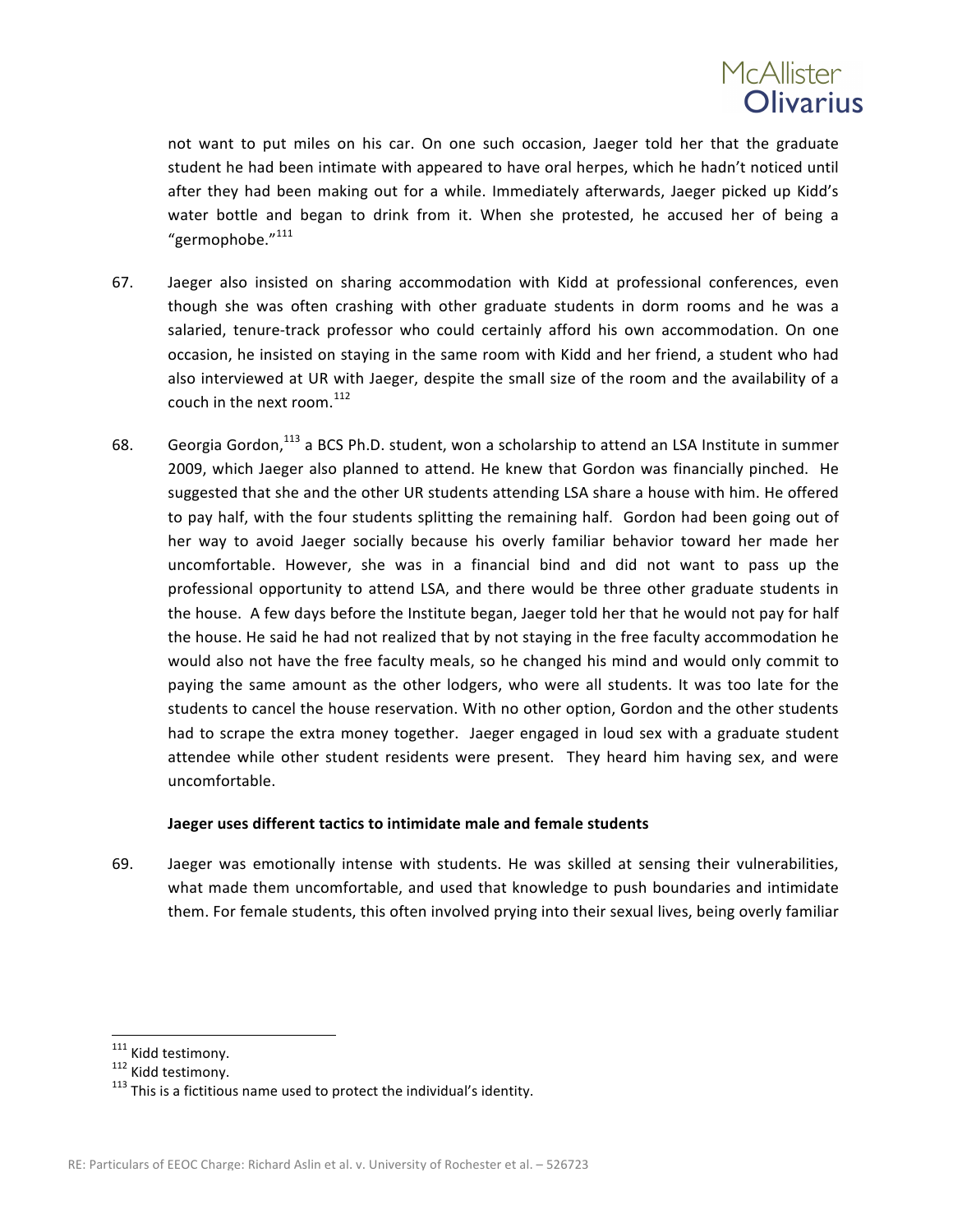

and flirtatious, repeatedly using sexual language and innuendos,  $114$  or forcing them to meet with him alone.<sup>115</sup>

- 70. Several female students reported that Jaeger used overtly sexual language so often that it made them uncomfortable to be around him. $^{116}$  One witness acknowledged that it is not uncommon for professionals who socialize together to make some inappropriate jokes, but she felt Jaeger's use of sexualized language was pervasive and constant. She felt he used the language specifically to make women students feel uncomfortable.<sup>117</sup> In Kidd's experience, Jaeger did this in order to make her uncomfortable and humiliate her, for example once telling Kidd that the medication that one of his graduate student sex partners was taking made her vagina taste bad.
- 71. Jaeger questioned Kidd about her past relationships and sex life, which she did not wish to disclose. In order to goad her into sharing information, Jaeger made jokes about her expartner's ethnicity and suggested that his ethnicity correlated to his penis size. Jaeger asked Kidd how many sexual partners she had been with. He told her that "blowjobs count" and that "American girls never count blowjobs." These invasions into her private life were unwelcome sexual harassment.<sup>118</sup>
- 72. Jaeger frequently evaluated the sexual appeal of other women students in Kidd's presence, putting particular emphasis on their weight. He commented when female graduate students gained weight and warned Kidd against gaining weight and "spoiling her physique." He would scold her if she ate what he considered to be too much. For example, if she served herself a second helping in her own apartment and he happened to be there, he would chastise her. On another occasion, he threw away cheese she had purchased for herself. When she confronted him, he said that he had tasted it, thought it was gross, and she shouldn't be eating it because she had been gaining weight. $^{119}$
- 73. Jaeger told Kidd that he wanted to pull one BCS student's hair (because he was having sexual thoughts about her). During a recruitment weekend, he told Kidd that one prospective student had nice lips that he wanted to "suck and bite." Jaeger asked Kidd to arrange for him to meet with a prospective graduate student that she was hosting, alone and outside of the department. He suggested that Kidd invite the student to their house and then leave them alone. He said he sensed a connection with her. Kidd refused. Jaeger told her that she had a professional obligation to comply since he was the faculty member whose research related to the prospective student's research interests. This incident encapsulates how Jaeger employed his

<sup>&</sup>lt;sup>114</sup> Kidd, Gordon, Jackson testimony.

<sup>&</sup>lt;sup>115</sup> Andrews testimony.<br><sup>116</sup> Gordon, Hanson, Rogers testimony.<br><sup>117</sup> Jackson testimony.<br><sup>119</sup> Kidd testimony.<br><sup>119</sup> Kidd testimony.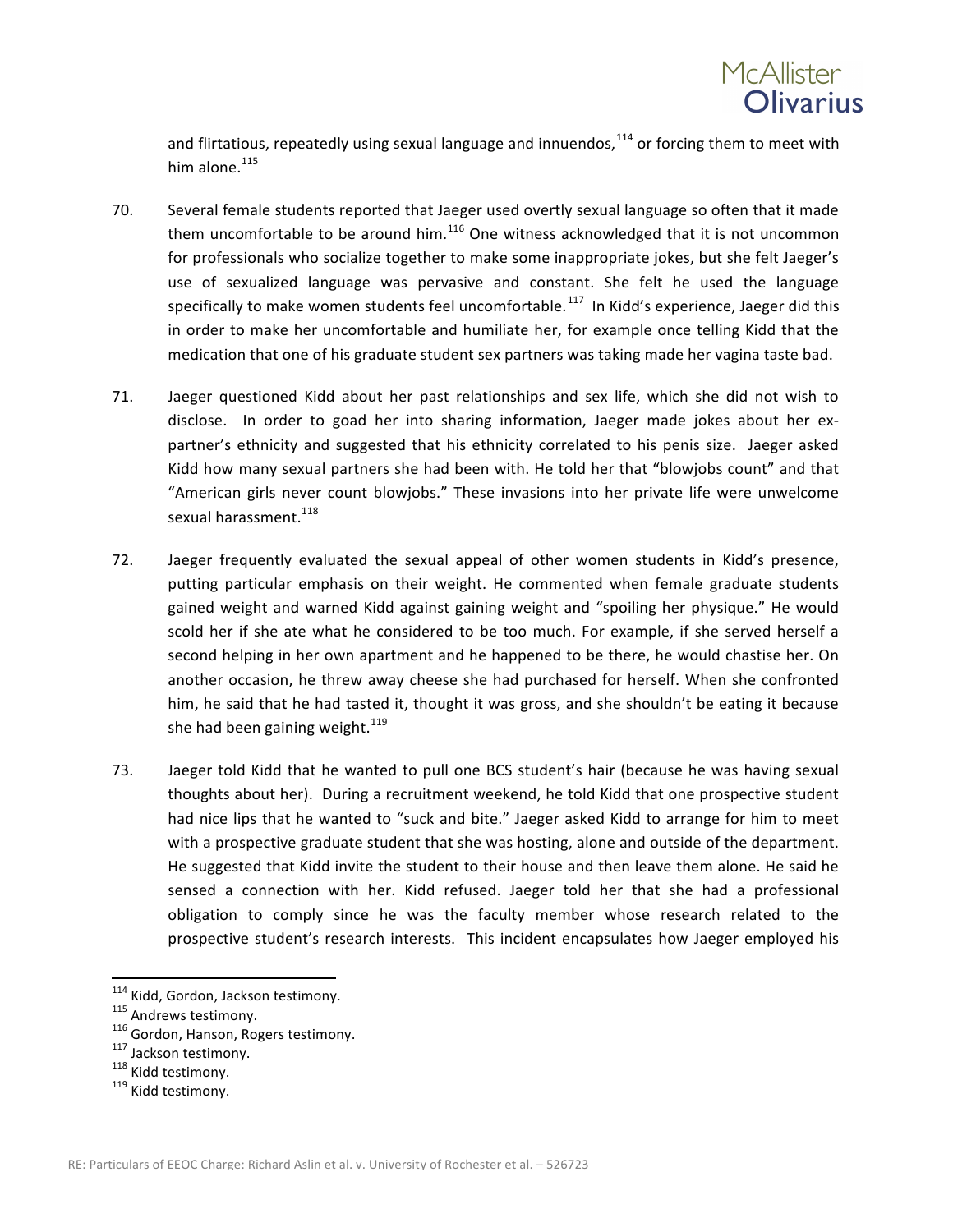

status and his power as a UR professor, to whom both Kidd and the prospective student were subordinate, to advance his sex life. 

- 74. On another occasion, Jaeger asked Kidd to facilitate a meeting between himself and the girlfriend (now wife) of another faculty member. He told Kidd that he sensed a connection with her and desired her. He suggested that Kidd invite the woman out to do "girl things" like shop and tell him where they planned to go so he could run into her without her boyfriend present. Kidd refused. He repeated this instruction several times for weeks and grew increasingly agitated and hostile toward Kidd each time she refused. At some point, Jaeger managed to arrange a meeting with the woman without Kidd's help and made a pass at her.<sup>120</sup>
- 75. Jaeger did not talk about women students' sex appeal only in private. In 2008, he attended a small holiday party at the home of another faculty member. A visiting professor, some BCS faculty and a number of graduate students were present, including Georgia Gordon, who was in the first year of her Ph.D. at BCS. Gordon had hoped to meet the visiting professor and speak to him and her colleagues about her research interests. Instead, in front of her colleagues, Jaeger announced that another faculty member had told Jaeger that he found Gordon sexually attractive. She was mortified that her professors had spoken of her in such a way, and was further embarrassed that Jaeger had announced this publicly, and to a group of important people in her field. She excused herself to the bathroom where she cried. She worried that everyone at the party would only remember her as the woman BCS professors found sexually appealing, whereas she wanted them to remember her for her scientific interests, intellectual capacity and accomplishments.<sup>121</sup>
- 76. Jaeger sexually objectified Gordon to other BCS faculty too. At a different faculty dinner party in 2010, at the dinner table in the presence of other faculty, including Cantlon, Jaeger asked a senior BCS faculty member, who sat across from him, "So, what part of Georgia really does it for you?" Cantlon remembers thinking that they discussed Gordon as if she were a piece of meat. At that moment, the host of the party set a plate of chicken pieces, breasts and thighs, onto the table. Jaeger laughed. $^{122}$
- 77. Jaeger pressed one female post-doc to come to his home for a work meeting. She said she would prefer to meet in his office and asked if he could meet her there. He said no. She said this would make her uncomfortable and asked to meet at the coffee shop down the street from his house. He still refused and demanded that she come to his house. This student felt that Jaeger was giving her an impossible choice: she could have a professional interaction with him only at the cost of succumbing to his bullying her into a situation where she felt uncomfortable and unsafe. Indeed, she felt he took particular interest and pleasure in making her uncomfortable as

 <sup>120</sup> Kidd, Cantlon, Aslin testimonies.<br><sup>121</sup> Gordon testimony<br><sup>122</sup> Cantlon testimony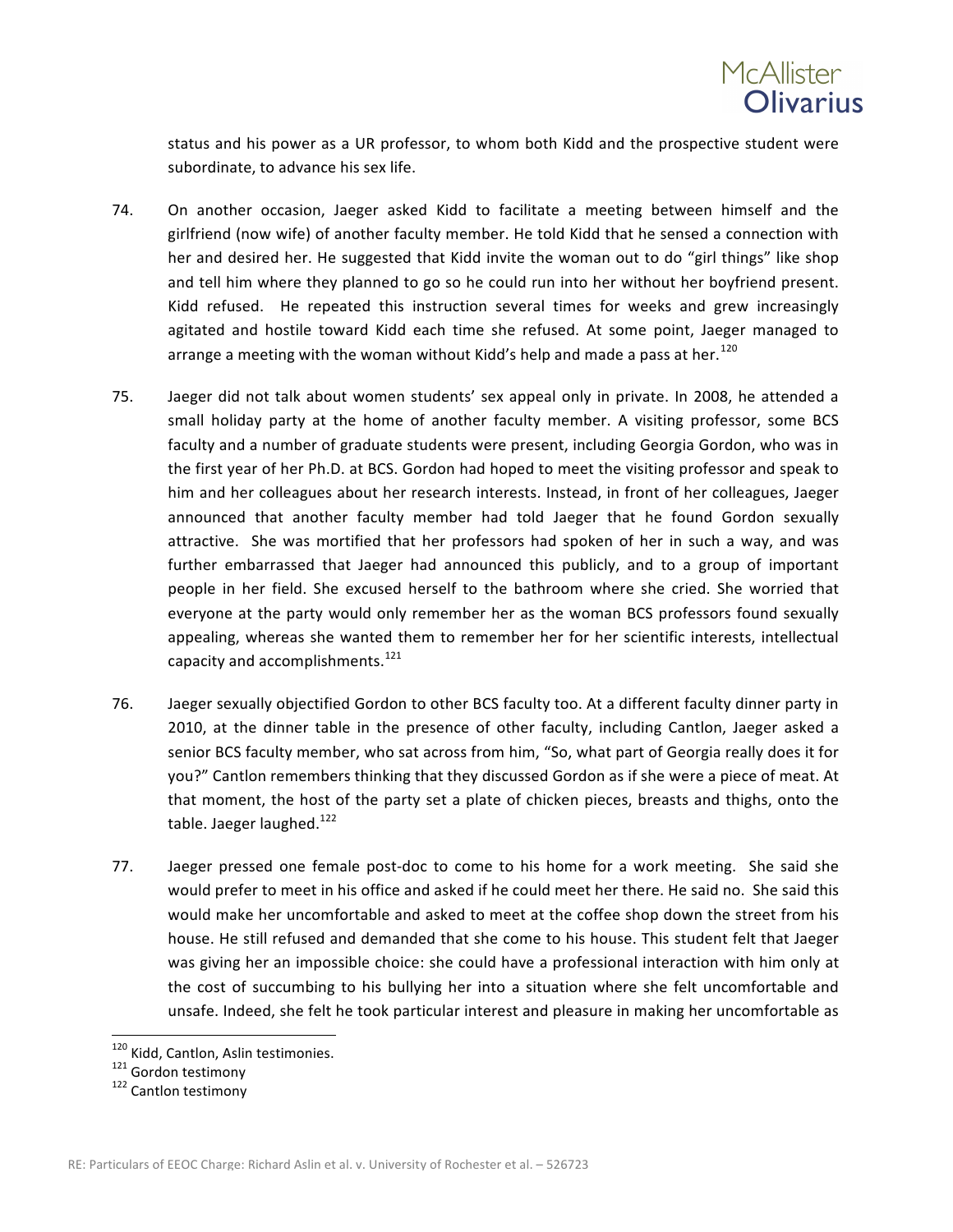

a woman, to make her feel subordinate. She agreed to go to his house, but was so unnerved by Jaeger's creepy behavior that she told her partner Jaeger's address and requested she be picked up if she did not call within an hour.<sup>123</sup>

78. On one occasion, Jaeger showed up uninvited to a date that Kidd was on. Jaeger sat down and ordered wine for himself and for Kidd's date. Jaeger told the date that Kidd needed to have sex because she was so tightly wound. He encouraged the date to drink, heavily. At the end of the meal, Jaeger invited the date back to their apartment. When Kidd suggested that the date go home because he was very intoxicated, Jaeger forcefully encouraged him to come to the apartment despite Kidd's protests. The date did come back to the apartment where, after attempting to remove his pants despite Kidd telling him not to, he passed out in her room. Throughout the night the date vomited in her trash can and on her bed. Kidd did not engage in any sexual activity with the man, instead sleeping in a nearby chair. The next day Jaeger made incessant requests for details on "the sex" even when Kidd told him that nothing had happened.<sup>124</sup>

#### Jaeger uses his influence to sleep with female graduate students

- 79. In 2008, Jaeger began a sexual relationship with a Ph.D. student, Molly Marshall.<sup>125</sup> Jaeger told Marshall that their relationship had to be "open," meaning that he would continue to sleep with other women.<sup>126</sup>
- 80. When they were together, Jaeger was very demanding of Marshall. He would make her feel guilty for spending time with friends instead of him. When she did or said things that did not please him, he would withhold affection from her as punishment. She felt that her happiness depended largely on his mood and whims, and got to the point where she would break down frequently from the stress of the relationship.<sup>127</sup> Eventually all of her friends outside Jaeger's close social group who knew of the relationship disapproved because it was unhealthy. But because Marshall was spending most of her time with Jaeger and Ph.D. students in his "ingroup," she worried that ending the relationship would cause them all to turn against her. He controlled the group; she and the others both sought his approval and feared his retribution. She did not want to be even more isolated than she already felt, so she staved.<sup>128</sup>
- 81. Eventually, Marshall learned that Jaeger had slept with a graduate student from another university, Billings, without using protection. Marshall felt betrayed and used. Jaeger had not

<sup>&</sup>lt;sup>123</sup> Andrews testimony.

<sup>&</sup>lt;sup>124</sup> Kidd testimony.<br>
<sup>125</sup> This is a fictitious name used to protect the individual's identity.<br>
<sup>126</sup> Marshall, Inwood, Jackson testimonies.<br>
<sup>127</sup> Inwood and Jackson testimony.<br>
<sup>128</sup> Marshall testimony.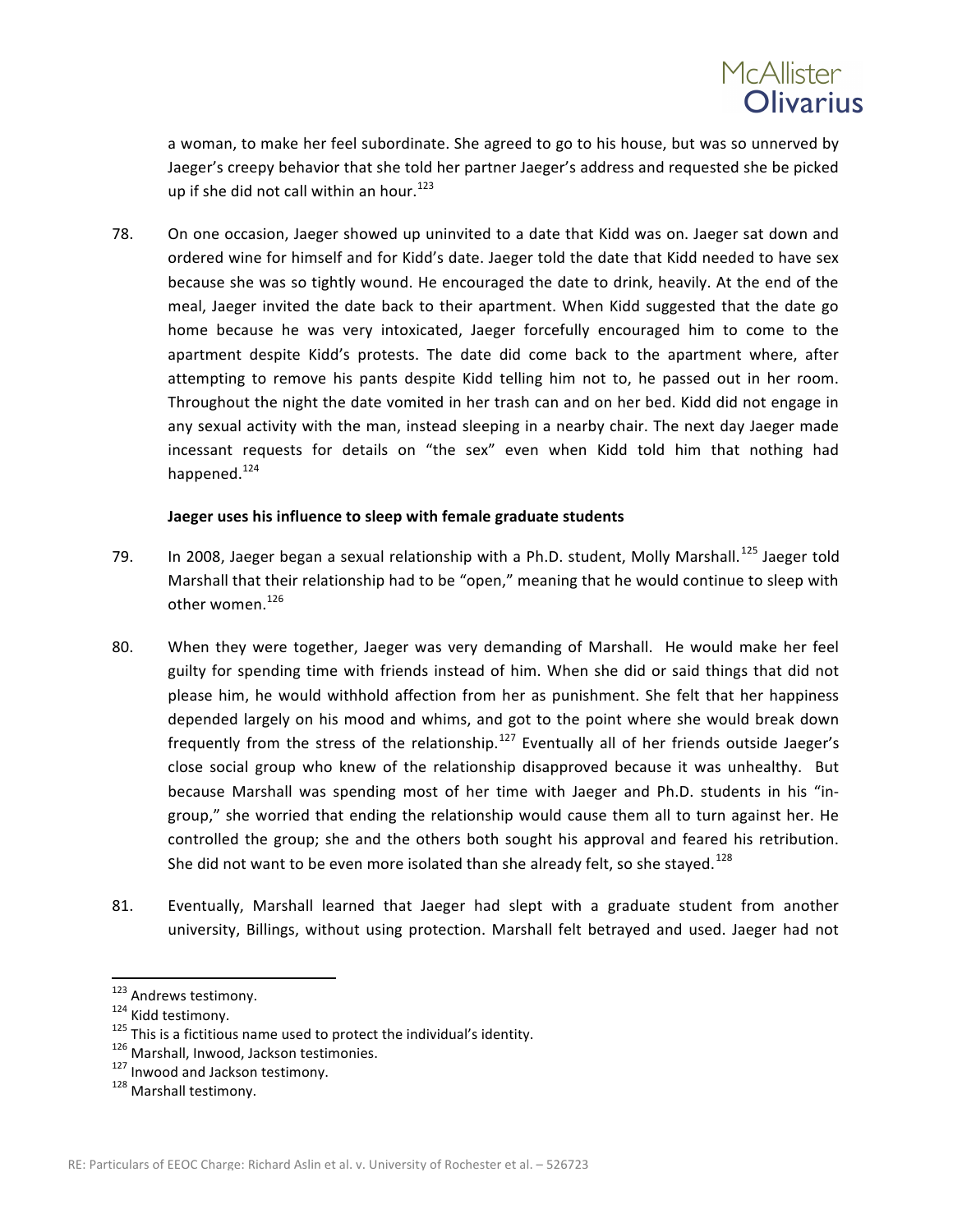

only broken the rules of an open relationship by humiliating her in front of her peers, he had now also put her health at risk.<sup>129</sup>

- 82. Jaeger had little concern for the health of the students he slept with. For example, one of his partners (not being named here) was injured during a sexual encounter with Jaeger and sought medical attention. She did not have insurance at the time and asked Jaeger for financial help. He refused, despite the cause of the injury. $130$
- 83. Marshall repeatedly broke things off with Jaeger and told him that she needed space. However, each time he continued to pursue her. He showed up at her house late at night. She asked him to leave, but he would continue to demand that she speak to him until she was sobbing.<sup>131</sup> He continued to send her emails, texts and call her. He sent her unwanted photographs of his penis. 

 He pursued Marshall relentlessly until she gave the relationship another chance.
- 84. In summer 2009, Marshall learned that Jaeger had continued to see Billings regularly. Specifically she learned that Billings had visited Jaeger in Rochester when Marshall was out of town. Not only that, but the two of them had socialized with Marshall's peers and colleagues at Rochester, all of whom knew that Jaeger and Marshall were dating.<sup>132</sup> They knew that Billings was staying with Jaeger and that the two were sexually intimate. Marshall was completely humiliated in front of her professional colleagues.<sup>133</sup>
- 85. During and after his relationship with Marshall, students were aware of Jaeger's sexual relationship with Billings. He would fly her in for working weekends during which they would have sex and socialize with graduate students. He invited her to lectures and to his lab retreats.<sup>134</sup> She was a highly capable scientist, but their relationship added to the sense for women students at UR that working with Jaeger was a potentially dangerous experience, where they would always have to be navigating unacceptable demands to blur professional lines, or succumb to  $him<sup>.135</sup>$
- 86. At the LSA institute in summer 2009, Jaeger met Chigusa Kurumada who was a graduate student at Stanford and one of his students at the Institute. The same week that his relationship with Dr. Marshall ended, Jaeger began a sexual relationship with Kurumada. He brought her back to the house he was sharing with a number of UR students near Stanford and had loud sex with her. 

 Gordon could hear them. She felt embarrassed and that it would not be possible to have a professional relationship with him after she had been forced to hear his exhibitionist sex. Jaeger

<sup>&</sup>lt;sup>129</sup> Jackson and Marshall statement.<br><sup>130</sup> Witness 4 testimony.<br><sup>131</sup> Jackson testimony.<br><sup>132</sup> Marshall testimony.<br><sup>134</sup> Gordon and Jackson testimonies.<br><sup>135</sup> Sanders and Jackson testimonies.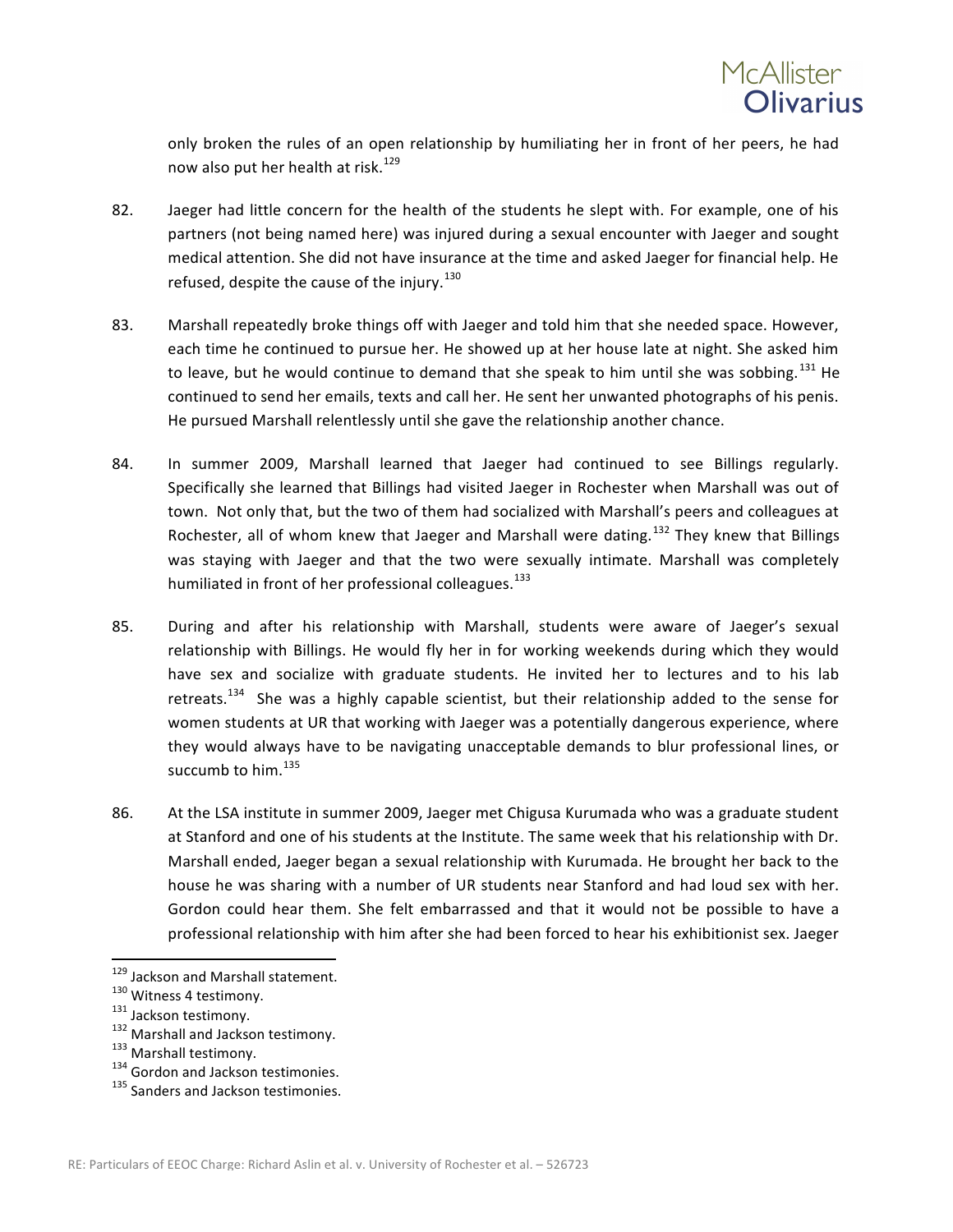

and Kurumada continued dating. Eventually she came to UR as a "partner hire" based on her relationship with Jaeger. The two of them are still involved.<sup>136</sup>

- 87. In 2011, Jaeger began a sexual relationship with Denise Darlington ("Darlington"). Darlington had worked in Jaeger's lab for two years as an undergraduate and had graduated in May 2010. For a year after graduation, from 2010-2011, Darlington worked as a lab manager with Newport and Aslin. During this period, Jaeger was writing Darlington letters of recommendation for her graduate school applications and they were publishing together. At least one sexual encounter with Darlington involved a threesome with Kurumada. Jaeger frequently treated Darlington poorly. She would often come to the office of Dr. Rachel Rogers<sup>137</sup> to cry. Jaeger would do something Darlington considered objectionable, but then call and apologize and convince her to carry on the relationship. Rogers believed that Darlington wanted to end the relationship, but also wanted to remain on good terms with Jaeger and feared he would retaliate against her if she left.<sup>138</sup>
- 88. Students at UR were also aware of Jaeger's previous relationship with Owens. They understood that he had been on the admissions committee when her application to BCS was reviewed, that she had worked in his lab afterward, and that they had published together. Owens reportedly did not want Jaeger to be on her qualifying exams or dissertation committees, but was too afraid to request that he be excluded.<sup>139</sup>
- 89. Jaeger slept with so many students at UR or other institutions, and made passes at so many others, that his penchant for having sex with graduate students became well known among Ph.D.s and post-docs. One witness recalls her colleague asking her at the start of an academic year whether Jaeger was "banging any graduate students yet." He told her such information would allow him to "make a lot of money," because he and a colleague had a bet about who Jaeger would sleep with first. One of the men had bet on the three female graduate students he thought were most sexually attractive, while his colleague had picked the three women whose offices were closest to Jaeger.
- 90. Many students thought Jaeger showed professional favoritism to the women he slept with. For example, Billings was invited to collaborate with his lab and attend conferences and lab retreats. Jaeger included her in these professional opportunities and secured prestigious speaking engagements for her despite the fact that he told Kidd that Billings was obviously unintelligent and was not highly thought of by her own advisor, with whom Jaeger said he was well acquainted. He said, at least she has an incredible set of breasts, and that it was too bad that she did not have a brain in each of them. Another example is Fisher, who was a post-doc at UC

 $136$  Gordon testimony.

<sup>&</sup>lt;sup>137</sup> This is a fictitious name used to protect the individual's identity.<br><sup>138</sup> Witness 3 testimony.<br><sup>139</sup> Sanders testimony.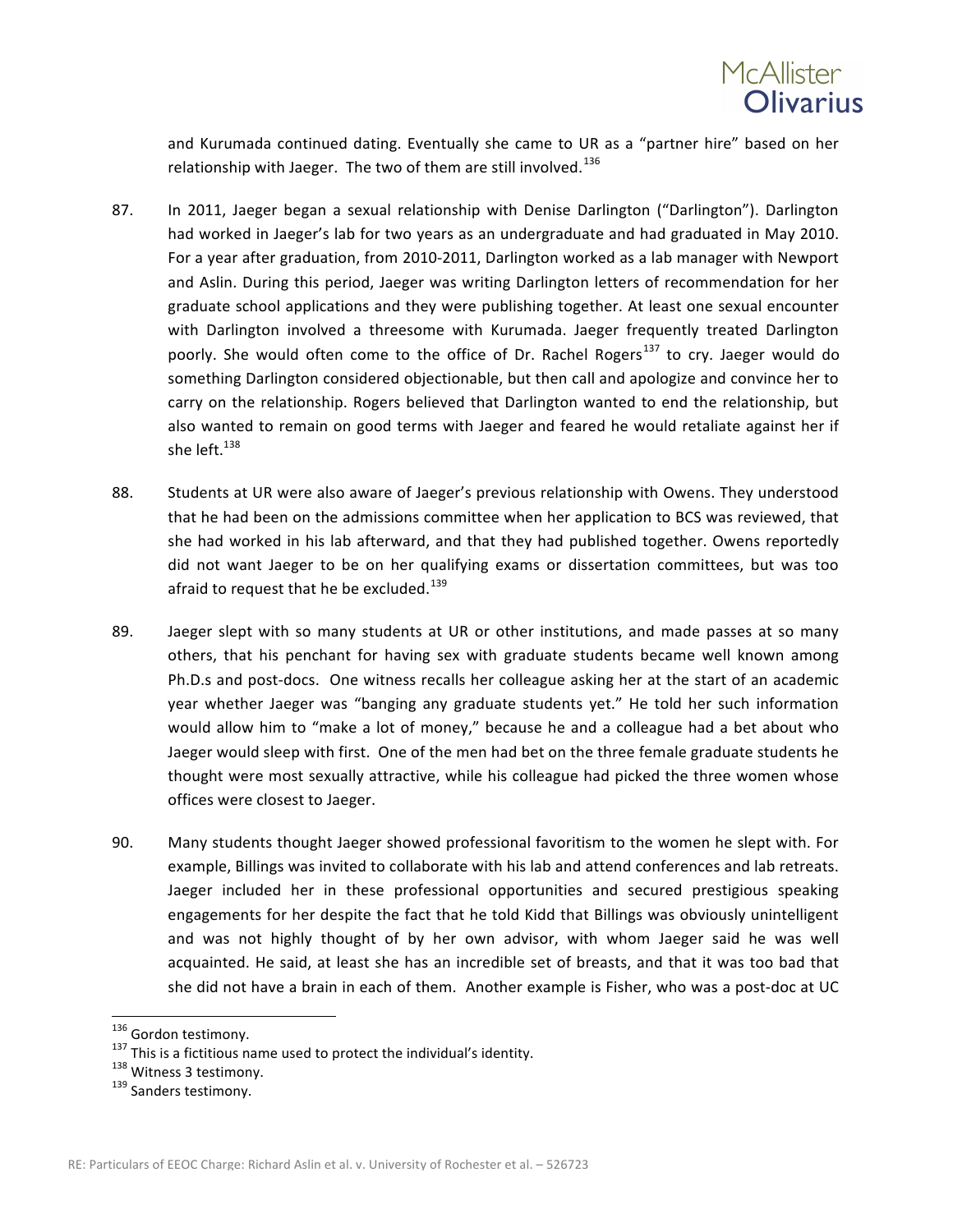

San Diego when Jaeger initiated a relationship with her during the 2007 LSA Institute at Stanford, which she attended as a student and him as an instructor. The following academic year, Jaeger pulled for Fisher to be invited to fly in and speak as part of the prestigious Center for Language Sciences Colloquium Series in the department. Jaeger told Kidd to support her candidacy because he wanted to try to reinitiate their relationship during her visit. 

- 91. Kurumada was given a tenure-track position largely because she was Jaeger's partner. UR has a history of making spousal hires and so Kurumada's professional accomplishments, while far below the level of typical BCS hires, seemed satisfactory to senior faculty in BCS at the time. They were unaware that she had been well-known to the graduate students in the department for years as a fellow graduate student who had been having a sexual relationship with a UR professor.
- 92. To many students and post-docs, it was clear that one had to have a close personal relationship with Jaeger in order to work with him successfully. For women, that meant sleeping with him, or at a minimum tolerating sexually explicit behavior and power plays that made them feel vulnerable as women which they felt he did for that purpose.
- 93. Indeed, based on their experience with him, many students who worked on graduate recruitment were concerned about Jaeger interacting with prospective students because of sexual harassment and inappropriate behavior that would reflect badly on UR. They had no similar concerns about any other faculty member. $140$

#### Female students avoid Jaeger at the cost of their education

- 94. At least eleven female students and post-docs at UR actively avoided working with Jaeger because of his constant sexual innuendos, pressure to sleep with students, power plays and other unprofessional behavior, which created a taxing, strange and unequal environment in which to pursue their education. Their experiences with Jaeger are detailed below (and for clarity, each one is given a number,  $1-11$ :
	- a. By winter 2008, Kidd (1) desperately wanted to change her living situation and escape Jaeger. She had started sleeping in Aslin's lab instead of coming home. She knew that the lab entrance was locked and that Jaeger did not have a key.<sup>141</sup>
	- b. When the lease was up on Jaeger's apartment he began looking for a house. He told Kidd that he wanted her to move to his new house with him. Afraid to tell him no, she helped him house-hunt even as she sorted out alternative housing for herself for the following year. When the time came to move, she asked him to meet her at a cafe, where she told him that

 <sup>140</sup> Kramer, Bixby, Kidd testimony.<br><sup>141</sup> Kidd testimony.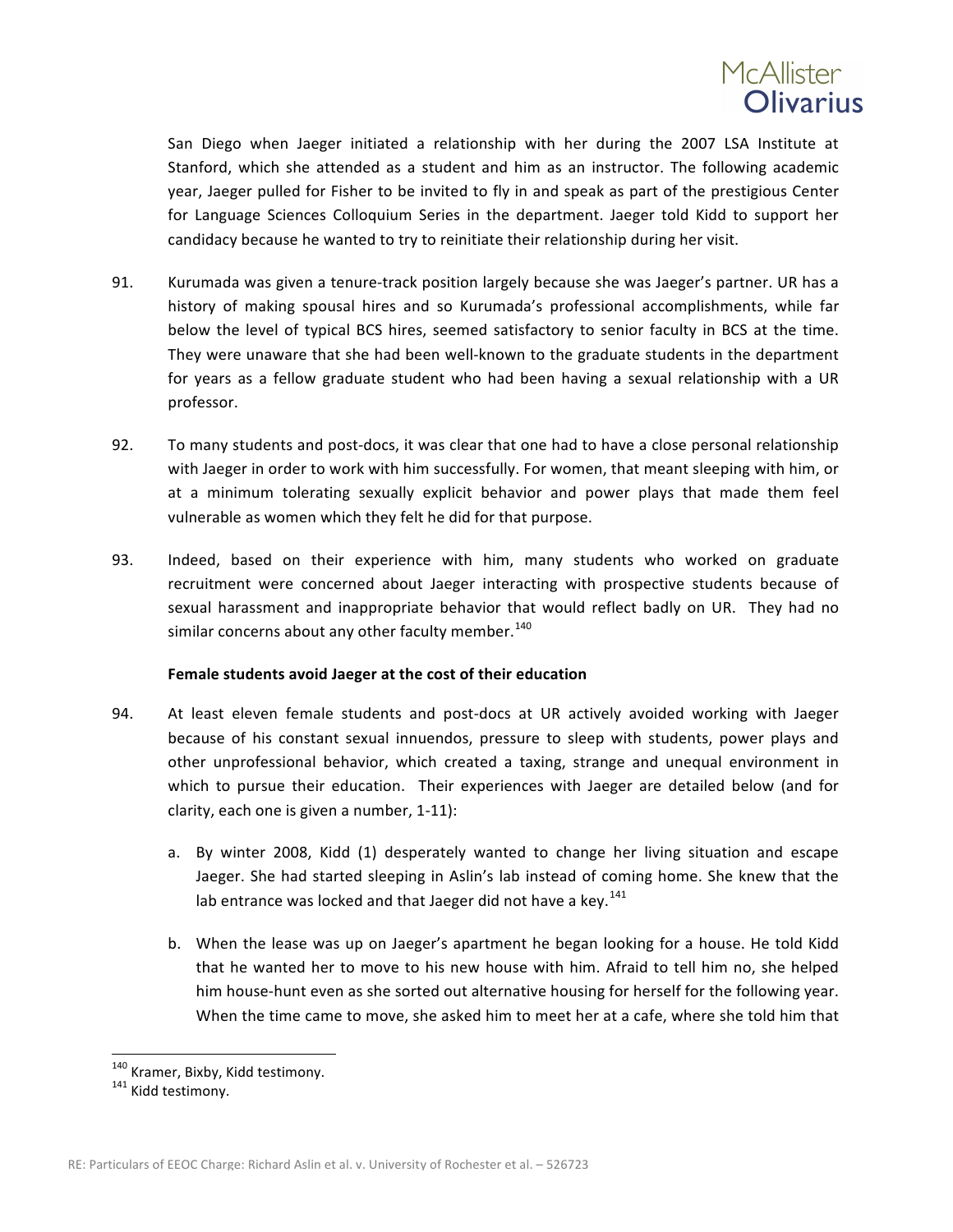

she would not be living with him. She told him she would no longer be working in his lab and that she wanted no association with any of the work she had been a part of for the past year, including two projects. This was a significant professional sacrifice, but she felt breaking off with him comprehensively was her only option; otherwise he would continue to harass and manipulate her. Unable to gain access to Kidd, he instead spread rumors that she was a liar and in love with him.<sup>142</sup> Jaeger's defamation has harmed Kidd's reputation and followed her for years. Years later, one witness heard from one of Jaeger's undergraduate students that Kidd and Jaeger had had a sexual relationship, which was untrue.<sup>143</sup> Jaeger told Cantlon in 2010 that he and Kidd used to work together but they no longer interact because Kidd could not handle his criticism and was unstable. Cantlon heard the rumor from students that Kidd was unreliable but was not told why they thought this. When Heilbronner came to UR as a post-doc years later, she heard from a number of people that Kidd was a liar and unreliable, repeating what Jaeger had said.<sup>144</sup> Bixby also heard this about Kidd when she came to UR.<sup>145</sup>

- c. After Marshall (2) ended her relationship with Jaeger, she struggled to remain in BCS. She would often avoid lectures, workshops, and department dinners or socials if she knew Jaeger was going to be there. On one occasion, she needed help with a statistical method. Her advisor suggested that she work with Jaeger. Without disclosing her previous relationship, Marshall told her advisor that she was not comfortable working with Jaeger. Instead she sought help from another student. Marshall continued to spend mental and emotional energy on avoiding Jaeger and on worrying about whether she would have to interact with him when she came into her office to work or when she would attend departmental events.
- d. In 2010-2011, a female undergraduate, Emily Evans, $146$  who worked in Jaeger's lab and was taking an independent study from him (3) approached Patterson to complain about Jaeger's behavior toward her. The student told Patterson that Jaeger would invite her to his house, then make inappropriate comments about her attractiveness and stand too close to her. Patterson told the student that she did not have to work with Jaeger if she felt uncomfortable. The student left Jaeger's lab and did not list any of the work she had done with him on her CV because she was too afraid of what he would say if anyone contacted him as a reference. When the student applied to graduate school she only got into one program, which would require her to work with a friend of Jaeger's. She did not accept the

<sup>&</sup>lt;sup>142</sup> Kidd testimony.

<sup>&</sup>lt;sup>143</sup> Rogers testimony.<br><sup>144</sup> Heilbronner testimony.<br><sup>145</sup> Bixby testimony.<br><sup>146</sup> This is a fictitious name used to protect the individual's identity.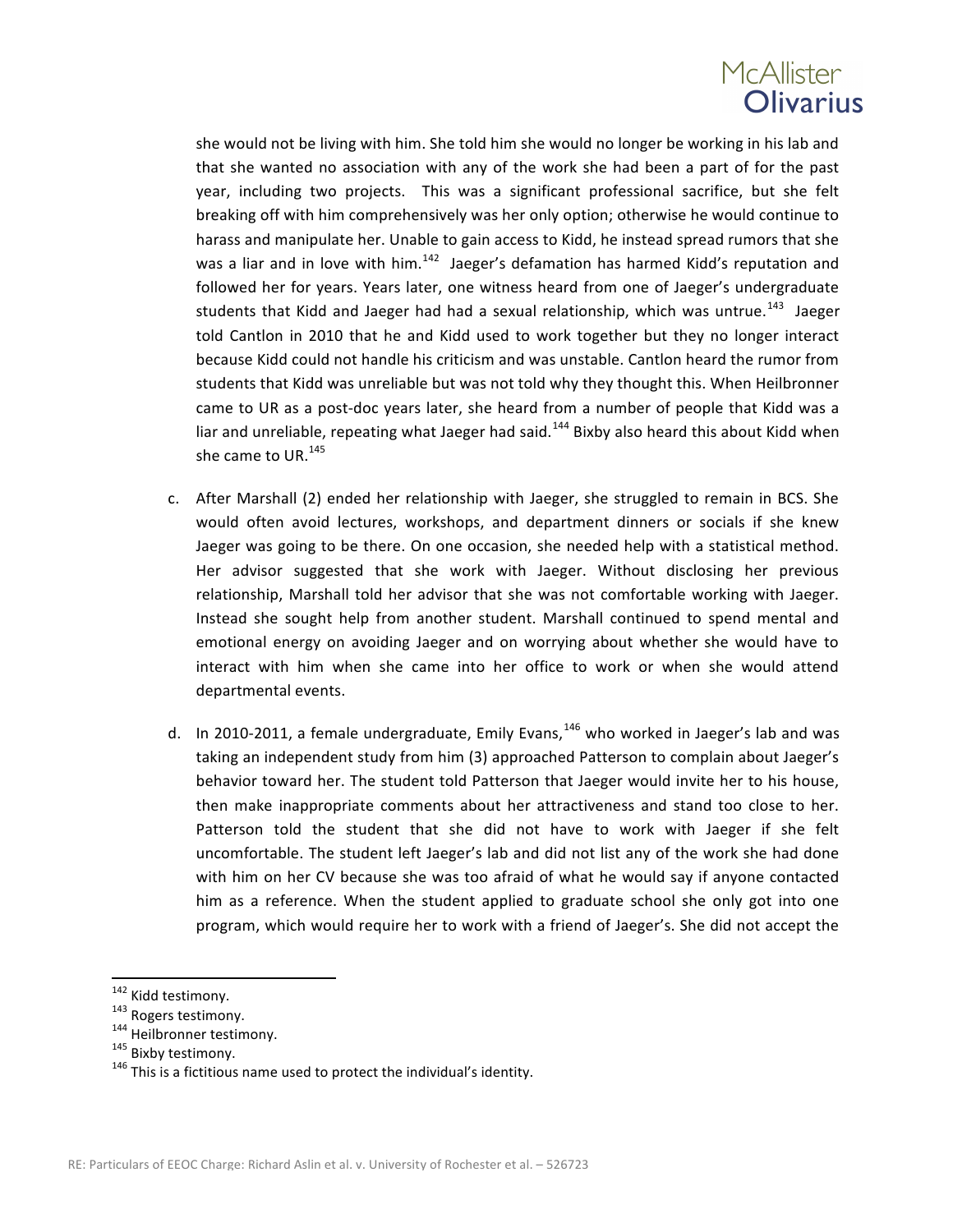

offer of admission and instead waited to apply to graduate school again the following year.<sup>147</sup>

- e. A second female undergraduate (4) approached Patterson to complain about Jaeger. This student appeared upset. She told Patterson that something inappropriate happened to her at a party at Jaeger's house. Patterson tried to get the student to tell her more about what happened, but she was too uncomfortable to give details. Again, Patterson told the student that she did not have to tolerate Jaeger's treatment and could find someone else to work with.<sup>148</sup>
- f. Hailey Hanson<sup>149</sup> (5), a Ph.D. student at BCS from 2007 to 2012, observed that Jaeger spoke inappropriately, particularly to female students. She felt like women had to put up with "consistent unsavory, sexual commentary" in order to be around him. Hanson felt that Jaeger was condescending and demeaning to women students. She attended an end-ofweek drinks at Lux during her first semester at UR. Jaeger approached her and made a pass at her, even though she was a Ph.D. student who had come specifically to work under his supervision, and he knew she was in a committed, monogamous relationship. She knew Jaeger had slept with a number of other female graduate students and she watched as he hit on other Ph.D. students at Lux. Hanson did not feel comfortable working with Jaeger because of his blatant misbehavior toward women, so although his research program had played a major role in her decision to come to UR in the first place, she began avoiding him. When she first arrived, she had sought Jaeger's input on her NSF Graduate Research Fellowship, which greatly improved the proposal and reflected ideas that required collaboration with him. However, because of his behavior she did not pursue that line of research until her dissertation, several years later. A chapter of Hanson's dissertation would have benefited from Jaeger's input. However, when she needed computational modeling or data analysis support she sought advice from another faculty member or student, who lacked Jaeger's level of expertise in these particular subjects. She did not include Jaeger on her comprehensive exam committee and so did not have the benefit of his knowledge while preparing for exams. She stopped attending events at Lux, though the opportunity to socialize and talk shop with her colleagues could have resulted not only in friendship, but in potential collaborations. She sometimes avoided departmental events if she knew Jaeger would be there. She avoided social events at conferences because Jaeger would be present even though this meant missing out on the chance to network, which is typically important in the job market. $150$

<sup>&</sup>lt;sup>147</sup> Patterson testimony.

<sup>&</sup>lt;sup>148</sup> Patterson testimony.<br><sup>149</sup> This is a fictitious name used to protect the individual's identity.<br><sup>150</sup> Hanson testimony.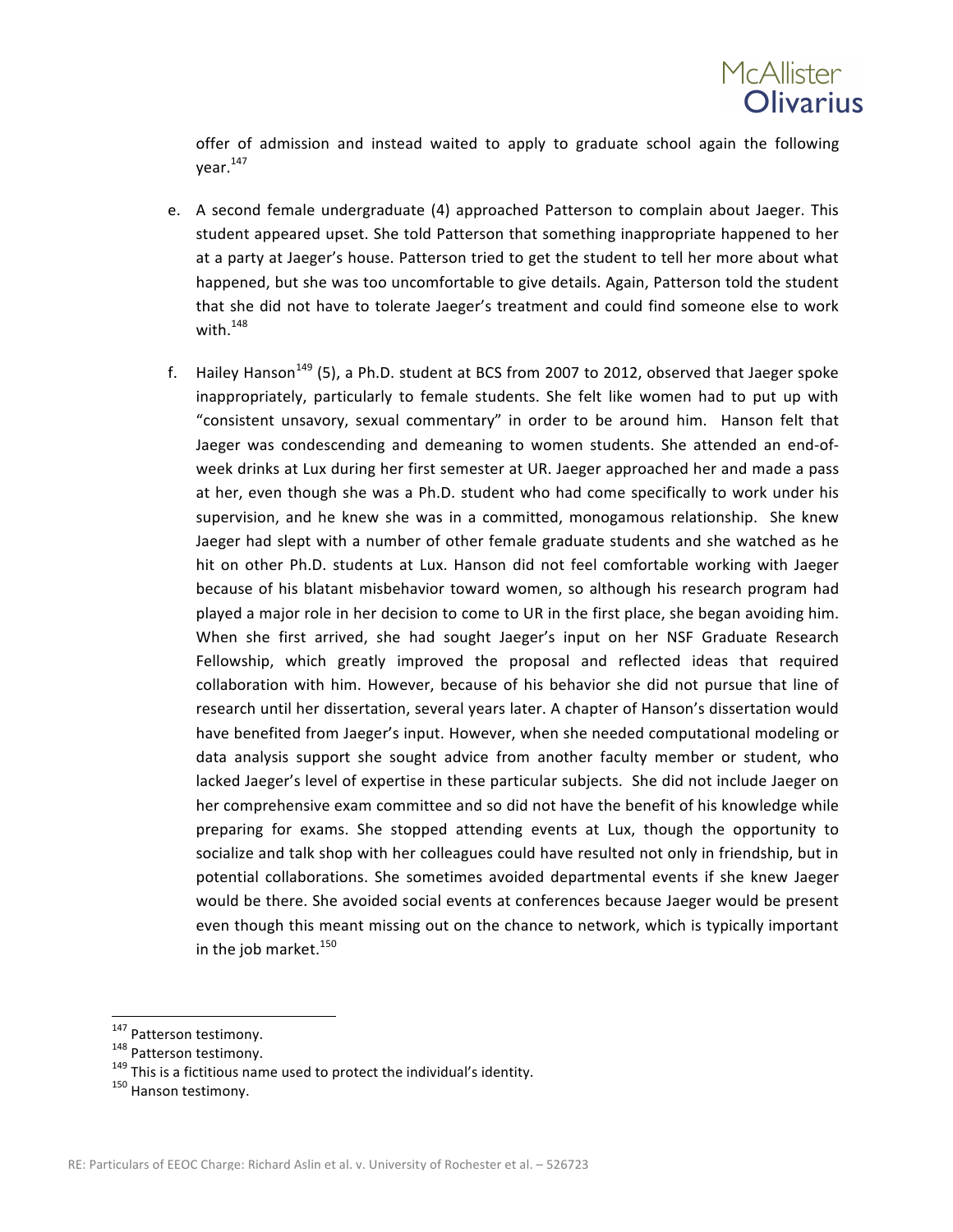

- g. Kristi Kramer<sup>151</sup> (6), a female BCS Ph.D. student from 2005 to 2010 and post-doc until 2013, knew of Jaeger's sexually aggressive reputation with female students. As soon as Jaeger arrived, she found Jaeger's behavior around students to be highly unprofessional. He was flirtatious, vulgar and often used language with sexual innuendos. For this reason she avoided him as much as possible. She would have liked to have received instruction from him on computational methods, but she deliberately did not seek his assistance; it came with too much baggage. Additionally, when she was preparing to apply for jobs, Jaeger was the faculty member who had most recently been on the market and would have been best poised to give her professional advice. However, she did not feel comfortable interacting with him. $152$
- h. Rogers (7), who was a female post-doc in BCS, also avoided Jaeger. She was doing research that was similar to Jaeger's and he would have been a natural collaborator. He was well known in her sub-field and it would have helped her education, and her career, to work with him. Indeed, several people have later asked Rogers why she did not work with him. Though she has given vague answers to that question, the truth is that Rogers felt uncomfortable working with Jaeger because of the way he interacted with female students. She worried that he would try to cross a professional boundary and she would find herself in a situation in which she would have to reject him, which would make him an enemy. She therefore avoided him at social and professional events.<sup>153</sup>
- i. Georgia Gordon (8) came to UR in part to work with Jaeger and did work with him for the first year, but after the first year she intentionally started working more with her other advisor, a senior BCS professor. She sought to escape Jaeger's offensive, sexually charged language and crude comments about women's body parts and sexual attractiveness, including her own (and she had also had to listen to him having loud sex with a graduate student). Gordon felt that women already have a hard enough time being taken seriously in science. She thought Jaeger's treatment of her and other women undermined her purpose in coming to UR: to do scientific research and complete an original Ph.D. Gordon would have benefited from Jaeger's instruction on computational methods which were complementary to her research, but avoided him to protect her own safety and well-being. She frequently avoided events she knew Jaeger was going to attend, reducing her educational and networking opportunities. Gordon would also have had much more mental and emotional energy to devote to her work, and to developing professional relationships with her peers, if

<sup>&</sup>lt;sup>151</sup> This is a fictitious name used to protect the individual's identity.<br><sup>152</sup> Kramer testimony.<br><sup>153</sup> Rogers testimony.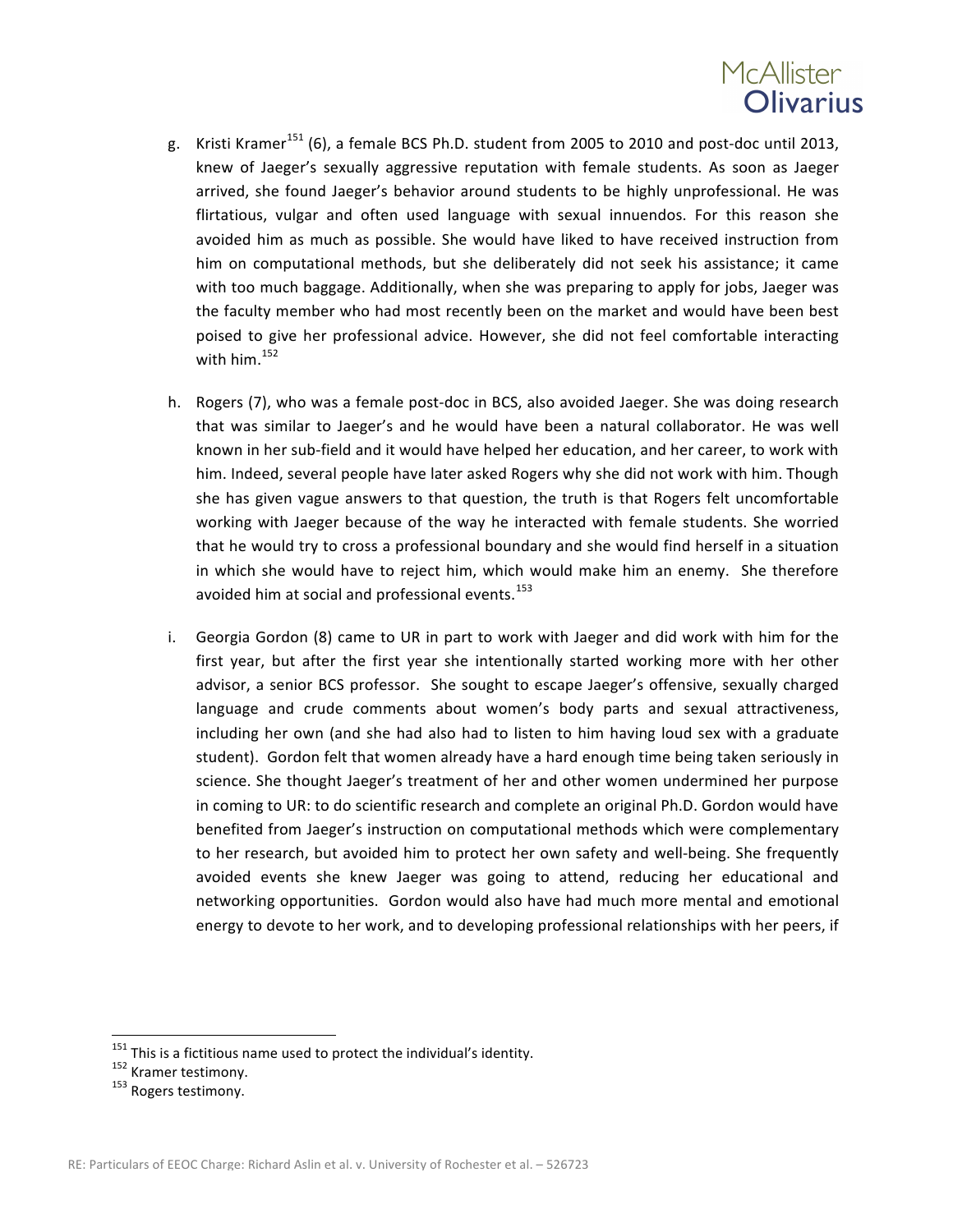

she did not have to focus on avoiding Jaeger and maintaining firm boundaries with him. She felt she had to be constantly vigilant against his predatory actions.<sup>154</sup>

- j. Keturah Bixby (9), a current UR Ph.D. student, has also avoided working with Jaeger. Bixby was immediately put-off by Jaeger's boundary-pushing, which included standing close behind her without speaking and taking her photograph after she told him not to. She feels the way he speaks is designed to exert power over people, women in particular, by making them uncomfortable. She has observed him regularly talking about sex in front of students and post-docs. For example, on one occasion, Jaeger asked a table full of students and postdocs at Lux how to use a cock ring. Bixby actively avoids Jaeger. She has left social events if Jaeger arrives and asked a fellow graduate student to disinvite him to parties so that she and other graduate students would feel comfortable attending. She has not taken any statistical workshops that he runs, collaborated with him or sought his instruction. She continues to find his presence to be deeply unsettling, so much so that she has spent a significant amount of mental energy worrying about whether he will turn up in her office or at talks she gives in the department.<sup>155</sup>
- k. Jessica Jackson (10), another former Ph.D. student, has also avoided Jaeger. When she first met him, he was relentlessly flirtatious with her. His tone and body language was overly familiar. He would touch her arm and stand close to her, as if he were already her sexual partner. He once told her that he was a hedonist and that he was "always seeking pleasure." Jackson witnessed Jaeger flirt similarly with several other female Ph.D. students. Jaeger's behavior, particularly his sleeping with numerous students and flaunting it, flirting with her and other students, and constantly using sexual language, made Jackson so uncomfortable that she avoided him. This meant not attending conference events or lectures that he attended. Initially, Jackson was interested in Jaeger's work and would have been interested in working with him or in seeking computational advice from him, but she became too uncomfortable in his presence to take this normal professional step.<sup>156</sup>
- l. Dr. Anna Andrews<sup>157</sup> (11) avoided Jaeger because she did not feel safe around him due to his boundary-pushing and sexualized behavior. She also abandoned a project she had started in order to avoid working with him.<sup>158</sup>
- 95. Jaeger not only targeted students based on their sex in order to intimidate them, but he also targeted their religion and ethnicity. For example, at one graduate student party Jaeger, who is

<sup>&</sup>lt;sup>154</sup> Gordon testimony.<br><sup>155</sup> Bixby testimony.<br><sup>156</sup> Jackson testimony.<br><sup>157</sup> This is a fictitious name used to protect the individual's identity.<br><sup>158</sup> Andrews statement.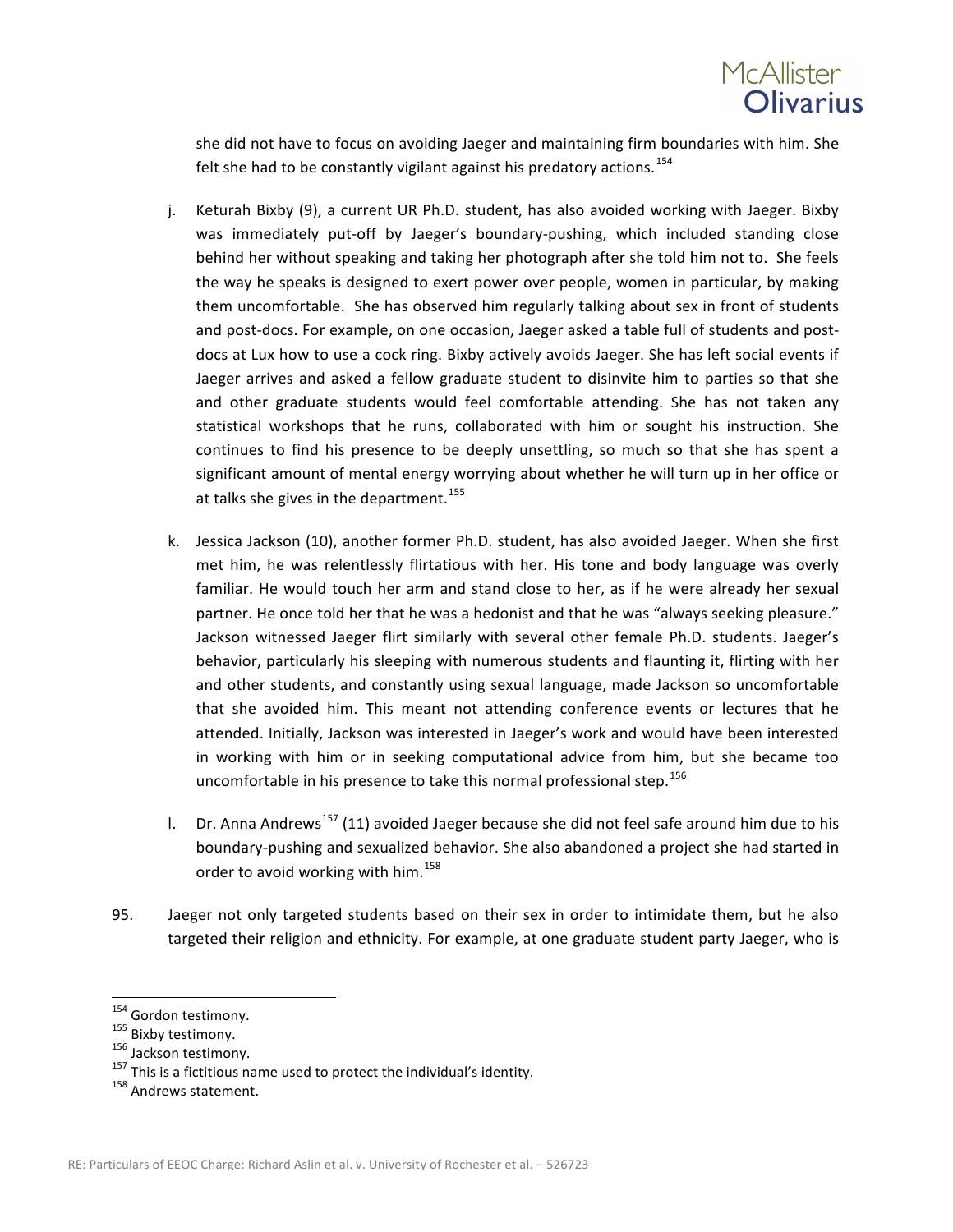

German, made an inappropriate joke about Auschwitz to Dr. John Smith<sup>159</sup> whom Jaeger knew to be Jewish. Smith felt uncomfortable with how Jaeger treated students, especially the way he interacted with and spoke about women. He would often avoid events if Jaeger was there and leave parties when Jaeger arrived, mainly because he was close friends with several women who avoided Jaeger. He would also leave with them from events when Jaeger showed up.<sup>160</sup>

#### It is not surprising that students who feared Jaeger did not report him

- 96. Jaeger had a reputation for cruelty and retribution, so it is not surprising that students who were afraid of interacting with him were afraid to report him. As stated in Paragraph 94.d above, one student who left Jaeger's lab did not even list the work she did there on her CV out of fear that potential graduate programs or employers would contact him. Other than Kidd, who had little choice because she was then renting a room in his apartment, every female student who avoided Jaeger did so without announcing the fact to him. They wanted to escape him, not draw his attention their way by filing a complaint. Nevertheless, their educations suffered from having repeatedly to avoid and navigate around him.
- 97. Several witnesses have told us that they now finally feel free to state what they have long felt about Jaeger because they have faculty positions outside UR or have left academia and so are not as vulnerable to retaliation from Jaeger or UR.<sup>161</sup> However, many witnesses who are still in junior positions in the same or related fields express fear that he will learn they have criticized him and that use his influence to disparage them to others in the field or that he will give negative reviews of their grant proposals or scientific papers.<sup>162</sup>

#### Some students had no way of knowing they could or should report Jaeger

98. Some students harassed by Jaeger did not realize until later, when they worked at other universities with better sexual harassment systems than UR's, that Jaeger's predatory behavior was unlawful.<sup>163</sup> One witness stated that she and other former BCS female graduate students have recently discussed why they never reported Jaeger when they were students. She states that at the time, they were new to academia and that part of the purpose of graduate school was to "socialize" the students into the academy.<sup>164</sup> In other words, they were learning for the first time what was normal academic practice, guided by their professors, including Jaeger, who told people UR approved his sexual promiscuity with students and that any discomfort they felt was a sign of their own prudishness. This is why instead of encouraging students to report

<sup>&</sup>lt;sup>159</sup> This is a fictitious name used to protect the individual's identity.<br><sup>160</sup> Nichols testimony.<br><sup>161</sup> Jackson testimony.<br><sup>162</sup> Darlington, Rogers, and Andrews testimonies.<br><sup>163</sup> Kramer and Patterson testimonies.<br><sup>164</sup>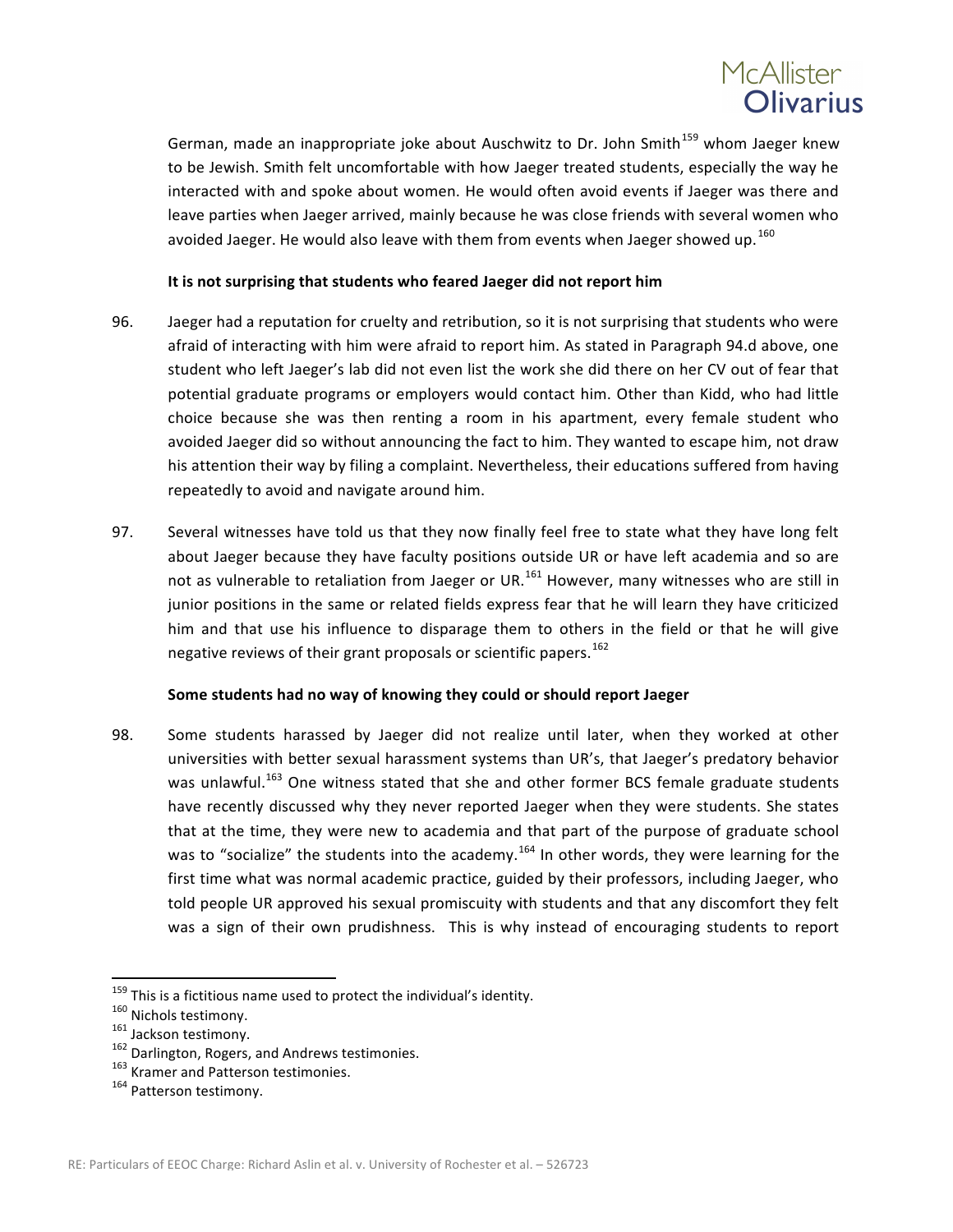

Jaeger when he made them uncomfortable, for example, Patterson advised students to navigate around him. 

- 99. Jaeger actively created the perception that his sexual misconduct was normal and accepted. An example of this can be seen in his assurance to Kidd when she was a graduate student that UR knew all about it and it was normal (see paragraph 37). Although Kidd nearly did not attend UR because of Jaeger, he – and her USC advisor's statement that there was some risk in choosing any department – eventually convinced her that his actions were so commonplace in the field that she would face the same reality no matter where she studied.<sup>165</sup>
- 100. Another witness stated that she did not complain about Jaeger's sexual relationships with students because she too thought the University did not object. She was uncomfortable with them, which caused her to avoid Jaeger despite the detriment this caused to her education. However, she did not fully appreciate, until she became a faculty member herself, how much power faculty members have over student careers. She believes that if she behaved at her current institution the way Jaeger did at UR, she would unquestionably be fired for sexual misconduct.<sup>166</sup> Several Complainants agree with this assessment. Kidd and Piantadosi were disgusted with Jaeger's misconduct when they were graduate students, but they became even more aware of the importance of respecting boundaries in faculty student relationships when they became UR faculty members themselves.<sup>167</sup>
- 101. One witness, a friend of Marshall, said he wishes he had reported Jaeger years ago. At the time, he felt that Marshall wanted to extricate herself from a sexual relationship with Jaeger but was afraid to do so largely due to the power and influence Jaeger wielded in the department. He was disgusted by Jaeger's pursuit of Marshall after she attempted to end the relationship the first time. However, he knew that Marshall was embarrassed by the relationship and did not want senior faculty to learn of it. Out of loyalty to her wishes, he stayed quiet.<sup>168</sup>

#### Bixby formally puts UR on notice of Jaeger's behavior by complaining to the Chair of BCS, who handles the complaint quietly, privately and without evident result

102. In 2013, Bixby had finally had enough of Jaeger's harassment, constant pushing of normal professional boundaries, and efforts to humiliate students. Bixby generally tried to avoid Jaeger so she would not have to deal with his constant predatory behavior; however, she could not avoid him at all department events. At one such department event, where graduate students were required to help run a graduate student recruiting weekend, he took her picture after she refused permission. The next month, after she gave a required lunch talk, he took up most of

<sup>&</sup>lt;sup>165</sup> Kidd testimony, Facebook messages.<br><sup>166</sup> Kramer testimony.<br><sup>167</sup> Kidd and Piantadosi testimonies.<br><sup>168</sup> Nichols testimony.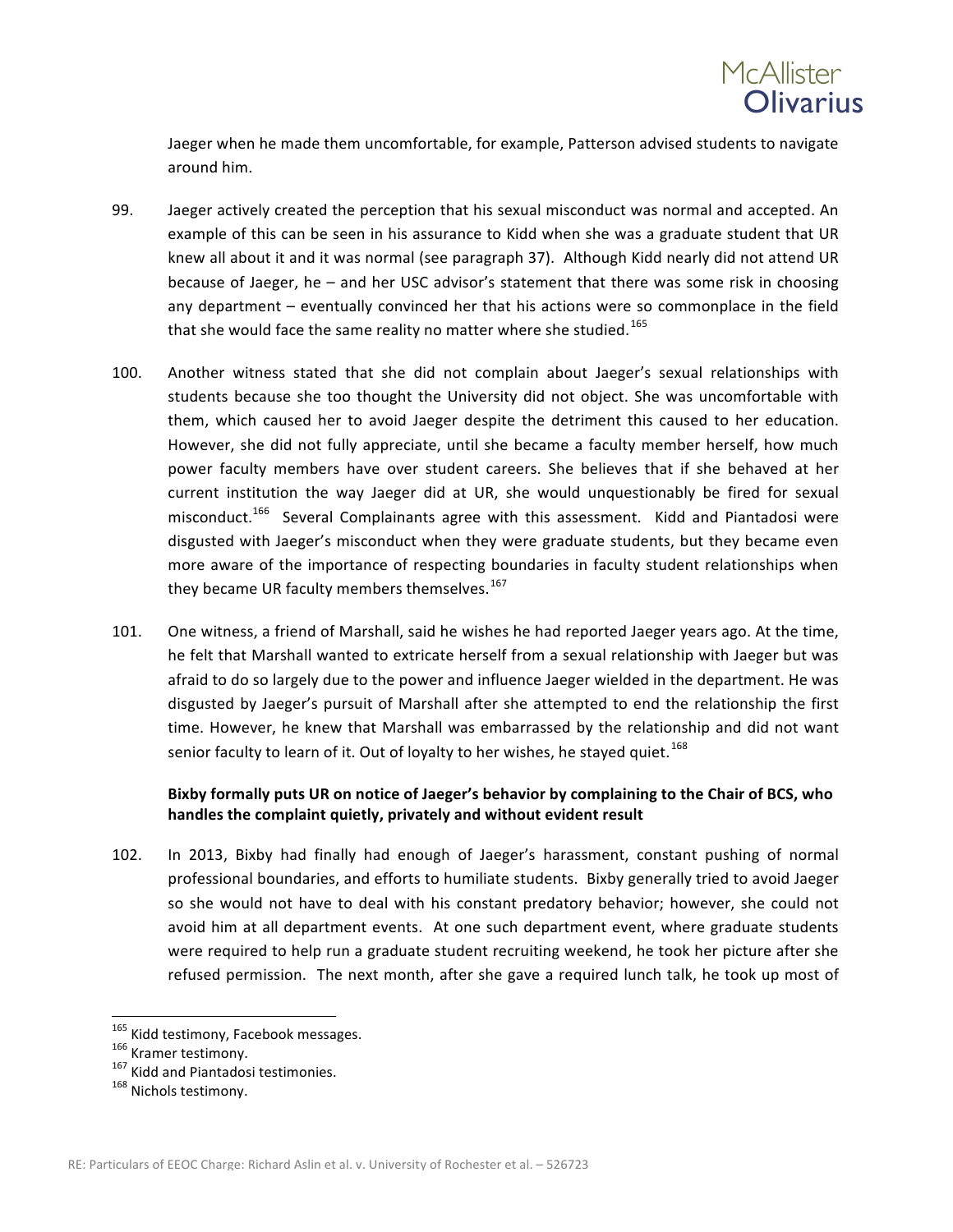

the question period with his own rambling. Finally, at a conference, a potential post-doctoral student told Bixby that she wanted to come to UR, but had seen Jaeger's predatory behavior at a Language Studies Association conference she attended and was concerned she would have to work with him. Bixby assured the prospective student that she could come to UR and not work with Jaeger and that it was not uncommon for women to avoid him professionally. Bixby wanted to promote UR but recognized Jaeger's unacceptable actions were hurting recruitment. At this point, she decided to report Jaeger's mistreatment of graduate students, and women in particular, to DeAngelis.<sup>169</sup>

- 103. In November 2013, Bixby formally advised DeAngelis of the names of a number of students who had had toxic experiences with Jaeger, including Kidd, Hanson, Sally Sanders,  $170$  and Andrews.<sup>171</sup> Kidd provided DeAngelis with additional names.<sup>172</sup> This is the first formal complaint about Jaeger to UR known to the Complainants. It put the University on notice that he was causing major problems for female students and BCS generally through his predatory behavior.
- 104. Three months after Bixby reported Jaeger's harassment to DeAngelis, he replied with a single email. Although Bixby had given DeAngelis the names and contact information for Kidd, Hanson, Sanders, and Andrews – with their permission – DeAngelis chose to speak only with Andrews and Kidd. He acknowledged that his conversations with them showed a pattern of undesirable behavior by Jaeger. However, he said he had "spent some time reviewing the University's policies, and concluded that none of the stories that [he] was told were in violation of the university's policies on harassment, etc."<sup>173</sup>
- 105. UR's sexual harassment policy at the time of Bixby's notification to DeAngelis had been in force since November 2012 and stated that:
	- a. "Discrimination is (1) any conduct (2) that adversely affects or impacts an individual's or group's ability to function and participate as a member of the University community (3) because of their age, color, disability, ethnicity, marital status, military status, national origin, race, religion, sex, sexual orientation, veteran status, or other status protected by law;"
	- b. "Harassment is (1) any unwanted conduct (2) that is intended to cause or could reasonably be expected to cause an individual or group to feel intimidated, demeaned, abused or fear or have concern for their personal safety (3) because of their age, color, disability, ethnicity, marital status, military status, national origin, religion, sex, sexual orientation, veteran

<sup>&</sup>lt;sup>169</sup> Bixby testimony.<br>
<sup>170</sup> This is a fictitious name used to protect the individual's identity.<br>
<sup>172</sup> Kidd testimony.<br>
<sup>173</sup> Email from Dr. DeAngelis to Bixby on March 11, 2014.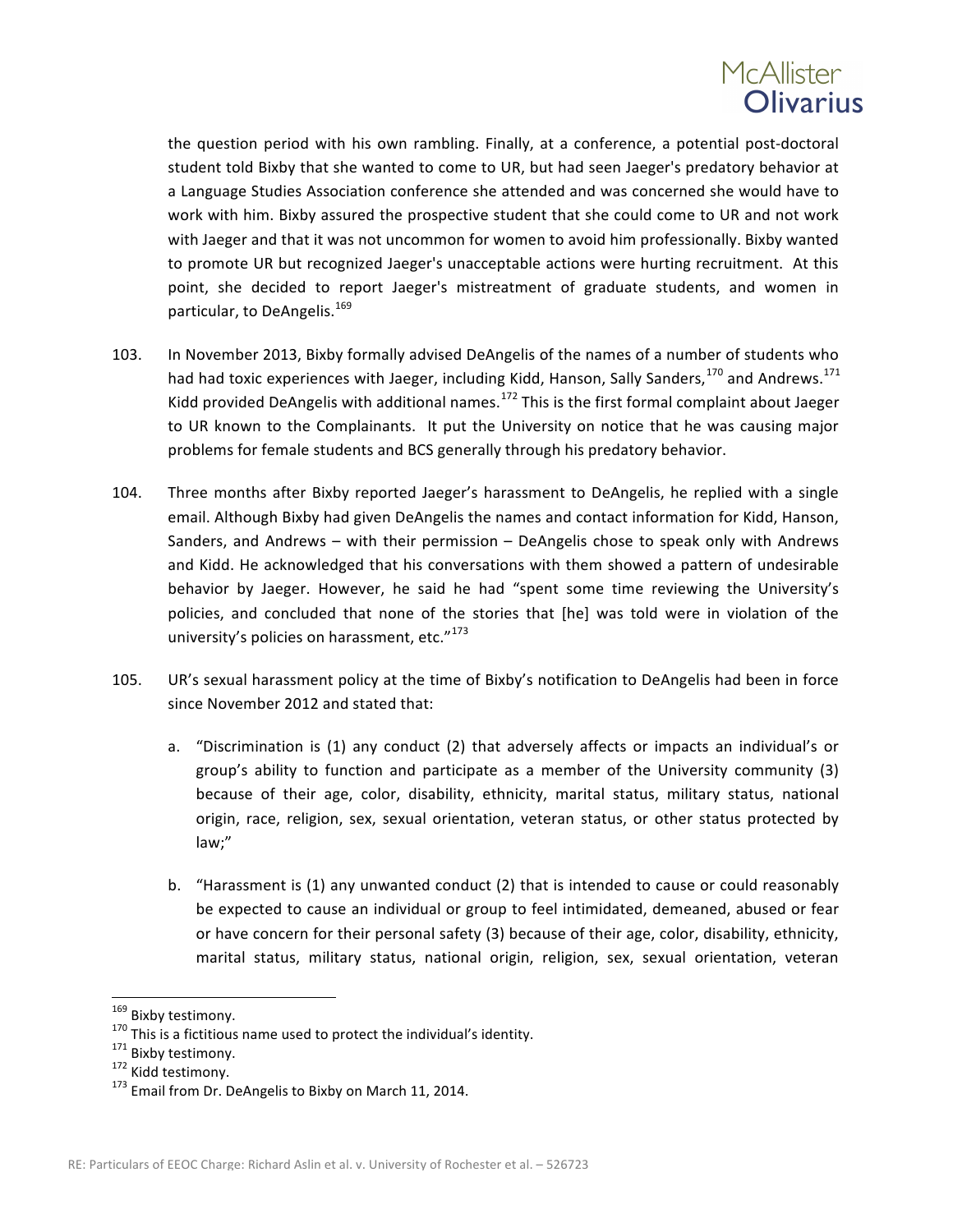

status, or other status protected by law or because of their perceived or actual affiliation or association with individuals or groups identified by such characteristics and (4) that could reasonably be regarded as so severe, persistent, or pervasive as to disrupt the living, learning and/or working environment of the individual or group;" and

- c. "Sexual harassment is harassment as defined above that involves unwelcome conduct of a sexual nature. Depending on the circumstances, the following types of behavior may constitute Sexual Harassment:
	- i. Unwanted comments about an individual's body, clothing or lifestyle that have sexual implications or demean the individual's sexuality or gender;
	- ii. Unwanted sexual flirtations, leering or ogling;
	- iii. Unwanted sexual advances and propositions;
	- iv. Unwanted display of sexually demeaning objects, pictures or cartoons in areas visible to other members of the University community;
	- v. Threats or insinuations that an individual's refusal or willingness to submit to sexual advances will affect the individual's status, evaluation, grades, wages, advancement, duties or career development;
	- vi. Stalking, telephone or computer harassment, dating violence, sexual assault or date rape."
- 106. The conclusion DeAngelis reached, after consulting only two of the women Bixby reported as having been victimized by Jaeger, was that Jaeger had not violated relevant University policies.<sup>174</sup> This was manifestly not supported by even the facts he had chosen to discover.
- 107. For example, Andrews told him about Jaeger forcing her to come to his house to meet (see paragraph 77 above) even though she had repeatedly said she did not feel comfortable doing so and had suggested convenient alternatives. Even if Jaeger had required all students, including men, to meet him alone at his residence, such a policy would discriminate against women students, who are more likely to feel unsafe meeting their male professor in his home. In any case, Andrews had told DeAngelis that she felt this was an example of Jaeger exerting power over her specifically to make her feel uncomfortable – that Jaeger knew she would feel uncomfortable with the arrangement because she was a woman and insisted on it anyway. 

 Andrews had made clear, both to Jaeger at the time and later to DeAngelis, that Jaeger's

<sup>&</sup>lt;sup>174</sup> It seems evident that DeAngelis did not have a basic understanding of the University's policies or applicable law and did not bother to consult anyone to learn it.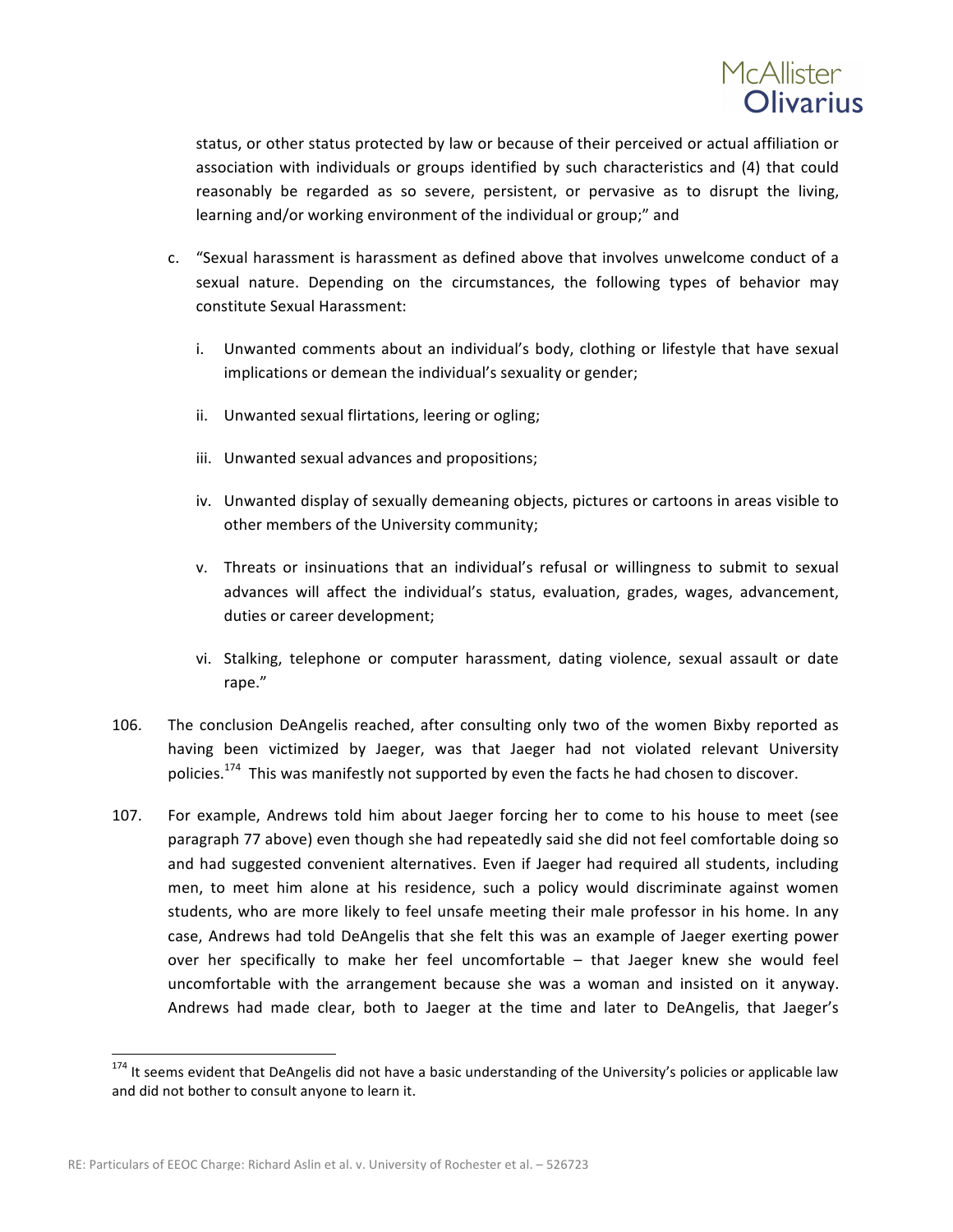

conduct was unwanted and disturbing. Jaeger's treatment of Andrews led her to eventually drop a project she had been working on with him and to forego asking him for any professional support or letters of recommendation, a clear example of disruption to her education.<sup>175</sup>

- 108. Kidd reported to DeAngelis that Jaeger had intrusively and repeatedly probed into her sex life, used constant sexual language, and had often spoken about female students and prospective students in sexual terms. She told DeAngelis that she had made it clear to Jaeger that his treatment was deeply bothersome. She also reported to DeAngelis that Jaeger's harassment became so severe and pervasive that she slept in Aslin's locked lab because she did not feel safe enough to sleep in her own bed where Jaeger could gain access to her. She told DeAngelis that she eventually left Jaeger's lab, abandoning a year's worth of work on two projects, in order to escape him. These were clear examples of disruption to her education and her working environment. Kidd offered to provide additional information and gave DeAngelis the names of ten other students who had been similarly affected.<sup>176</sup> But DeAngelis declined to contact them or to investigate further.
- 109. If DeAngelis had concern for women students and faculty in BCS and had spoken to the two other students Bixby identified by name, the ten students identified by Kidd, as well as many others who had encountered Jaeger (in fact Bixby had told him that nine other women she knew about avoided working with Jaeger because of his sexual excesses), he would have easily discovered the profuse examples of Jaeger's sexually harassing behavior described above and how his behavior corroded women's educations in his department. As far as the record reveals, DeAngelis did not contact any of those women. $177$
- 110. Noticeably absent from DeAngelis's email to Bixby explaining his decision not to pursue Jaeger further is any mention whatsoever of sex or gender, despite several students or former students providing him with evidence of sexual harassment by Jaeger. It was as if he was deliberately trying to avoid acknowledging this elephant in the room. DeAngelis's email refers to Jaeger exhibiting "undesirable behavior" and says that he raised "the general nature of these issues" with Jaeger. DeAngelis also concludes that Jaeger now had greater sensitivity to "such things." DeAngelis says he spoke to "other people" – who in fact were all women – and that he had told Jaeger to be careful when trying to "be social with students." Although Bixby categorized her interactions with Jaeger as "weird" rather than "sexual," she made clear to DeAngelis that she felt harassed and that other women had felt harassed. She suggested that DeAngelis speak to other women in the department about Jaeger's inappropriate behavior and stated that at least nine other women had avoided working with him. $178$  A reasonable reader of Bixby's written statement to DeAngelis would understand that Bixby was particularly concerned about Jaeger's

 $175$  Andrews statement.

<sup>176</sup> Kidd testimony.<br>
<sup>176</sup> Kidd testimony: March 11, 2014 Email from DeAngelis to Bixby.<br>
<sup>178</sup> Id.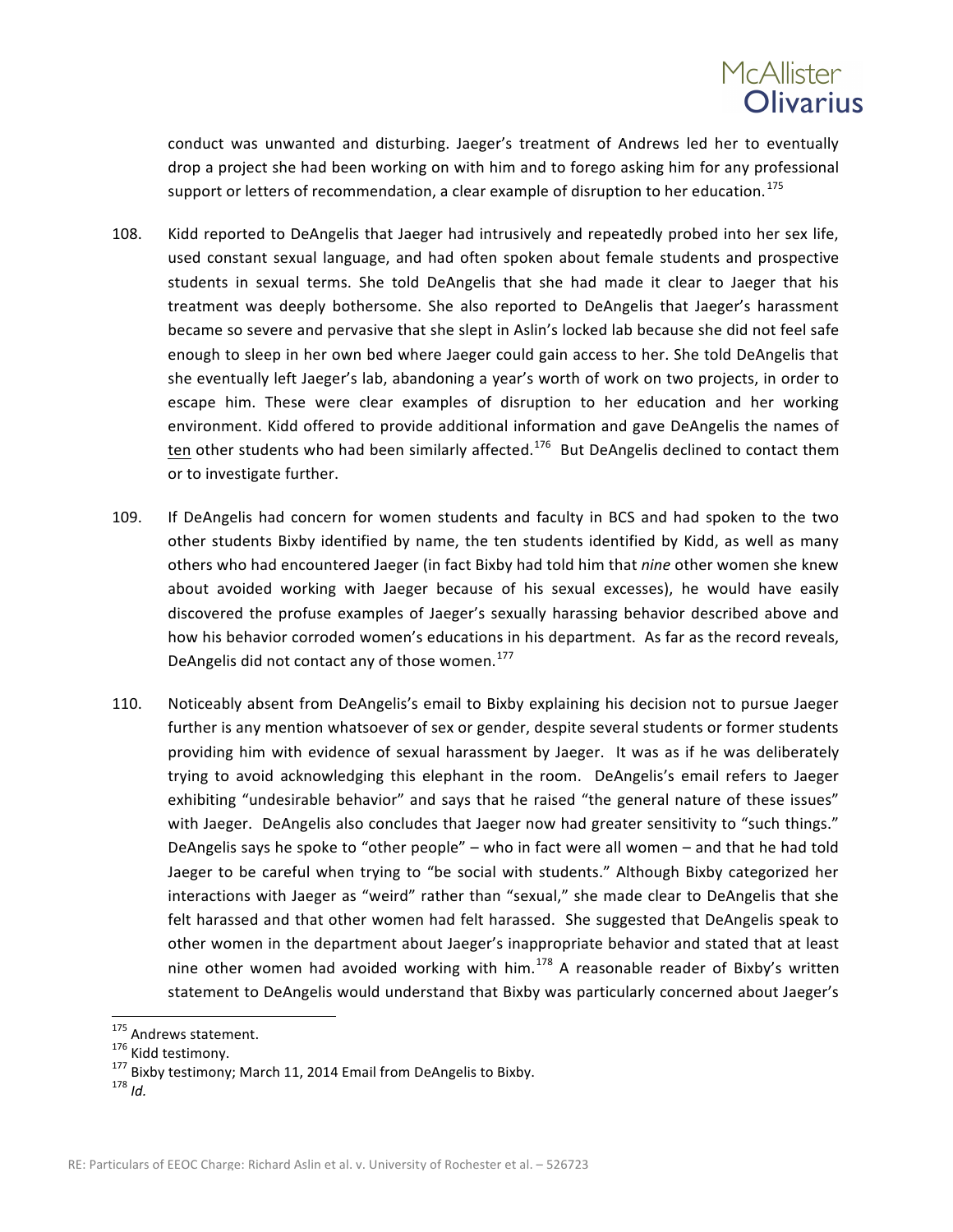

treatment of women, and that should have been amplified by the testimony DeAngelis heard from Andrews and Kidd, and the corroborators and victims they recommended to him. 

- 111. But DeAngelis sidestepped this. Indeed, his email demonstrates more concern for Jaeger than for Bixby or the other women who had been affected by Jaeger's sexual pursuits and boundary pushing. He wrote that "Florian took this news pretty hard, even though I tried to present it in a constructive manner." He went on to say "We actually had a second meeting today because he was still bothered and wanted to talk more." He said, "I think it is fair to say that [Jaeger] was unaware about the impact that he had on other people in most of these situations" and "I do think that [Jaeger] learned some things about himself and that he will go forward with a heightened sensitivity to such things. He really did take it very seriously."<sup>179</sup>
- 112. However, Bixby did not confide in DeAngelis just so that Jaeger could have a learning experience. She did so because (1) her education was suffering, (2) she knew prospective female students were foregoing educational opportunities at UR, and (3) the educations of several previous UR female students and post-docs had also suffered. Bixby, and other women in BCS, needed support and protection more than Jaeger needed a teachable moment. In her written statement to DeAngelis, Bixby specifically asked for his intervention on two points. She said that she never wanted to have to interact with Jaeger again, and asked how she should respond to students concerned about working with him. DeAngelis did not meaningfully address either of these requests for help, nor in the absence of any answer did he steer her to possible sources of expertise, such as the UR Title IX office or a Dean.<sup>180</sup> DeAngelis simply told Bixby that she could say whatever she wanted to prospective students, that he could not stop her from warning them away from Jaeger. He told her that she could not prevent Jaeger from interacting with her or attending her talks. In short, he took no action to protect Bixby.
- 113. In fact, DeAngelis himself had a duty to report Bixby's allegations to Human Resources or to the appropriate administrator. University Policy 106, issued in 2013, states that "a supervisor or person with managerial authority who observes or learns of alleged unlawful harassment, discrimination or retaliation must inform Human Resources and the relevant administrator..."<sup>181</sup> At the time, Bixby did not know whether DeAngelis took such action. She was later told by Title IX Coordinator Morgan Levy that DeAngelis had sought advice from the University Counsel's office. If true, then the UR administration generally (beyond DeAngelis) has been on notice of Jaeger's misconduct since 2013.
- 114. Additionally, DeAngelis did not provide support to Bixby to help her deal with the obviously disruptive and traumatic circumstance she was facing in trying to coexist with Jaeger, such as
- 

 $\frac{179}{179}$  *Id.* 180 March 11, 2014 Email from DeAngelis to Bixby.<br><sup>181</sup> Page 5, Policy 106, Revised 11/12.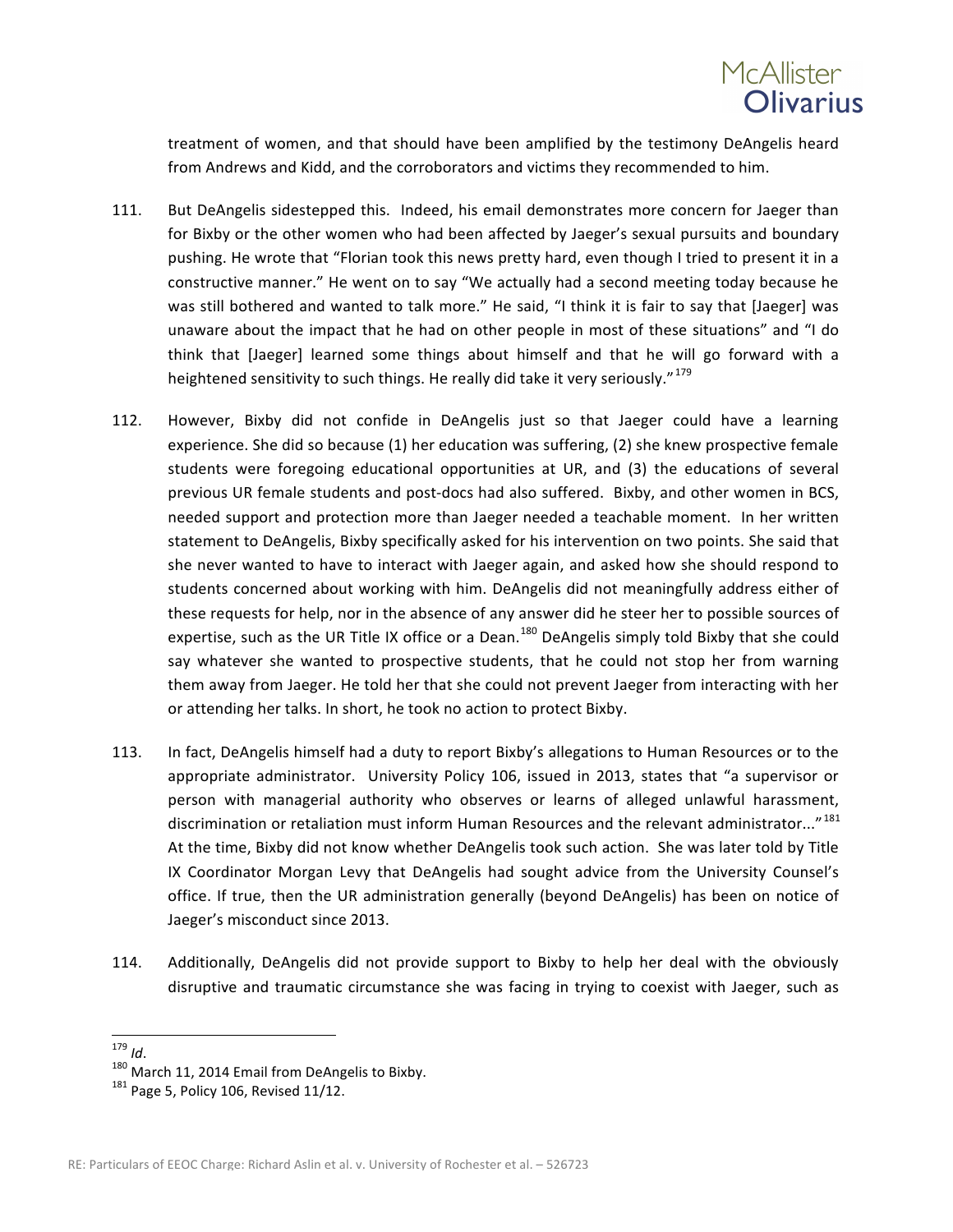

telling her about counseling available through the University or to approach the Title IX coordinator.<sup>182</sup>

115. DeAngelis later told BCS faculty that he had never heard any complaint of unwanted sexual behavior by Jaeger before Aslin and Cantlon's 2016 complaint. He did not mention Bixby's complaint in 2013. When the Complainants confronted DeAngelis about the 2013 complaint, he insisted that her complaint was not sexual in nature.<sup>183</sup>

# DeAngelis's inaction with Bixby and others sent a message to female students and faculty

- 116. When DeAngelis consulted Kidd in response to Bixby's complaint in 2013, Kidd was very surprised to learn that he was just now hearing of Jaeger's repeated sexually predatory behavior toward women students. Nevertheless, the fact that he met with her to learn about it gave her hope that BCS might finally do something about this persistent blight on the department.<sup>184</sup> But Jaeger was not publicly admonished; there was no public acknowledgment of the problem.
- 117. The conclusion thus reached by Kidd (who by then was a faculty member) and other junior faculty who knew of Jaeger's conduct, including Cantlon, was that BCS leadership and other University administrators condoned it. Kidd was deeply hurt that DeAngelis had heard all of the illegal harassment she had experienced, culminating in having to sleep in Aslin's locked lab to avoid Jaeger, and Jaeger still got a "free pass."
- 118. DeAngelis's inaction set the stage for years of Kidd and Cantlon suffering a hostile work environment. They did not feel that they could complain when other colleagues made sexist remarks or silenced their views. After all, Kidd had already complained about treatment that was far worse and BCS decided to do nothing.
- 119. In June 2014, Cantlon attended a small dinner party with Mahon, Jaeger, and other BCS colleagues at DeAngelis's house. A documentary film about her Ph.D. advisor, Dr. Herbert Terrace, had recently aired which depicted him as someone who slept with his students. At the dinner table, a senior professor said to his colleagues, "How many sexual favors has Jessica done to get here?" Cantlon heard this comment and felt humiliated and objectified, but given the dinner party context and her junior status, did not want to upbraid the professor publicly. Mahon, Cantlon's partner, was also shocked that his more powerful colleagues did not know how hurtful and out of line this kind of talk was. But at BCS, this kind of attitude had become normalized, reflecting the hostile environment that Jaeger both heightened and took advantage of for a decade, which has helped render women students and faculty second class citizens, to their detriment and to the detriment of male students as well.
- <sup>182</sup> Bixby testimony.

 $\frac{183}{184}$  Cantlon testimony.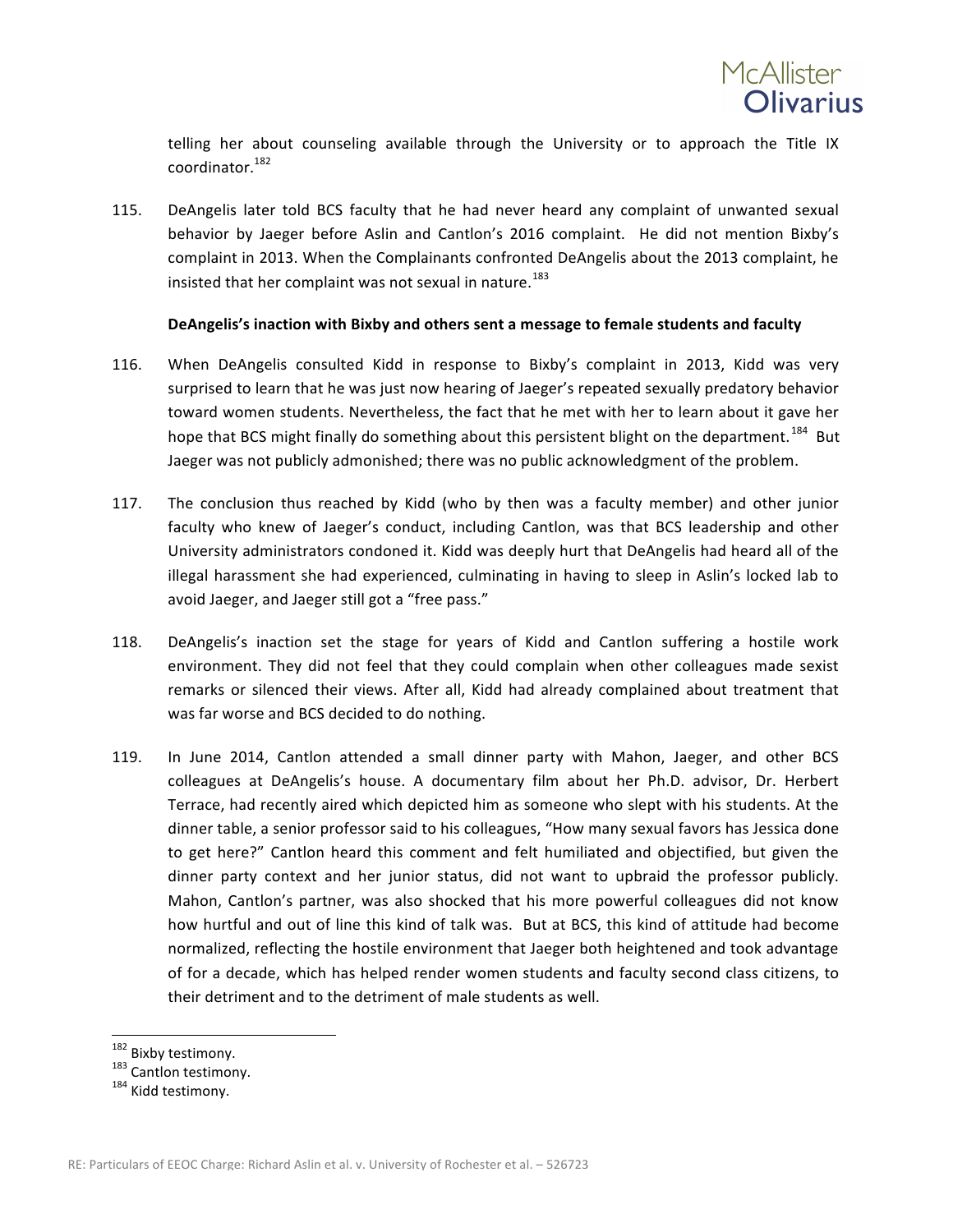

- 120. In fact, Cantlon never slept with Terrace nor any of her professors or mentors. But given the prevailing mores in BCS, Cantlon's success was attributed by its senior male figures not to the quality of her scientific research or her work ethic, but to her female wiles. It is noteworthy that senior BCS faculty could readily conclude that Terrace's (fictional) sexual involvement with Cantlon burdened her academic reputation, but were oblivious to how Jaeger's practice of and reputation for sleeping with numerous students would do the same for female BCS students, even those who did not in fact sleep with him.
- 121. In February 2011, Jaeger made the inappropriate comments about Dr. Gordon's sexual desirability to senior faculty in front of all her colleagues described in Paragraph 75 above. At the same dinner, Jaeger bragged to Cantlon and Mahon that he accepted a position at UR because of its "legendary" nude hot tub parties with students.
- 122. In May 2011, a male BCS faculty member asserted in front of DeAngelis, Cantlon, and a visiting faculty member, that "most cases of rape aren't really rape". He contended that many cases of rape occurred between people who were in romantic relationships at some point and alluded to some statistics he had read in the news. His implication was that the victims are confused or lying. DeAngelis was present for this conversation but said nothing.

# Following Bixby's complaint, Jaeger does not take students' concerns seriously, despite having convinced DeAngelis otherwise

- 123. In November 2015, after his conversation with DeAngelis, Jaeger attended a "BCS dinner talk" during which the whole department ate dinner in a lecture hall and listened to a professional talk. The BCS faculty member who was the ombudsperson and Director of Graduate Studies was also present. While sitting at a table with Bixby and this faculty member, Jaeger told the faculty member that he thought the mandatory sexual harassment training the department had recently taken online was "stupid." He said that anyone could just say anything about anybody, implying that people who complained about sexual harassment were likely to be making things up. Bixby was upset by Jaeger's dismissive attitude about sexual harassment, which she thought was typical for him and proved that her complaint about him to DeAngelis and DeAngelis's subsequent talk with Jaeger had changed nothing, contrary to DeAngelis' positive spin. She was also upset that, the department's ombudsperson and Director of Graduate Studies did not contradict Jaeger or at least tell him that it was wrong to disparage sexual harassment training or question the integrity of victims, especially in front of students. Bixby left the dinner to get away from Jaeger and the other faculty member and only returned later for the talk.
- 124. Bixby later wrote to this BCS Director of Graduate Studies ahead of a graduate student "checkin" meeting to suggest that faculty members should communicate to students that sexual harassment is taken seriously in BCS. She suggested that faculty should not joke about sexual harassment training, especially in front of students or with Jaeger, specifically referring to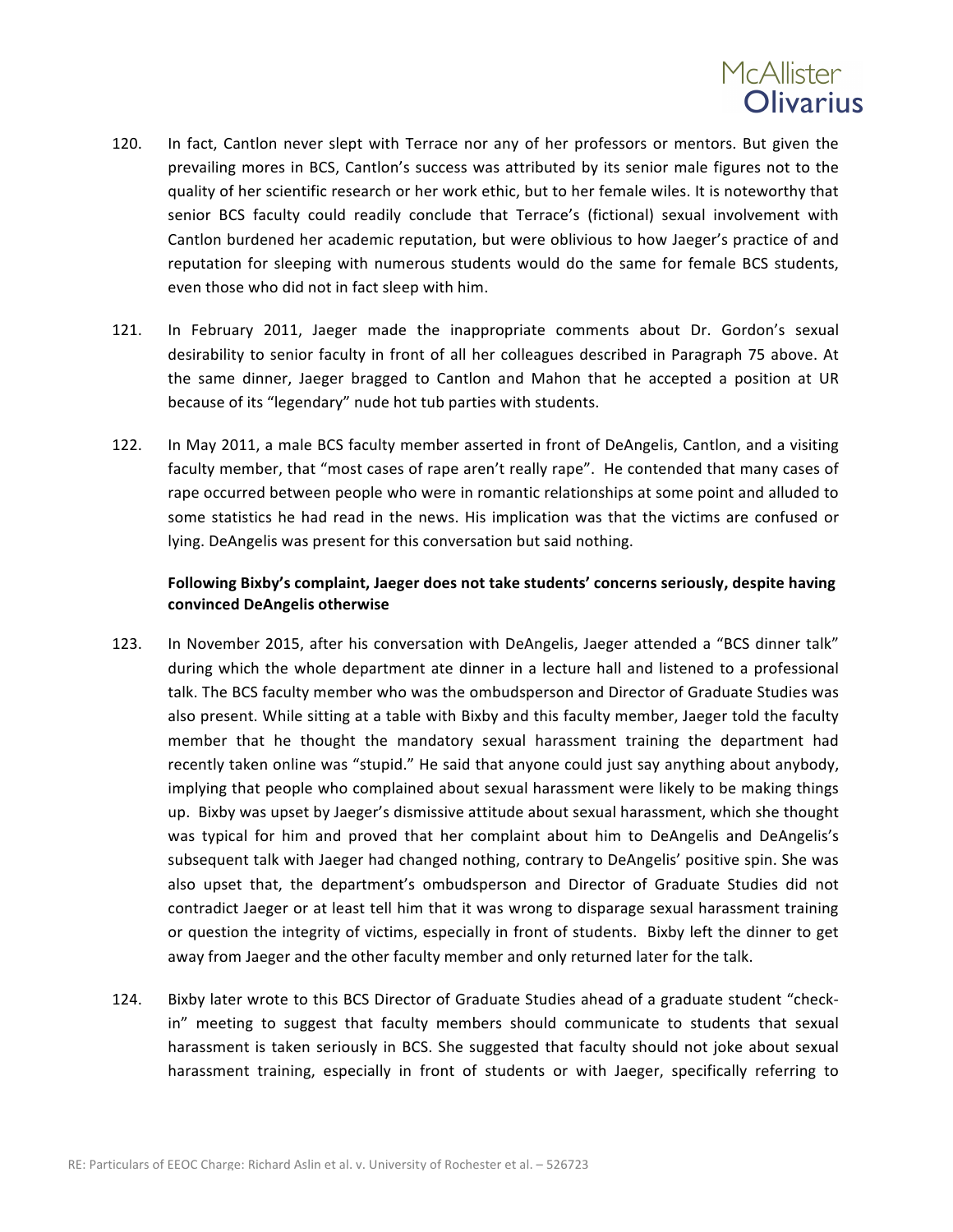

Jaeger's statements in front of Bixby and himself. The DGS wrote back to Bixby and admitted she was right. 

- 125. In early 2016, BCS was hiring a new faculty member. It made an offer to a candidate who would accept only if his spouse could also find a position at UR. This led to discussion about the appropriateness of relationships between students and professors. Jaeger stated that there was no problem with students and professors engaging in personal or sexual relationships. Aslin, Cantlon, Mahon, Kidd, Piantadosi and Hayden disagreed and worried that Jaeger's attitude left unchecked would send the message to BCS that professors could and should sleep with their graduate students.
- 126. Jaeger became very angry with Aslin, Cantlon, Hayden, Piantadosi, Kidd and Mahon. He said there was nothing wrong with professors dating students. When Aslin raised the issue in a faculty meeting, Jaeger stood up and threatened to leave the meeting if this particular discussion of professional ethics continued. DeAngelis supported Jaeger and steered the meeting away from this discussion.
- 127. It was in the course of discussing this new appointment that Aslin learned of Jaeger's long history of sexual relationships with various former BCS students, and that Jaeger had harassed, humiliated, and pressed to have sex with multiple former students and post-docs, well beyond acceptable limits. He was horrified that Jaeger had been behaving this way, unchecked by his superiors. Aslin was the Director of Graduate Studies during some of this period. He contacted Newport, who had been BCS Chair at the time. She, too, had been unaware of Jaeger's manifold sexual misconduct toward students. Both felt a responsibility to address the detriments and illegalities that students had experienced unbeknownst to them, and the ongoing reputational threat Jaeger's behavior posed to female students, the status of BCS and its ability to recruit the best students. As a result, Aslin and Newport worked with the younger BCS faculty, both men and women, who were aware of and had suffered from Jaeger's behavior – Cantlon, Kidd, Piantadosi, Mahon, Hayden – to find a solution.
- 128. Most of the Complainants had no personal grievance with Jaeger. For example, Aslin and Newport had both actively recruited him as a solid candidate to BCS in 2006. Before Aslin learned of Jaeger pressuring women for sex and otherwise harassing them, he voted in 2016 to support Jaeger's early advancement to the rank of full professor, and both Aslin and Newport had nominated him for a number of awards and had collaborated with him on research. Even the Complainants who knew and disapproved of Jaeger's treatment of students and post-docs as it was happening had always acted in a respectful professional way towards him. Nevertheless, all the Complainants felt duty bound to ensure that BCS students were safe and had equal access to the educational opportunities it offered. The allegations against Jaeger were deeply troubling and, if true, he had seriously hurt the education of both men and women at BCS and sullied its reputation. The Complainants felt that any students who had been sexually harassed, lost educational opportunities or felt unsafe in BCS because of Jaeger and the hostile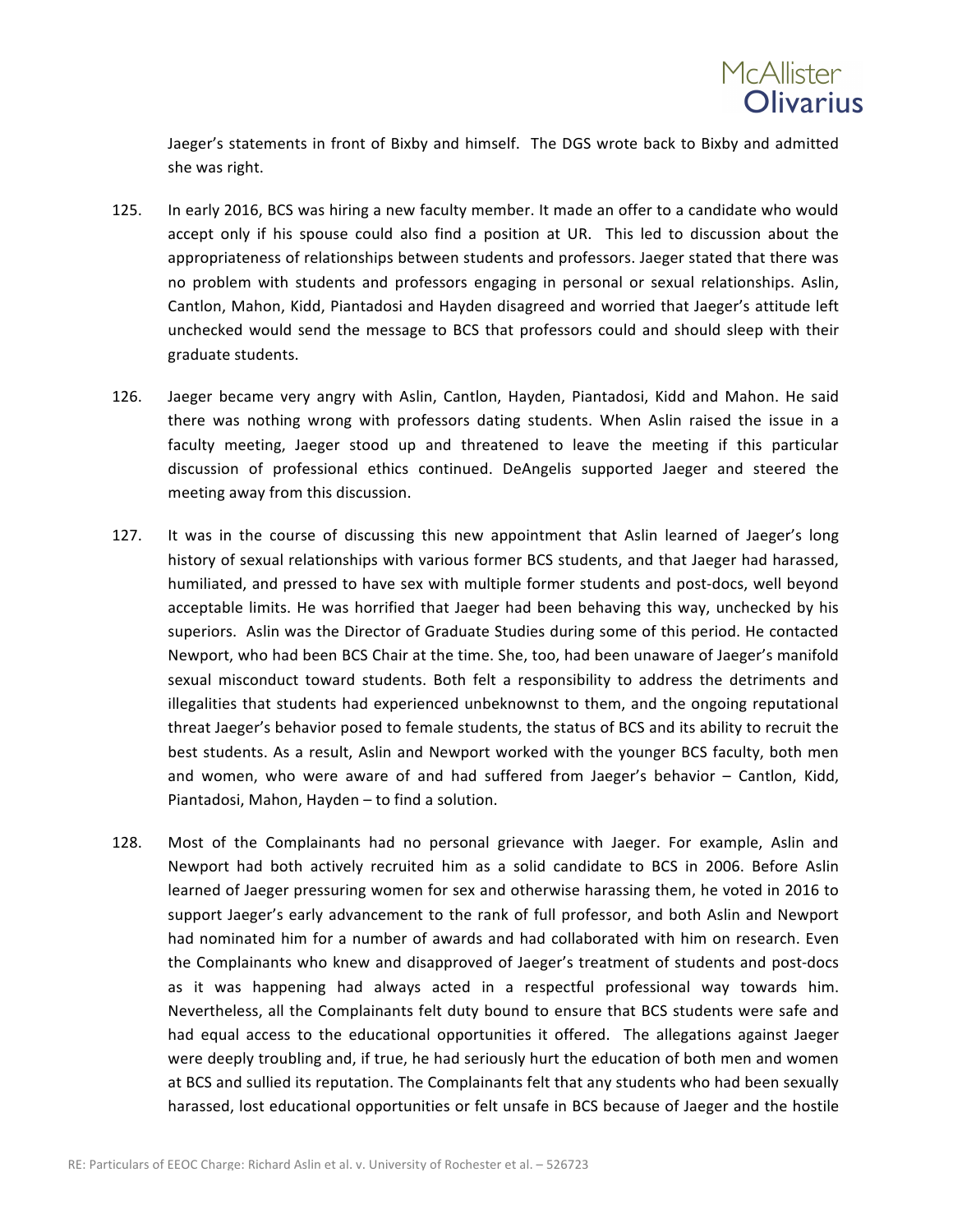

environment that he was pivotal in creating deserved redress, and that current and future students should be protected. 

129. Ultimately the group decided that Jaeger's behavior needed to be formally brought to the attention, once again, of UR administrators so that it could be properly investigated and dealt with. As its most senior members, Aslin and Cantlon decided to bring the complaint forward in their names.

# D. THE UNIVERSITY RECEIVES A SECOND OFFICIAL COMPLAINT ABOUT JAEGER'S BEHAVIOR, AND CONDUCTS ANOTHER INADEQUATE AND BIASED INVESTIGATION THAT WHITEWASHES HIM

#### Aslin files a complaint with UR to initiate an official investigation

130. Aslin filed a complaint with the University in order to trigger UR's investigative procedures. On March 10, 2016, he emailed UR's Senior Counsel Richard Crummins:

> Over the past few days, I have become aware of some very serious allegations about sexual harassment by a faculty member. I feel obligated to tell you what I know and to initiate a formal investigation.

- 131. On March 11, 2016, Aslin was told that Crummins had passed the complaint to Catherine Nearpass, Associate Counsel for Employment and Labor Relations. Aslin and Nearpass spoke that same day for an hour. Aslin shared the allegations he had heard:
	- a. A number of former graduate students had been intimately involved with Jaeger.
	- b. Jaeger had sexually harassed Kidd when she was a graduate student.
	- c. Jaeger had sexually harassed Gordon.
	- d. Illegal drugs had been used at least once during Jaeger's lab retreats in the Adirondacks. One of the attendees, Kurumada, then a graduate student at Stanford and now a BCS assistant professor and Jaeger's partner, overdosed and required emergency medical attention.
	- e. Jaeger had solicited sex with a visiting graduate student, visiting Ph.D. students, and visiting faculty.
	- f. Jaeger had made demeaning comments of a sexual nature about women in front of students.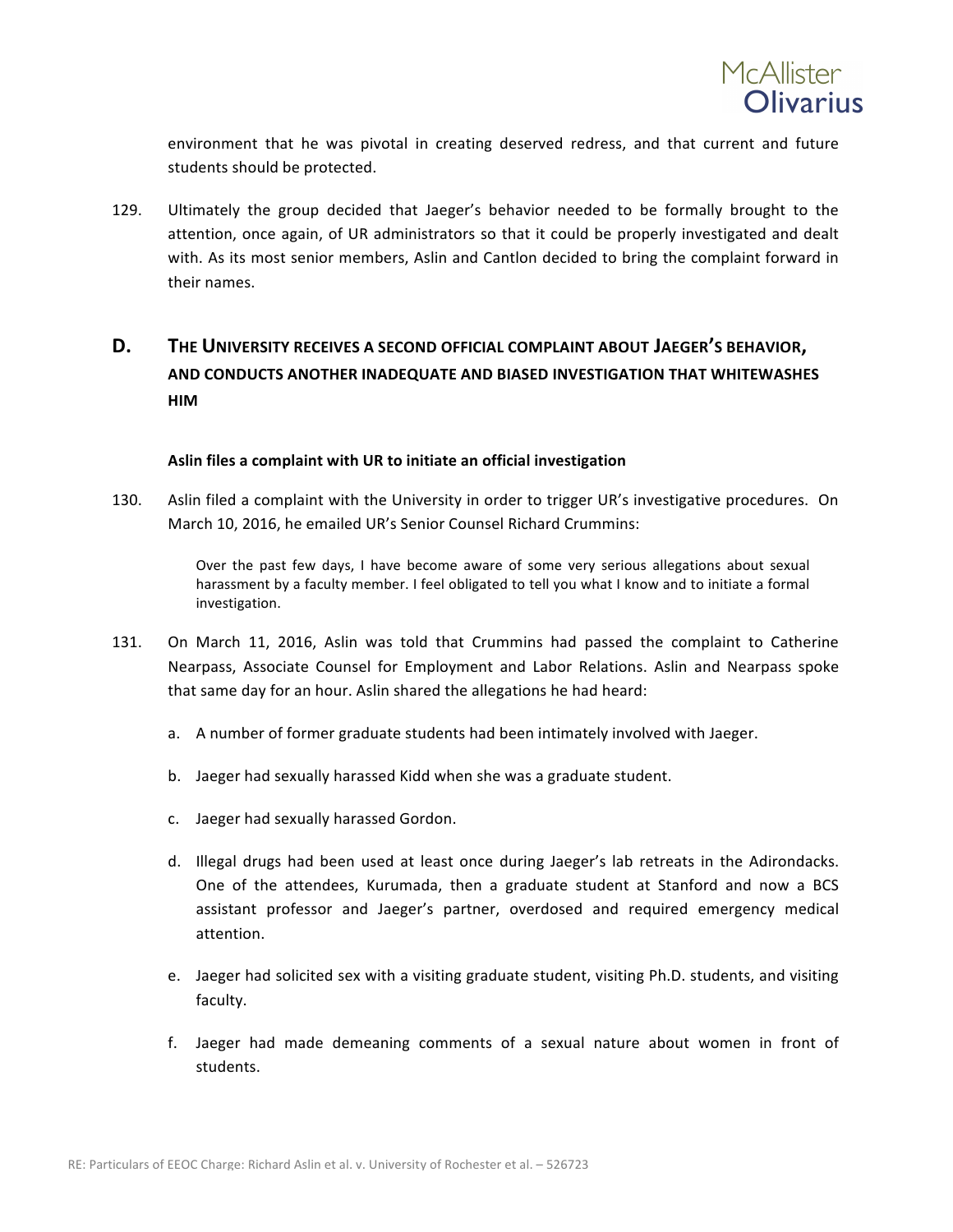

- 132. Aslin was not asserting that these allegations were true. They were what he had collected from colleagues using reasonable diligence, and he felt obliged to report them to University officials charged with conducting investigations about such matters. Similarly, Aslin shared a list of people that Nearpass could contact to begin her inquiries. The list included the names of every female student and post-doc that he thought may have interacted with Jaeger. Aslin was not asserting that all of these individuals had engaged in sexual relationships with Jaeger or experienced sexual harassment. Having heard that Jaeger had engaged in predatory behavior toward female students and post-docs on a systematic and continuous basis over many years, he simply wanted to be sure that anyone who might have had a bad experience was spoken to and given an opportunity to tell their story, suggest other witnesses, and, if appropriate, receive support from the University.
- 133. On March 15, 2016, Aslin met with Kidd. Kidd had been Aslin's Ph.D. student. He was concerned that she thought he had known for years about what Jaeger had done to her and other women but done nothing. During this conversation, Kidd for the first time gave Aslin a full account of her experiences with Jaeger including:
	- a. Jaeger had repeatedly made sexual comments and inquiries;
	- b. She repeatedly made it clear to Jaeger these comments were unwelcome;
	- c. Jaeger would show up at the house she shared with Gordon (after she escaped from living in Jaeger's spare room) in a way she found relentless and oppressive;
	- d. Jaeger had had a sexual relationship with Owens when she was a masters student at UCLA and then encouraged her to apply to UR's Ph.D. program;
	- e. Jaeger's retreats involved illegal drug use;
	- f. Jaeger tried to use Kidd to arrange encounters with women he was interested in, including a prospective student and a faculty member's spouse; and
	- g. Jaeger had engaged in sexual relationships with non-UR graduate students in full view of UR students.<sup>185</sup>

Aslin subsequently shared this information with Nearpass. 

134. Aslin notified Nearpass that he was meeting with Kidd and that he had liaised with potential witnesses to aid in the investigation. Nearpass gave no indication that this was not permissible or constituted a violation of confidentiality.

<sup>&</sup>lt;sup>185</sup> Kidd and Aslin testimonies.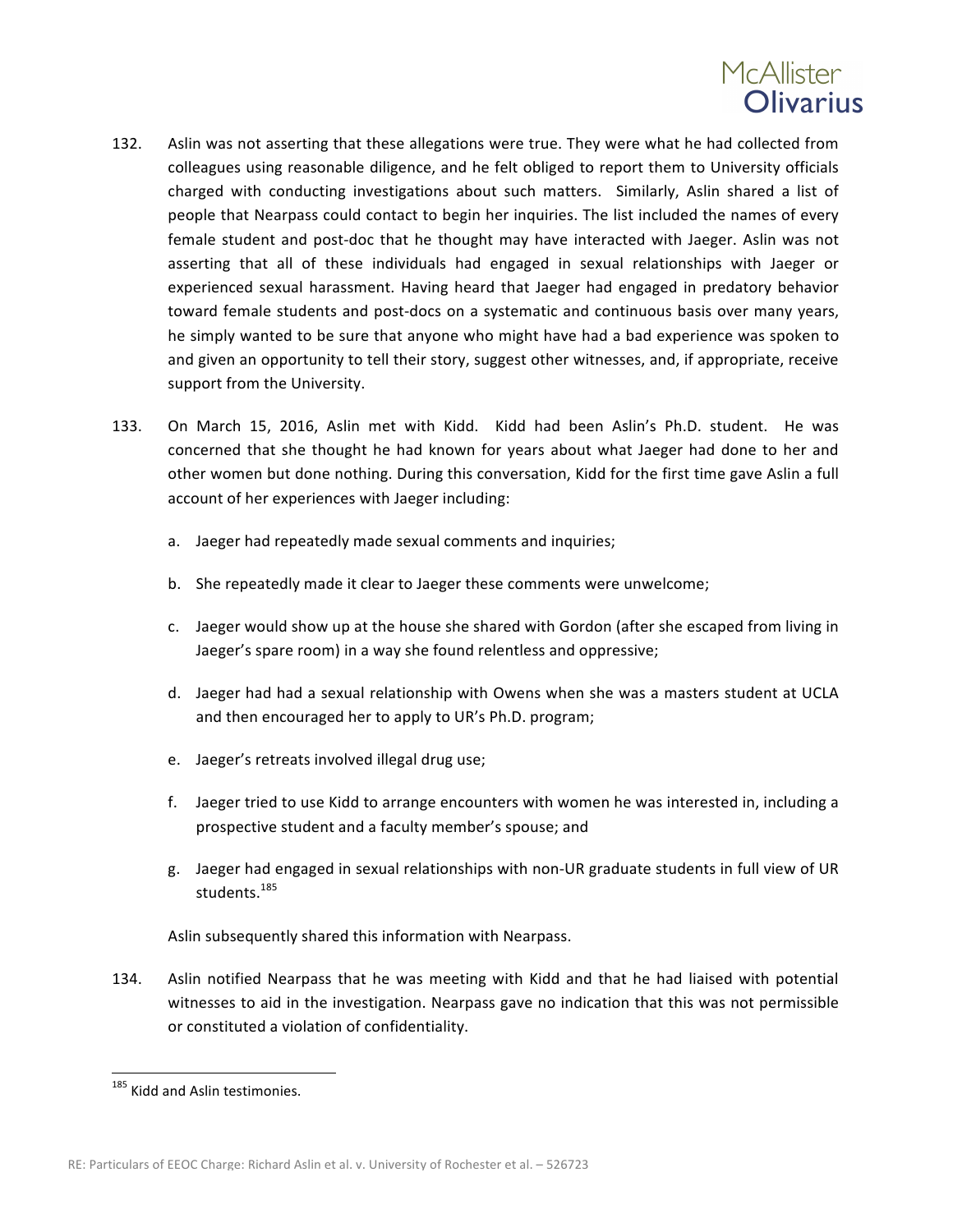

#### Aslin receives little information about the complaint process

135. Aslin received very little information about the complaint process. While UR has several different complaint processes that might be invoked, involving different offices and policies, he was not told about them or how they differed. He was not told that witnesses, many of whom were possible victims of sexual harassment by Jaeger, would have no right to be informed of the scope of the investigation or its outcome. He was not told what his rights were as a complainant. He was not told that he and witnesses were supposed to be protected from retaliation. Still, through his own persistence, Aslin was better informed than an average complainant because of his own knowledge of the system – as a former Vice Provost and Dean of the College of Arts and Sciences – and because his status allowed him to secure meetings with UR Counsel and administrators and the BCS Chair. He wondered how an average complainant with less influence and power could possibly navigate such a system.<sup>186</sup>

#### UR attempts to complete a "thorough investigation" in two weeks

- 136. Aslin met with Nearpass on March 22, 2016 to talk about her investigation. Though it had started just a week ago, she told Aslin that she would be finished within the next few days. She told him she only had a few more witnesses to speak to. This surprised him. He had given Nearpass a long list of witnesses and expected that some of them would surely suggest additional people with knowledge of Jaeger's behavior. Aslin asked Nearpass why she thought the allegations could be addressed so quickly. She replied that all of the harassment presented to her for review had happened years ago. Aslin told Nearpass that victims often do not report harassment until much later, so there was no basis to conclude Jaeger had changed his ways. 

 Nearpass did not respond to this point, but promised a full investigation.<sup>187</sup>
- 137. Aslin met with Crummins, the University's Senior Counsel, the following day to clarify the investigative process and to reinforce that he felt a comprehensive investigation was needed. He said he was worried that if Jaeger's behavior ever became public, UR, and BCS in particular, would suffer greatly. He expressed concern that Nearpass's role meant she had to protect the institutional interests of the University, her employer and client, while also having to elicit difficult testimony from women who felt the University had let them down, and at the same time protect the rights of Jaeger, a University employee  $-$  a tangle of conflicting interests. Aslin left the meeting still confused about how the process worked and which policies would be considered during the investigation. He has since wondered if the Counsel's office intentionally obfuscated the process so that it would be more difficult to challenge procedures and outcomes.<sup>188</sup>
- $^{186}$  Aslin testimony.

 $187$  Aslin testimony.<br> $188$  Aslin testimony.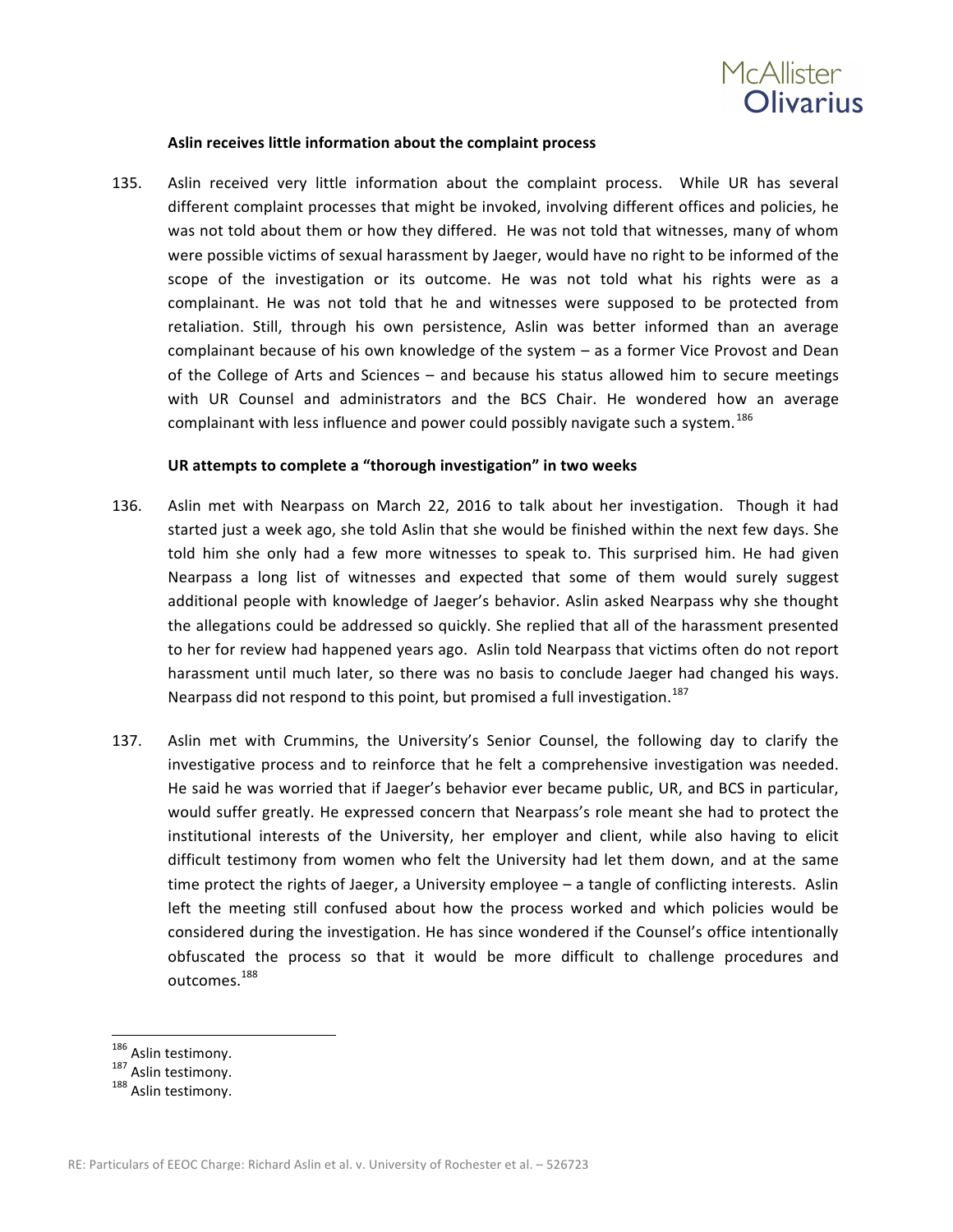

#### Cantlon meets with the Title IX coordinator

- 138. Because of how the investigation proceeded, in particular the interview questions Nearpass was asking, the Complainants became concerned that she was keeping her focus artificially narrow – solely on whether Jaeger warranted discipline under UR's sexual harassment policies – to the exclusion of whether his behavior had hurt educational opportunities for female BCS students or created a hostile environment for them. Although students' experiences considered together showed a clear pattern of Jaeger using his University position to abuse women, Nearpass seemed to want to shut down lines of inquiry that could implicate Jaeger, and by extension the University.<sup>189</sup> She seemed to concentrate almost entirely on whether or not Jaeger had slept recently with one of his direct supervisees.
- 139. While this was a narrow concern, it was still an important one; but Nearpass clearly wanted the answer to be "no." For example, Newport, the former BCS Chair now at Georgetown, spoke at length with Nearpass about information she had learned from former BCS students about Jaeger before the complaint was filed. She urged Nearpass to interview Darlington who had worked with Jaeger closely as an undergraduate, and whom Newport learned had had sex with him shortly after graduation and had engaged in a threesome with him and Kurumada.<sup>190</sup> Nearpass responded dismissively, stating that Jaeger's relationship with Darlington was fine since she had just graduated when the sexual relationship began and was thus no longer covered by the University's prohibition on professor-undergraduate sex.<sup>191</sup> Nearpass did not seem concerned with whether the relationship had affected the educational or working environment of Darlington or other women and thus violated Title IX, or the fact that Jaeger published with Darlington and provided references for her when they were having sex. Nor did she indicate an interest in pursuing whether Jaeger had used his position of power over Darlington to "groom" her while she was his undergraduate advisee, to culminate in a sexual relationship once doing so would no longer be a technical violation of UR policies, or whether Darlington's information could contribute to a fuller picture of Jaeger's behavior.
- 140. Nearpass also declined to interview visiting faculty who Jaeger invited to stay at his house over the years, telling Newport that sexual relationships with them would not violate any University policies. Again, Nearpass did not seem concerned to investigate the effect sexual relationships with a series of professional women visiting the department might have on them or on BCS students, or whether Jaeger might be creating a hostile environment in BCS that extended outside the University. Rather, her approach seemed to be confined to considering each potential relationship individually and not to examine any pattern or hostile environment created if taken together.

 <sup>189</sup> Cantlon and Aslin testimony.<br><sup>190</sup> Rogers testimony.<br><sup>191</sup> Newport testimony.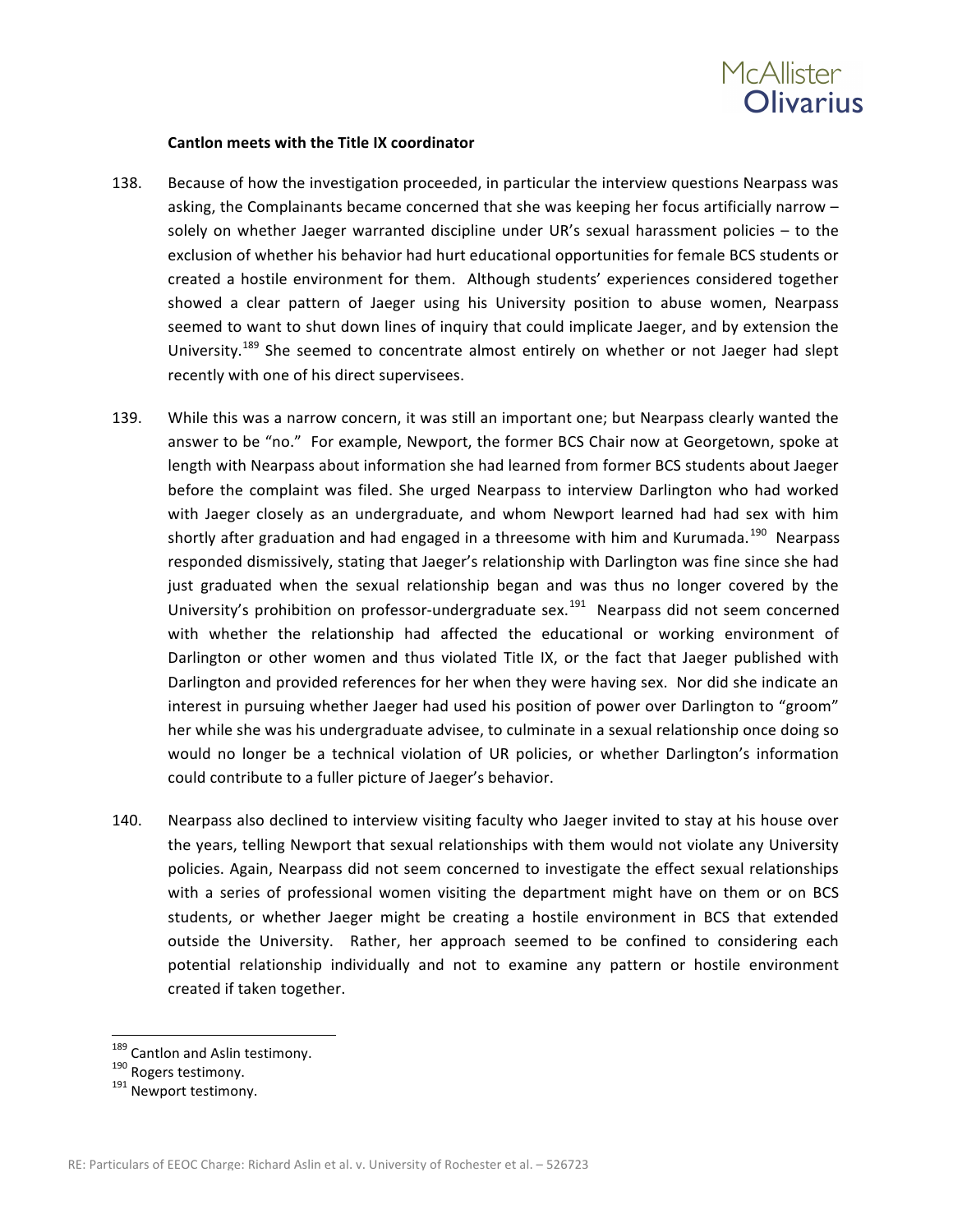

141. By contrast, Aslin, Cantlon and the other Complainants wanted to be sure a complete account of Jaeger's possible contributions to a hostile environment and sexual harassment at BCS was considered by the University, whether or not that merited disciplining him under its HR policies. 

# The Title IX office also downplays Jaeger's misconduct

- 142. On March 25, 2016, Cantlon asked Title IX Coordinator Morgan Levy whether she could file a complaint separate from Aslin's with the Title IX office based on the hostile environment that she and other junior faculty, post-docs and students had endured under Jaeger. Levy discouraged this. She told Cantlon that the Nearpass Report would weigh violations of all relevant policies by Jaeger. Cantlon replied that the investigation into Aslin's complaint seemed to be focusing on sexual relationships between Jaeger and his direct students only, instead of the totality of his actions – his relationships with graduate students he did not directly supervise, with recent students, with students from other universities, his flirtations and constant sexual commentary and grooming students for sex. Levy said that Jaeger's relationships with non-UR students would probably not be found to be in violation because the policy "doesn't have any teeth."<sup>192</sup>
- 143. Moreover, Levy told Cantlon that in reference to Jaeger sleeping with students, it was not uncommon for less powerful women to seek out more powerful men for sexual relationships, similar to how poor women sometimes enter into a relationship with a rich man for economic benefit. Cantlon was surprised that the person designated to handle sexual harassment complaints at UR was so blasé about these sorts of power imbalances, which in a university context would lead to the sexual harassment of students, and also viewed less powerful women as the primary cause or initiator of such relationships.<sup>193</sup>
- 144. Levy's strange and offensive comment about women to Cantlon was not an isolated incident. In September 2016, when Levy met with Bixby, and then again in November 2016 when Levy met with graduate students in BCS, she said that not letting students sleep with their professors would be to deny the students' agency. Levy was unconcerned about the power differential inherent in a relationship between student and professor.<sup>194</sup>
- 145. Cantlon told Levy that she was concerned about women at BCS having equal access to an education free from discrimination and harassment based on sex or gender, and asked whether she should file a federal Title IX complaint. Levy replied, "If you do that, I will be on the other side." Cantlon perceived this statement as a threat. It was certainly not supportive of her legal rights. Cantlon wondered how uncomfortable students must feel complaining to Levy if a tenured faculty member like herself felt uneasy making a complaint.

<sup>&</sup>lt;sup>192</sup> Cantlon testimony.

 $\frac{193}{2}$  Cantlon testimony.<br> $\frac{194}{2}$  Bixby testimony.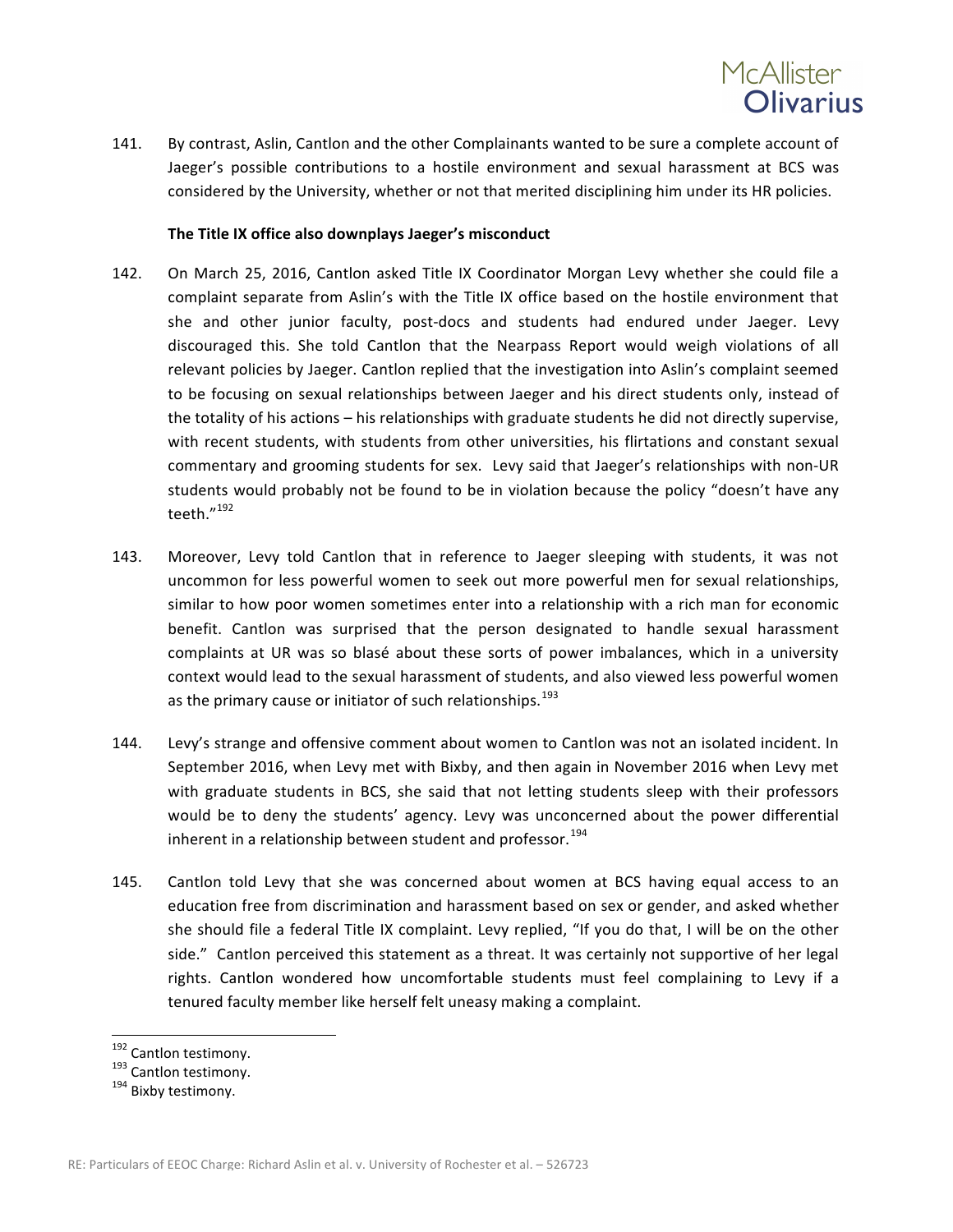

- 146. Cantlon asked Levy if she could instead file an internal complaint to ensure that her concerns about sexual harassment and hostile environment were in writing. Levy seemed indifferent. She told Cantlon that she could file a complaint if she wanted, and if she did, to focus on the demeaning and objectifying statements Jaeger made to women. Cantlon and Piantadosi submitted a written complaint to Levy and Nearpass a few days later.
- 147. They never received a response. Perhaps the Title IX office believed the Nearpass Report subsumed the answer due to Cantlon, but the Report does not say this, and Piantadosi never received any response.

#### Jaeger is promoted to full professor while he is under investigation

- 148. Before Aslin had learned of Jaeger's long pattern of predatory behavior in BCS, he had voted in favor of Jaeger's case for promotion to full professor. However, he assumed that Jaeger's promotion process would be put on hold during the University investigation into his misconduct, since the allegations of his sexual harassment and misconduct were serious. When he learned that this would not happen, he wrote to DeAngelis on March 23, 2016 to revoke his affirmative vote.<sup>195</sup>
- 149. Aslin asked DeAngelis to request that Dean Culver delay a final decision on Jaeger's promotion until the investigation had been resolved. UR ignored Aslin's request. Jaeger's case for promotion went forward and was approved by the President and Board of Trustees in May 2016, six weeks before the final ruling by the Dean assigned to handle the Aslin-Cantlon complaint against Jaeger.<sup>196</sup>
- 150. Jaeger announced his promotion on social media shortly after, within full view of most of the witnesses. Kidd, Gordon, Cantlon and other witnesses believed this to be an official University seal of approval for Jaeger's lifetime employment and meant the Nearpass investigation would have to be a whitewash. As discussed in detail in Section E below, that prediction was right.
- 151. It was unclear to Aslin and Cantlon why Jaeger's promotion case could not be postponed pending the outcome of their complaint.<sup>197</sup> Jaeger had already been granted tenure in 2014, so there was no contractual pressure to accept his early promotion case (faculty are typically advanced to full professor 5-10 years after achieving tenure). The conclusion appears to be that UR had already planned to cast a blind eye on Jaeger's misconduct.<sup>198</sup>

<sup>&</sup>lt;sup>195</sup> Email from Aslin to DeAngelis.

<sup>&</sup>lt;sup>196</sup> Since Culver recused herself since she was dealing with Jaeger's promotion case, Dean Robert Clark provided

the University's answer to the Aslin-Cantlon complaint.<br><sup>197</sup> UR administration appears to have consolidated Aslin and Cantlon's complaints without consulting either of them.

<sup>&</sup>lt;sup>198</sup> Aslin and Cantlon testimonies.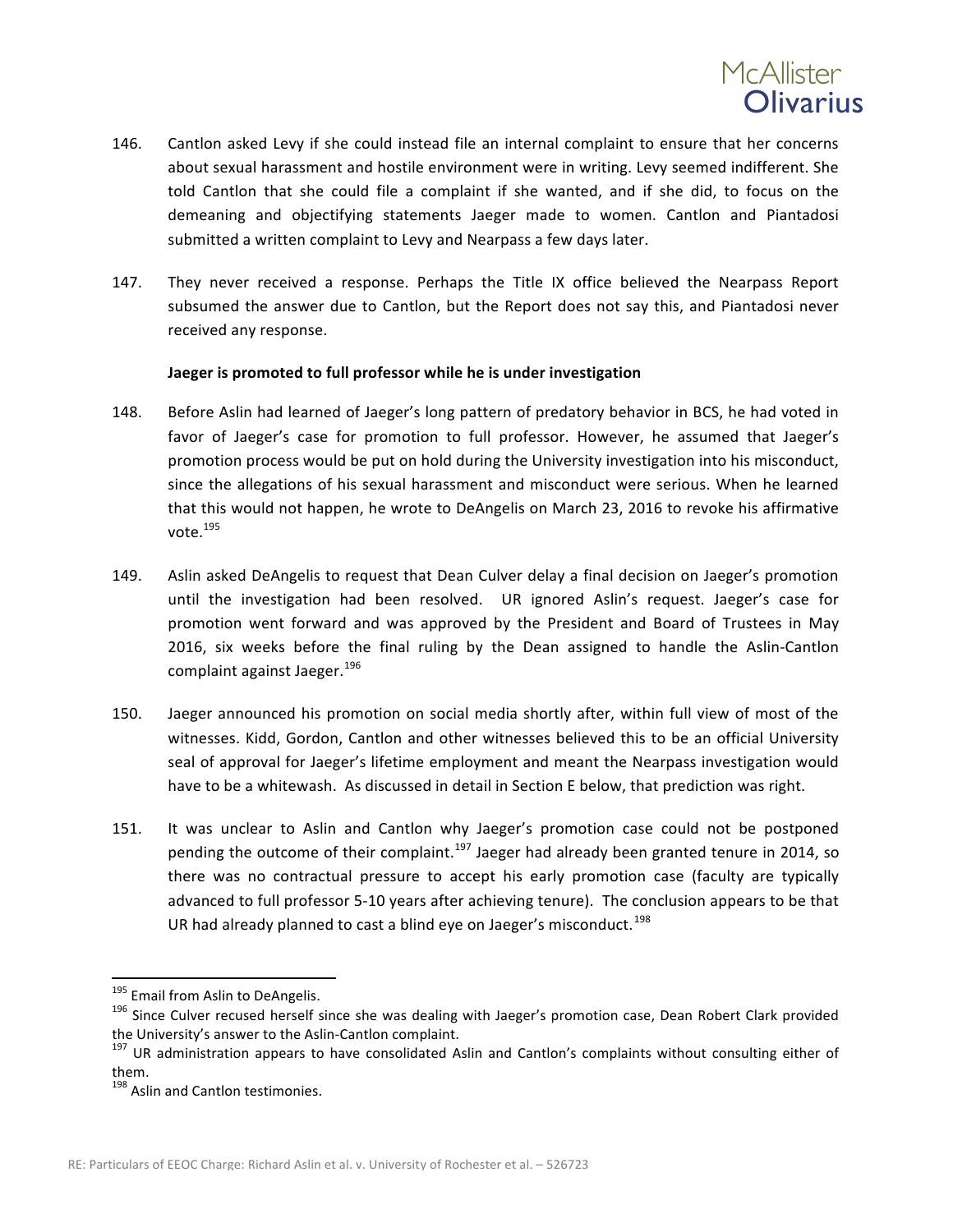

#### Nearpass does not secure crucial evidence

- 152. Kidd offered Nearpass documentary evidence backing up her allegations in the form of Facebook messages that she received from Jaeger. These messages documented sexual and inappropriate comments he made to her as a prospective student. Nearpass declined to even consider them in her investigation because they were allegedly "not necessary."<sup>199</sup> Later, University Attorney Gail Norris justified Nearpass's actions, saying that it was normal in the course of UR investigations to refuse to look at documentation such as messages and emails if the defendant had denied they did anything inappropriate (see paragraph 252 below).
- 153. Nearpass did not interview a number of significant witnesses to Jaeger's behavior, including a student who had visited UR during a recruitment weekend and stayed with Jaeger and Kurumada, unlike any other prospective student that year.<sup>200</sup> This student ("Jane Doe") had cried several times during the weekend and behaved strangely. Further, Jaeger revealed in a faculty meeting that he had already guaranteed Doe that she would be admitted in advance of the faculty meeting where student admissions were actually decided. When the faculty voted not to admit her, he threw a public tantrum and initially pushed for the faculty to reconsider, before the department chair eventually required him to email Doe to explain that he should not have made the offer and she would not be admitted to the program. Given this bizarre behavior, Jaeger's previous behavior toward Kidd when she stayed with Jaeger, the recent history of Jaeger and Kurumada having a threesome with his mentee, and previous extent of Jaeger's sexual experiences with BCS students, this concern was reasonable. In his interview with Nearpass, Piantadosi focused almost entirely on conveying his concerns about Doe's experience at UR. But still Nearpass chose not to interview her.
- 154. Nearpass did not interview Hanson, Kramer or Jackson, all of whom had lost educational opportunities because they had avoided Jaeger due to his disturbing behavior toward female students and post-docs.<sup>201</sup>
- 155. Nor did Nearpass interview any students who had not attended UR but had relationships with Jaeger that also involved UR, such as Billings, a graduate student from another university who collaborated with Jaeger, was brought to speak at UR by Jaeger and had a sexual relationship with him that was known to UR students.<sup>202</sup> Nearpass had been given the names of such students by at least Cantlon, Kidd, Aslin, and Piantadosi.
- 156. Each omission matters. Jaeger's misconduct can only be "pervasive" if there is a pattern. The more evidence Nearpass omitted, the greater the likelihood that no pattern would be found.

<sup>&</sup>lt;sup>199</sup> Kidd testimony.<br><sup>200</sup> Piantadosi and Kidd testimony.<br><sup>201</sup> Jackson, Hanson, Kramer testimony.<br><sup>202</sup> Nearpass Report; Kidd testimony.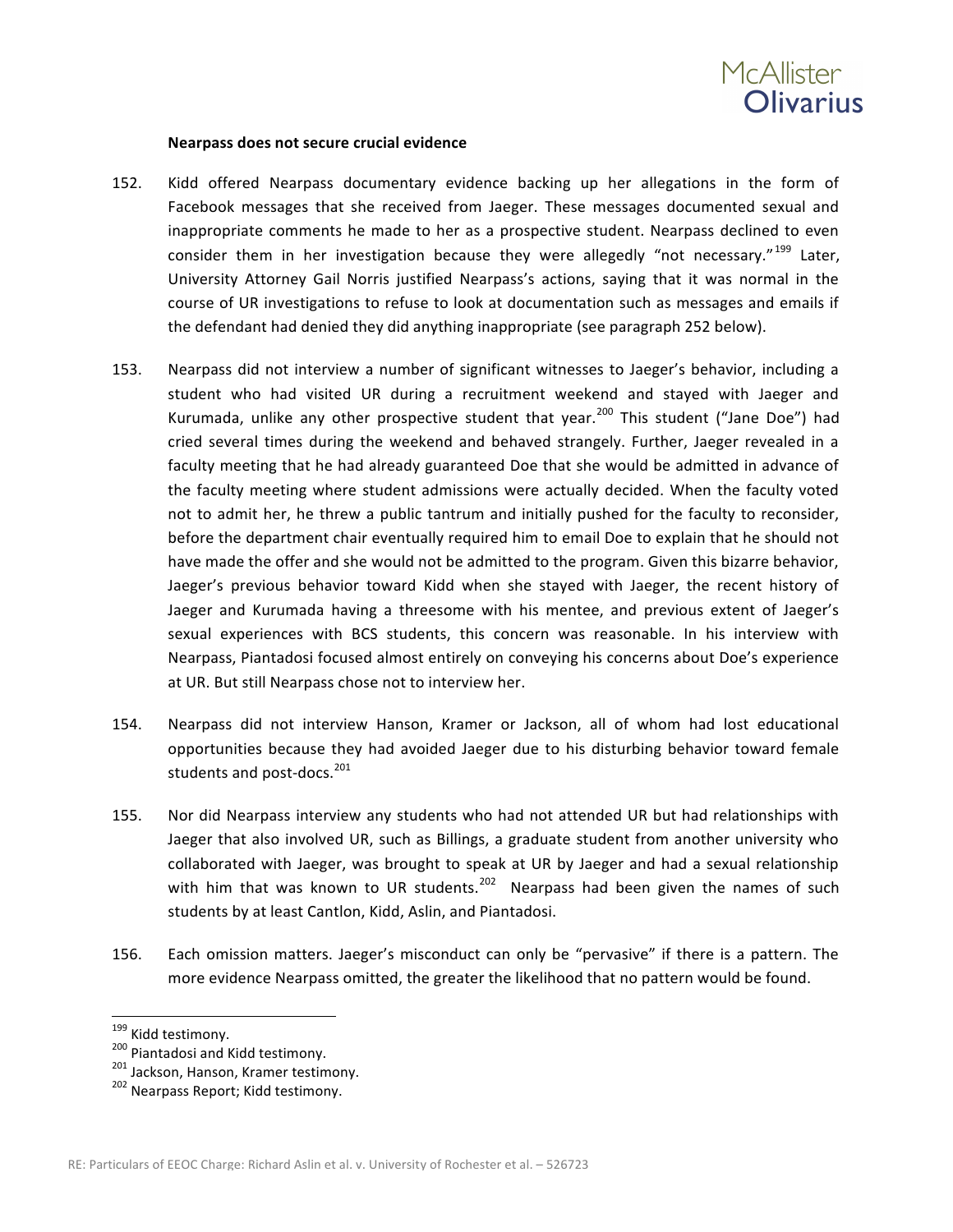

Nearpass does not approach the investigation with the necessary sensitivity to victims, resulting in witnesses saying less than they knew

- 157. Nearpass is an experienced lawyer and investigator highly familiar with sexual harassment, but she gave the impression to some of her interview subjects that she was seeking to elicit particular limited answers rather than all relevant information. For example, when she interviewed Marshall, she asked very pointed questions such as "So you were in a relationship willingly?" "He wasn't your dissertation advisor?" and "He had no direct effect on your education?"<sup>203</sup> Victims of sexual harassment and assault often suffer from feelings of selfdoubt, guilt and embarrassment, and need encouragement to open up. Nearpass's questions instead reinforced negative feelings in Marshall, and focused only on whether Jaeger had violated the University's policy on sexual relationships between students and professors. She answered the questions asked, but left the interview feeling badly and believing that Nearpass had drawn them narrowly to avoid many important points, so much so that she called to request another interview.
- 158. During that call, Marshall provided additional information<sup>204</sup> that Nearpass had failed to elicit in their first session, including:
	- a. Jaeger would evaluate women students' looks and whether or not he thought they were "hot;"
	- b. Jaeger created a division among graduate students by establishing an "in" and "out" group;
	- c. Jaeger pressured Marshall to communicate with him even when she had asked him to leave her alone;
	- d. Marshall wasn't sure whether she felt pressure to continue her sexual relationship with Jaeger because of his academic power, but definitely felt pressure because of the social group he had created;
	- e. When they were no longer sexually or romantically involved, Jaeger still sent her unwanted pictures of his penis;
	- f. Marshall believed Jaeger had a manipulative personality and had used his role as a professor to manipulate her.
- 159. When Gordon told Nearpass that Jaeger had publicly humiliated her by announcing at a BCS dinner that a male BCS professor found her sexually attractive, Nearpass gave the impression of being unconcerned. She did not pursue how deeply that interaction affected Gordon, who in

<sup>&</sup>lt;sup>203</sup> Marshall testimony.

<sup>&</sup>lt;sup>204</sup> Email between Marshall and Nearpass; Marshall testimony.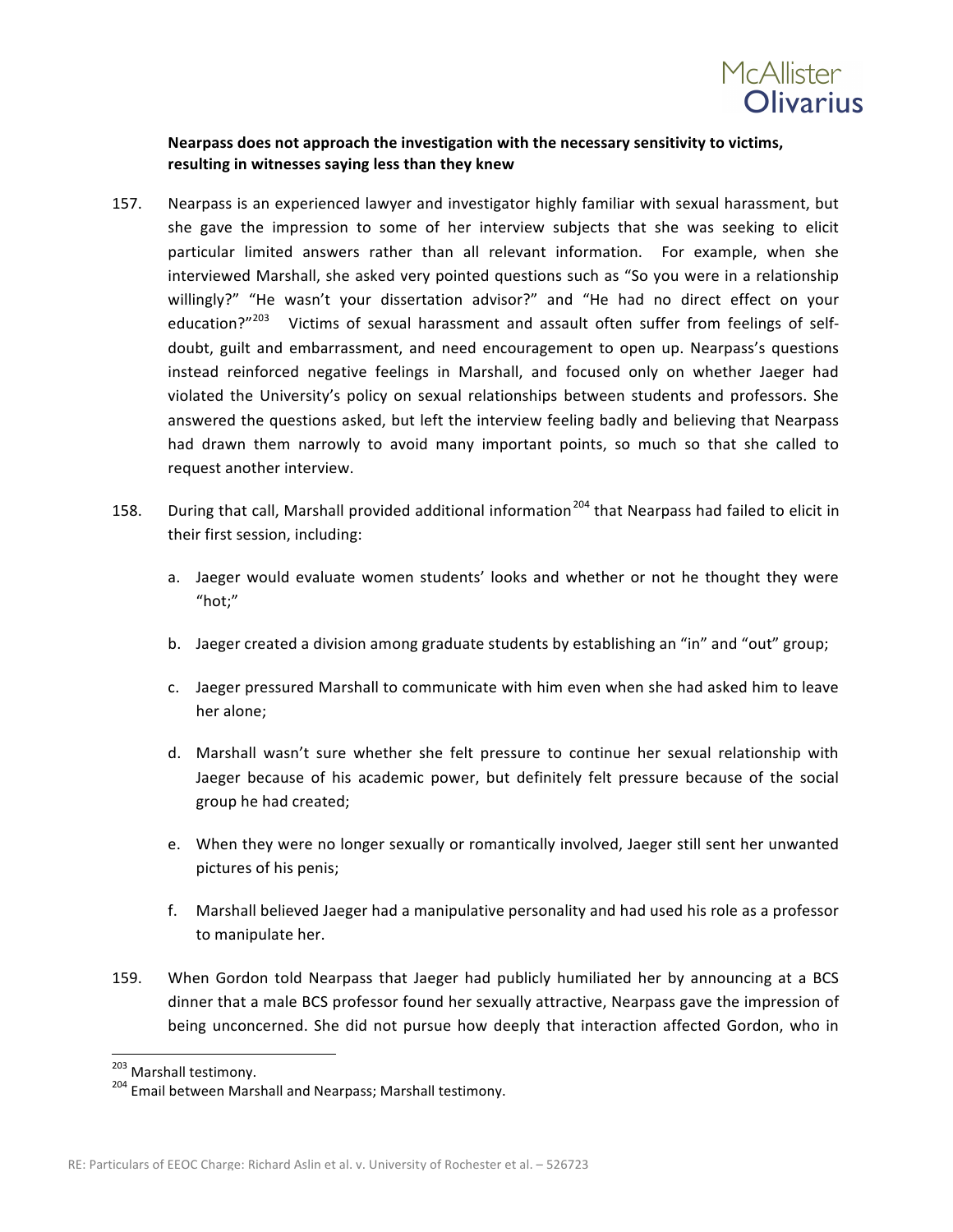

fact had found it deeply humiliating. Gordon felt that Jaeger had undermined her as a serious scientist by painting her as a sexual object in front of important professors and other people with whom she wanted to collaborate.<sup>205</sup> That incident was not described accurately and was ultimately dismissed in Nearpass' Report.<sup>206</sup>

# E. THE NEARPASS REPORT IN DETAIL<sup>207</sup>

160. On June 2, 2016, Dean Robert Clark, who handled the complaint in lieu of Dean Culver who recused herself to deal with Jaeger's promotion case, sent a formal disposition letter to Aslin and Cantlon (with a copy to DeAngelis). That letter concluded that Jaeger had not violated any aspects of the UR's Policy 106 on "romantic relationships between faculty and students". The letter also offered Aslin and Cantlon the opportunity to read the 19-page summary report by Nearpass upon which Dean Clark rendered his decision, but stipulated that it was only available to be read in the office of UR Senior Counsel Richard Crummins. Aslin and Cantlon were not allowed to have a copy. Instead they had to read it in a room monitored by employees of the University counsel. When Aslin and Cantlon requested a copy of the report so that they could prepare an appeal, UR refused. While confidentiality was the ostensible reason, this approach made it harder for them to assess the quality of the investigation and analysis that lay behind its exoneration of Jaeger. They retained a lawyer who requested a copy of the report and still UR refused. Nevertheless, they were able to take notes during their reading sessions. The report had multiple inaccuracies and mischaracterizations. 

#### Nearpass justifies, denies, or excludes all of Jaeger's sexual relationships

161. The Nearpass Report states that Jaeger only had one relationship with a UR student, Marshall; that the relationship was consensual; and that Marshall stated that Jaeger had no direct effect on her education. Nearpass omitted to say, however, that Marshall felt pressured to stay in the relationship; that she would have left it sooner had Jaeger not been a professor in her department who exercised control over a larger network of graduate students that were significant for her education; and that after leaving Jaeger, Marshall had given up educational opportunities and avoided instruction from him, despite her supervisor's suggestion, in order to avoid interacting with him. The Nearpass Report also states that Marshall did not raise any concerns during her interviews about whether she freely consented to the relationship, which is false. While Marshall had characterized the relationship as consensual, she had clearly raised concerns to Nearpass about the adequacy of her consent. Instead of reporting what was in fact a complex relationship based on an imbalance in power that did have a harmful effect on

<sup>&</sup>lt;sup>205</sup> Gordon testimony; Nearpass notes on interview with Gordon.

<sup>206</sup> Gordon testimony; Nearpass notes of<br>
207 Aslin and Cantlon testimony; Aslin and Cantlon notes on Nearpass Report.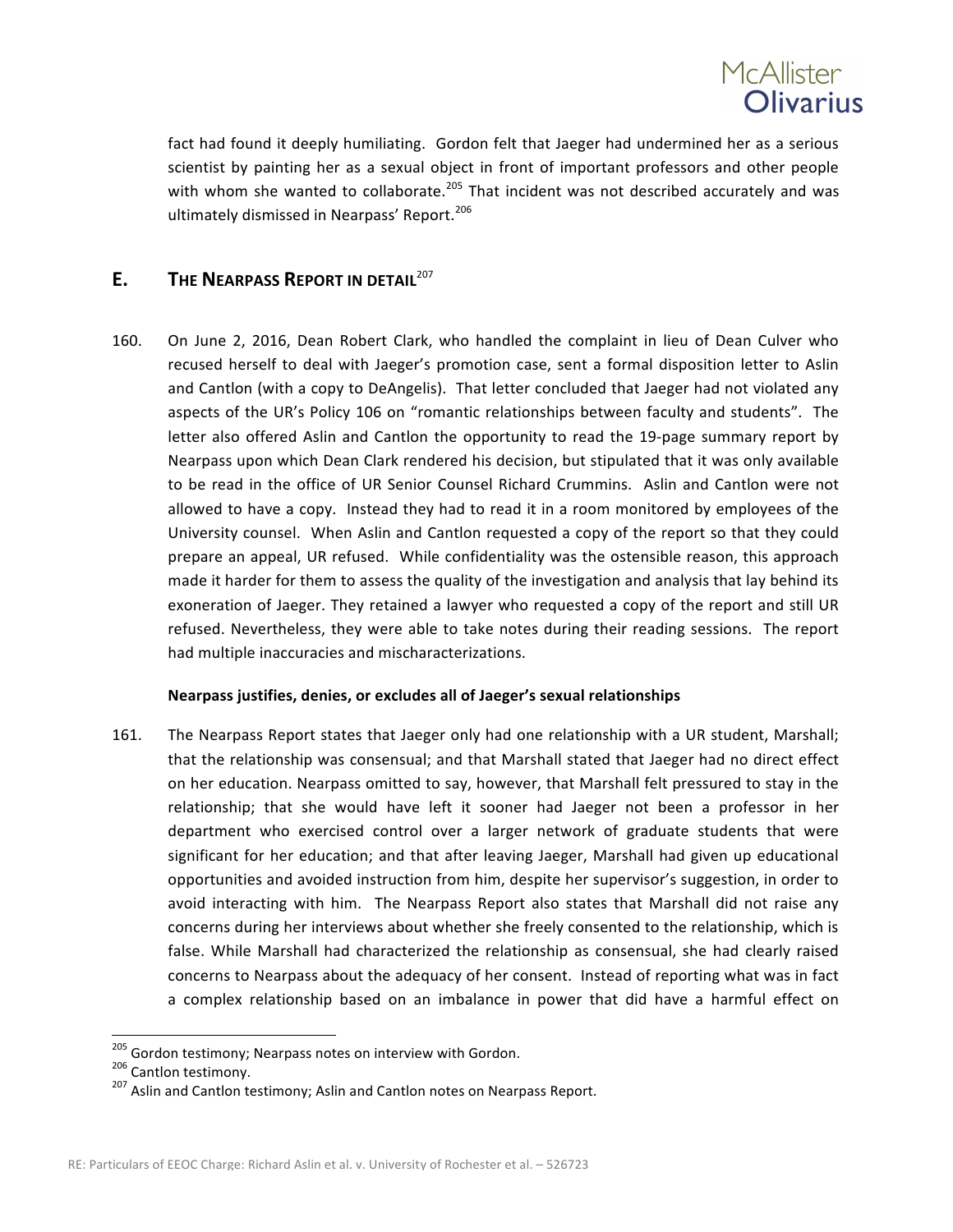

Marshall's education, Nearpass presented a tidy oversimplification that allowed her to find no technical violations of University policy by Jaeger.<sup>208</sup>

- 162. Another reliance on a technicality in the Nearpass Report comes in its handling of Jaeger's role in the admission of Olivia Owens to BCS. They were sleeping together when she was admitted, which Jaeger did not tell the BCS admissions committee. Nearpass simply states that Jaeger could not have been on Owens's admissions committee because he was not yet a BCS professor at the time that she applied. But this sidesteps the fact that Jaeger was interacting with prospective students, representing UR, and recruiting students to work in his new lab after he was appointed but before he started in Rochester.<sup>209</sup>
- 163. Aslin had reported to Nearpass the various accounts of student sexual relationships with Jaeger he had learned from members of his department, so that she could properly investigate them. 

 Her report turned this upside down, stating that these accounts were the result of "widespread speculation by Aslin, Cantlon and others..." Aslin considered it his proper job to provide Nearpass with the full range of reports he had received about Jaeger so she could do her job properly, which was not "speculation" on his part. Because she did not interview all the people whose names he had relayed to her, she was not in a position to dismiss the reports as "speculation" in any event.
- 164. While recognizing it was difficult for Nearpass to get to the bottom of whether two people engaged in a sexual relationship if neither of them wished to speak about it, the Nearpass Report acts as if her failure to confirm that such a relationship occurred was proof that it did not occur. For example, Aslin expressed concern about the visiting graduate student, "Jane Doe," who had stayed with Jaeger and his partner, Kurumada, in 2015, discussed in Paragraph 153 above, who was clearly upset and frequently crying during her visit. Jaeger and Kurumada denied that anything inappropriate happened with the student. Satisfied with a denial from the accused, Nearpass did not bother to contact the student. Indeed, she contends that the fact that Kurumada was present while Doe stayed with Jaeger made inappropriate behavior by Jaeger unlikely, but as Nearpass was aware, Jaeger and Kurumada had previously had a threesome with a recent UR undergraduate.
- 165. As described above in paragraph 155, the Nearpass Report omitted all discussion of Jaeger's relationships with non-UR graduate students, such as Billings, with whom UR students regularly socialized and collaborated when he brought them to UR, further complicating relationships for them within the discipline.
- 166. Similarly, it sidestepped the fact that when Jaeger first started his relationship with Kurumada, she was herself a graduate student. She was taking classes from Jaeger at an LSA institute at UC

<sup>&</sup>lt;sup>208</sup> Marshall statement; email between Marshall and Nearpass<br><sup>209</sup> Kidd testimony; Facebook messages between Jaeger and Kidd.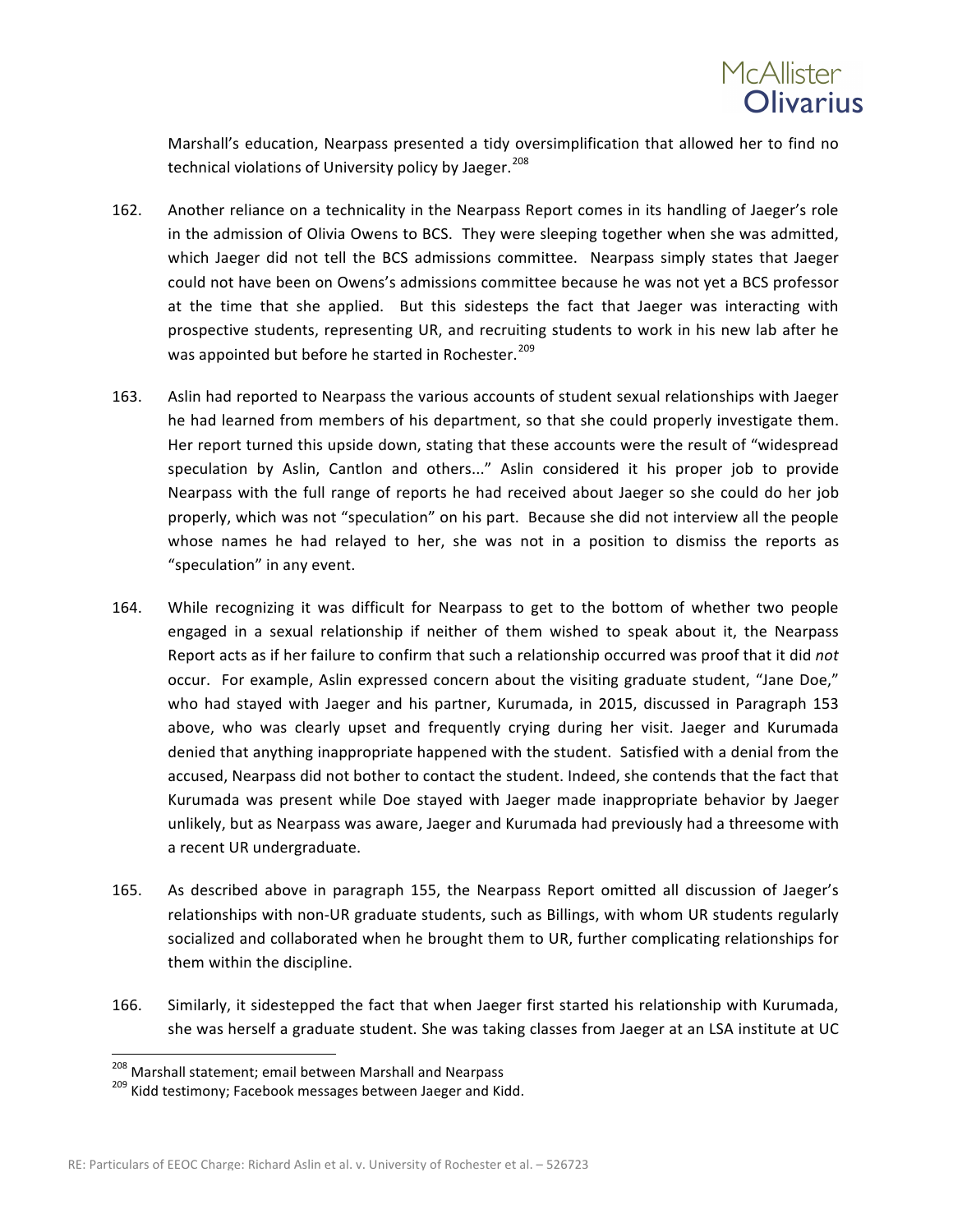

Berkeley alongside his own graduate students. As mentioned above, his UR graduate students had to listen to Jaeger and Kurumada having loud sex in a shared house shortly after they first met. Nearpass did not consider that although BCS senior faculty and UR administration saw Kurumada as a "partner hire" when she joined BCS, graduate students saw her as a recent peer and Jaeger's latest conquest.<sup>210</sup>

- 167. Nearpass did not mention Jaeger's sexual relationship with Darlington, a recent BCS graduate who was still being mentored by Jaeger and previously worked in Jaeger's lab as an undergraduate, nor the fact that Kurumada had participated in at least one of their sexual encounters. Darlington had been Jaeger's direct undergraduate supervisee very shortly before the relationship allegedly began, raising the question whether he had been grooming her with graduation in mind. Jaeger was still working on projects with Darlington which had begun during her undergraduate career. He was writing her letters of recommendation. Although she was no longer an undergraduate student and had a job working for Newport in her lab, Jaeger exercised significant academic and professional influence over Darlington. Witnesses in whom Darlington had confided, and who were on the list provided by Aslin to Nearpass, believe that Darlington was terrified to end the relationship because it would provoke his professional retaliation.
- 168. Finally, the Nearpass Report did not acknowledge several incidents reported to Nearpass by Kidd in which Jaeger had Kidd pick him up from his sexual liaisons at conferences or asked her to pimp for him by arranging meetings between him and other women he wished to have sex with, including a prospective student and a colleague's partner.

#### Nearpass hides Jaeger's harsh effect on women's education

- 169. Even if Nearpass is correct and Jaeger's sexual relationships did not technically "run afoul" of the faculty handbook, his level of sexual promiscuity with UR students and students from other universities with whom UR students regularly worked or socialized created a hostile environment that seriously harmed women's access to education at UR and the work life of his female colleagues. This violates federal and New York law.
- 170. When Nearpass interviewed Newport, Nearpass stated that she had not found convincing evidence that Jaeger had broken University policies. Newport was surprised and asked how Kidd's testimony, which stated that Jaeger pried into Kidd's sex life, talked about sex constantly and even invited men to stay the night with her against her wishes (see paragraph 78 above), did not prove that Jaeger had harassed her contrary to UR policy. Nearpass said that Kidd's testimony had been largely discarded because she was "unreliable." Newport replied that she had always found Kidd to be reliable and trustworthy. If Nearpass had any objective basis for writing Kidd off as unreliable, the Report did not explain it. This subject is taken up in greater detail at paragraphs 182 to 190 below.

<sup>&</sup>lt;sup>210</sup> Sanders testimony.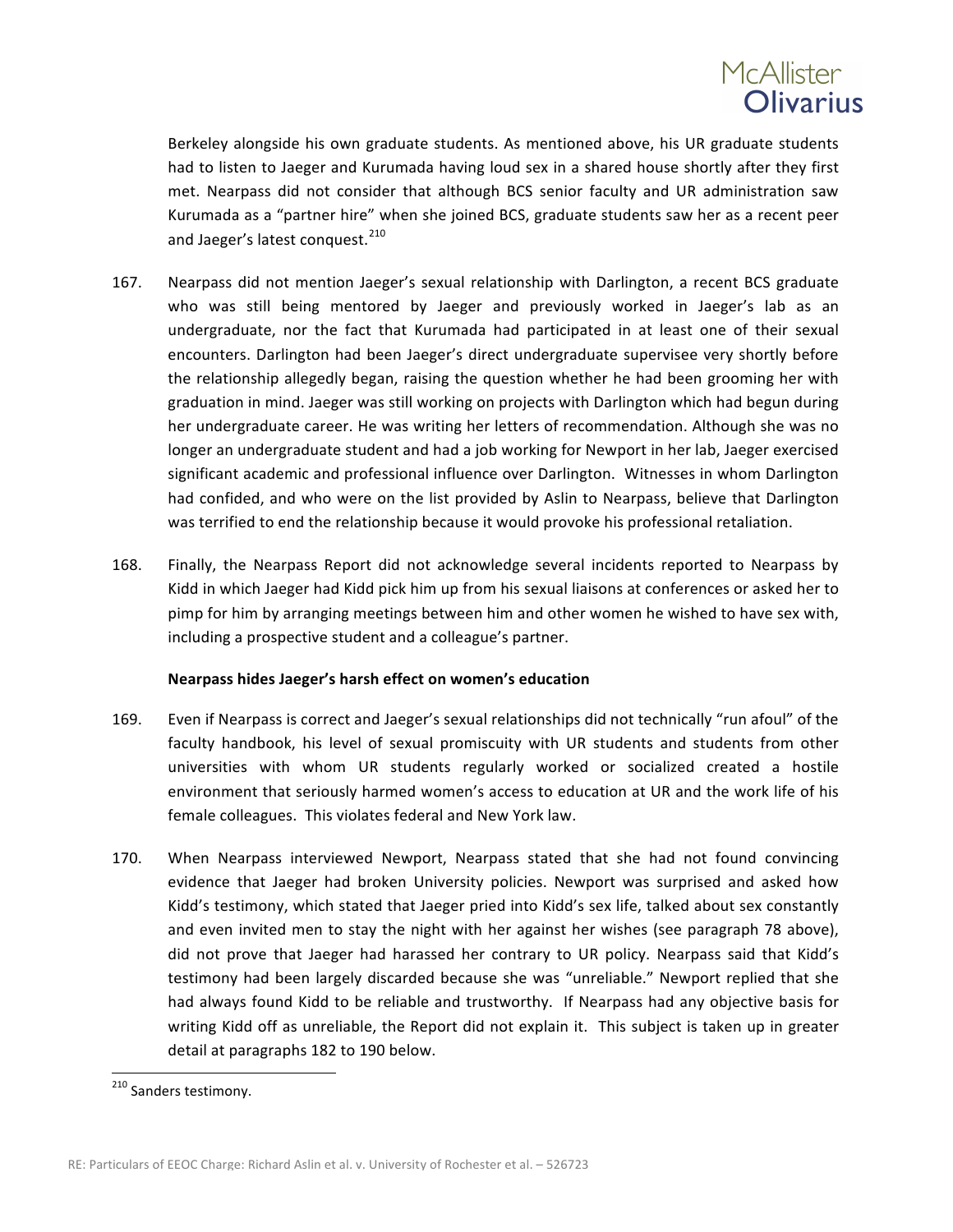

- 171. Kidd is now an Assistant Professor at UR and a highly respected member of BCS. It is peculiar that a UR lawyer would write off her opinions so readily and indeed "throw her under the bus" by ostentatiously rejecting Kidd's testimony to protect Jaeger, without giving any real basis for her opinion. In fact, the origin of the claim that Kidd is not credible was Jaeger himself, who spread this defamatory portrait of her throughout BCS and more widely after she cut off contact with him as described in paragraph 94.b above. The Nearpass Report swallowed this whole and became just one more vehicle for advancing Jaeger's "gaslighting" strategy against Kidd, with the happy result for the University that both Jaeger's misconduct is obscured and the University's liability for it is diminished.
- 172. Nearpass also told Newport that while some graduate students said they had refused to work with Jaeger because of his behavior, others did not. It was unclear to Newport why the fact that some students did not avoid Jaeger negated the hostile environment that other students experienced. Perhaps if only one student had avoided Jaeger and all others had worked with him without incident, Newport could have understood blaming the single student as problematic rather than the professor. But that was not the case at BCS, where as demonstrated in paragraph 94 above, at least eleven women have suffered explicit educational harm because of Jaeger's misconduct.<sup>211</sup>
- 173. The Nearpass Report acknowledged that Rogers avoided working with Jaeger due to her knowledge of his behavior and sexual misconduct with students. It concludes, however, that "the vast majority of current and former students and post-docs interviewed did not support the suggestion that Jaeger's past sexual relationships with [Marshall] and [Owens] created an environment that was hostile, or even off-putting, to women."<sup>212</sup> How many "current and former students" did Nearpass interview to assess what constituted a "vast majority"? Moreover, this conclusion (1) assumes that Jaeger's past sexual relationships only with Marshall and Owens were relevant to the hostile environment he created at BCS and (2) glides over the accounts of at least six women who told Nearpass that Jaeger's sexually predatory behavior towards women had indeed caused them to avoid him in BCS, including Kidd, Andrews, Rogers, Gordon, Bixby and Evans.
- 174. In addition, had Nearpass interviewed all witnesses readily available to her and suggested by Aslin, she would have known that three additional women, Hanson, Kramer and Jackson, also avoided Jaeger due to his repeated harassment.<sup>213</sup>
- 175. Despite a clear pattern emerging from many of the women Nearpass interviewed, she singled out Rogers as though she were the only student put off by Jaeger's sexual misconduct. But

<sup>&</sup>lt;sup>211</sup> Newport testimony.

<sup>212</sup> Aslin notes on Nearpass Report.<br>
<sup>213</sup> Hanson, Kramer, Jackson statements.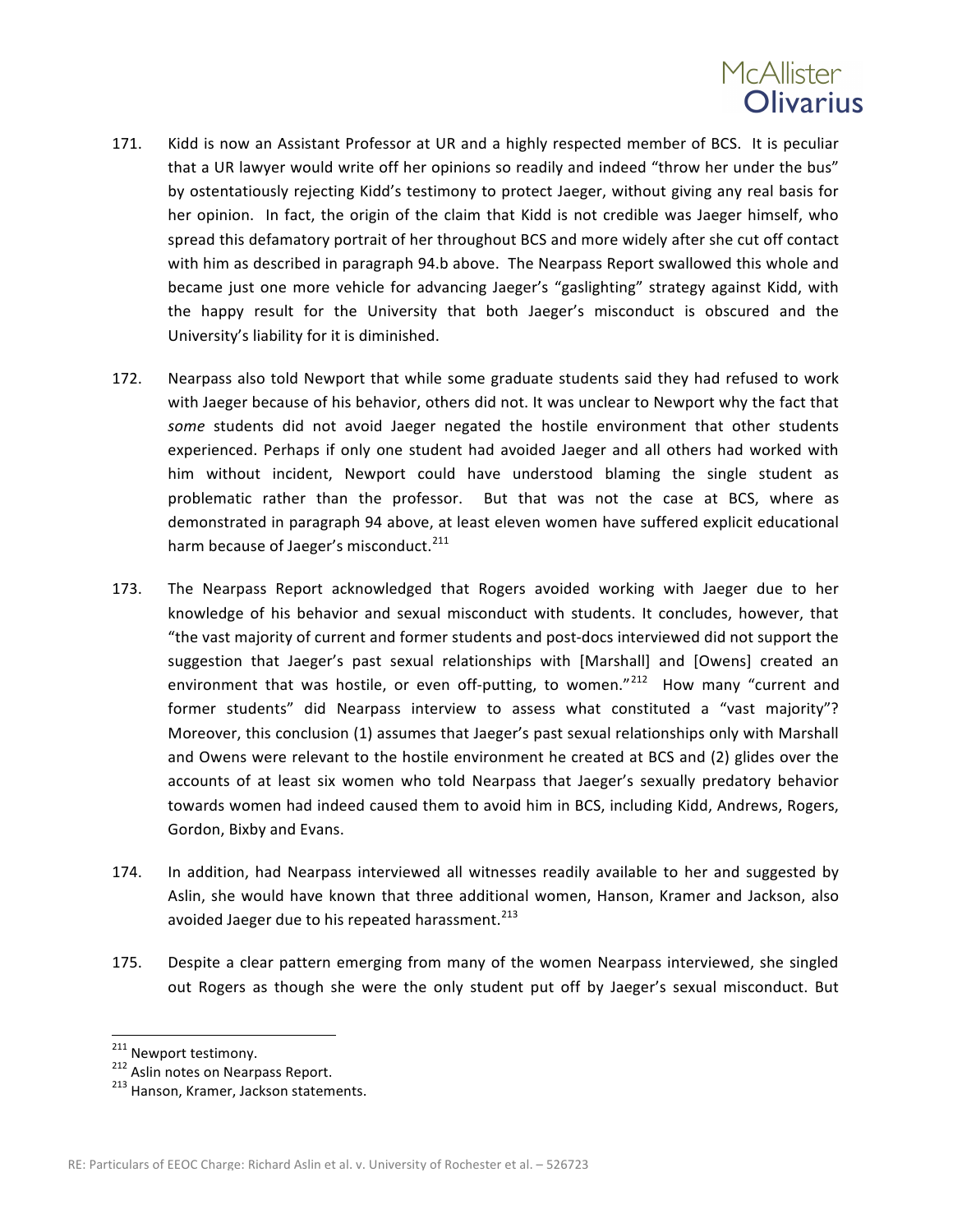# McAllister **Olivarius**

Nearpass herself knew this to be untrue. Her own notes of her interview with Gordon<sup>214</sup> state that Gordon "knew about [Jaeger's] relationships with graduate students (she knew this coming into the department) and that made her want to establish firm boundaries with him from the outset," and that she had to switch advisors because "[Jaeger] was giving her way too much anxiety due to lack of boundaries."<sup>215</sup>

- 176. Nearpass omitted this too from the Report.
- 177. The Nearpass Report states that some students noted non-sexual reasons they did not want to interact with Jaeger including that he made fun of people and was "a jerk, crass and [had] cruel sense of humor..." It concludes that Jaeger simply pushed boundaries with everyone and this was why so many students were uncomfortable around him. However, this too is an oversimplification that leaves out his especially crass and prurient behavior towards women.<sup>216</sup> Several witnesses told Nearpass that Jaeger liked to make inferiors feel uncomfortable and was skilled at pinpointing students' vulnerabilities so he could pick on these vulnerabilities.<sup>217</sup> With women, he would use sexually explicit language, discuss their bodies, and behave in an overly familiar manner, which did indeed make them uncomfortable. That Jaeger also behaved badly toward some male students does not redeem the fact that he identified and preyed upon women's vulnerabilities based on their sex, which is illegal.
- 178. The Nearpass Report suggested that UR should be excused from having full responsibility for Jaeger's actions because his bad reputation was based not only on his behavior at UR but also as a graduate student at Stanford and at conferences and other activities occurring outside UR.<sup>218</sup> That argument is not logical. No matter where Jaeger acquired his reputation, its effect was felt on students and faculty at UR. And his behavior at UR was regularly in itself illegal and discriminatory. As Nearpass' notes from her interview with Rogers document, for example, Rogers did not want to work with Jaeger due to his sexualized and boundary-pushing behavior at UR; that was immediately obvious to her as soon as she arrived at UR, and she was unaware of his previous reputation.<sup>219</sup>
- 179. Perhaps the Nearpass Report was trying to suggest, inaccurately, that Jaeger developed his reputation as a "playboy" solely as a graduate student at Stanford, and that UR therefore could not properly hold him responsible for that since his subsequent behavior as a professor at BCS had been proper. While it might be convenient for UR if Jaeger's previous reputation had been

<sup>&</sup>lt;sup>214</sup> Nearpass made notes of her conversations with her interview subjects, which she sent to them later for correction and approval. Several of those people, including Rogers, have provided us with a copy.<br>
<sup>215</sup> Email between Gordon and Nearpass.<br>
<sup>216</sup> Aslin notes on Nearpass Report.<br>
<sup>217</sup> Marshall and Kidd testimonies.<br>
<sup>218</sup>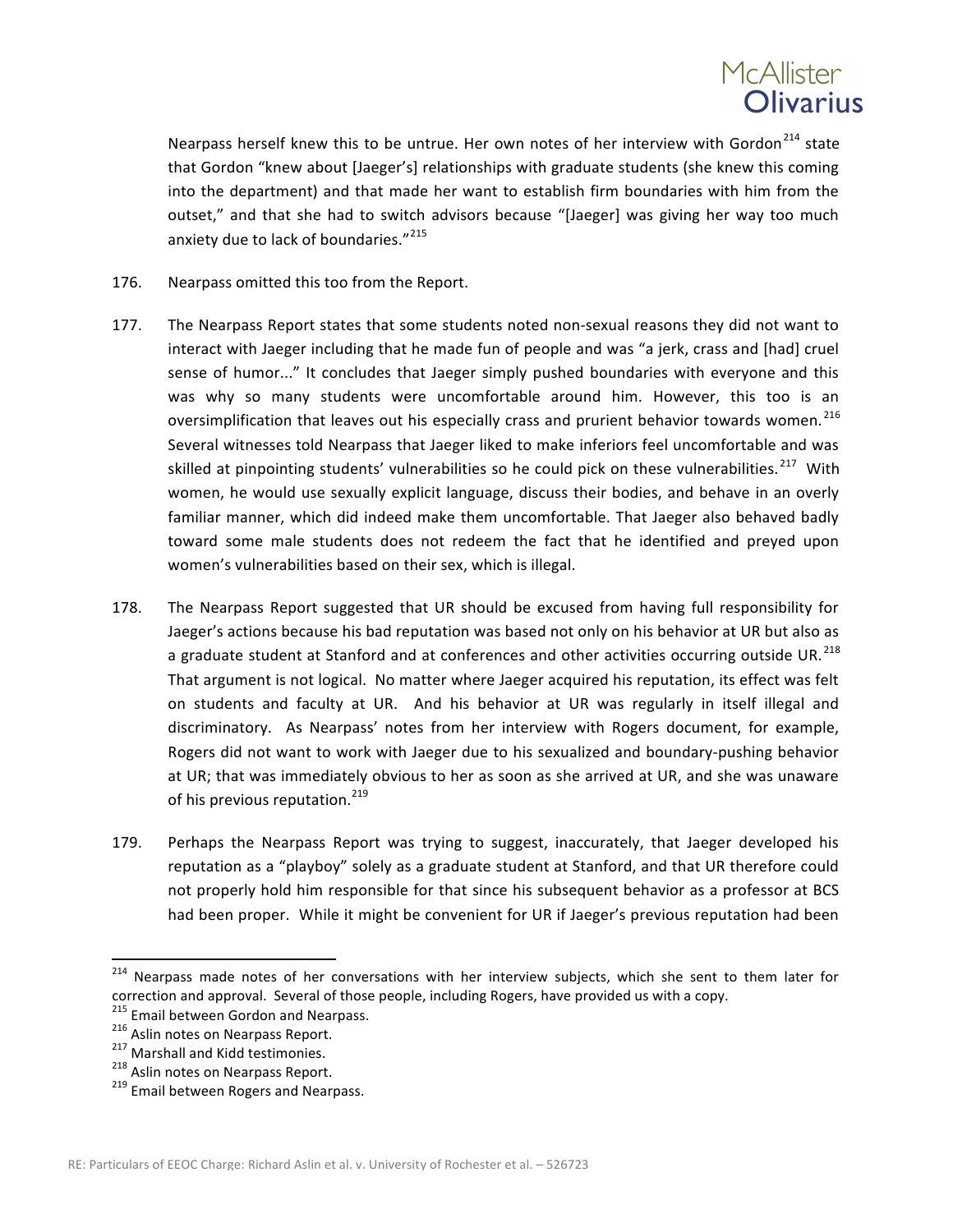

the sole cause of women complaining about and avoiding him at UR, all of the sexually obnoxious and abusive incidents described in Section B above occurred when Jaeger was a UR professor or was representing it as a soon-to-start faculty member. Moreover, the "prior reputation" defense is belied by the continual and pervasive pattern of unwelcome behaviors by Jaeger, including examples as recent as July 2017.

### Nearpass focuses on complaints from current students and ignores past victims

- 180. Several times in the Report, Nearpass contended that current students have not avoided working with Jaeger, or that current students have not witnessed Jaeger engaging in sexual relationships with students. It is unclear, however, whether Nearpass interviewed current students who are not currently working with Jaeger. Necessarily, for students to be Jaeger's current students, they must be working with him. There may be other students in BCS who have avoided him, as many have previously, and are scared of crossing him or coming forward; there is no indication Nearpass sought them out. There are certainly recent prospective students who chose to avoid UR because of Jaeger's reputation; the Nearpass Report does not mention them.
- 181. Nearpass also failed to obtain evidence showing that Jaeger is still creating a hostile environment in his interactions with students. Jaeger is still crashing graduate student parties at conferences<sup>220</sup> and doing marijuana with students.<sup>221</sup>

### Nearpass shows bias in dismissing Kidd's testimony as unreliable

- 182. The Nearpass Report omitted Jaeger's treatment of Kidd described in detail in Section B above from its assessment of whether he had behaved properly. These were incidents involving Kidd. 

 To explain this, Nearpass simply states that Kidd's evidence was not credible. To support this conclusion she states the following: $222$ 
	- a. Jaeger denied every incident Kidd had alleged;
	- b. Other witnesses, who she does not name (even by anonymous witness number), called Kidd's credibility into question;
	- c. Kidd only complained about the alleged incidents eight years later; and
	- d. Several witnesses noted that Kidd "participated freely in the group conversations where Jaeger said things she now objects to."

<sup>&</sup>lt;sup>220</sup> Email from Cathy Crawford (this is a fictitious name used to protect the individual's identity) to Piantadosi.<br><sup>221</sup> Bixby testimony.<br><sup>222</sup> Aslin notes from Nearpass Report.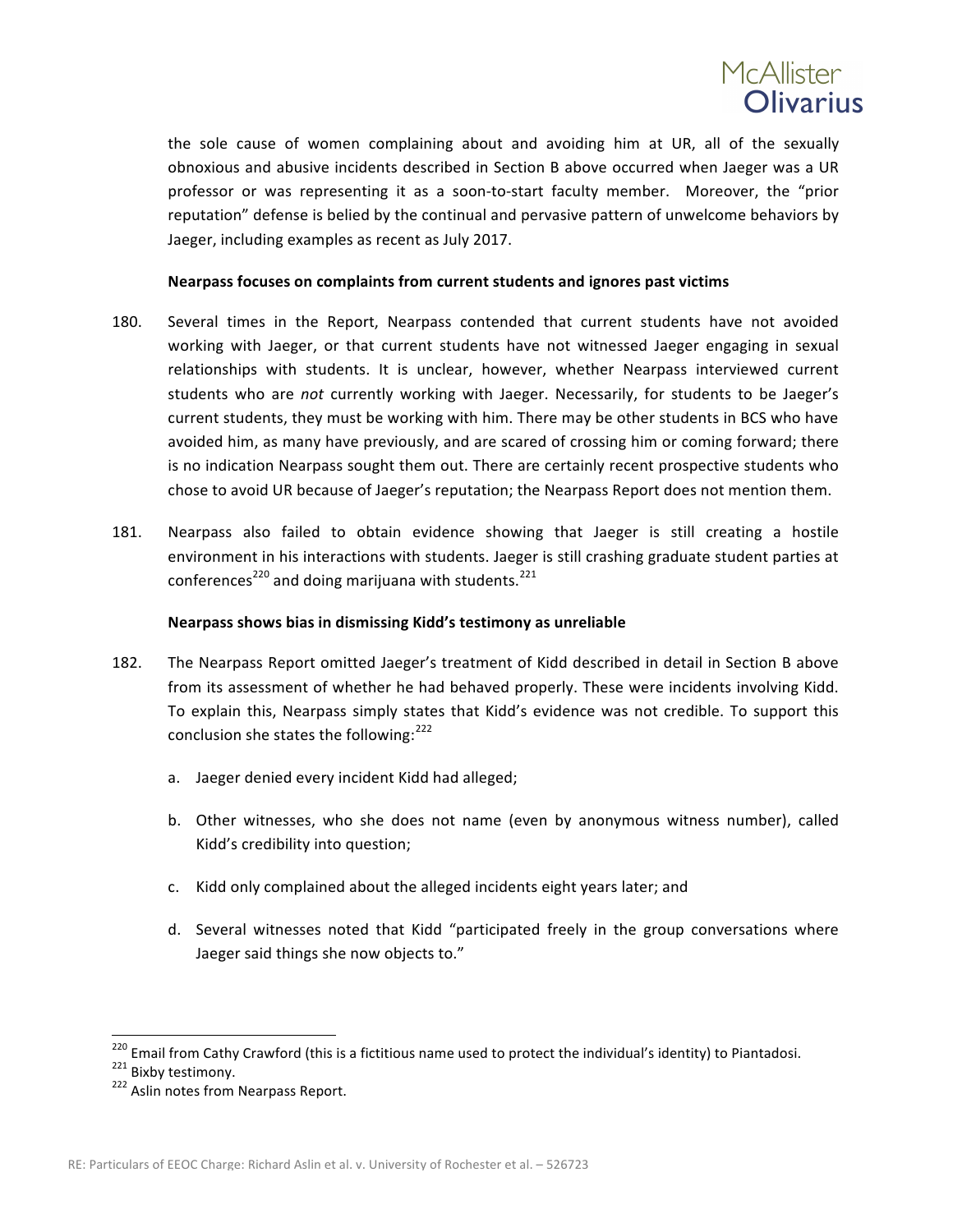

- 183. That Nearpass, after her hasty investigation, simply accepted Jaeger as a truth teller and Kidd as a liar is one of the clearest examples of bias in her investigation. Of course Jaeger would deny that he sexually harassed Kidd and others. The incidents Kidd alleged are egregious and he would struggle to frame them in an acceptable way. Furthermore, because Jaeger had such regular unfettered access to Kidd, she alone witnessed several incidents of his sexually predatory and unlawful behavior. That sexual harassment cases often boil down to one person's word against the other was surely not lost on Jaeger when he denied everything she set out.
- 184. For Nearpass to dismiss Kidd, now a highly respected scholar in BCS and the developmental research community, so completely is surprising on its face, and does not survive scrutiny.
- 185. Nearpass states that several witnesses called Kidd's credibility into question. She says this with little explanation and no names or anonymous witness numbers that could link the allegations to her interview notes.<sup>223</sup> Nearpass simply asserts that Kidd is not credible despite knowing that part of Jaeger's mistreatment of Kidd was an attack on her character and credibility after she cut off contact with him, and despite the fact that numerous witnesses told Nearpass that Jaeger is manipulative and retributive. Jaeger's retaliatory and defamatory attack on Kidd's reputation has followed her for years and was believed by some of his closest students. Instead of recognizing this as additional harassment and retaliation contrary to Title VII that Kidd, a UR professor, has been forced to endure for years, the Nearpass Report reinforced it by an attack on her credibility that channels that same hearsay and misogyny. It also ignores that at least one witness, Newport, the founding Chair of BCS and a pre-eminent scholar, told Nearpass that she had always found Kidd to be credible and reliable. Aslin, Kidd's advisor, also vouched for her credibility.
- 186. Nearpass later told Kidd that any incidents not witnessed by someone other than her and Jaeger could not be included because it could not be verified. This is a common problem in investigations of sexual harassment, sexual assault and other situations where the only witnesses are the two people involved; a standard method of solving it is to seek corroboration via similar patterns involving other witnesses. But the Report ignored the strong correspondence between Kidd's account of Jaeger's abusive treatment and the testimony of his other victims. For example, other victims confirmed to Nearpass the truth of the following statements Kidd made to Nearpass:
	- a. Jaeger regularly used highly sexualized language;<sup>224</sup>
	- b. Jaeger commented on the physical appearances of female students and assessed their sexual attractiveness;<sup>225</sup>

<sup>&</sup>lt;sup>223</sup> Aslin notes on Nearpass Report; Newport testimony.<br><sup>224</sup> Nearpass notes from Marshall interview.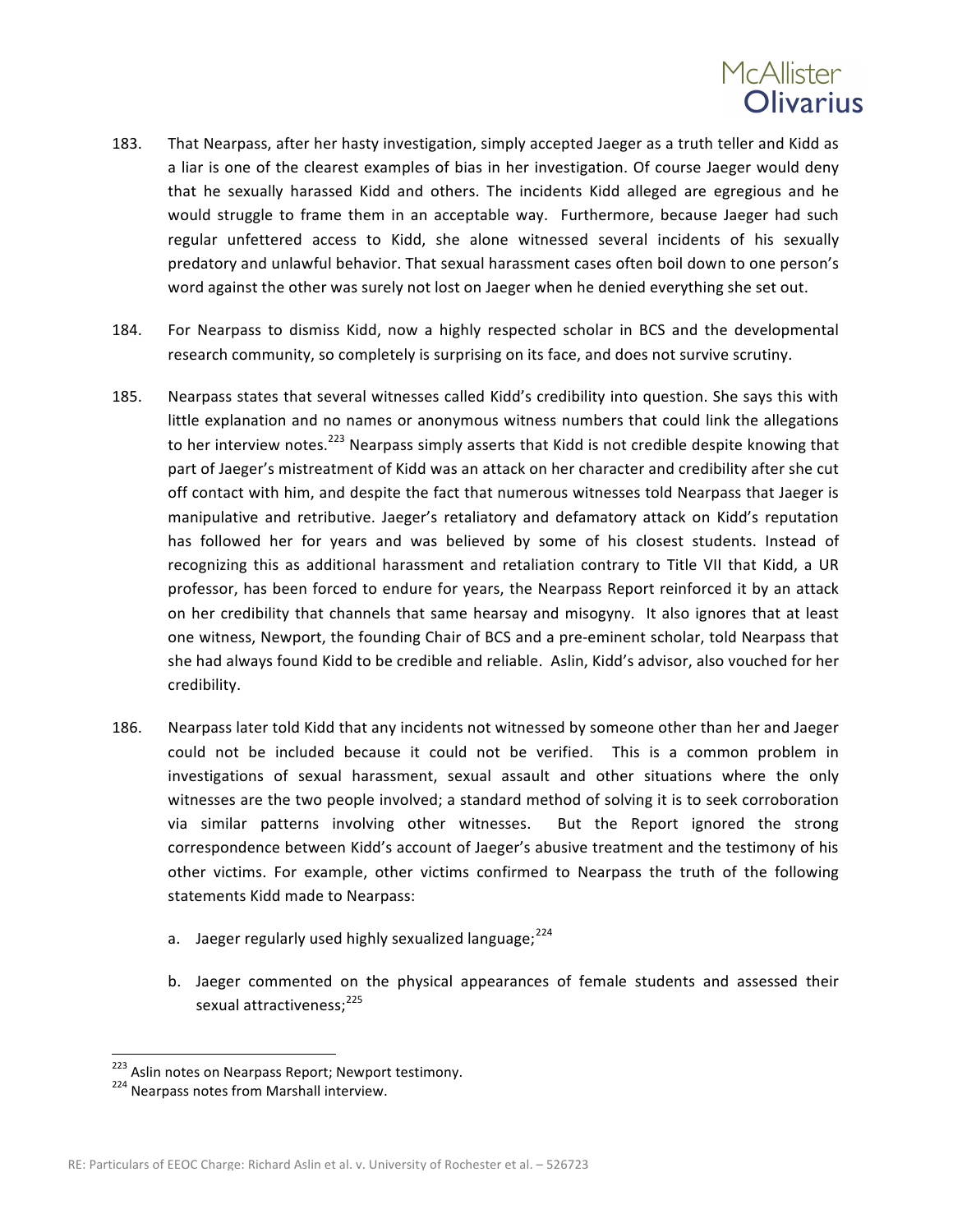

- c. Jaeger was highly manipulative and was good at identifying students' vulnerabilities in order to exploit them: $226$
- d. Those vulnerabilities for women often differed from men; $^{227}$
- e. Jaeger behaved in an overly-familiar and flirtatious way with female students and post $docs: <sup>228</sup>$
- f. Jaeger controlled much of graduate student social life; $^{229}$  and
- g. Students were afraid to cross Jaeger.<sup>230</sup>
- 187. Nearpass's assertion that Kidd did not complain about Jaeger until eight years later is also false. Kidd gave a full account of Jaeger's behavior to DeAngelis in 2013 following Bixby's complaint (paragraphs 102 to 115 above). Moreover, had Nearpass interviewed Jackson as suggested on the list Aslin provided, Jackson would have confirmed that Kidd contemporaneously confided in her friends about Jaeger's abuse while she was still a graduate student and told them she found his conduct toxic.
- 188. Furthermore, like other former students whose educations were disrupted by Jaeger, Kidd believed that BCS knew about Jaeger's harassing and abusive conduct (as Jaeger had told her, see paragraph 37 above) and, because it took no corrective action, condoned it. So it is not surprising that she did not repeatedly report her concerns or keep seeking protection.<sup>231</sup>
- 189. Nearpass dismisses other elements of Kidd's complaints about Jaeger by noting that she was a willing participant in some conversations which she later criticized. She does not describe these conversations, but it would not be surprising for a victim of sexual harassment to go along with a conversation she found to be uncomfortable if she did not feel she was able to extricate herself from the harasser's influence. As described in paragraphs 42, 43 and 46 above, Jaeger threatened Kidd on a number of occasions and pressured her to go along with his antics even after she expressed discomfort.
- 190. Nearpass attempted to paint Kidd's anger and discomfort with Jaeger's long pattern of sexual harassment as a simple roommate relationship gone wrong.<sup>232</sup> She dismissed any specifically

<sup>226</sup> Nearpass notes from Marshall interview.<br><sup>227</sup>A reasonable interviewer would appreciate that women's examples of Jaeger's misconduct differed from men's, for example: flirting, commenting on their sexual attractiveness, and soliciting sex.<br>
<sup>228</sup> Nearpass notes from Gordon and Rogers interviews.<br>
<sup>229</sup> Nearpass notes from Marshall interview.<br>
<sup>230</sup> Nearpass notes from Mars

<sup>&</sup>lt;sup>225</sup> Nearpass notes from Gordon and Marshall interviews.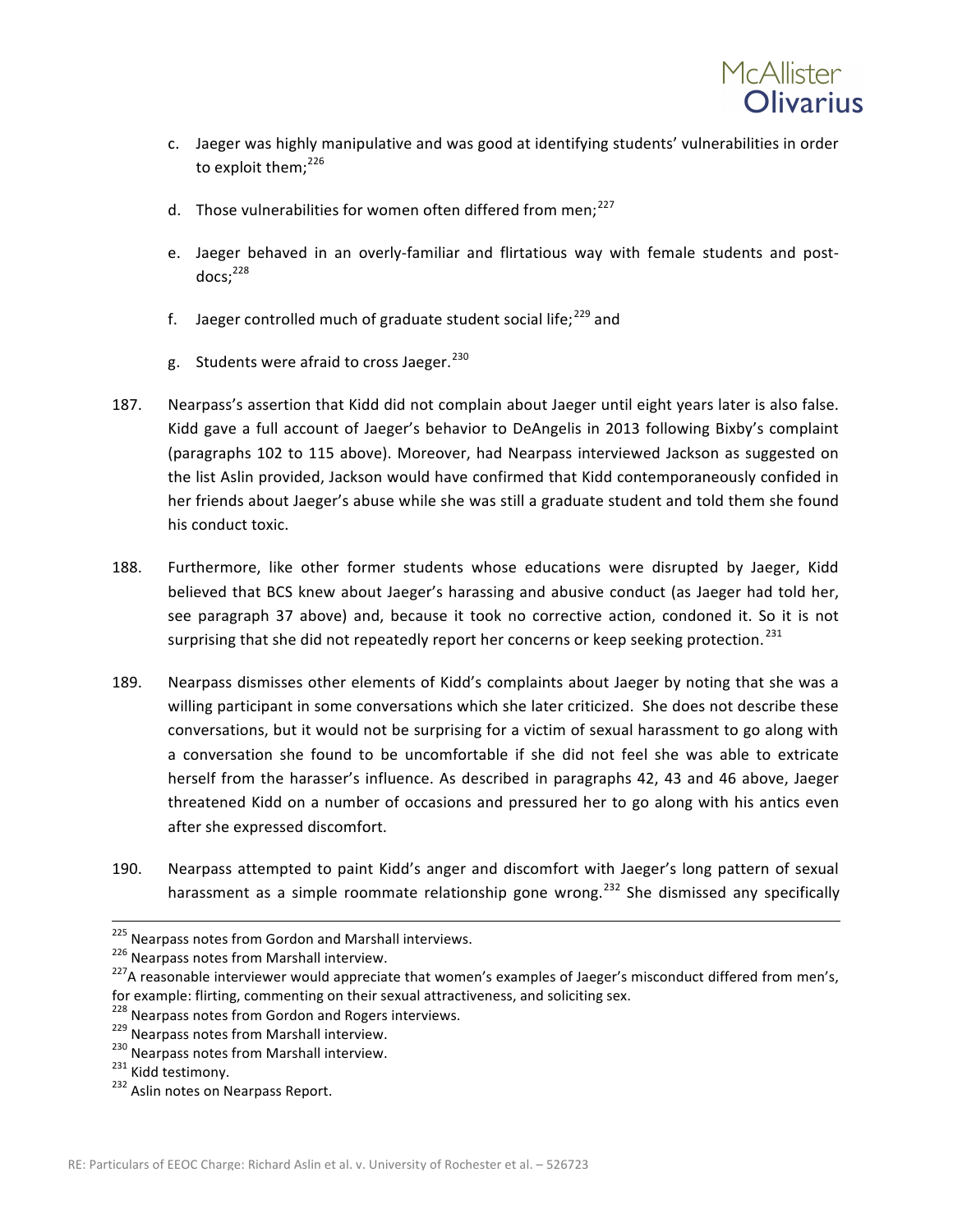

sexual complaints by questioning Kidd's credibility. However, although the most detailed evidence to Nearpass of Jaeger's predatory behavior came from Kidd, she was far from the only former student or post-doc to complain that Jaeger had persistently overstepped sexual boundaries with women in a way that created a hostile environment widely recognized as such at BCS. 

### Nearpass dismisses the experiences of multiple students despite their clear pattern

- 191. Nearpass discounted the contributions of many victims by saying that they struggled to recall specific examples of Jaeger's harassment from several years ago.<sup>233</sup> The lack of detail, however, does not negate the collective weight of their experiences. Unlike Kidd and Bixby, the individuals she discounted have left UR. They have not been encountering or thinking about Jaeger regularly. And, despite not being able to recall many specific examples, many victims still told Nearpass that Jaeger's comments about women's appearances, use of hypersexualized language, and pushing of normal boundaries was objectionable.
- 192. Where victims did recall specific examples, the Nearpass Report dismisses them. For example, the Report says that Jaeger did not recall announcing that a male BCS faculty member was sexually attracted to Gordon at a department dinner (paragraph 75 above). The implication is that Gordon's account thereof is false, even though it is accurate and validated by other witnesses.
- 193. The Report acknowledges that Bixby came up with specific examples of behavior by Jaeger that made her uncomfortable, but dismisses them as not sexual in nature.<sup>234</sup> But Bixby's examples clearly involved Jaeger asserting power over her body by taking photos of her when she told him not to and looming over her from behind without speaking. Nearpass's Report consistently does its best to minimize the gravity of Jaeger's offenses and diminish those who object to them.

# The Nearpass Report's main conclusions were knowingly or recklessly false

- 194. In concluding that many of Aslin and Cantlon's concerns were unfounded, Nearpass made multiple false or misleading statements:<sup>235</sup>
	- a. There have been no previous complaints about Jaeger engaging in sexual harassment.

This is totally false. Bixby, Andrews, and Kidd had all complained of behavior amounting to sexual harassment in 2013 to DeAngelis.<sup>236</sup> He knew that other witnesses were willing to speak to him about their own experiences but he did not contact them.

<sup>&</sup>lt;sup>233</sup> Aslin notes on Nearpass Report.

<sup>234&</sup>lt;br><sup>234</sup> Aslin notes on Nearpass Report.<br><sup>235</sup> Aslin notes on Nearpass Report.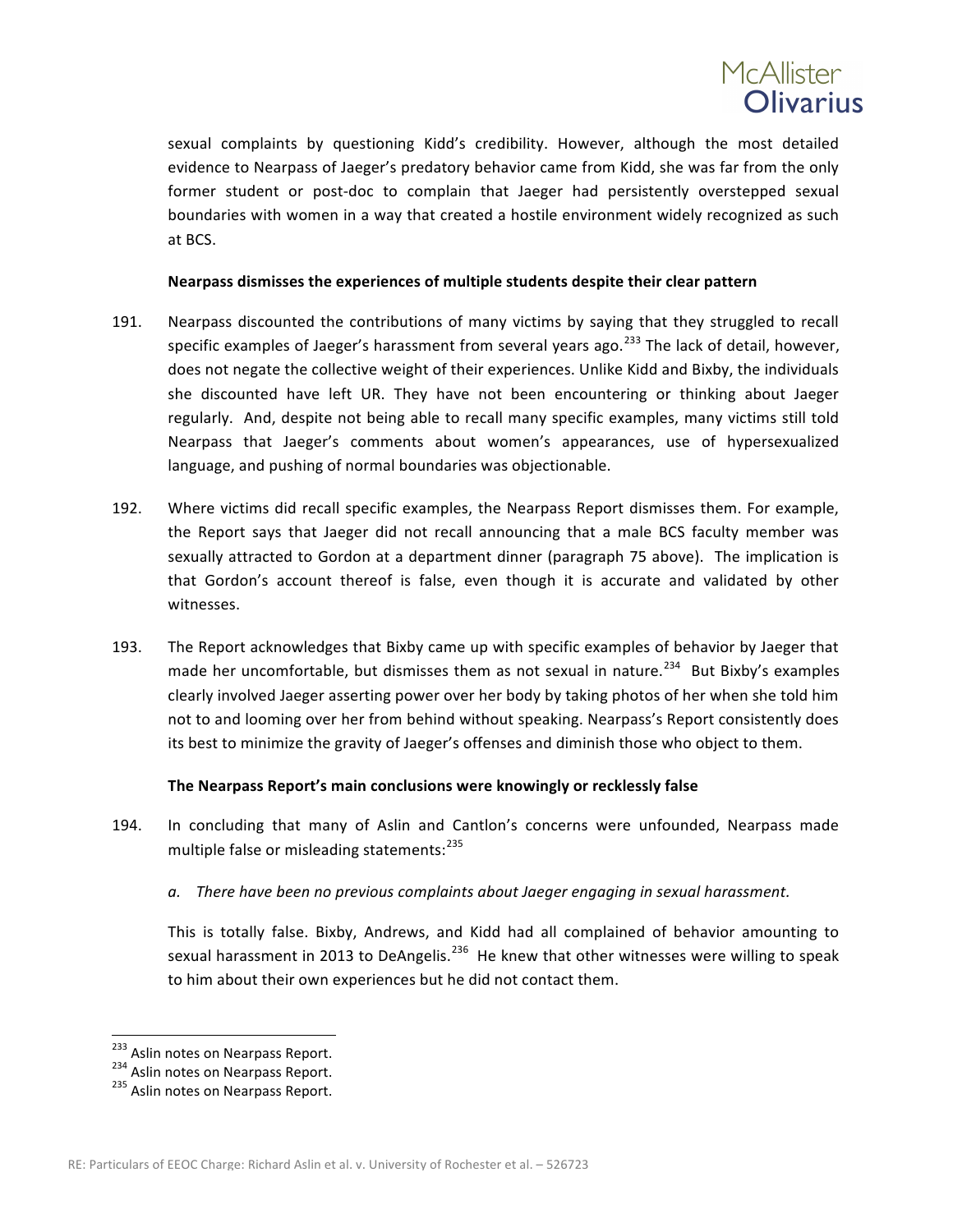

### b. Jaeger's sexual behavior in the field appears to have been vastly overstated.

Amazingly, Nearpass concludes that there was not enough evidence to corroborate Jaeger's sexual relationships outside of UR. She lacked such evidence because she refused to collect it, not because it does not exist.<sup>237</sup> In the Report Nearpass writes, "Whether or not these relationships/encounters occurred with non-UR students or faculty is well outside the scope of this investigation and, indeed, whether or not these relationships/encounters even occurred is questionable." She goes on to say "Jaeger's sexual behavior vis a vis individuals in the field appears to have been vastly overstated." Nearpass simply cannot make the claim that the relationships may not have occurred or that they have been overstated while simultaneously admitting that she had not even investigated them. That she makes such an assertion without any evidentiary basis is proof of her bias toward exonerating Jaeger.

c. There is no evidence that Jaeger had a sexual relationship with an undergraduate advisee in his lab 

This refers to Darlington, and it skews the evidence to make Jaeger less culpable. Although Darlington was not an undergraduate student when they provably engaged in sexual intercourse, she had just recently ceased being an undergraduate, was still receiving his advice, working with him on projects, and seeking letters of recommendation from him.<sup>238</sup> Nearpass did not question whether Jaeger had groomed Darlington while she was still his undergraduate advisee in order to take advantage of her as soon as he was technically "in the clear."

Additionally, another undergraduate advisee left Jaeger's lab due to sexual harassment, which Nearpass does not mention.<sup>239</sup>

- 195. Overall, rather than properly investigate Jaeger's long pattern of misconduct, which was what her duty required, Nearpass focused on debunking the individual examples Aslin and Cantlon had brought to her attention. That made exonerating Jaeger much easier.
- 196. Nearpass describes Jaeger's treatment of students as merely "colourful" when the victims who had spoken to her had clearly described a pattern of illegal sexual harassment, manipulation and abuse. $240$

<u> Andreas Andreas Andreas Andreas Andreas Andreas Andreas Andreas Andreas Andreas Andreas Andreas Andreas Andr</u>

<sup>&</sup>lt;sup>236</sup> Bixby, Andrews, and Kidd testimonies.<br><sup>237</sup> Nearpass does not appreciate that graduate students outside of UR, such as Billings and Kurumada, were part of the UR graduate students' professional and educational environments. They were attending the same conferences

and lab retreats.<br>
<sup>238</sup> Rogers testimony.<br>
<sup>239</sup> Patterson statement.<br>
<sup>240</sup> Aslin Notes on Nearpass Report.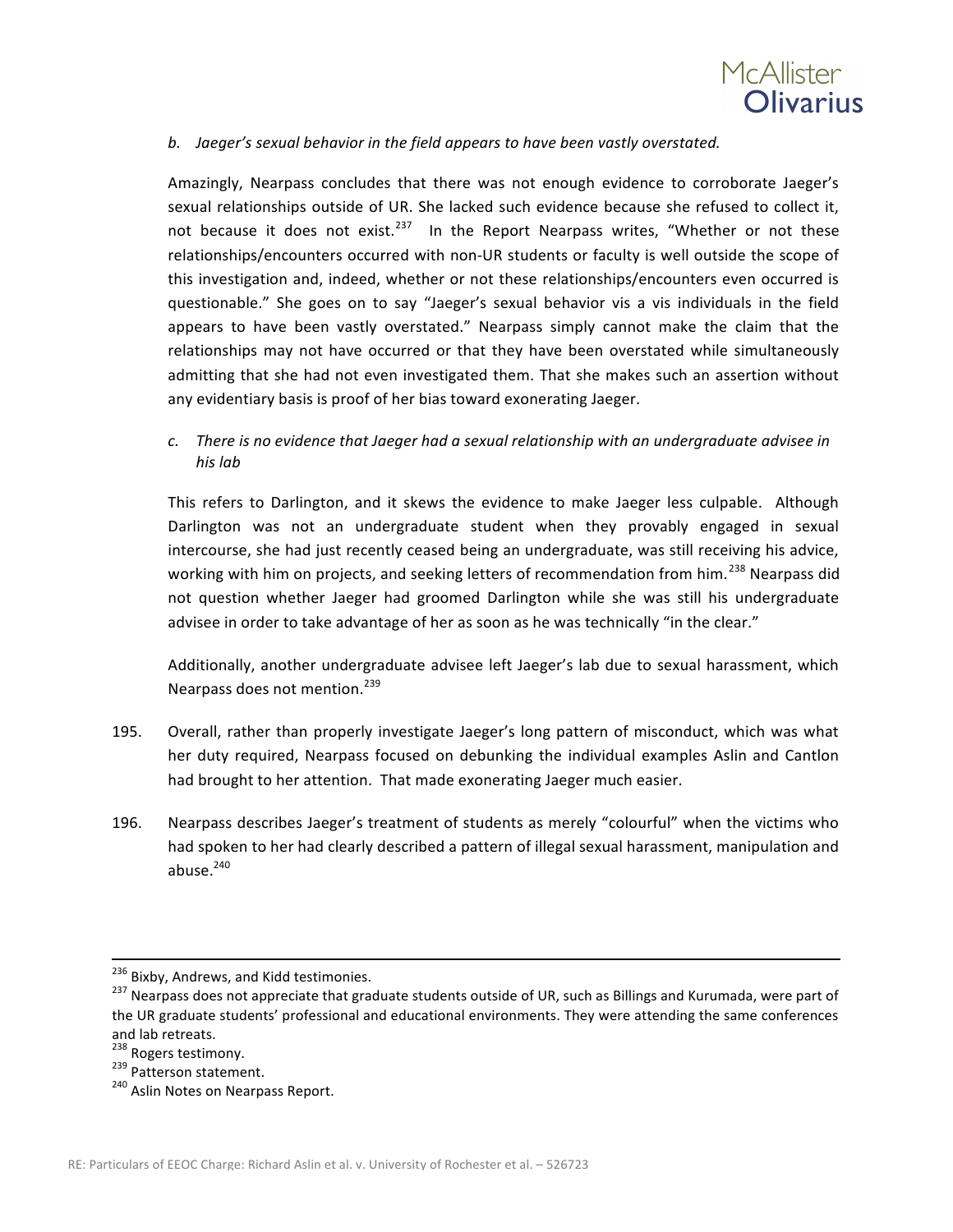

- 197. Nearpass concludes that Jaeger merely had a reputation for not maintaining clear personal and professional boundaries and that this general failure caused some female students to feel "uncomfortable."<sup>241</sup> She ignores that the behavior which caused so many women, and some men, to avoid him was largely, if not exclusively, sexual in nature.
- 198. Nearpass's report was sent to Dr. Robert L. Clark, then the Dean of the School of Engineering and Applied Sciences and Senior Vice President for Research, now the University's Provost. After reviewing the Nearpass Report, he concluded that Jaeger had not violated Policy 106 concerning faculty-student sexual relationships. On June 2, 2016, Aslin and Cantlon received a two-page decision letter from Clark reiterating the main points of the Nearpass Report, including several false statements.<sup>242</sup>

# Aslin and Cantlon appeal Provost Clark's decision

- 199. On July 15, 2016, Aslin and Cantlon appealed Clark's decision on all three available grounds: that Nearpass did not consider all evidence available to her (for example, the evidence set out in Section B); that she excluded relevant evidence from the report; and that she mischaracterized evidence to obscure Jaeger's patterns of misconduct.<sup>243</sup> The appeal was due to be decided by Dr. Mark B. Taubman, the Dean of the School of Medicine and Dentistry, because Dr. Peter Lennie, then Provost, recused himself at Aslin's request due to Lennie's past involvement in BCS and his friendship with Aslin.<sup>244</sup>
- 200. After Jaeger received Clark's outcome letter conveying the verdict of the Nearpass Report, he began telling people in BCS that he had been exonerated and that the allegations against him were lies that had been made up by witnesses, in particular by Kidd, defaming her once more to her colleagues in BCS and the wider science community.<sup>245</sup> No one in the UR administration stopped him from doing this.
- 201. Cantlon and Aslin knew Jaeger's claim that he had been totally exonerated and that Kidd had invented the allegations against him mischaracterized Nearpass' findings. However inadequate Aslin and Cantlon felt the Nearpass Report to be, they knew it had verified a number of allegations against Jaeger – that he had a sexual relationship with at least one BCS graduate student, that he had an undisclosed sexual relationship with a graduate student just prior to her admission to BCS, that he liked to push boundaries with students, and that some aspects of his behavior had been found to be inappropriate.<sup>246</sup> Furthermore, they had decided to appeal the outcome because they knew that important evidence had been excluded or mischaracterized.

<sup>&</sup>lt;sup>241</sup> Aslin Notes on Nearpass Report.

<sup>&</sup>lt;sup>242</sup> June 2, 2016 Letter from Provost Clark.<br><sup>243</sup> July 2015, 2016 Appeal.<br><sup>244</sup> Aslin testimony.<br><sup>245</sup> Kidd, Cantlon, Aslin, Piantadosi, Heilbronner testimonies.<br><sup>246</sup> Aslin notes on Nearpass Report.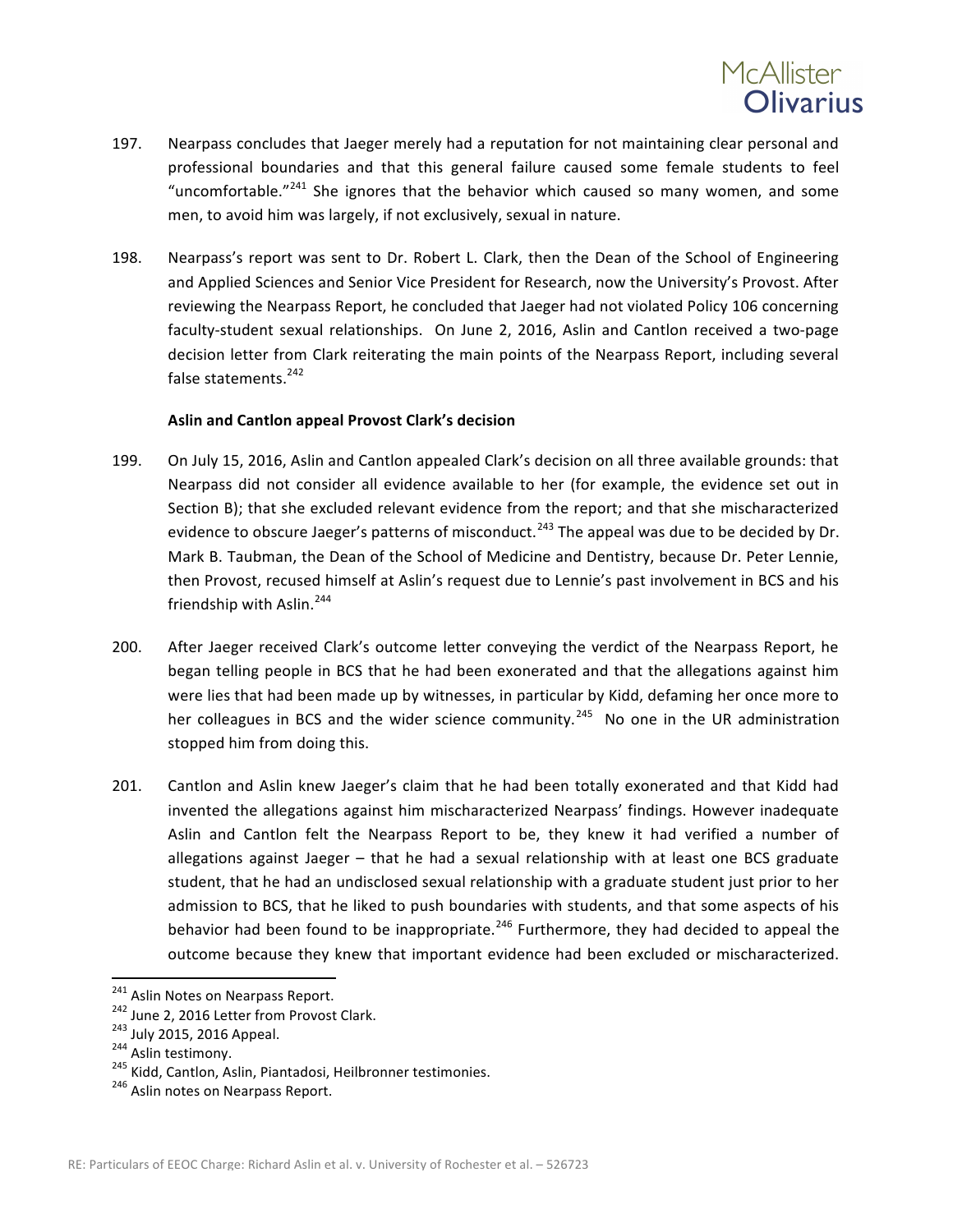

The Complainants felt that BCS faculty should be aware that an appeal was underway on this basis.<sup>247</sup>

- 202. After Cantlon and Aslin filed their appeal, DeAngelis chastised Cantlon in a meeting stating, "The more you guys pursue this, the more the department is torn apart."<sup>248</sup> DeAngelis effectively discouraged Cantlon from engaging in protected activity and pressured her to accept Jaeger's behavior and UR's mishandling of their complaint. DeAngelis wrongly blamed Cantlon and the other complainants for the damage to the department instead of blaming Jaeger.
- 203. On July 17, 2016, Brad Mahon, a Complainant and at the time an Assistant Professor at BCS, spoke with another BCS faculty member. This faculty member had already heard about the investigation and had been told, on information and belief by Jaeger, who was his friend, or another friend of Jaeger's, that the complaint had been "all about Kidd," that she was unreliable, and that her attack could be explained because she had been in love with Jaeger. This faculty member had also been told that faculty who had complained against Jaeger did so not out of genuine concern for students but out of retribution because Jaeger did not see any problem with students and professors having sexual relationships, as described in paragraph 125 above.  $249$  All of these claims by Jaeger to this faculty member were false.
- 204. Cantlon and Hayden heard from a new faculty member in BCS who was associated with Jaeger, that the complaint was all about Kidd, Kidd was unreliable and previously had a crush on Jaeger. This professor said "in another world Celeste and Florian could have ended up together." Heilbronner, Hayden, and Cantlon knew these statements were wrong. They had been friends with Kidd for four years and had always found her to be trustworthy and to act with great integrity.<sup>250</sup> More importantly, they knew that the concerns about Jaeger raised in the Aslin-Cantlon complaint were not limited to Kidd's experiences, but rather to the large number of experiences of many other victims.

# Retaliation

205. Nearpass did not maintain confidentiality during the investigation about what she was investigating and the testimony offered. When she interviewed Newport as a witness, for example, she said that several witnesses, whose names she did not disclose, had questioned Kidd's credibility.<sup>251</sup> In doing so, Nearpass revealed the identity of a witness to another witness and also disclosed that her credibility had been questioned. 

<sup>248</sup> Cantlon testimony.<br><sup>249</sup> Mahon testimony.<br><sup>250</sup> Heilbronner testimony.<br><sup>251</sup> Newport testimony.

<sup>&</sup>lt;sup>247</sup> Complainants testimonies.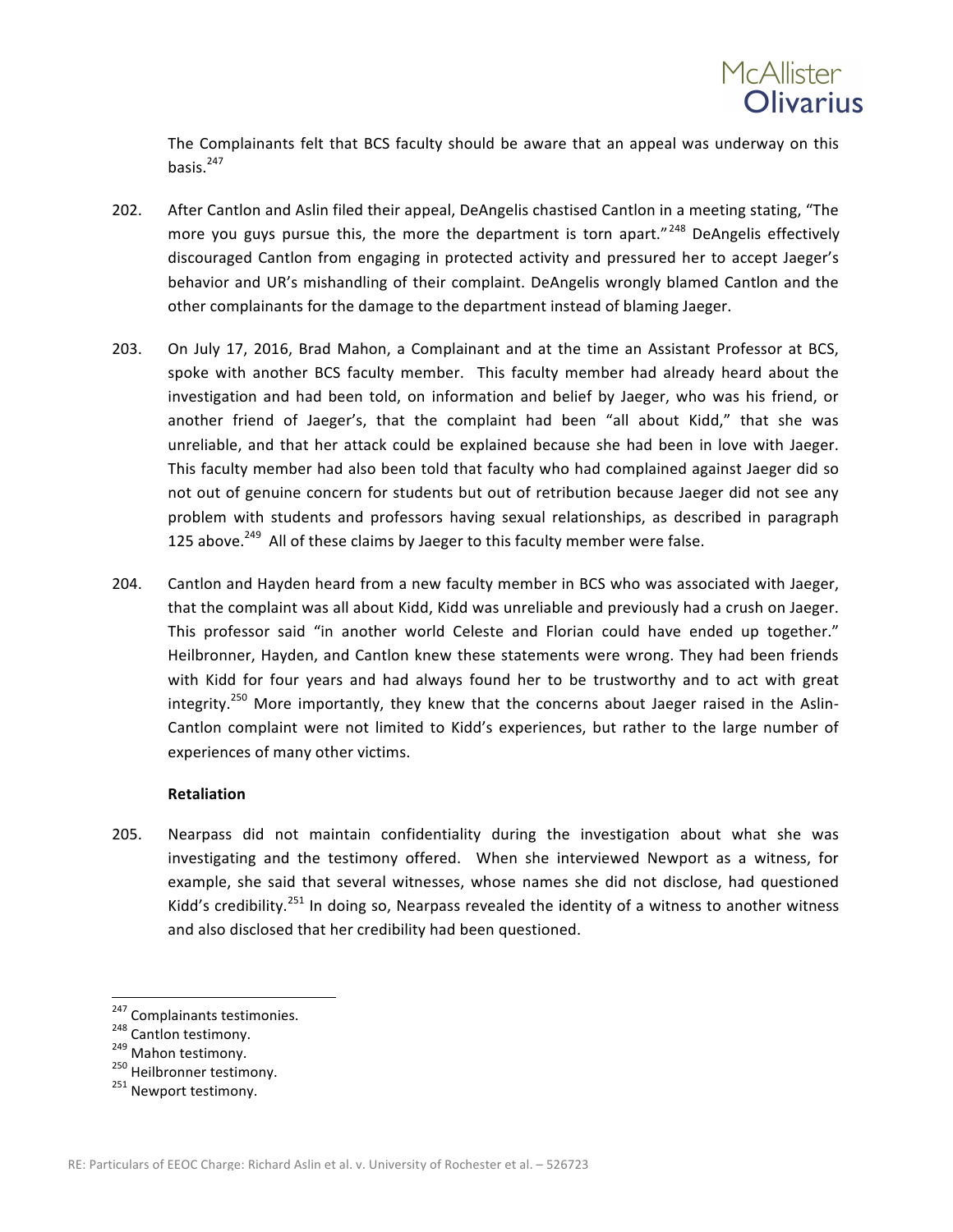

- 206. This escalated. Kidd quickly became aware that faculty were discussing the testimony she had given confidentially to Nearpass, which concerned her greatly. Neither Kidd nor the Complainants, Aslin and Cantlon, had shared Kidd's testimony to Nearpass with other faculty members.<sup>252</sup> Nevertheless, there were stories circulating in the department that Nearpass had judged Kidd to be not credible. Any repetition or escalation of this false trope was wrong and defamatory, and the product of a long campaign by Jaeger to diminish her. But now it was receiving the imprimatur of a University lawyer. Jaeger was one of the few people in BCS who had been allowed to see the Nearpass Report, and these stories about its contents started shortly afterwards. His obvious motivation to discredit Kidd's testimony made him the prime candidate for the source of these harmful rumors.
- 207. The Nearpass Report referred to every witness anonymously except for Kidd, who was named expressly. Consequently, Kidd's involvement was revealed to anyone who has read it, and has obvious harsh implications for her reputation among the UR administrators who will be making decisions about her tenure and career. By naming Kidd and calling her unreliable in an official report, with no proper basis, Nearpass defamed Kidd and also gave Jaeger ammunition to defame her further with her colleagues, which he did. Because of this, Kidd filed a complaint with Dean Culver on July 20, 2016.

#### July 26, 2016 Memo

- 208. After Cantlon and Aslin had filed an appeal and Kidd had filed her retaliation complaint, the Complainants were concerned that the hostile environment at BCS might even get worse, and were disappointed that the Counsel's office seemed to prioritize keeping a lid on a potential scandal over protecting students at BCS. The Complainants therefore sought with their colleagues to counter Jaeger's accusations that the complaint was only about Kidd, and that Kidd was a liar, while still keeping the contents of the Nearpass Report confidential. The group of Complainants who had originally collaborated with Aslin and Cantlon (Kidd, Piantadosi, Mahon, Hayden, Newport) on how to best address Jaeger's sexually aggressive behavior and the hostile environment it had created in BCS already had substantial knowledge of Jaeger's misconduct. Indeed, they provided Aslin and Cantlon with witness names and with specific incidents for Nearpass to investigate. This group – referred to in this complaint as the Complainants – only discussed the investigation with other BCS colleagues when it was clear that UR would take no action to rein Jaeger in nor to protect witnesses, including Kidd.<sup>253</sup>
- 209. The Complainants' actions made it clear to UR that they would not let UR just go through the motions without seriously addressing the hostile environment Jaeger's actions had created for many women students, post-docs and faculty. University administrators did not like this; it

<sup>&</sup>lt;sup>252</sup>Kidd, Cantlon, and Aslin testimonies.

<sup>&</sup>lt;sup>253</sup> Aslin, Cantlon, Kidd, Piantadosi, Mahon, Hayden, Heilbronner and Newport testimonies.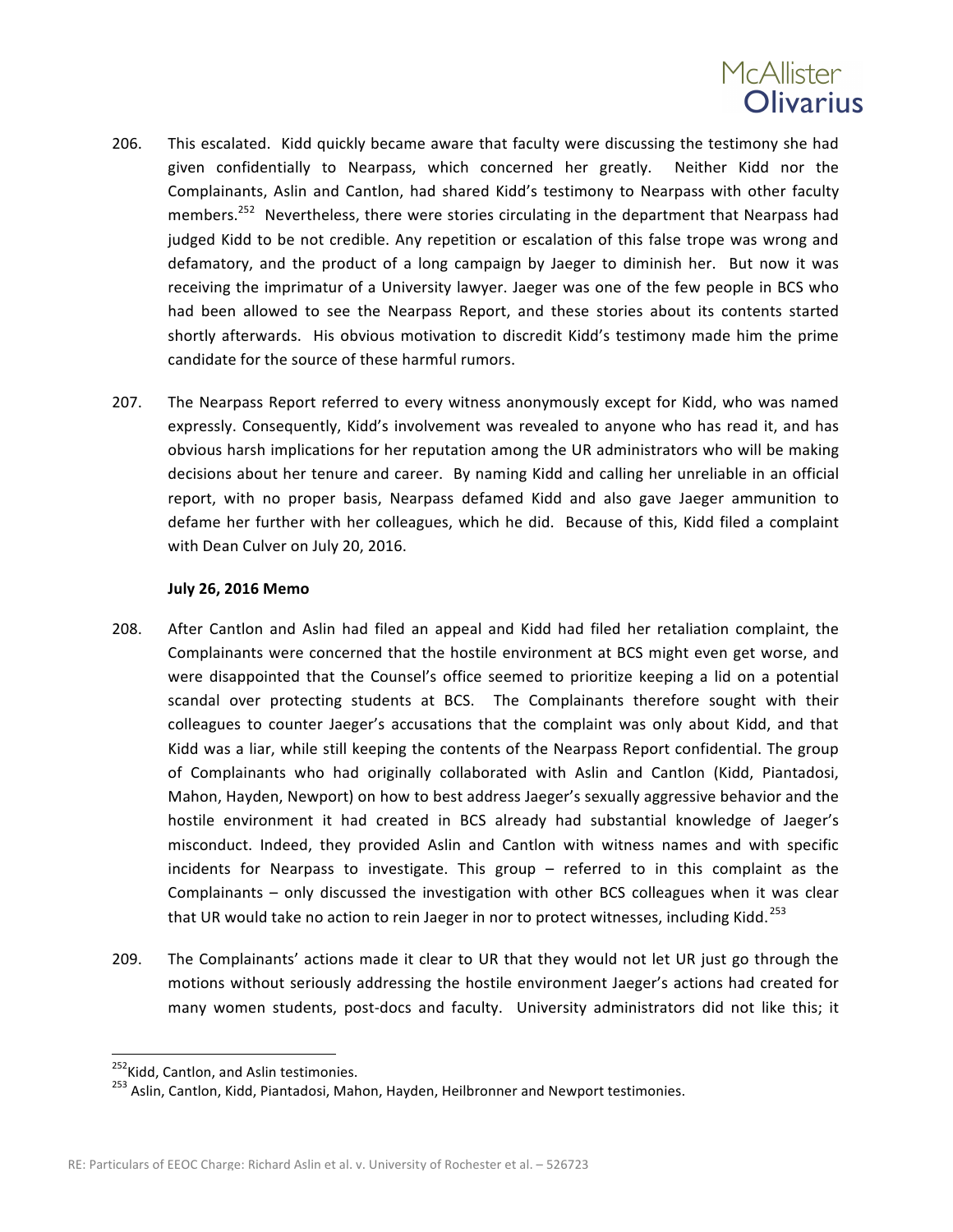

called their judgment and credibility into question, and meant the controversy he was causing could not be contained. 

- 210. On July 26, 2016, Deans Lennie and Culver sent a memo to all BCS faculty, ostensibly to assert the importance of confidentiality in the face of the kind of concerns raised by Complainants. In reality, the memo chastised Jaeger's critics and praised the Nearpass Report. It stated that the Jaeger investigation had been conducted by experienced and impartial personnel and criticized the faculty for "gossiping" and said they should not "spread rumors or information that they have heard from others," which on its face sounds reasonable, but in practical terms was an attempt to shore up Jaeger's position. The memo, like Nearpass's report, dismissed Cantlon's and Aslin's complaint as mere hearsay – which as people not directly harassed by Jaeger themselves was inevitable, and precisely why they asked the University to conduct a serious investigation.<sup>254</sup>
- 211. The July 26 memo was aimed at silencing Aslin, Cantlon, Kidd and those who agreed with them that Jaeger was hurting BCS. It did not criticize Jaeger, who had been discussing the contents of the Nearpass Report and spreading the idea, based on its conclusions, that Kidd was not credible. Indeed, Jaeger had been told by DeAngelis and by Susan Wormer from the UR Counsel's Office that he would be able to discuss the case to "clear his name" after the Nearpass Report was issued, contrary to the instructions to the other faculty involved.<sup>255</sup>
- 212. If BCS faculty were unsure whom to believe, the July 26 memo showed that the administration supported Jaeger, not the Complainants. They were portrayed as gossips and troublemakers, not as people sincerely concerned to improve the educational environment at UR. This harmed the Complainants' reputations and also demonstrated that the outcome of their appeal was predetermined.
- 213. On August 15, 2016, Aslin and Cantlon received a response from Dean Taubman to their appeal of Dean Clark's decision letter upholding the Nearpass Report. Taubman's letter stated that it was not his role to second-guess the professional judgment and decisions of Nearpass or Provost Clark. This meant that if Nearpass handled evidence in a way that gave a biased portrayal of Jaeger's conduct, this was not Dean Taubman's concern. In truth, it should have been. Later in a BCS faculty meeting to discuss the complaint, UR attorney Gail Norris stated that the entire purpose of the appeal process is to catch errors with the process. Instead of seriously engaging in this task, Taubman defended Nearpass's decision not to interview several potential witnesses and to exclude Darlington's testimony. Taubman's letter also supported her conclusion that the sexualized behavior Jaeger exhibited was inappropriate but not pervasive,

<sup>&</sup>lt;sup>254</sup> July 26, 2016 Memo.

<sup>&</sup>lt;sup>255</sup> See Curtin Report, interview Jaeger.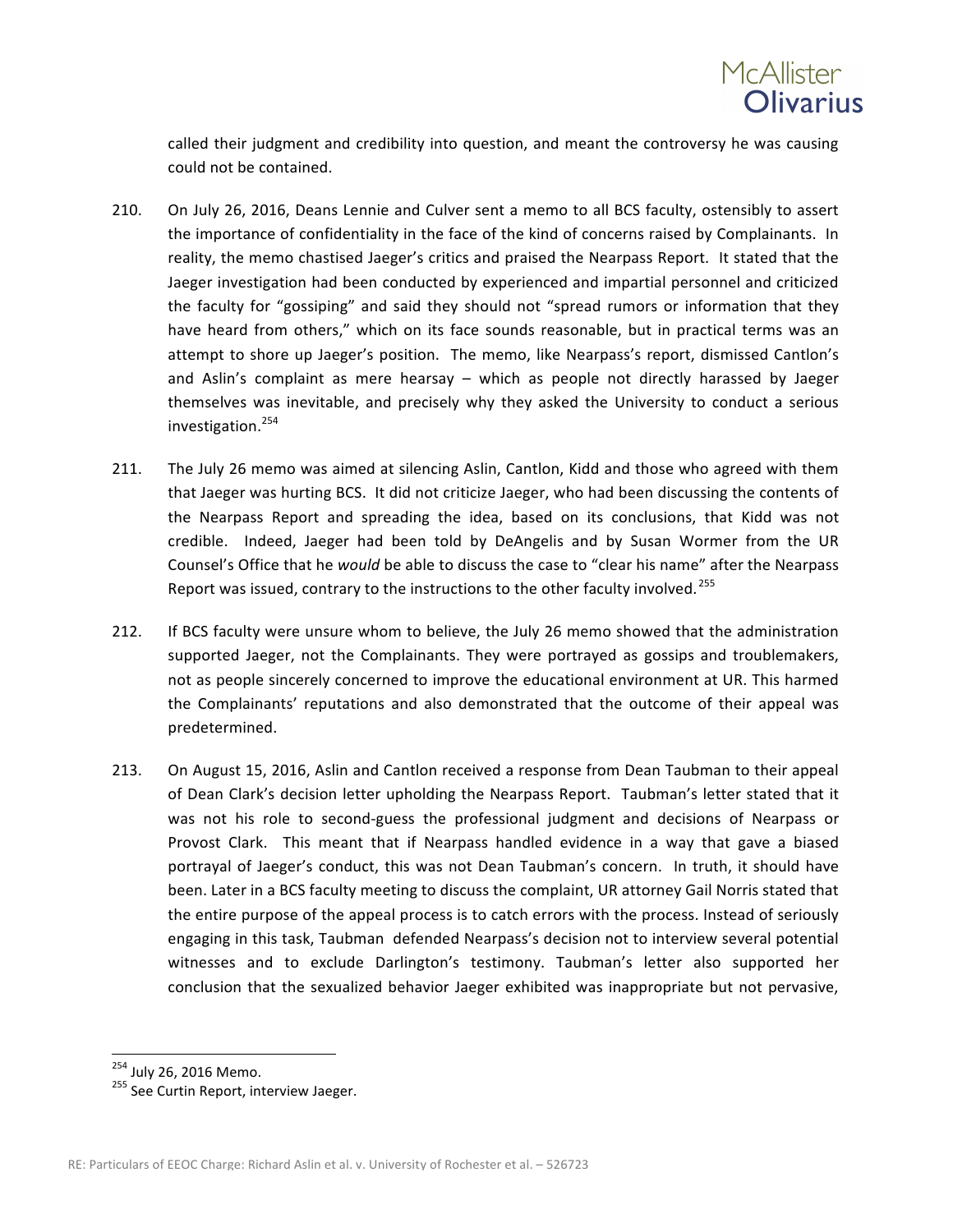

because each witness could only recall one or two specific examples which occurred over a period of several years.<sup>256</sup>

- 214. Taubman appears to have relied entirely on Nearpass's judgments. He did not deal with Nearpass' strange decision to exclude Kidd's testimony. He cited with approval that Nearpass interviewed 31 witnesses, but there is no way to know how many of them were Jaeger's supporters, and whether Nearpass spoke to the women who were most affected by him such as Hanson and Jackson, whom she did not contact. Nor could Taubman know the manner in which Nearpass asked her questions of the witnesses, which several witnesses portrayed as biased in favor of finding no technical violations of policy by Jaeger.
- 215. Taubman's cursory response made clear that the appeal process, like the original investigation, was not a serious engagement with how Jaeger's long course of sexually predatory behavior had hurt female students and the learning environment in BCS, but a fundamentally political effort to find Jaeger and the University blameless.
- 216. It is also worth noting that, by the time of the appeal, Rob Clark (who as Dean made the original decision endorsing the Nearpass Report) had become the Provost. As Chief Academic Officer for the University, the Provost was in important respects Taubman's supervisor, so for Taubman to endorse Aslin and Cantlon's appeal would have meant contradicting the conclusions of his new boss. This is one of many conflicts of interest among the parties handling this complaint. 

 Indeed, the entire harassment investigation was conducted within the Office of University Counsel, who later warned Aslin that they represented the University and not him when Aslin requested a meeting with Crummins to seek advice about the appeal.
- 217. The Complainants worried that the University's decision to be inert in the face of Jaeger's pervasive misconduct sent a message to students that harassment was the norm and complaining about it was perilous. The Complainants feared, in fact, that the only result of their efforts was that the environment in BCS was even more hostile to women because now Jaeger's actions had been officially endorsed. Kidd and Piantadosi met with DeAngelis on August 19, 2016, to encourage him to investigate Jaeger's potential abuse of all relevant policies, including human resources policies, and to publicly support those who had the courage to complain about Jaeger.<sup>257</sup> But DeAngelis made excuses for his inaction  $-$  he said that he had been unable to contact HR and that UR counsel had prevented him from making a public statement about Jaeger's behavior.

<sup>&</sup>lt;sup>256</sup> August 15, 2016 Letter from Dean Taubman.

<sup>&</sup>lt;sup>257</sup> Piantadosi and Kidd testimony; Piantadosi and Kidd notes from meeting with DeAngelis.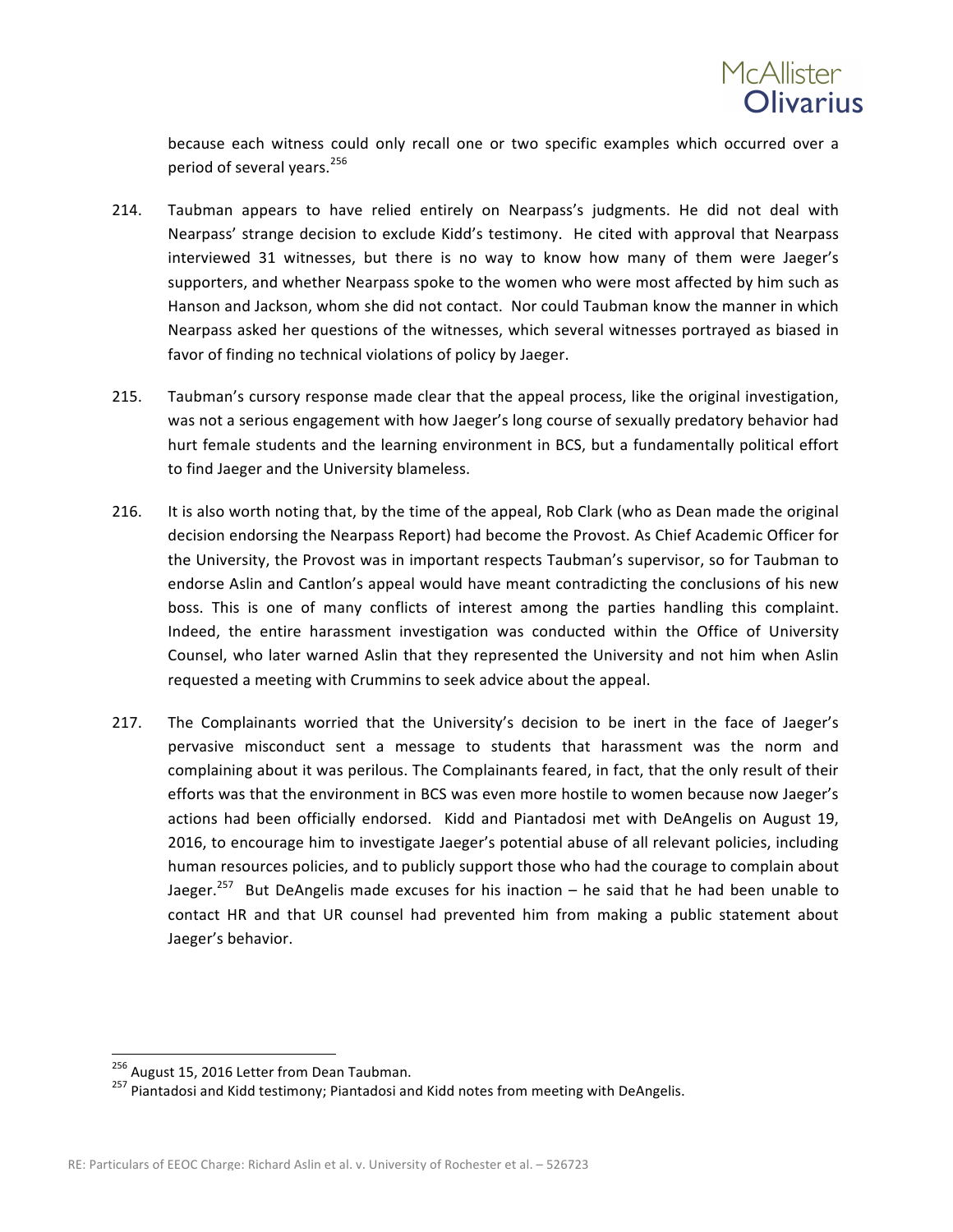

#### UR hires outside counsel to investigate Kidd's complaint

- 218. In July 2016, UR hired outside counsel Cynthia Maxwell Curtin to investigate the retaliation complaint brought after finding out how Nearpass' report had "named and shamed" her (see Paragraphs 206 and 207 above). Curtin issued her report on September 26, 2016 ("the Curtin Report"). Similar to the Nearpass Report, the Curtin Report obfuscates the issues and avoids substantive conclusions. It was another example of UR going through the motions to give the appearance of due process and compliance with Title IX, while ignoring the substance. Also similarly to the Nearpass Report, Kidd was not provided a copy of the report nor was she allowed to provide a copy to her lawyers. $258$
- 219. During Curtin's investigation, Kidd wrote to Deans Culver and Lennie and BCS Chair DeAngelis to express her concerns about whether Curtin was truly independent. She was, after all, being paid by UR administration to investigate, in part, the UR administration. Lennie replied on August 29, 2016 dismissing each of her concerns and assuring Kidd that he had every confidence in Nearpass, an experienced investigator, the objectivity of Curtin, and UR's investigative and disciplinary procedures.<sup>259</sup>
- 220. But Kidd's concern was borne out by Curtin's report. It turned out that Curtin used wordplay to skirt a central aspect of Kidd's complaint: that the Nearpass Report had portrayed her as "not credible" and had accordingly ignored her testimony about Jaeger. Curtin fudged the question by focusing on whether the witnesses Nearpass consulted had used the precise term "unreliable" (the term Kidd used in her retaliation complaint), rather than the phrase "not credible" found in the Nearpass Report. The phrases are essentially synonymous. Both effectively dismiss Kidd, a highly regarded professor in BCS, as a liar or seriously unhinged. Before issuing her Report, Nearpass did not give Kidd a chance to rebut this devastating conclusion, and the Report offers no factual foundation. Curtin avoided engaging with Kidd's complaint about this outrageous result by taking refuge in an artificial distinction of her own creation between "unreliable" and "not credible." Either way, Nearpass defamed Kidd without any rigorous engagement with the facts and Curtin took no action to prove or correct this. <sup>260</sup>
- 221. In other respects, the Curtin Report obfuscates many key points and seems to avoid obvious lines of inquiry. Kidd had objected to the Nearpass Report and considered it retaliatory in the first instance because Nearpass endorsed the idea that Kidd was not credible. Thus figuring out how Nearpass had reached that conclusion – who gave her this idea, when, on the basis of what evidence, and how she tested that evidence – should have been an obvious priority for Curtin. 

 But Curtin, while hinting about the source of these rumors about Kidd, seemed determined not to chase them back to their source. For example, her report says one witness "speculated"

<sup>&</sup>lt;sup>258</sup> However, Kidd was allowed to read the report in the Intercessor's office where she copied it by hand verbatim.<br><sup>259</sup> August 29, 2016 Letter from Dean Lennie to Kidd.<br><sup>260</sup> Kidd verbatim notes on Curtin Report.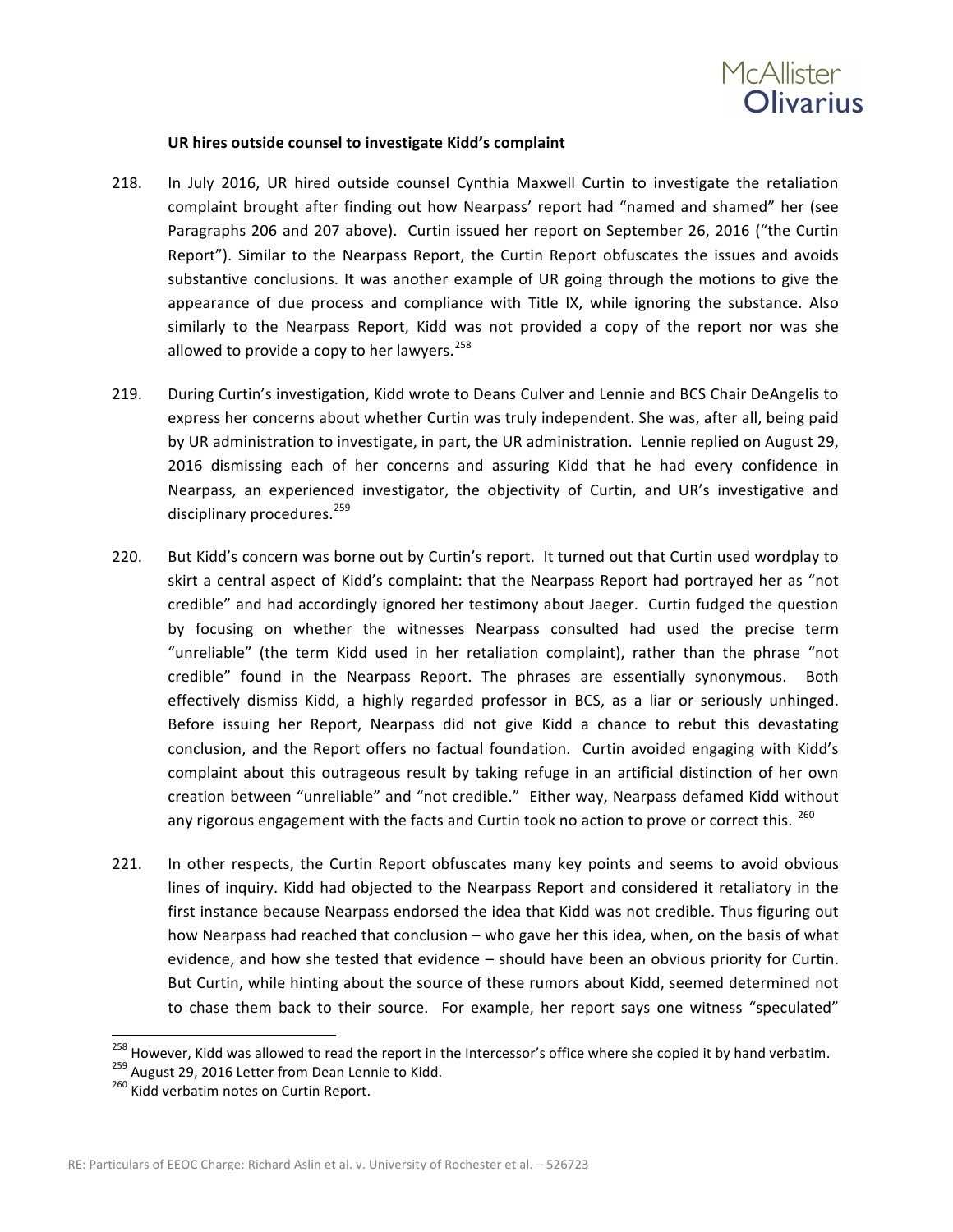

about Kidd's lack of credibility, but Curtin apparently did not ask this witness where he got his information or why he thought it was true.<sup>261</sup> On information and belief, this witness was a confidant of Jaeger. He did not "speculate" about Kidd; he spoke as though he had been told, by someone with first-hand knowledge, that Kidd was not credible and had been in love with Jaeger. On this central aspect of Kidd's complaint, Curtin just looked away.<sup>262</sup>

- 222. Curtin also claimed that although Jaeger had said that the charges against him were "all made up," there was insufficient evidence to show that he meant Kidd was their source. However, faculty members – such as the one referred to in the previous paragraph – had been given the impression, almost certainly by Jaeger, or a close friend of Jaeger, who was the party most interested, that most of Aslin and Cantlon's complaint stemmed from Kidd's testimony.<sup>263</sup> If faculty believed that the complaints against Jaeger were "all made up," and that they mostly originated with Kidd, they would have to logically conclude that Kidd was a liar. But Curtin sidestepped this by defining the problem as one of dueling perceptions rather than ascertainable truth, which insulated Jaeger, Nearpass and the University from criticism.<sup>264</sup>
- 223. However, the Curtin Report did recognize that Kidd and other witnesses had warned Nearpass that they expected complaining about Jaeger would prompt retaliation – and that Nearpass had done nothing to mitigate this risk and failed to follow up with Kidd about it. Remarkably, in her decision letter adopting the Curtin Report dated October 4, 2016, Dean Culver rejected this finding, but gave no justification or explanation. Curtin also confirmed that Kidd's name was not known to University administrators as a critic of Jaeger and BCS's handling of him until they read her un-redacted name in the Nearpass Report – meaning that any reputational damage she suffered in its wake was due to the way Nearpass, and UR, handled the matter.<sup>265</sup>
- 224. Otherwise, Dean Culver's decision letter reiterated Curtin's strange conclusions that the way Nearpass had framed the report meant that the "unreliable" label she had given to the complaints about Jaeger was not aimed at Kidd; and that there was not enough evidence to conclude that Jaeger had retaliated against Kidd. It also stated that if Jaeger had spoken to other faculty about the Aslin/Cantlon complaint and its outcome (breaching the confidentiality the administration had been seeking to enforce on the Complainants), it was in defense of his own reputation, not out of a desire to retaliate against Kidd, and was thus acceptable.<sup>266</sup> Kidd could not believe that Jaeger was allowed to call Kidd a liar in order to advance his own reputation and

<sup>&</sup>lt;sup>261</sup> Kidd verbatim notes on Curtin Report.

<sup>&</sup>lt;sup>262</sup> Mahon and Kidd testimonies.<br><sup>263</sup> Mahon testimony.<br><sup>264</sup> Kidd verbatim notes on Curtin Report.<br><sup>265</sup> Id. <sup>266</sup> October 4, 2016 Letter from Dean Culver to Kidd.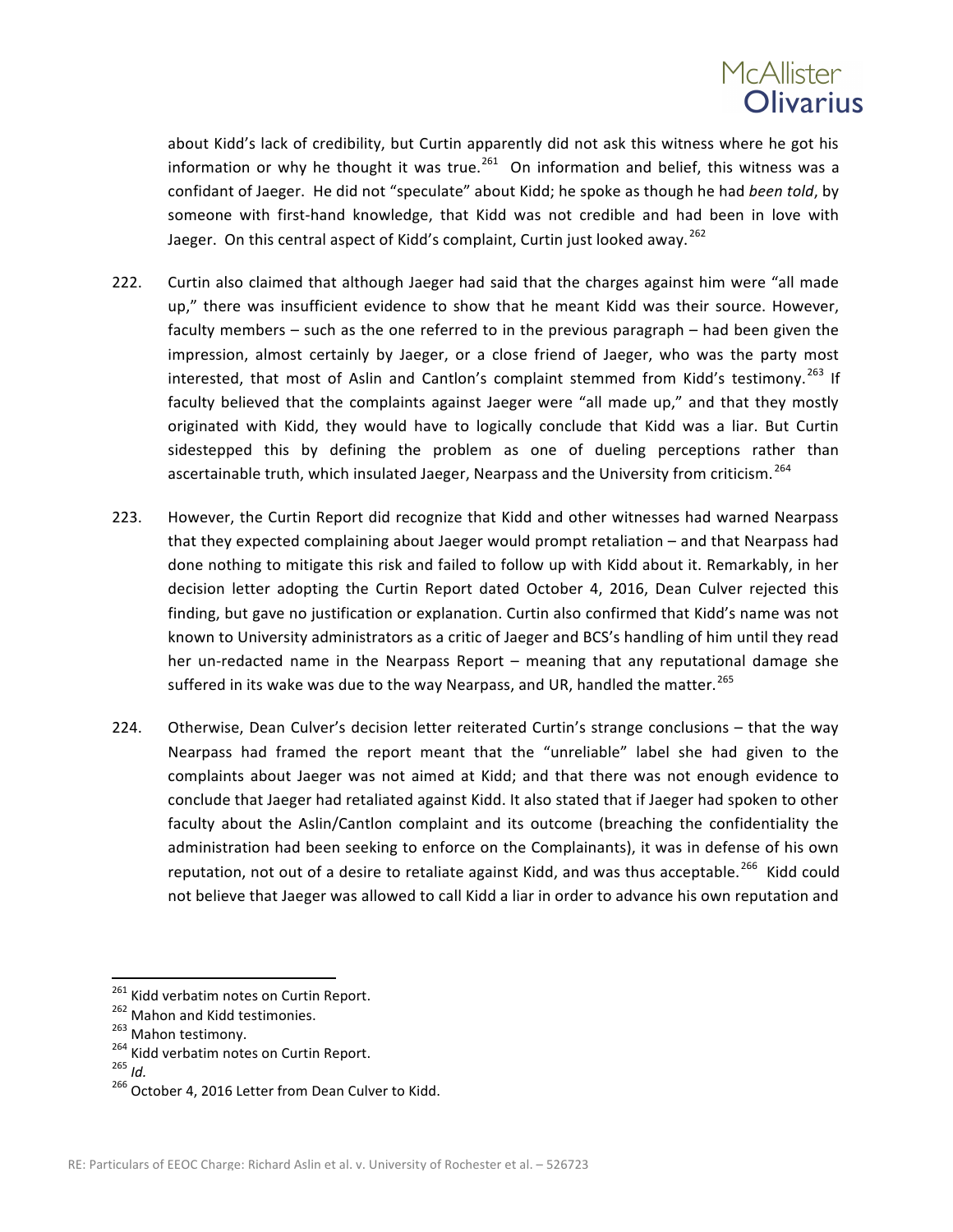

that UR would support him; and additionally, that she was supposed to maintain silence while Jaeger did not have to.<sup>267</sup>

- 225. Kidd appealed this decision on October 31, 2016, raising concerns that UR's handling of the investigation into Jaeger and her subsequent retaliation complaint would deter victims from coming forward in the future. She had made this point throughout the complaints process, including in her original complaint and in her follow up letter dated August 19, 2016, but the University rejected this appeal too.<sup>268</sup>
- 226. In fall 2016, Kidd and Piantadosi met with DeAngelis to discuss the prospect of leaving UR because of the retaliation she had been subjected to, specifically that Nearpass had identified her by name in her report and to other witnesses and that Jaeger had spread lies about her. They expressed concern that the University had not done enough to guard against future retaliation, just as Curtin had concluded that UR had not done enough initially. They told DeAngelis that they feared Jaeger would be involved in their future performance evaluations and that he might become chair of BCS. DeAngelis promised them that Jaeger would not be involved in either of their evaluations and that he was never going to become chair. Nevertheless, DeAngelis permitted Jaeger to be involved in their spring 2017 performance reviews, and also refused to notify Kidd and Piantadosi of this fact after Cantlon asked him to.
- 227. Jaeger used the reviews as a further opportunity to retaliate. He spoke in support of a suggestion from another faculty member that Kidd's evaluation letter should contain a criticism that most of her publications so far were collaborative which detracted from her independence as a researcher.<sup>269</sup> Kidd had achieved many successes in a diverse set of collaborations including a large joint grant on children, primates, and robots, and prestigious collaborative publications, including recent ones in the Proceedings of the National Academy of Sciences and Neuron. DeAngelis warned Kidd that her letter would contain these criticisms, but did not notify her of Jaeger's involvement. Kidd asked whether she should follow this recommendation and collaborate less because she saw her ability to work across disciplines as one of her primary strengths. DeAngelis said no, she should ignore the comment. Jaeger was thus allowed to advocate for introducing a nonsensical criticism of Kidd into her official record—one that even the department chair did not agree with.

#### Another student complains about Jaeger

228. After the University finished with the Nearpass and Curtin reports, its implicit endorsement of Jaeger angered some other women to the point of action. On August 23, 2016, five current and

<sup>&</sup>lt;sup>267</sup> Kidd testimony.<br><sup>268</sup> August 19, 2016 Letter from Kidd to Deans Culver and Lennie; October 31, 2016 Appeal; November 17, 2016 Decision Letter from Provost Clark to Kidd.<br><sup>269</sup> Cantlon testimony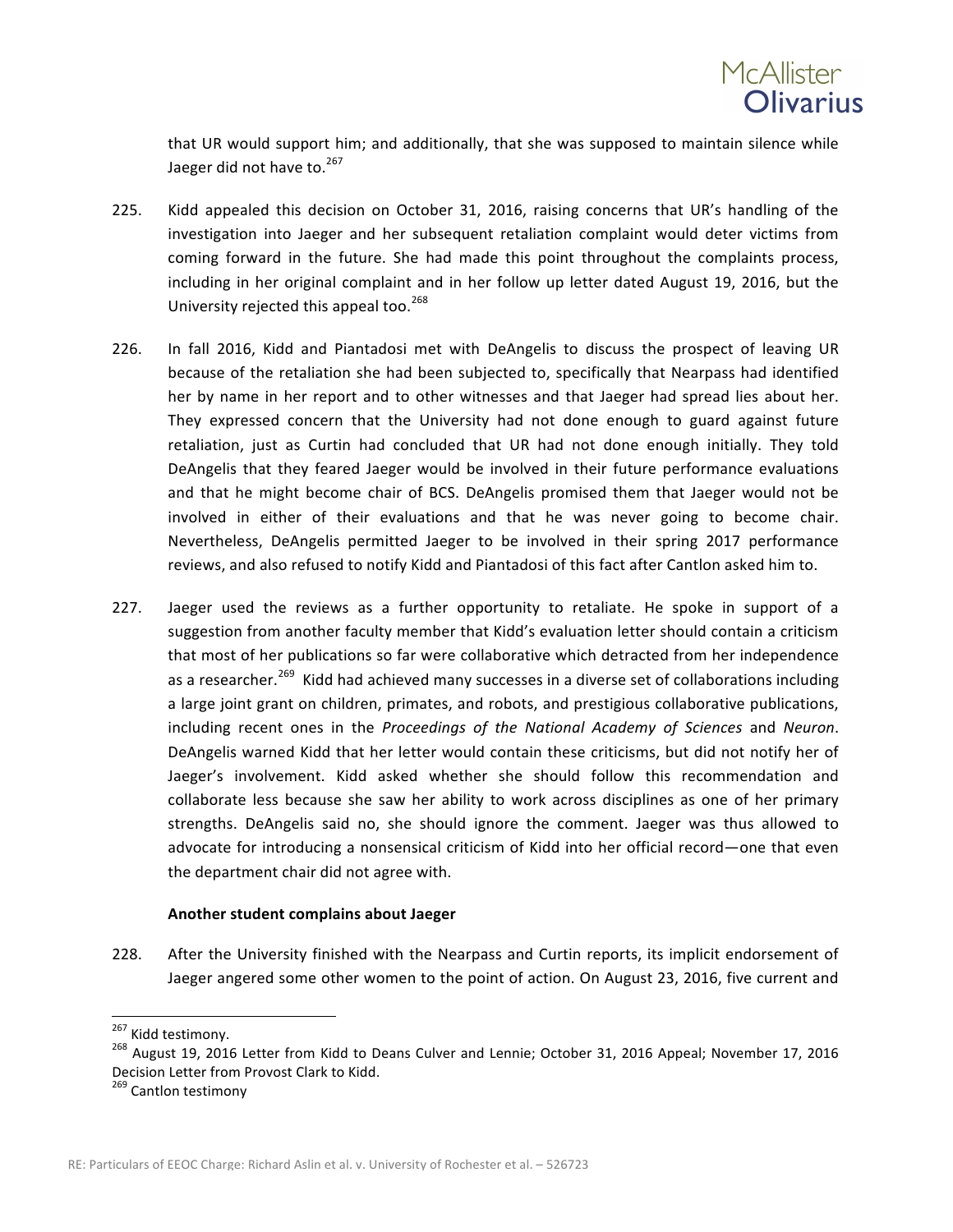

former students and post-docs, including Bixby, sent a letter to Dean Lennie, Dean Culver, Dean Wendi Heinzelman, and BCS Chair DeAngelis, which stated:

Dear University of Rochester Administration,

I experienced and/or witnessed harassment and inappropriate sexual comments from Florian Jaeger during my time in the BCS department. His behavior created an environment that adversely affected my professional development, including missed educational opportunities at courses/workshops he led, missed networking with my peers at social events he attended, and/or missed academic collaborations with his advisees. 

- 229. In response to this letter, the University yet again worked to minimize the seriousness of the multiple complaints being lodged against Jaeger.
- 230. First, UR effectively ignored the complaint. No one formally responded for a month until Bixby followed up with UR's Title IX Coordinator, Morgan Levy, who then sought to confirm with Bixby that she did not intend this letter to be a formal Title IX complaint, which she discouraged Bixby from filing. She had previously told Bixby that graduate students would have to leave the program in order for UR to find that the environment had been hostile enough to warrant a finding against Jaeger. She told Bixby that if someone experiencing harassment was still in BCS, the environment was not considered hostile.
- 231. Levy then emailed the other signatories of the letter. Andrews received Levy's email during a very busy time and it got lost in the fray; Levy did not contact her again.<sup>270</sup> Levy told Hanson that her complaint was unlikely to change Nearpass' conclusions – essentially a warning that she would waste her time by coming forward. UR did not formally respond to any of the other signatories of the August 2016 letter. <sup>271</sup>
- 232. Bixby attempted to meet with UR administrators to raise her concerns not only about Jaeger, but also the obstacles she had encountered while navigating UR's complaints processes. Bixby eventually met with Deans Lennie, Sturge-Apple and Culver who each listened but took no action and offered no support.<sup>272</sup>
- 233. Bixby thereafter confided in Piantadosi that she was upset about how UR had handled her complaint. Piantadosi wrote Culver, Lennie, and University General Counsel Gail Norris on January 5, 2017, criticizing Levy's handling of Bixby. Piantadosi and the other Complainants pressed the administration to take some genuine action to support the students and not hide behind what they considered superficial and defensive responses from UR's attorneys. Norris responded that she would coordinate with DeAngelis about scheduling another meeting to discuss the issues, but a meeting was never scheduled.

<sup>&</sup>lt;sup>270</sup> Andrews statement.

 $271$  Bixby testimony.<br> $272$  Bixby testimony.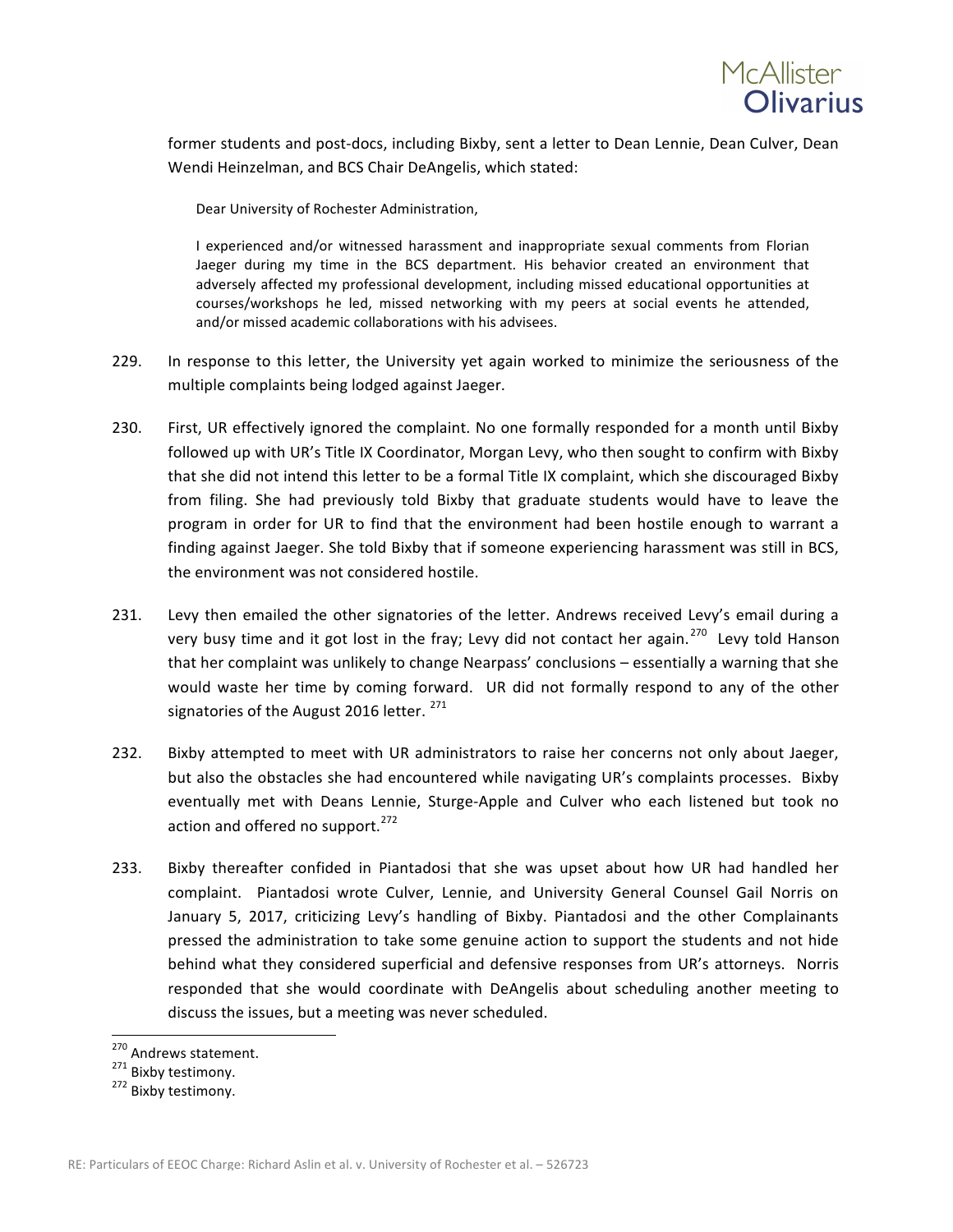# McAllister **Olivarius**

- 234. If UR would not discipline Jaeger, the Complainants thought that it might at least make a public statement in support of victims and criticizing his conduct. After all, while not finding any violation of its faculty-student sexual contact policies, the administration, based on the Nearpass Report, had concluded that some of Jaeger's conduct had been inappropriate and unprofessional.<sup>273</sup> The Complainants therefore encouraged UR administration and BCS Chair to take some public stance. In a meeting on November 1, 2016, between Aslin and University Intercessor Lynnett Van Slyke to discuss this possibility, Van Slyke told Aslin that the only reason the investigation had gone on as long as it had was because of Aslin's stature as a member of the National Academy and as a former Dean. She asked Aslin if they could "cut a deal" that would satisfy Aslin so that everyone could move on. Van Slyke's admission and request indicated that UR was approaching this matter not fundamentally on its merits or out of concern about how women were being treated in BCS, but to solve a political problem with an important faculty member and minimize controversy. That the Intercessor had said out loud that Aslin had received special treatment reinforced his concern that UR's system for handling sexual harassment complaints was not fit for purpose, since by definition most complainants would not be senior male professors with international reputations.
- 235. Apparently hoping the whole problem would go away, the University pressed the Complainants to reach an accommodation with Jaeger rather than the other way around. In late fall 2016, DeAngelis recommended to Aslin that he take the initiative to reconcile with Jaeger because they were colleagues in the same department and it was time to get back to normal. UR no doubt hoped that the Complainants had grown tired of voicing their opinions to no avail and would relent. However, as Aslin told Jaeger directly, he was unwilling to condone Jaeger's predatory and illegal behavior toward students even if UR did not believe he had technically violated its HR policies, and even if UR was willing to attack Aslin's own reputation for taking such a firm stance. Aslin believed that Jaeger's misconduct was predatory, unethical, had prevented female students from having equal access to educational opportunities, and sullied the reputation of a department he had spent two decades building. He believed that UR's failure to condemn Jaeger's behavior was a grossly unethical mistake; but that Jaeger himself could still put matters partly right by apologizing. If not, Aslin told him in a letter dated October 29, 2016, they would not be able to maintain a relationship.<sup>274</sup>
- 236. When Jaeger finally sent a form of apology to BCS in December 2016, he sent it only to faculty, not to any students, and did not acknowledge that he had harassed or bullied women. He only apologized for his part in "what [the] department has been going through."<sup>275</sup> The students who had complained or come forward as witnesses were left unsupported and in the dark.

<sup>&</sup>lt;sup>273</sup> June 2, 2016 Letter from Provost Clark to Aslin and Cantlon.<br><sup>274</sup> Aslin Letter to Jaeger; Aslin testimony.<br><sup>275</sup> Email from Jaeger to BCS faculty.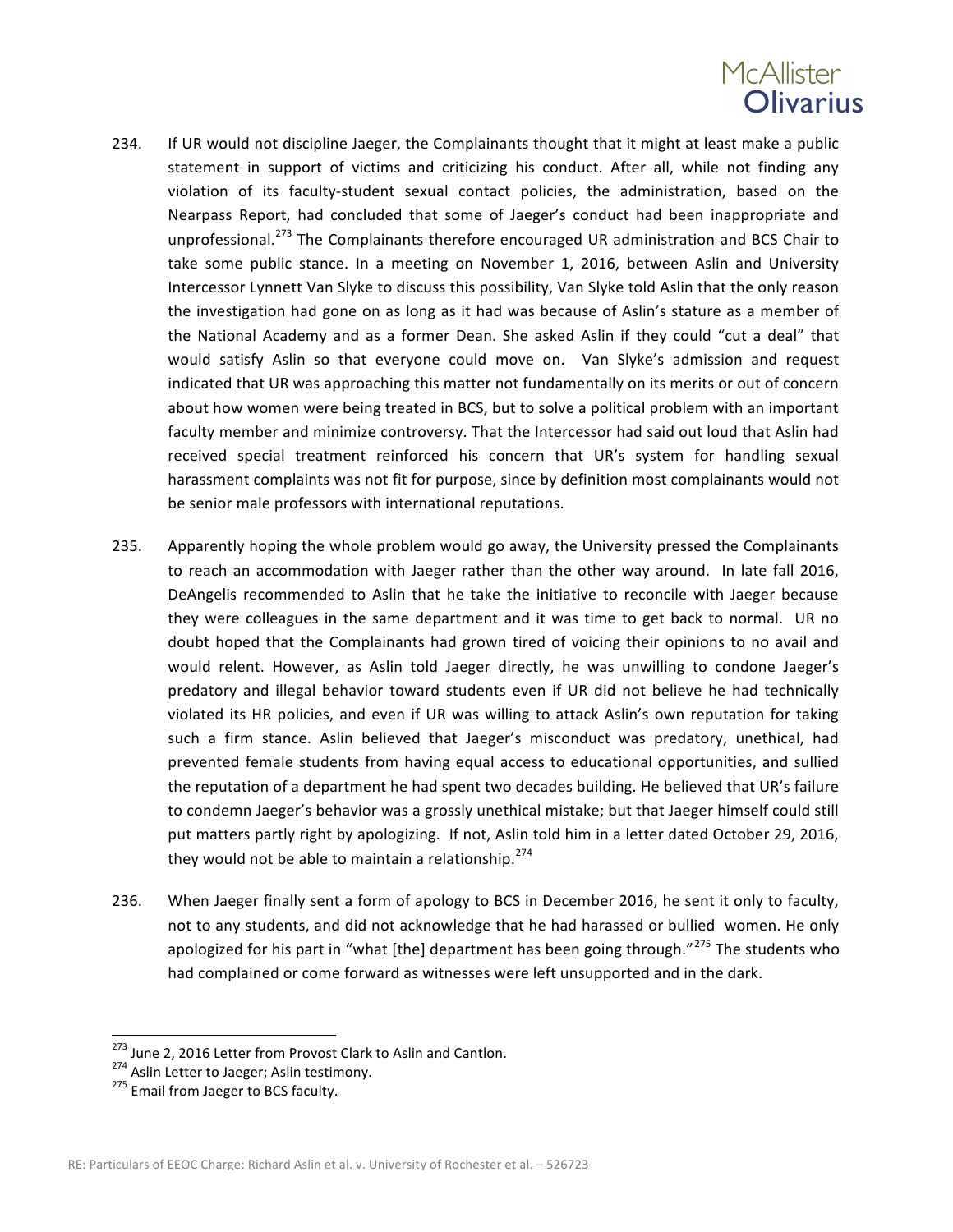

### UR rehabilitates Jaeger's reputation and disparages Complainants

- 237. Not only did UR refuse to publicly denounce Jaeger's sexual misconduct, it openly endorsed him. On November 29, 2016, Provost Clark sent a memo in support of Jaeger and the investigative process that had cleared him. The memo condemned the Complainants, saying that Jaeger had been the target of a "wealth of rumors" and "in some instances misinformation" (emphasis added), which suggested that the Complainants had deliberately spread false information. It stated that Jaeger had wanted to share the Nearpass findings with the faculty months ago, suggesting that he was the honest and transparent party, not his detractors.<sup>276</sup>
- 238. Provost Clark's letter went out of its way to praise and defer to Jaeger, stating:

I affirm that Jaeger is a valued member of our faculty. He has achieved tremendous academic success since his arrival in 2007, including being promoted with tenure in 2013 and his promotion to full professor in 2016. We look forward to continuing to support Jaeger, as we do all of our faculty, and to Jaeger's continued success as teacher, researcher and scholar here at the University of Rochester.

- 239. Any reasonable person reading this memo would conclude that Jaeger was innocent and that the Complainants had been lying or seriously delusional. This memo harmed the Complainants' reputations in the eyes of the entire BCS faculty and turned senior faculty in particular against the Complainants.<sup>277</sup>
- 240. The memo also stated that the University, with Jaeger's consent, would make a summary of the Nearpass Report available to any faculty members who signed a confidentiality agreement.
- 241. In fact, when interested faculty members did view the summary, they were given a packet of materials. The packets differed for different recipients, according to a system decided secretly.<sup>278</sup> Some also received the private letter that Aslin had written to Jaeger in response to DeAngelis' suggestion that the two reconcile (described in paragraph 235 above). Aslin wrote this letter as a last ditch effort to get Jaeger to take responsibility for his actions and to explain why he did not feel he could ethically reconcile with Jaeger otherwise. The letter was the culmination of a long process, and was in no way a threat to Jaeger, but simply a statement of why Aslin could not let everything "go back to normal." Yet the University provided this private letter, to some faculty but not all, in support of a narrative that Aslin was a bully and Jaeger his victim. <sup>279</sup>

<sup>&</sup>lt;sup>276</sup> November 29, 2016 Memo from Provost Clark.<br><sup>277</sup> Cantlon and Piantadosi testimony.<br><sup>278</sup> Cantlon and Hayden testimony.

<sup>279</sup> Id.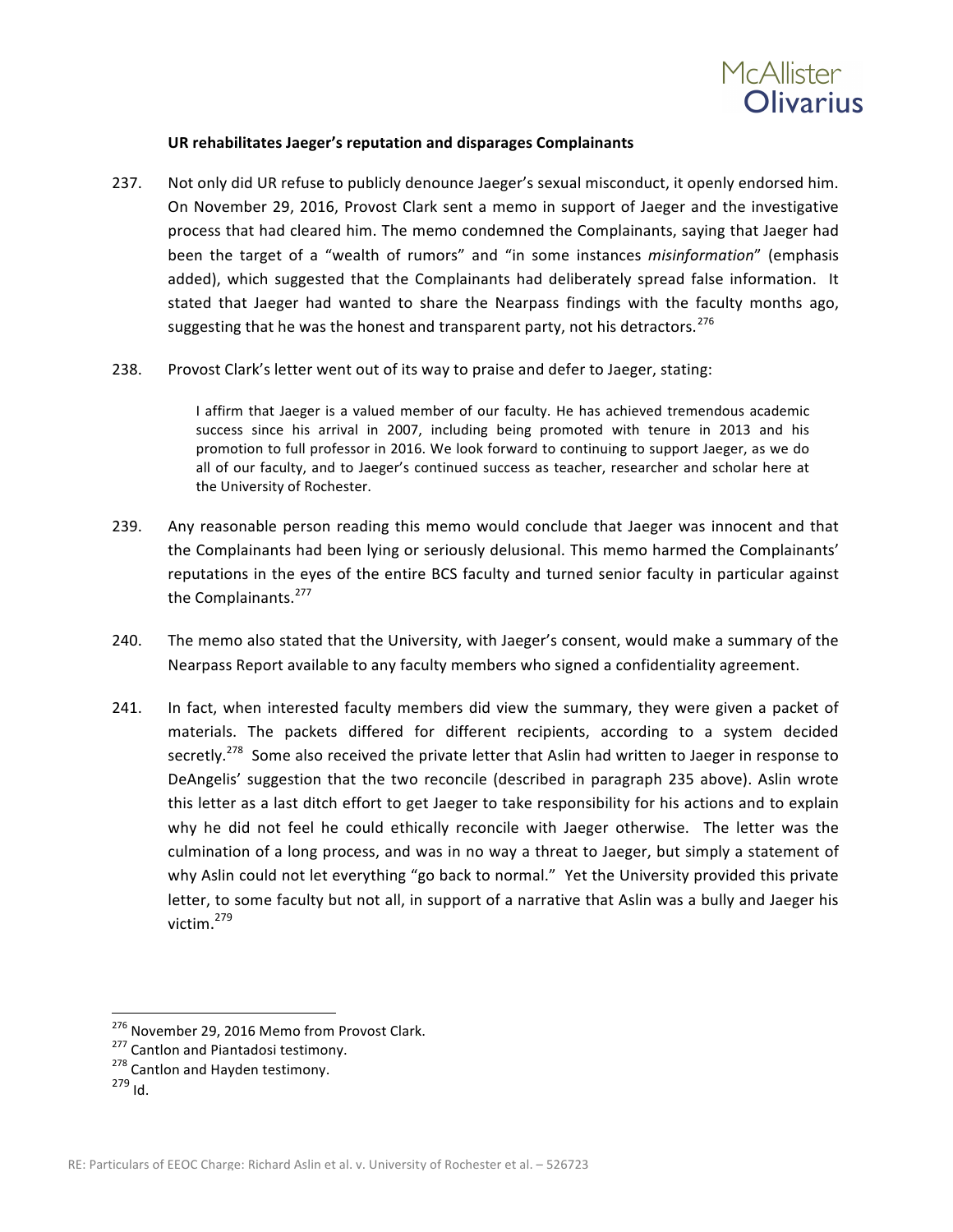

- 242. Aslin's letter to Jaeger was sent well after the investigation and appeal process had concluded and was irrelevant to the University's findings about Jaeger. The University did not ask Aslin's permission to give it to others in this way, or even notify him that it was doing so. There is no other fair interpretation but that the University included it in the packet with the Nearpass Report, given only to specially chosen faculty, to discredit Aslin and his analysis of Jaeger's misconduct. This was retaliation against someone who had brought a sexual harassment complaint in good faith.
- 243. UR's decision to back Jaeger and cast doubt on the credibility of the Complainants came from the top. President Joel Seligman called Dr. Jeffrey Runner, then Chair of Linguistics, now Dean of the College (responsible for undergraduate education), into his office. Runner had been told by Bixby in 2013 that Jaeger's behavior was limiting UR's ability to attract the highest quality female graduate students, and when Aslin and Cantlon filed their complaint, seemed concerned about their allegations. But President Seligman assured Runner that Jaeger was fine and that the graduate students who had complained about him had witnessed nothing.<sup>280</sup> This is consistent with UR's other activities in this area.
- 244. UR has a history of protecting sexual predators and ignoring victims' pleas for help. For example, UR is currently being sued for retaliation under Title IX by Dr. Joseph Irrera, a former graduate student at the Eastman School of Music. Irrera was sexually harassed by his professor Dr. Douglas Humphreys in 2010. Irrera rejected Humphreys' advances. Humphreys retaliated against Irrera, a brilliant pianist who had already played at Carnegie Hall, by failing two of his recitals after repeatedly assuring him that he would do well. Humphreys also threatened to get Irrera kicked out of the program and told him that he would never get a job. Irrera put the UR administration on notice of this harassment, but according to Irrera, UR did not conduct a thorough investigation or take any action against Humphreys. As a result, Humphreys continued to retaliate against Irrera, who applied to 28 positions and did not obtain even a phone interview with a single one. This was unheard of for a graduate of the Eastman School of Music, one of the best programs in the nation.<sup>281</sup>
- 245. UR's treatment of Irrera's complaint was not surprising to Newport. When Newport was Chair of BCS, an undergraduate student reported that a professor had sexually harassed her. Newport involved the University counsel's office. Nearpass, the Associate Counsel responsible, did not believe the student because the student had not saved all of the messages the professor had sent her.<sup>282</sup> UR Senior Counsel Richard Crummins recommended that Newport not fire the professor and instead keep him on and pay out the remainder of his contract, in order to avoid a lawsuit against the University. However, Newport and the University ombudsperson had

<sup>280</sup> Lockwood Statement<br><sup>281</sup> http://www.businessinsurance.com/article/20170615/NEWS06/912313954/Eastman-School-of-Musicretaliation-claim-reinstated-Joseph-Irrera <sup>282</sup> Newport testimony.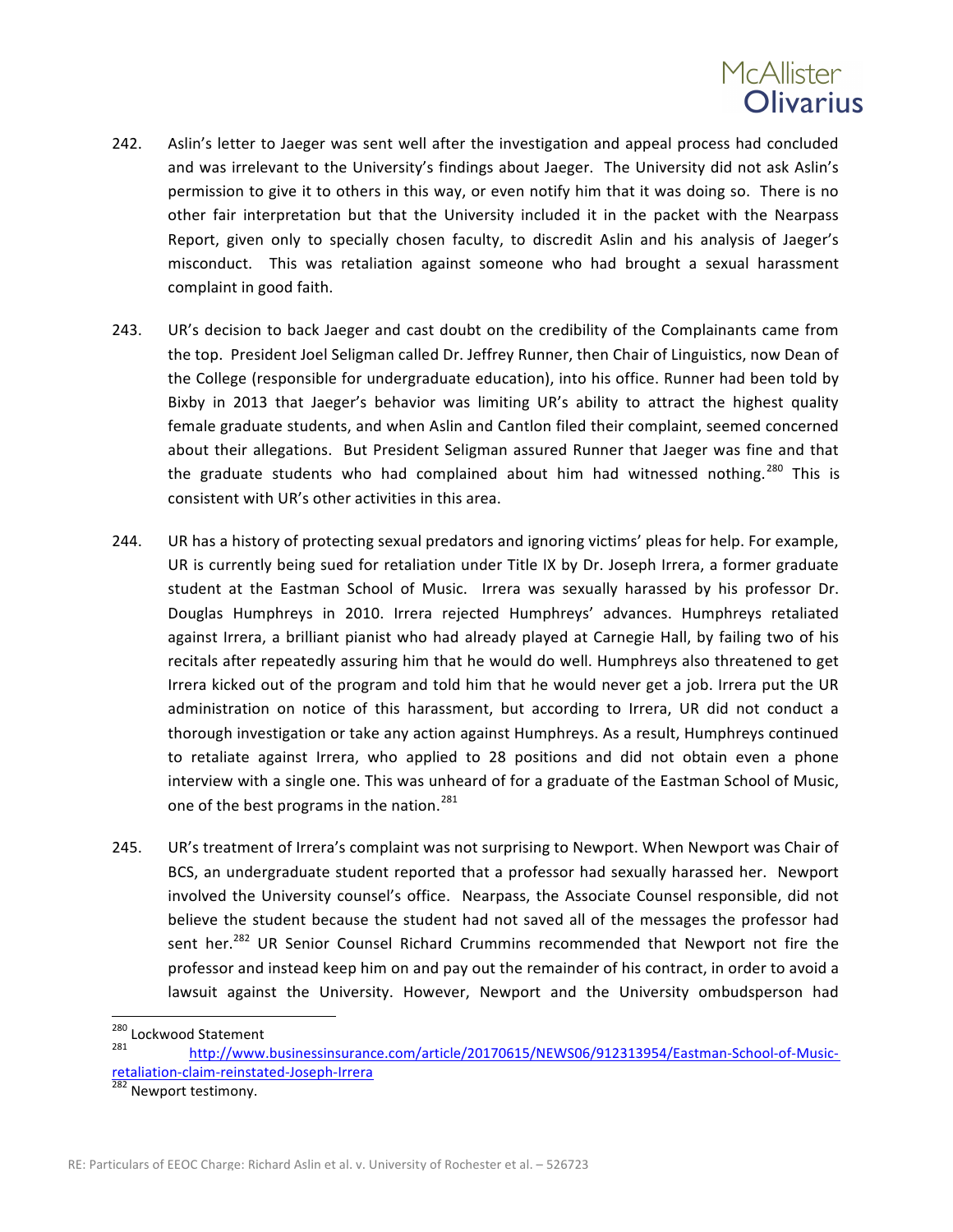

investigated an earlier complaint by a graduate student against this professor. Newport at that time required the professor to attend sexual harassment training and also to sign a letter, which she held in his file, agreeing that he would be terminated if he ever had another inappropriate interaction with a student. Despite a clear history of sexual misconduct toward students, Crummins was recommending no punitive action. However, Newport had been clear with the professor that she would not tolerate such behavior and terminated his employment.

246. Another indication of ignorance or lack of concern among senior administrators about the reality of sexual harassment at UR appeared at a small dinner for major donors on May 19, 2016 at The River Club in New York City with President Joel Seligman, an event hosted by Ed and Barbara Hajim. A dinner attendee asked a question during the Q&A session about whether UR has had any problems with sexual harassment or sexual assault on campus. Mr Hajim, outgoing chair of UR's Board of Trustees, responded in a somewhat joking and cavalier manner that the only real incident they had dealt with was a case of a female student who had sent what he described as inappropriate, sexually provocative emails to several male students. There was chuckling in response. President Seligman smiled approvingly at Hajim's answer and offered no additional comments about what UR might be doing to address the serious issue of sexual harassment, either in terms of training, prevention or protocols for responding to incidents, nor did he share any incidents of genuine concern. The distinct impression given at the donor dinner was that sexual harassment and sexual assault just don't happen at UR.<sup>283</sup>

#### Aslin resigns

- 247. By early December 2016, Aslin felt he had exhausted all routes within the University to address his concerns about Jaeger's serial sexual misconduct, the University's failure to come to grips with it, and the likelihood that as a result, students experiencing harassment would be reluctant to come forward. The administration's failure to publicly condemn Jaeger's unlawful actions was one thing, but its overt support of Jaeger after so many witnesses had shared their toxic experiences made it impossible for Aslin to remain in an institution that he thought had become complicit in Jaeger's predatory behavior and its cover-up.<sup>284</sup> Aslin made a last attempt to explain his views in a letter to President Seligman and Provost Clark on November 30, 2016, responding to Provost Clark's memo that extolled Jaeger and denounced the Complainants. Aslin's letter described his concerns about Title IX and Title VII violations by UR during Jaeger's years-long sexual escapades as well as the current hostile environment in BCS. He also described his fears for the reputation of UR, to which he had devoted most of his career. <sup>285</sup>
- 248. At a meeting with BCS faculty on December 2, 2016, Deans Lennie and Culver dismissed Aslin's concerns by defending Nearpass and UR's sexual harassment policies, and side-stepping the

<sup>&</sup>lt;sup>283</sup> Two witnesses present at the dinner.

<sup>284</sup> Footnote about Aslin's current status at UR<br>
<sup>284</sup> Footnote about Aslin's current status at UR<br>
<sup>285</sup> November 30, 2016 Letter from Aslin to President Seligman and Provost Clark; Aslin testimony.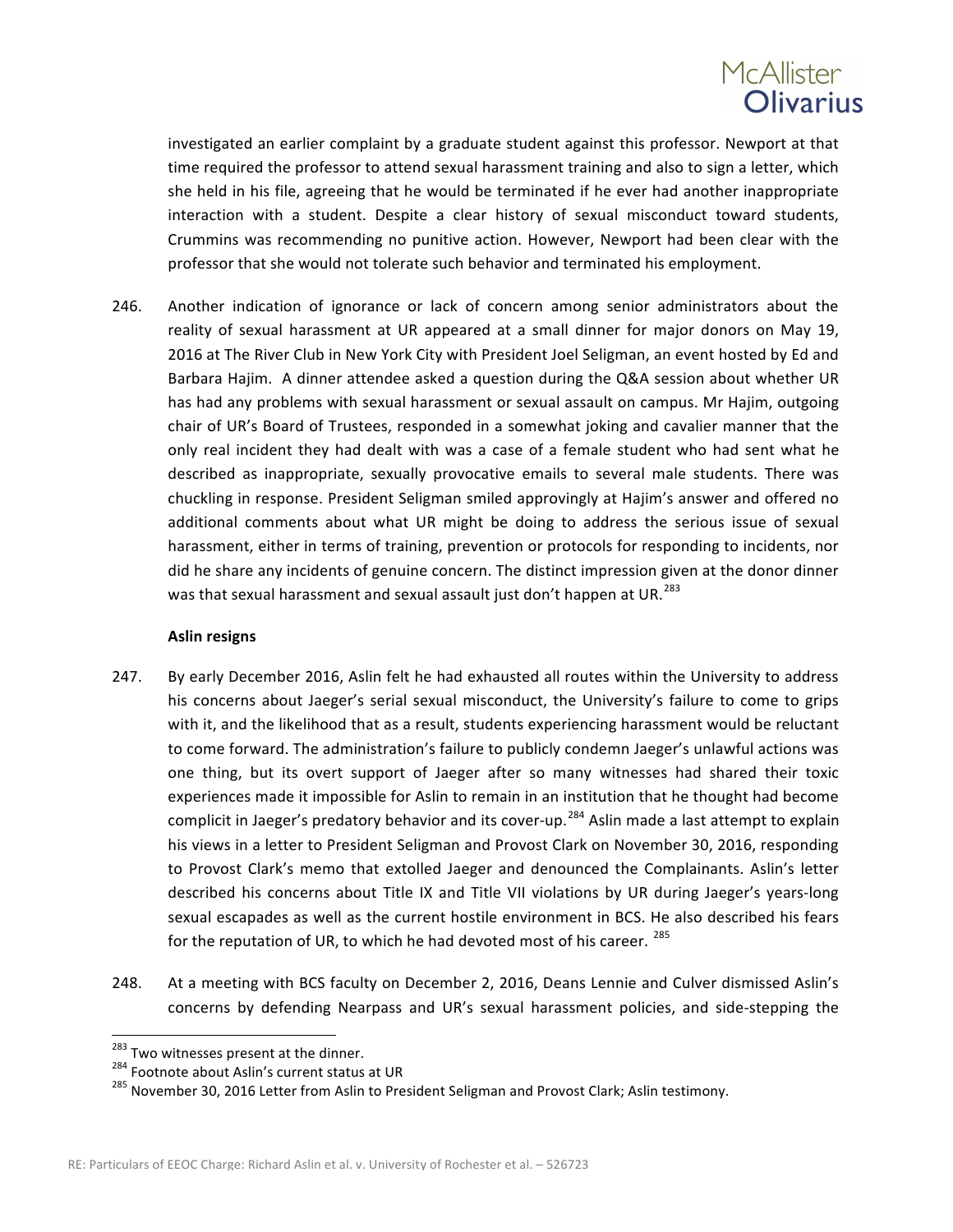

Complainants' challenging questions. At the end of the meeting, Aslin announced his resignation from BCS, after 32 years of highly regarded service at UR. He confirmed his resignation in writing in a letter to Deans Culver and Lennie.<sup>286</sup>

- 249. Cantlon wrote to Provost Clark on December 6, 2017 to express her disappointment with how the complaints against Jaeger had been handled. She knew the disciplinary procedures against Jaeger had ended, but her concerns about the climate in BCS and at UR more broadly remained. In particular, Cantlon raised concerns that she would no longer know what to do if a student came to her with a sexual harassment complaint. She could not in good faith recommend they report it to the administration. She feared that students would be subjected to biased, victim-‐ blaming procedures designed to sweep problems under the rug and might even face retaliation from the perpetrator and UR. Provost Clark merely acknowledged receipt of Cantlon's letter but offered no substantive reply.
- 250. Cantlon, Mahon, Kidd, Hayden, and Piantadosi wrote to President Seligman on January 5, 2017 to express their frustration with how the University had handled the investigation of Jaeger and Aslin's resignation, to highlight how this had unsettled the women who had come forward to share their experiences with Jaeger, and to promote dialogue about how to do better. Seligman replied on January 10 stating that he looked forward to meeting with BCS faculty to discuss the future of BCS. No such meeting has yet taken place.

# F. THE UNIVERSITY STEPS UP ITS RETALIATION CAMPAIGN AGAINST THE COMPLAINANTS

#### UR doubles down on discrediting the Complainants

- 251. Aslin's resignation raised the stakes for UR. He is an internationally respected scientist, the leading scholar at BCS, who had devoted much of his professional life to UR and is widely known as its devoted booster. For him to depart in this way was a serious rebuke, with dangerous possible ramifications for UR's reputation. Its response was to double down on its strategy of backing Jaeger and undermining his critics, including Aslin.
- 252. Dean Culver, Dean Lennie and University Vice President and General Counsel Gail Norris met with BCS faculty on December 16, 2016 to discuss UR's sexual harassment policies and its handling of Jaeger. For many faculty present, Norris's presentation backfired. Determined to defend its conduct in Jaeger's case, Norris cast into question whether it knew how to conduct any fair investigation. For example, she said in the meeting that if an investigator can speak directly to someone who allegedly sent an inappropriate email, there is no need to see the actual email. This nonsensical statement appeared to be in defense of Nearpass's refusal to

<sup>&</sup>lt;sup>286</sup> Aslin testimony; Aslin resignation letter.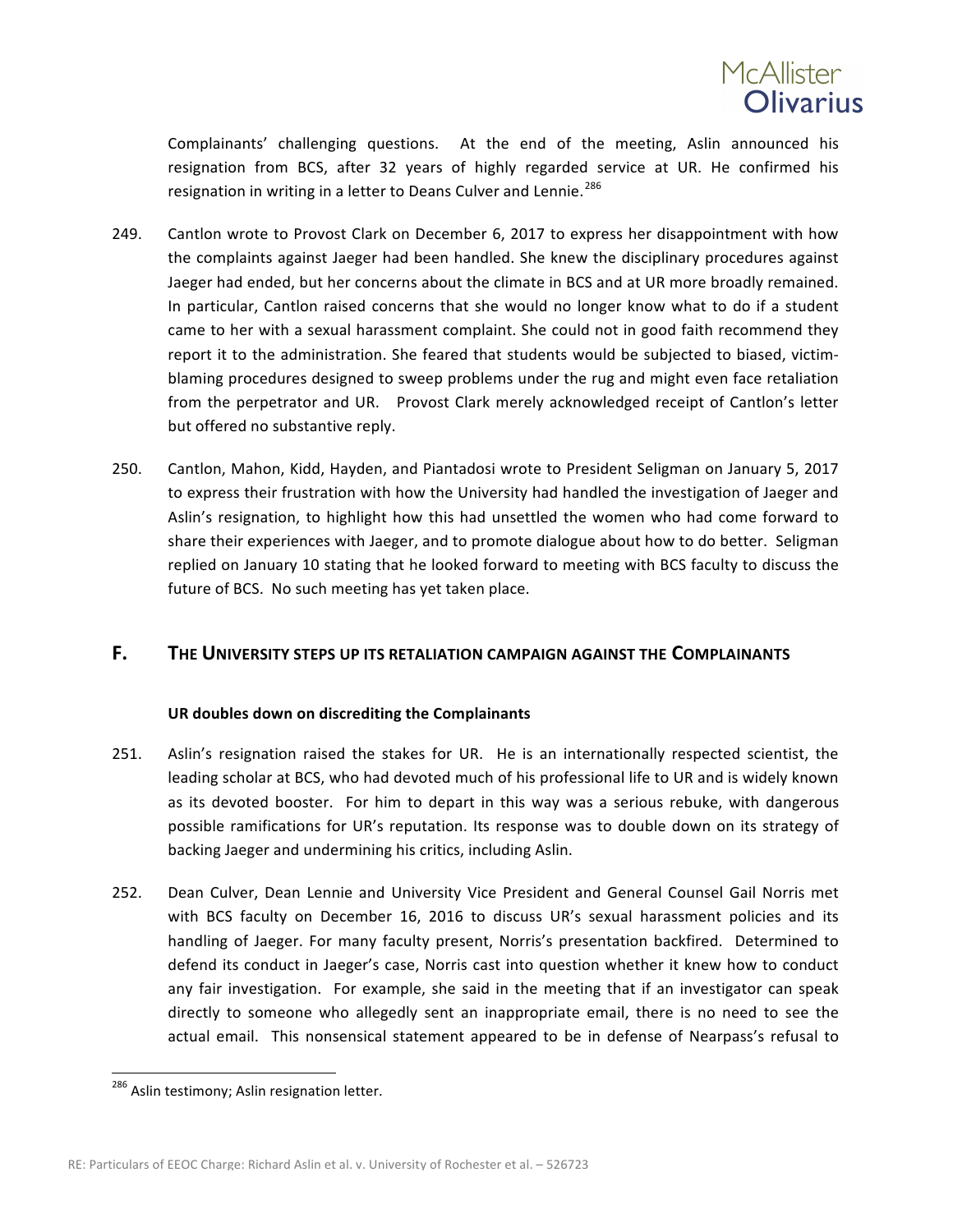

look at Facebook messages Kidd offered to substantiate her claims about Jaeger's inappropriate conduct, when Nearpass said she did not want to see them and took Jaeger at his word instead.<sup>287</sup> Norris also falsely claimed that support had been provided to all of the victims of Jaeger's, yet no support was provided to Bixby, Kidd, or any of the other Complainants. Norris, Culver, and Lennie also attempted to mislead the faculty, saying that Jaeger had no role in crafting the University's public message about his exoneration, a fact DeAngelis, who had argued with the UR lawyers about this point, corrected when pressed.

- 253. The actions taken by the University to affirm Jaeger's innocence and to condemn the allegations against him as "rumors" and "misinformation" damaged the Complainants' reputations. One faculty member who had seen the summary of the Nearpass findings which included Aslin's letter to Jaeger told Piantadosi that Aslin was "crazy." Another senior faculty member who had been provided with Aslin's letter to Jaeger expressed similar sentiments to Kidd. Several BCS faculty members told Piantadosi that the Complainants were "crazy." Another BCS researcher told Bixby that Aslin's behavior was "ridiculous."<sup>288</sup>
- 254. Jaeger was so certain of the University's backing that he gave out contact information for the University counsel to people who wanted to confirm that he was blameless. He also contacted Dr. William Badecker, Program Director at the National Science Foundation, to say that he had been unfairly persecuted and that the person behind this (Aslin) had resigned from UR because he was wrong.<sup>289</sup> This was defamatory. Aslin resigned because of Jaeger's sexual misconduct, UR's refusal to condemn that misconduct and indeed support of Jaeger's gross mistreatment of students, and UR's retaliation against the Complainants. Aslin heard from several faculty members that Jaeger was meeting with anyone who would sit down with him to complain that Aslin and the other Complainants were bullying him by making false allegations against him.<sup>290</sup>

#### UR searches the Complainants' private emails seeking to discredit them

- 255. In late 2016, three senior faculty members wrote to Provost Clark to complain about his November 29 memo, which, despite superficial bows to even-handedness, had backed Jaeger as blameless and disapproved of the Complainants for raising complaints about him. They thought the memo had accentuated divisions in BCS rather than reducing them and had been tone-deaf.
- 256. Before their meeting with Provost Clark, DeAngelis met with the three professors. He told them that UR administration had given him a stack of emails from the Complainants' UR email

<sup>&</sup>lt;sup>287</sup> Piantadosi testimony.<br><sup>288</sup> Piantadosi, Cantlon, Kidd, Bixby testimony.<br><sup>289</sup> Rogers Statement.<br><sup>290</sup> Aslin and Cantlon testimony.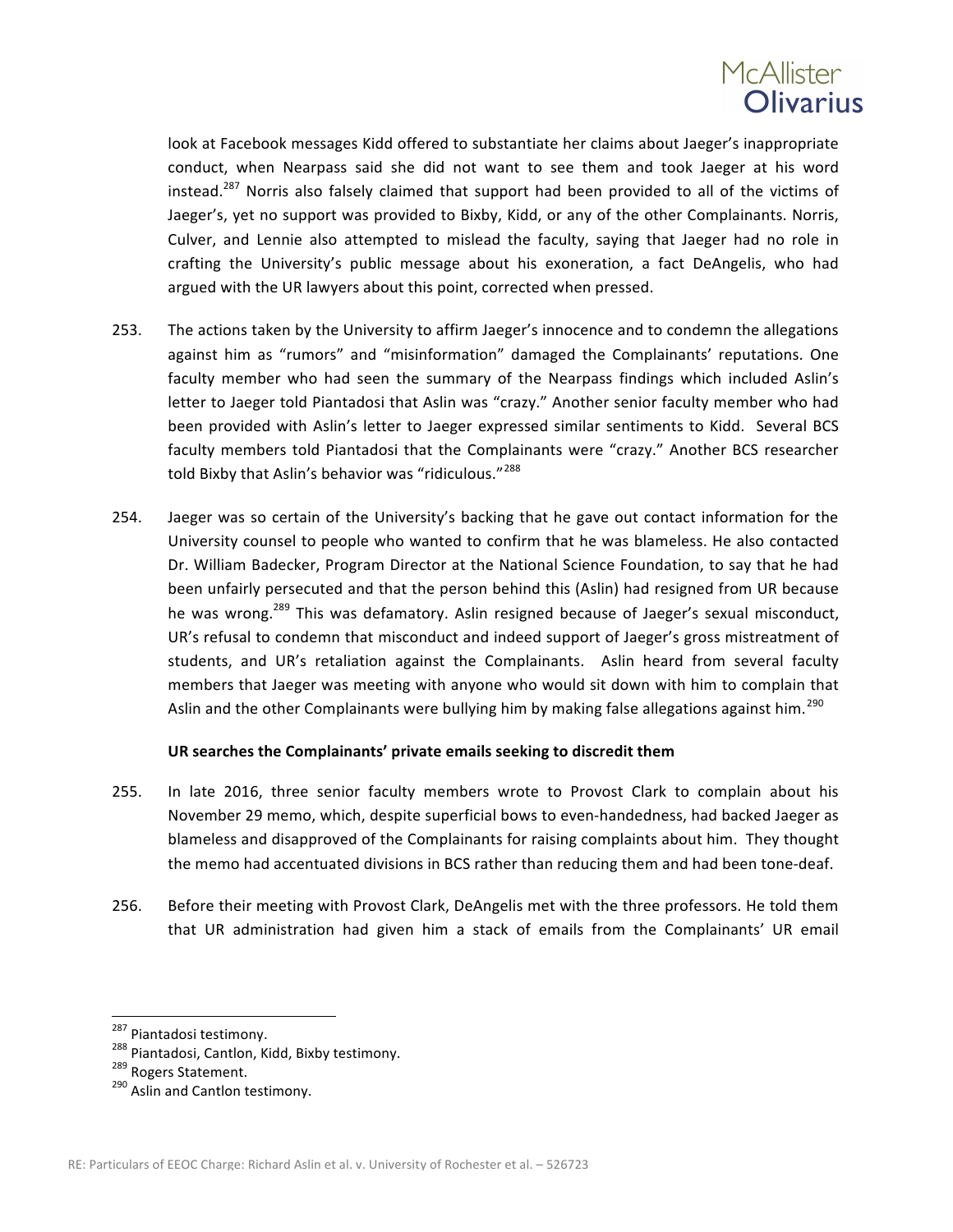

accounts proving they had acted inappropriately in raising the alarm about Jaeger, which he wanted them to know about before they met with Provost Clark.<sup>291</sup>

- 257. The University was apparently so angry that the Complainants remained unconvinced by its exoneration of Jaeger that its senior officials decided to trawl through professors' emails stored on the UR server, seeking information to undermine them. This was done without their knowledge or consent. It is extremely unusual for a university to secretly scan the email accounts of academics seeking "dirt" to use against them in an internal dispute. To do so because they raised concerns about sexual harassment and the University's inadequate response thereto is clearly retaliatory.
- 258. The three professors notified about the clandestine email trawl met with the Provost in late 2016 and became convinced that the Complainants, in particular Aslin, had acted inappropriately. They came to this conclusion despite not having seen any of the allegedly damning emails. One of the professors said that despite not seeing the evidence, the fact the University had seen fit to investigate the Complainants' private email persuaded her that they were suspect. She wrote Cantlon on January 16, 2017, "I was hours away from going to talk with the Provost when I learned of the emails: obviously the administration felt they were of sufficient concern to call Greg's attention to them, and that caused me to feel that the whole faculty should be called on them so that WHOEVER was responsible would just stop. I can't deny that I was angry and felt that an end had to be put to any efforts at deception and/or vague characterizations that created inaccurate perceptions." The emails also apparently reinforced DeAngelis' view that he had been "played" by the Complainants. $^{292}$
- 259. On January 10, 2017, DeAngelis called a BCS faculty meeting and announced that he had in front of him a stack of emails that showed "manipulation and deception of faculty members" and the "smearing" of Jaeger. He stated that the emails showed "definitive proof" that there had been widespread lying, deceit, and manipulation in the complaints against Jaeger. It was clear to everyone present whom he considered responsible: Aslin and Cantlon, who brought the formal complaint, Kidd who was widely believed to be a primary witness in the investigation, plus their supporters who were widely known to be Piantadosi, Mahon and Hayden.<sup>293</sup>
- 260. In fact, DeAngelis' outburst was completely off-beam. Nothing in any of the Complainants' emails shows manipulation, deceit or smearing. In follow-up meetings, DeAngelis was completely unable to substantiate his accusations. Instead, the emails show that the group regularly discussed the problems created by Jaeger and how they could help the University investigate and solve them. Since the complaint was not brought by Jaeger's student victims themselves, the Complainants had to do research and cross-check in order to bring serious

<sup>&</sup>lt;sup>291</sup> Piantadosi, Kidd, Cantlon testimonies.

<sup>292</sup> Attendees of the meeting spoke or wrote to Piantadosi and Cantlon.<br><sup>293</sup> Cantlon, Kidd, Piantadosi, Mahon, and Hayden testimonies.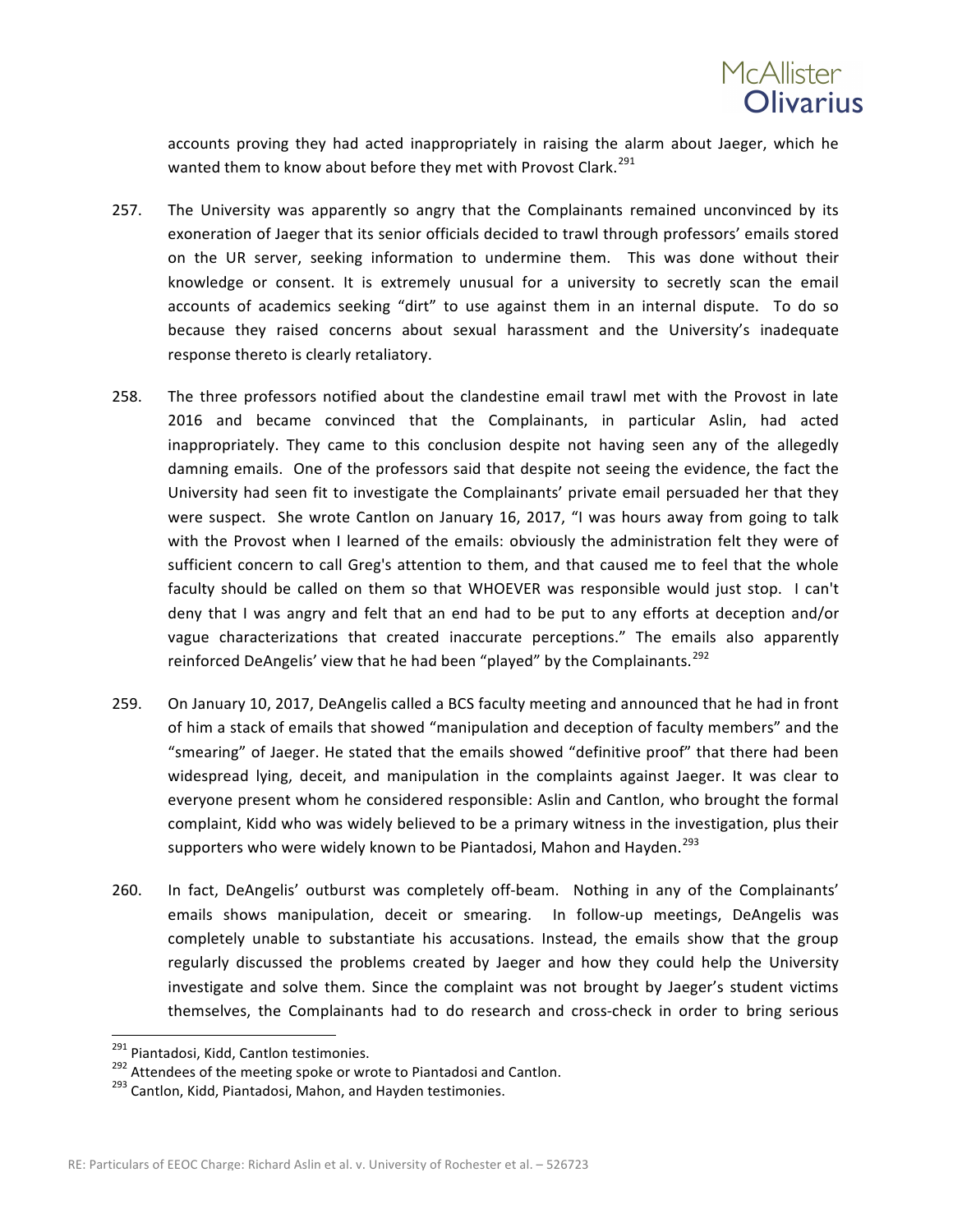

information forward and to avoid inaccurate allegations. When the University gave Jaeger a clean bill of health, the Complainants discussed – among each other, not with outsiders — what they could do to support women and victims in the face of the University's unwillingness to do so. The emails contained criticisms of DeAngelis's passivity in the face of Jaeger's harassing and predatory behavior, but while DeAngelis may have found that personally upsetting, there was nothing underhanded or inappropriate in such criticism. 

- 261. On a day to day basis, that hostility was largely directed at Cantlon, who was an active presence in the department, rather than at Aslin, whose resignation and physical move out of his BCS office made him a less overt target.<sup>294</sup>
- 262. In a meeting on December 13, 2016 to discuss BCS retaining Hayden and hiring Heilbronner (his spouse), DeAngelis chastised Cantlon for her tone – shortly after a senior BCS faculty member had slammed his fist on the table, shouted at Cantlon, exited the room and slammed the door. This faculty member received no such reprimand for his tone or behavior.<sup>295</sup>
- 263. In a meeting on April 24, 2017, DeAngelis walked over to Cantlon from across the room, stood over her as she sat in a chair and stuck his finger in her face while demanding that Cantlon take responsibility for and apologize to the department for the damage she – not Jaeger – had caused. This was textbook retaliation for Cantlon raising a protected complaint.<sup>296</sup>
- 264. The Complainants were excluded from meetings to discuss hiring decisions in BCS. For example, BCS faculty held secret meetings, excluding Kidd, Piantadosi, Cantlon and Mahon, to discuss Heilbronner's candidacy.<sup>297</sup> Later, when another candidate for a role at BCS was visiting, BCS refused to grant Mahon a meeting with the candidate even though Mahon had requested one and despite his research most closely aligning with the potential hire.<sup>298</sup>
- 265. Most recently, DeAngelis has tried to increase Cantlon's teaching load to include two large lecture courses (a load not held by other BCS faculty), which he says is to make up for the 'light load' she was granted during her maternity leaves. In truth, her release from teaching during her maternity leaves followed department policy before DeAngelis became chair, and it is improper and retaliatory to require faculty to do additional work to 'repay' a maternity leave. In Summer 2016 DeAngelis told Kidd and Piantadosi that Kidd, who was pregnant at the time, was allowed only two weeks of paid maternity leave, in violation of University policy and New York State law, which actually stipulates 6 weeks paid maternity leave after an uncomplicated vaginal delivery and 8 weeks paid maternity leave after a C-section (Kidd subsequently had a C-section). These

<sup>&</sup>lt;sup>294</sup> Cantlon, Mahon, Hayden, Piantadosi, and Kidd testimonies.<br><sup>295</sup> Cantlon and Mahon testimonies.<br><sup>296</sup> Cantlon and Mahon testimonies.<br><sup>297</sup> Kidd, Mahon, Piantadosi, Cantlon testimonies.<br><sup>298</sup> Mahon testimony.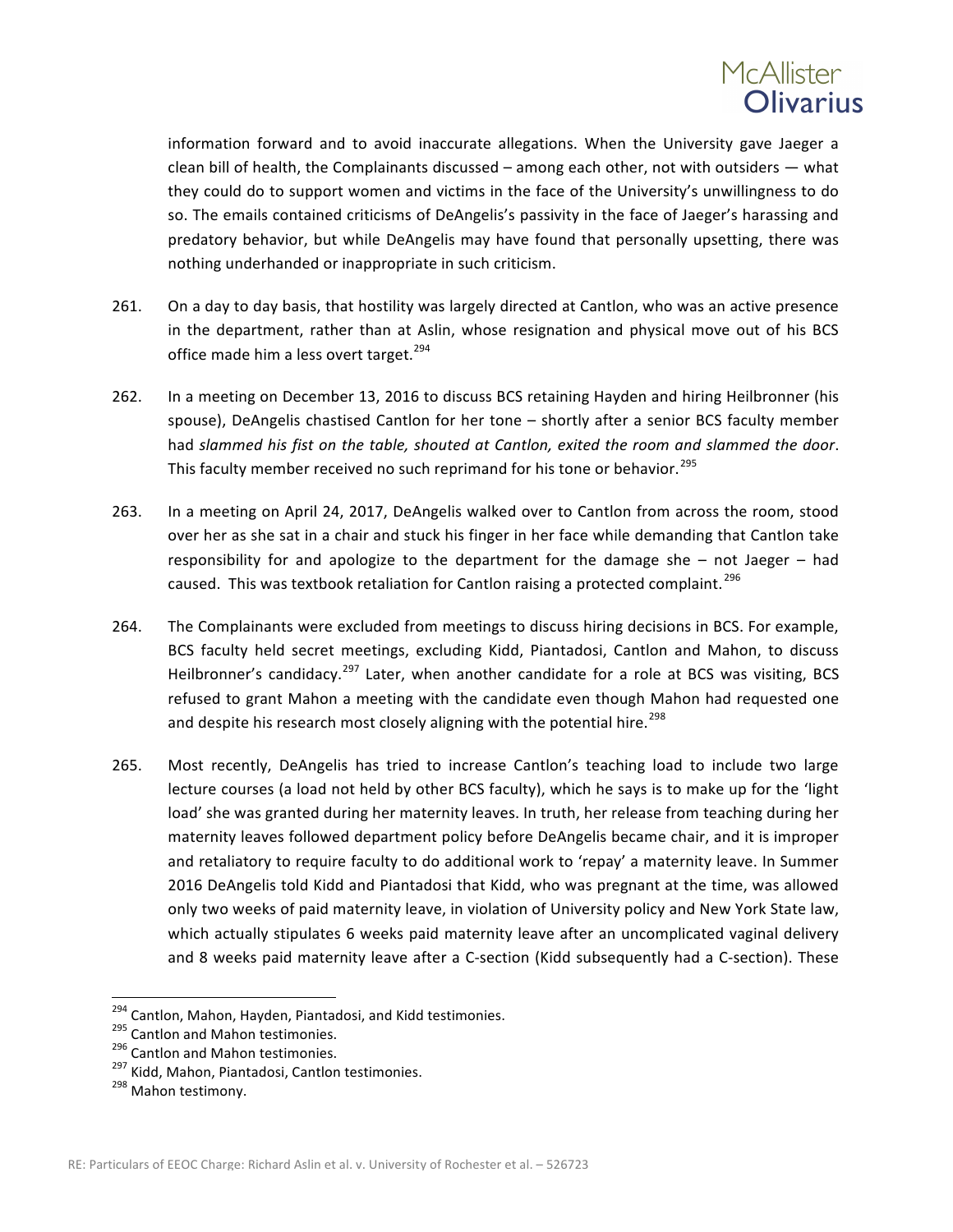

interactions are either retaliatory or, at minimum, further evidence of a hostile environment for women under DeAngelis' chairmanship.<sup>299</sup>

#### UR accuses Aslin of bullying Jaeger in the wider science community

- 266. At a meeting on March 31, 2017 with Cantlon, Mahon, Kidd and Piantadosi, Deans Culver and Lennie falsely accused Aslin of badmouthing Jaeger to the organizer of the 2017 Georgetown University Round Table (GURT). Jaeger had been invited to speak at the conference. However, when several conference participants approached the organizer with concerns about Jaeger's reputation for inappropriate behavior toward female students, he reached out to Aslin (whom he had met once before) by email to collect more information. Aslin agreed to speak with him by phone out of courtesy. The organizer explained that conference participants had requested that he disinvite Jaeger. Aslin told the organizer that he could not discuss any details of the case against Jaeger. He did not discourage a disinvitation, but neither did he encourage it.
- 267. UR administrators once more decided to search Aslin's emails to prove their suspicions. They found the brief emails between Lightfoot and Aslin setting up their phone call and assumed that Aslin had been responsible for Jaeger's disinvitation, whereas Jaeger's own reputation had been responsible, and Aslin had been extremely circumspect in what he told the conference organizer.<sup>300</sup> Once more, UR administrators in their fury to prove Jaeger blameless and punish his accusers, made reckless accusations unsupported by the facts. This was both retaliatory and defamatory.
- 268. An additional aspect of how DeAngelis handled this conference disinvitation with BCS faculty was also retaliatory. At the January 10, 2017 faculty meeting, he accused the Complainants of harming BCS students' careers because, he alleged, Jaeger's students had their abstracts rejected at a high rate in response to the Complainants' hostility toward Jaeger. In fact, Jaeger's students had an average or above average acceptance rate compared to other applicants; and in any event, the abstracts were blindly reviewed, so that the reviewers did not know the identity of the authors.<sup>301</sup> Nonetheless, one senior faculty member was convinced by DeAngelis' denunciation of the Complainants, saying in the meeting that because their behavior had damaged students' submissions, the faculty's behavior had "crossed the line," and another urged that the Complainants apologize for the "consequences of their actions." DeAngelis either did not check how the abstracts were accepted for the conference before falsely accusing the

<sup>&</sup>lt;sup>299</sup> Cantlon, Kidd, Piantadosi, and Newport testimonies; University of Rochester Faculty Handbook Section VI.C. p. 54 and https://www.rochester.edu/working/work-life/FAQs.html.<br><sup>300</sup> Aslin testimony.<br><sup>301</sup> Newport testimony.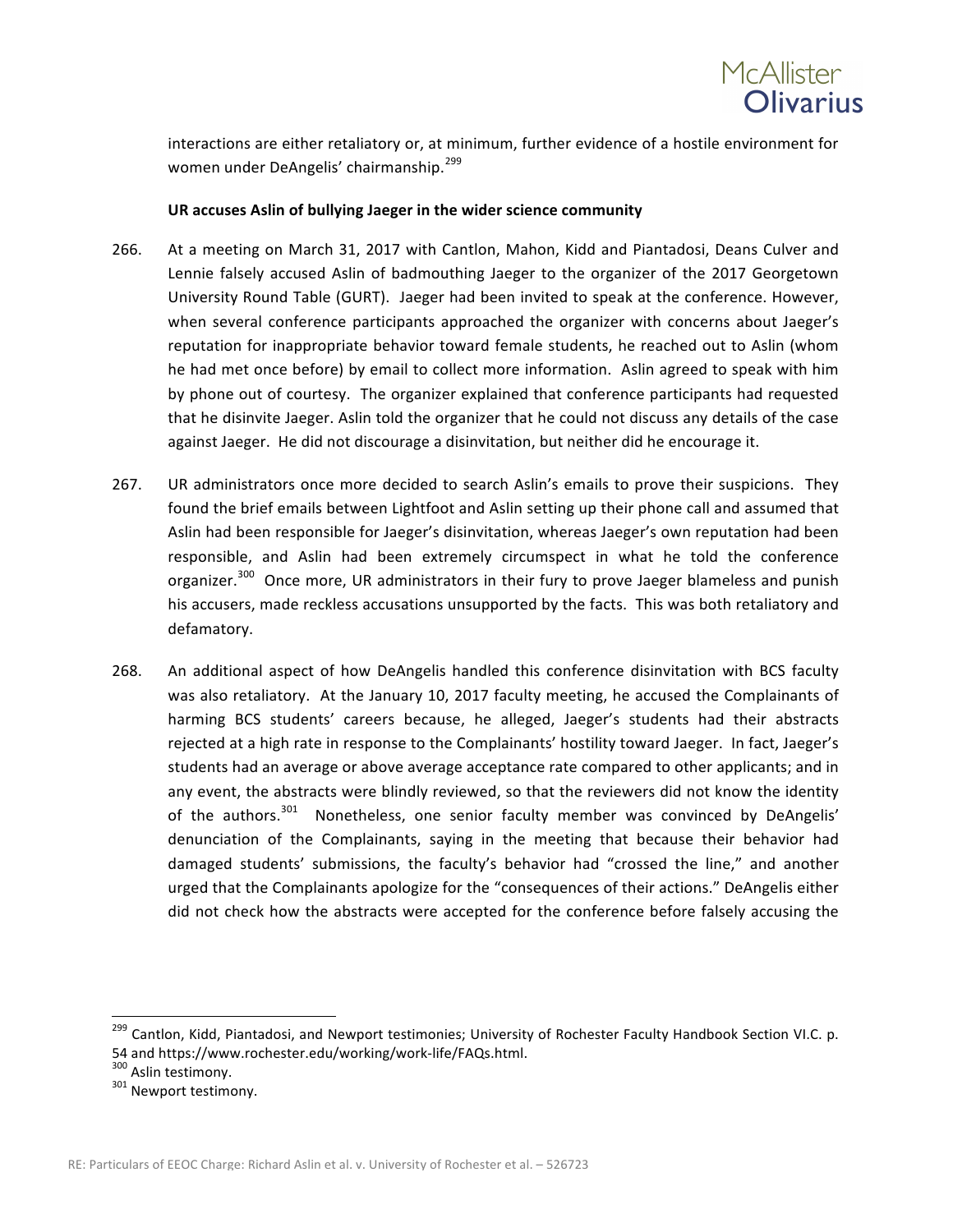

Complainants of harming student's careers or did so recklessly, thereby causing significant damage to their professional reputations.<sup>302</sup>

- 269. After a number of meetings with the Complainants (excluding Aslin) in which they requested to see emails that proved manipulation and lying, DeAngelis was unable to produce any.<sup>303</sup> He told Cantlon, Kidd, and Piantadosi that he was mainly referring to Aslin in his claims of deception, manipulation, and smearing because he said that Aslin had forwarded DeAngelis's emails to others without permission. He ultimately admitted that he damaged the Complainants' reputations, apologized to them (except Aslin) for his attack on their integrity at the faculty meeting, and wrote in an email that he recognized that some of his statements, which he did not specify, had been unfair.<sup>304</sup>
- 270. However, DeAngelis' apology did not extend to Aslin who had been forced to resign from BCS. DeAngelis' angry (but false) accusation against Aslin, which he claimed was proven by email evidence, was persuasive and deeply disturbing to several BCS faculty who had been on the fence in the dispute between Jaeger and the Complainants. After this incident, the collective attitude in BCS towards the Complainants became much more hostile.

#### BCS retaliates against Hayden and Heilbronner for complaining about Jaeger

- 271. Hayden joined BCS in July 2011 as an Assistant Professor. Heilbronner came to UR as a post-doc in Pharmacology and Physiology in March 2012 with the aim of eventually moving to BCS as a faculty member. Because of BCS's history of supporting spousal hires, Heilbronner and Hayden believed that her chances of getting hired at BCS once she finished her post-doc were good. One faculty member told her she just needed to get the right number of publications and the department would back her case. DeAngelis told Cantlon on several occasions, including by email, that the faculty search in neuroscience was being scheduled around Heilbronner. 

 DeAngelis had even told Kidd, before she was hired as faculty, that he was confident a position could be arranged for Heilbronner in the future, since Kidd wanted to stay as faculty at UR in part so she could collaborate with Hayden, Heilbronner's spouse.
- 272. BCS has a long history of spousal hires.<sup>305</sup> For example, as part of its effort to retain Jaeger, it hired Kurumada as an assistant professor, even though she had relatively few publications at the time. Another faculty spouse was offered a supernumerary faculty position in 2016, with

<sup>&</sup>lt;sup>302</sup> Piantadosi testimony.<br><sup>303</sup> Kidd, Piantadosi, Mahon and Cantlon testimonies.<br><sup>304</sup> February 3, 2017 letter from DeAngelis to BCS faculty.<br><sup>305</sup> Aslin and Newport testimonies.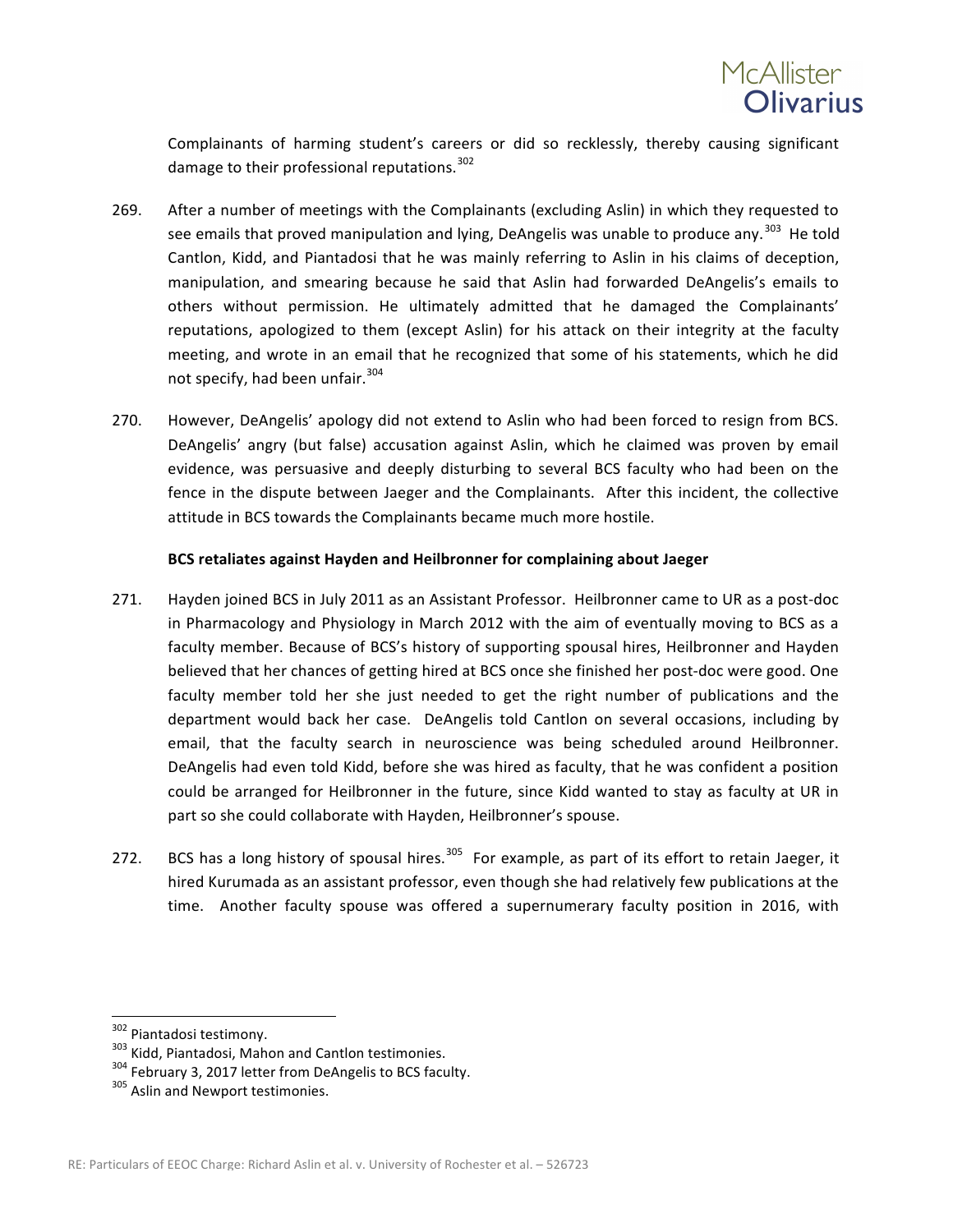

support from many BCS faculty, even though all the papers that she had published were with her husband (a senior faculty member). 306

- 273. In 2015, BCS needed to hire for two positions, one in neuroscience and another in cognitive science. DeAngelis wanted to make sure that the search was well-timed for Heilbronner to apply, so asked her which position BCS should try to fill first. Heilbronner asked him to recruit for the cognitive position first. That would allow her to spend more time in her current post-doc and finish some publications by the following year, and recover from the birth of her first child, by the time the second position opened, in neuroscience, that would be highly suited to her work. As of early 2016, BCS gave every indication that it planned to hire Heilbronner and retain Hayden.<sup>307</sup> In his annual meeting with DeAngelis in March 2015, Hayden made clear that he would leave the UR if Heilbronner was not awarded a position.
- 274. However, by the time BCS recruited for the neuroscience position in 2016, Hayden and Heilbronner had been associated with the complaint against Jaeger, and DeAngelis and other responsible figures reconfigured the rules to prevent Heilbronner from obtaining a job. First, the search committee was designed to comprise only faculty who supported Jaeger after the January 10 meeting rather than include even one from the other group. Second, the search criteria were changed to focus on an area of research that Heilbronner did not do, despite earlier explicit advice to Hayden, communicated to Heilbronner, which she followed, about how to tailor her research to the department's interests.
- 275. By every other standard, Heilbronner's CV was impressive, and her quantitative metrics (e.g. h-‐ index, number of paper citations) exceeded not only the other candidates, but four of BCS's junior faculty.<sup>308</sup> However, Heilbronner was not hired. The reason given was that she did not match the area of the search, but this was false. In the summer of 2017, DeAngelis and other neuroscience faculty sought out and offered a position to a new candidate, whose research did not fall into the area Heilbronner was told it had to when she was excluded. The candidate was a man who had worse quantitative publication metrics than Heilbronner. For example, he had 10 first or last author publications while Heilbronner had 14 despite being a year younger than he was.<sup>309</sup> Despite this, Jaeger actively campaigned against Heilbronner's hiring and at least five BCS faculty members claimed that Heilbronner was "below threshold" even though she had better quantitative stats.
- 276. The high quality of Heilbronner's work was recognized in August 2017 with a Young Investigator award from the Brain and Behavior Research Foundation, which is awarded only to genuine rising stars in the field.

<sup>&</sup>lt;sup>306</sup> Cantlon testimony.<br><sup>307</sup> Heilbronner testimony.<br><sup>308</sup> Cantlon, Mahon, Piantadosi, Kidd, Aslin, testimony.<br><sup>309</sup> Cantlon, Hayden, Kidd, and Piantadosi testimonies.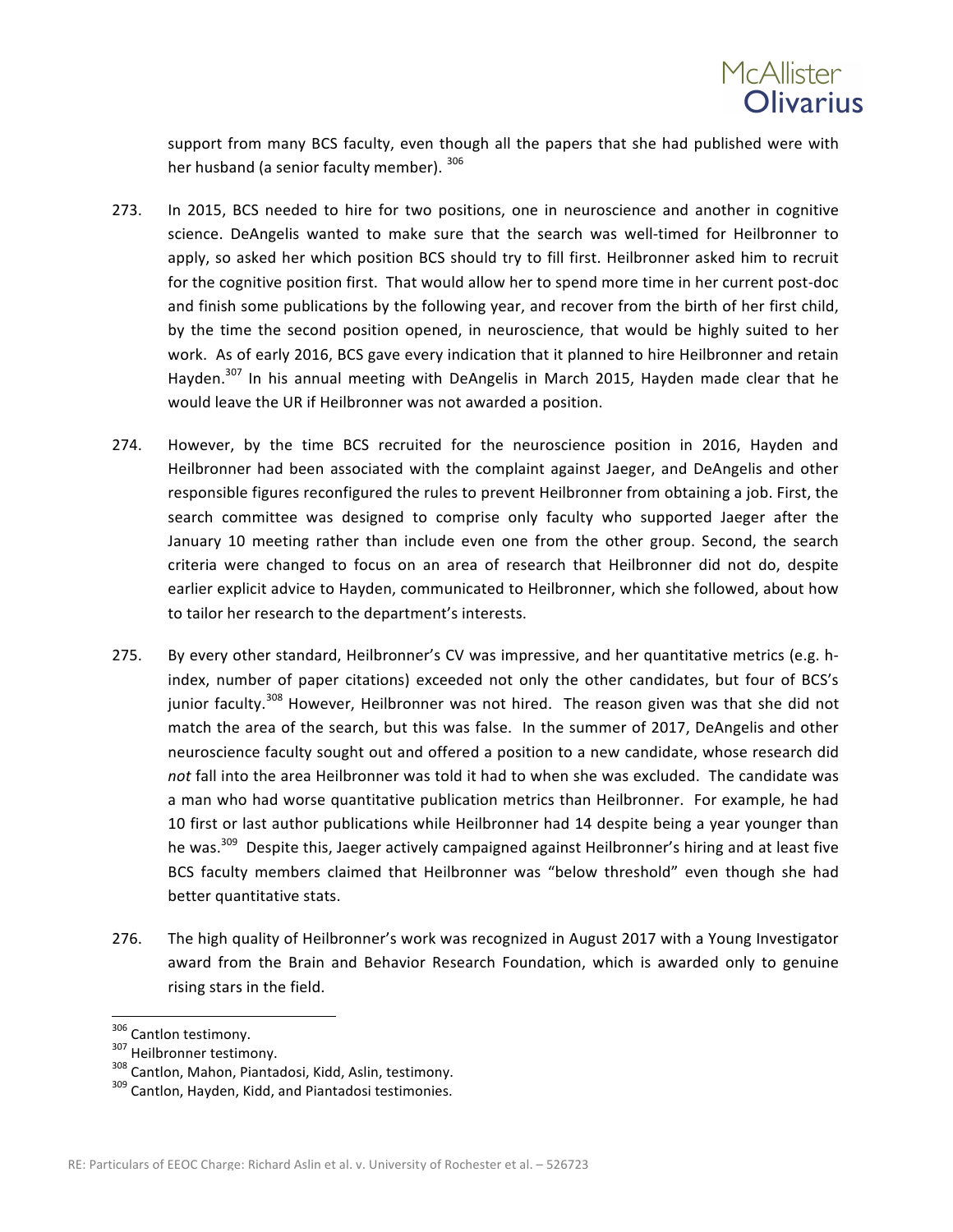

- 277. DeAngelis told Heilbronner and Hayden that another position might become available to her. However, later, DeAngelis told Heilbronner that the position no longer had the support of the Deans. DeAngelis told Mahon "I am dealing with this search the way I have been told to deal with it by my Deans. There is no other way to deal with this outside of this search.... I said there might be other options after the search but there aren't now."<sup>310</sup> This strongly implied that after the complaint the Dean's support for Heilbronner's hiring ceased.
- 278. BCS faculty made the following admissions which show that Heilbronner was not hired in retaliation for her association with Aslin and Cantlon after they raised concerns about violations of Title IX and Title VII:
	- a. On March 24, 2017, DeAngelis told Heilbronner that he could not hire her for an alternative position because she "did not promote department healing," in clear reference to the complaints against Jaeger that the University had decided to dismiss at all costs.<sup>311</sup>
	- b. In January 2017, DeAngelis asked Cantlon and Mahon whether hiring Heilbronner would promote "departmental healing."<sup>312</sup> He asked the same question of Kidd and Piantadosi in March 2017.<sup>313</sup>
	- c. On April 24, 2017, a senior BCS professor told Cantlon and Mahon that other BCS faculty were upset about the situation with Jaeger and they "don't want six of you," meaning BCS did not want six "troublemakers" – so evidently some or all would have to be made to  $leave.<sup>314</sup>$
	- d. In the same meeting, DeAngelis said "That's what happens when you use the department as a political football and break confidentiality. Even if it's legal to talk about your experiences it is going to cause damage and you should expect that." $315$  As a senior university administrator, DeAngelis should know that people who make protected disclosures cannot legally be retaliated against.  $316$
	- e. In an April 26, 2017 meeting, DeAngelis said to Mahon and Cantlon, in reference to the private emails he had seen without permission from Hayden and Heilbronner about the Jaeger complaint, "I think it was really stupid for Ben [Hayden] and Sarah [Heilbronner] to get involved in this stuff while Sarah needed a job."

<sup>&</sup>lt;sup>310</sup> Mahon testimony.<br><sup>311</sup> Cantlon and Mahon testimony.<br><sup>313</sup> Kidd and Mahon testimony.<br><sup>314</sup> Cantlon and Mahon testimony.<br><sup>315</sup> Id.<br><sup>316</sup> Id.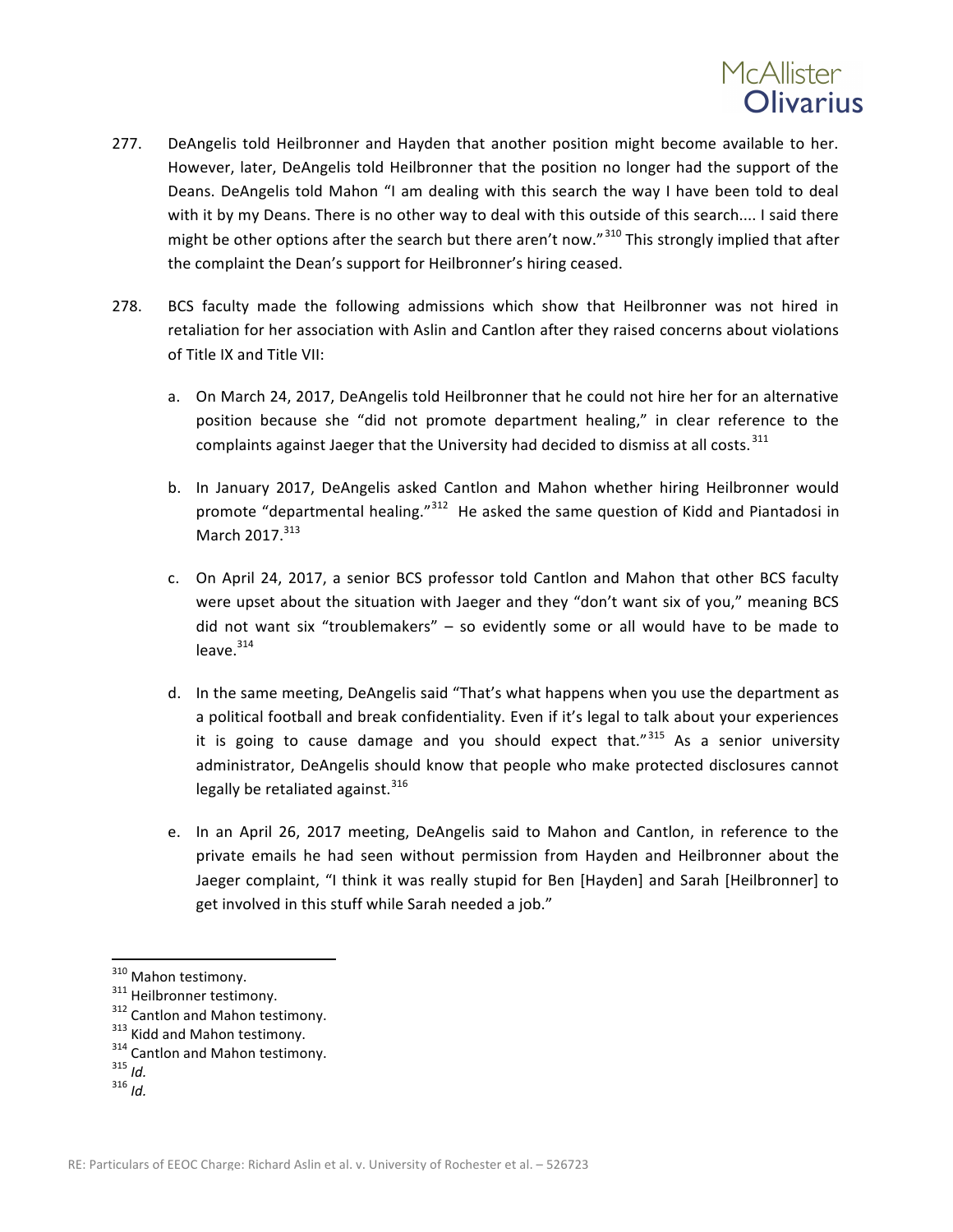

- f. In the same meeting, DeAngelis told Mahon and Cantlon that he previously had planned on hiring Heilbronner – he "had this," he said – implying that it was the complaints raised about Jaeger's sexist and predatory behavior that cost her the job. 317
- g. When Hayden and Heilbronner were considering accepting an alternative offer to her in the Neuroscience department in May 2017, Hayden met with DeAngelis to ask what DeAngelis would do to prevent the BCS faculty from retaliating against him further. DeAngelis said that there was nothing he could do and that Hayden should have no expectations of protection. Hayden and Heilbronner subsequently decided to leave.
- 279. Aside from Heilbronner's own widely recognized merits as a scientist, the logic of spousal hires made BCS's unwillingness to hire her extremely unusual, confirming that its motive was retaliatory. Over the years, BCS had previously hired six faculty pairs (a striking number in a relatively small department). Her husband, Hayden, has been highly valuable to BCS. He has received three NIH Research Grants (RO1s), an impressive number for a scientist at this stage in his career and also by UR standards. He has several high profile publications. He received tenure early. By all accounts, Hayden is someone UR should be trying hard to keep and promote - which is precisely what it did until his involvement with the Complainants. Then it refused to hire his partner who is a formidable, first-rate candidate in her own right, which was an obvious signal that he was no longer wanted. Hayden and Heilbronner necessarily searched for new jobs and secured appointments at the University of Minnesota.
- 280. Normally, when faculty members receive outside job offers, UR will attempt to retain them by raising their compensation either in research funding or salary. Hayden announced his faculty offer at Minnesota to DeAngelis in November 2016 and provided him details about the offer in January 2017, but was not offered any retention until May 2017, at the 11<sup>th</sup> hour. Hayden, who had three federal NIH R01 grants, received an unusually low retention offer of only \$150,000 in research funding plus 1.5 years of postdoctoral salary funding, compared to his offer from Minnesota of over one million dollars.<sup>318</sup> This lowball retention offer was retaliatory. Hayden and Heilbronner have now left UR for the University of Minnesota.
- 281. In fact, DeAngelis, backed by his superiors, appears to be pushing all of Jaeger's critics out of BCS. Dean Lennie admitted to Mahon and Cantlon that the central administration was pushing for the Deans to not retain the Complainants. Hayden collaborates with both Kidd and Piantadosi, who are married; thus, losing him makes it nearly certain they will leave (a fact they shared with DeAngelis several times). Piantadosi collaborates with Cantlon who is married to Mahon. Hayden's departure from UR will by itself have a negative effect on BCS's productivity, and beyond that will hurt all of the research being done jointly through the easy collaboration

 $\frac{317}{318}$  *Id.* 318 Hayden and Heilbronner testimony.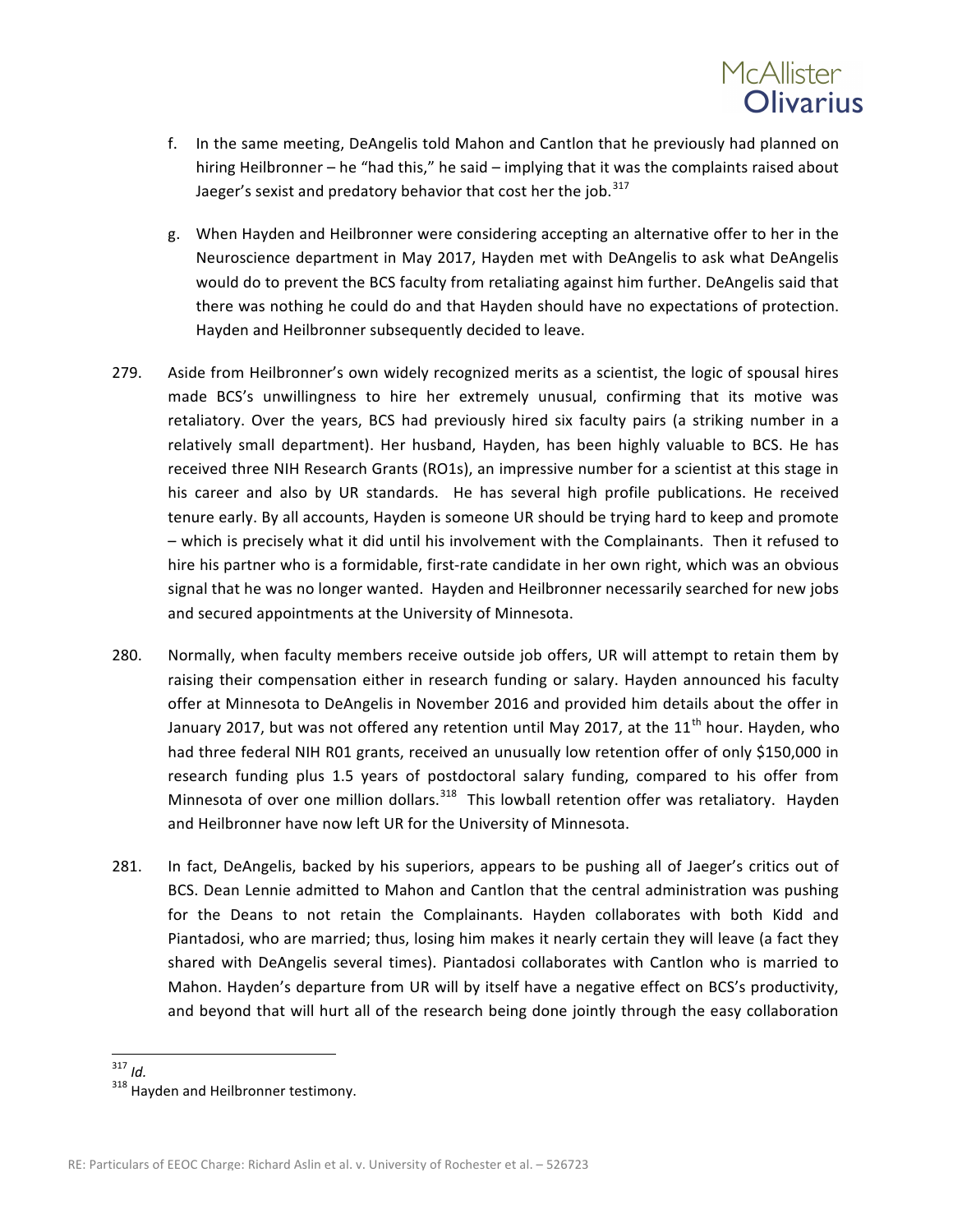

the group has established, which DeAngelis, backed by his superiors, is now upending.<sup>319</sup> Piantadosi and Cantlon both raised this concern to DeAngelis, who took no serious steps to retain Hayden.<sup>320</sup>

282. Moreover, in May 2017, all six of them interviewed at the Rochester Institute of Technology with the goal of starting their own Center for the Origins of Cognition. This would have allowed all of them to stay together to continue their research. However, it would have required the continued use of the scanner at the UR MRI center (which until June 30, 2017 Aslin directed for 14 years), which because it was purchased with federal funds is required to be open to all legitimate researchers. When RIT officials raised with their UR counterparts the possibility of needing access to this equipment on behalf of this new center that would employ some of the Complainants, senior UR administrators said they would charge the Complainants at a rate 2.5 times higher than UR researchers, another example of retaliation.<sup>321</sup>

#### Conclusion

- 283. Newport and Aslin worked to build one of the nation's best brain and cognitive science departments and in ten years took BCS from nothing to ranking fourth in the nation. They created a highly collaborative and inclusive environment in which male and female students both thrived. They worked to build the strongest team possible and based on Jaeger's application, believed he would be a good fit. Unfortunately, Jaeger at first showed his true colors – those of a serial sexual harasser and abuser– only to students, post-docs, and junior faculty. He convinced his victims that BCS leadership knew about and endorsed his sexually charged behavior toward students. This was a lie. Aslin and Newport knew nothing of Jaeger's sexually harassing and predatory behavior. Had either of them known, they would have put a stop to it immediately, as Newport's track record with sexual harassers clearly demonstrates. Now, both Aslin and Newport feel sick that they supported the hiring and professional advancement of a predator, and are concerned that the University refuses to act in any way to undo the damage he has done and is doing to students and the reputation of BCS. Obviously, it is extraordinary, and seriously disrupting, for Aslin to resign from a department he helped to build and nurture for over 20 years, having previously refused multiple offers to leave because of his loyalty and commitment to UR.
- 284. For years Jaeger exerted power over graduate students and post-docs in BCS. He charmed, manipulated, and sometimes threatened them, becoming gatekeeper to important social and professional opportunities. He flaunted numerous sexual relationships in front of graduate students, used constant and overt sexual language, and behaved flirtatiously and overly familiarly with women students, including when he knew he was making the women feel unsafe.

<sup>&</sup>lt;sup>319</sup> Cantlon, Mahon, Kidd, Piantadosi, and Hayden testimony.<br><sup>320</sup> Cantlon and Mahon testimony.<br><sup>321</sup> Cantlon, Mahon, Kidd, Piantadosi, Hayden, and Heilbronner testimony.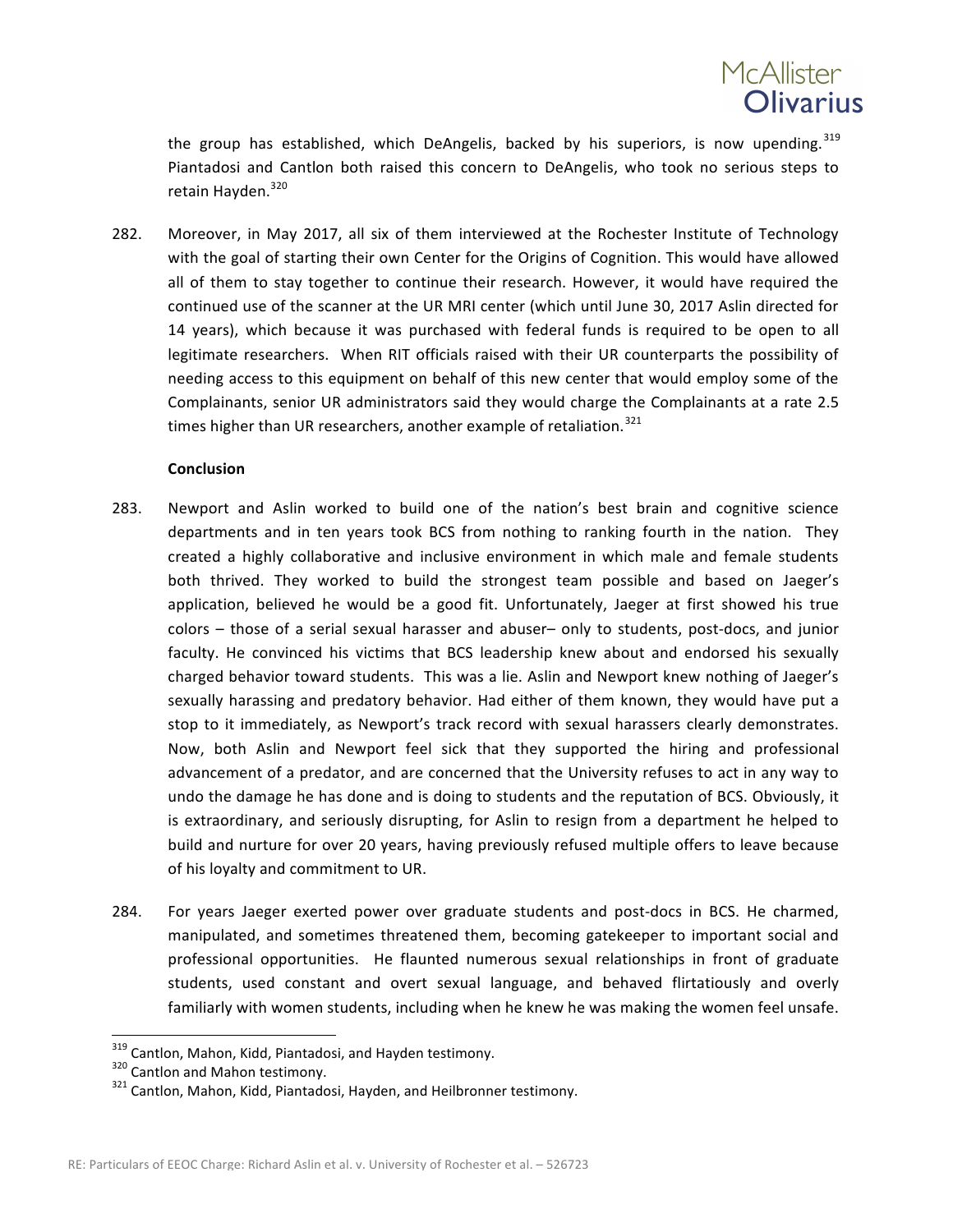

He may have avoided blatant rule-breaking, like sleeping with undergraduates, but pushed multiple boundaries and sought to humiliate his students, so much so that at least eleven women students distorted their educations at BCS to escape him. His misconduct created a clear pattern of sexually harassing and abusive behavior that continues to distort the educational environment at BCS. 

- 285. Some junior BCS faculty members were aware of Jaeger's behavior, in particular Kidd and Piantadosi, who had themselves been graduate students or post-docs at BCS and suffered directly from its hostile environment. Kidd has spent a decade in a department where she has feared for her students and for herself, and been systematically defamed by Jaeger with no one stopping him. She was concerned, based on her own experience and that of others, that if she reported her experiences, BCS and UR would not take effective action or protect her from retaliation. UR has since proven those fears were valid.
- 286. In 2016, prodded by Jaeger's spirited public support for faculty-student sexual relationships, the junior faculty revealed to Aslin what they had known about Jaeger. Aslin contacted Newport to ask if she had known about Jaeger's abuse. She had not. Together the Complainants decided that the best course of action to address the toxic environment was to bring Jaeger's actions to the attention of the administration. Aslin accordingly brought a complaint forward in his name, later joined by Cantlon.
- 287. UR went through the motions of an investigation and appeals process to satisfy Aslin, who is a well-respected scholar. UR did just enough to check the right boxes, but was careful not to "find" anything that would conclusively condemn Jaeger and require actual action on UR's part, even though that required strenuous efforts to ignore relevant evidence and consigning Kidd, a BCS professor, to ignominy as "not credible." UR thought that would end the matter. It did not appear to anticipate that Aslin and the other Complainants would persist in trying to get UR to uphold women's rights and the law while pointing out the evasions and logical flaws of the Nearpass Report.
- 288. UR escalated, and retaliated. It accused the Complainants of spreading rumors and misinformation and bullying Jaeger. UR repackaged the Complainants' protected activities  $$ notifying UR about behavior that violated Title IX and Title VII – as a breach of confidentiality. 

 But this was a straw man. Aslin had told University administrators himself that he was consulting with others to provide information for their investigation, to which they had not objected. UR itself had repeatedly breached confidentiality. It made selective aspects of the investigation public – by providing Kidd with the Nearpass Report when she was not an official complainant, by naming Kidd in the Nearpass Report and verbally to third parties (defaming her in the process), by inviting Jaeger to defend himself publicly based on the Nearpass Report, and by disclosing select information from the investigation to key UR faculty members such as Dr. Runner. UR even read the private emails and checked the phone logs of the Complainants, without their knowledge or consent, upending the usual expectation of e-mail confidentiality to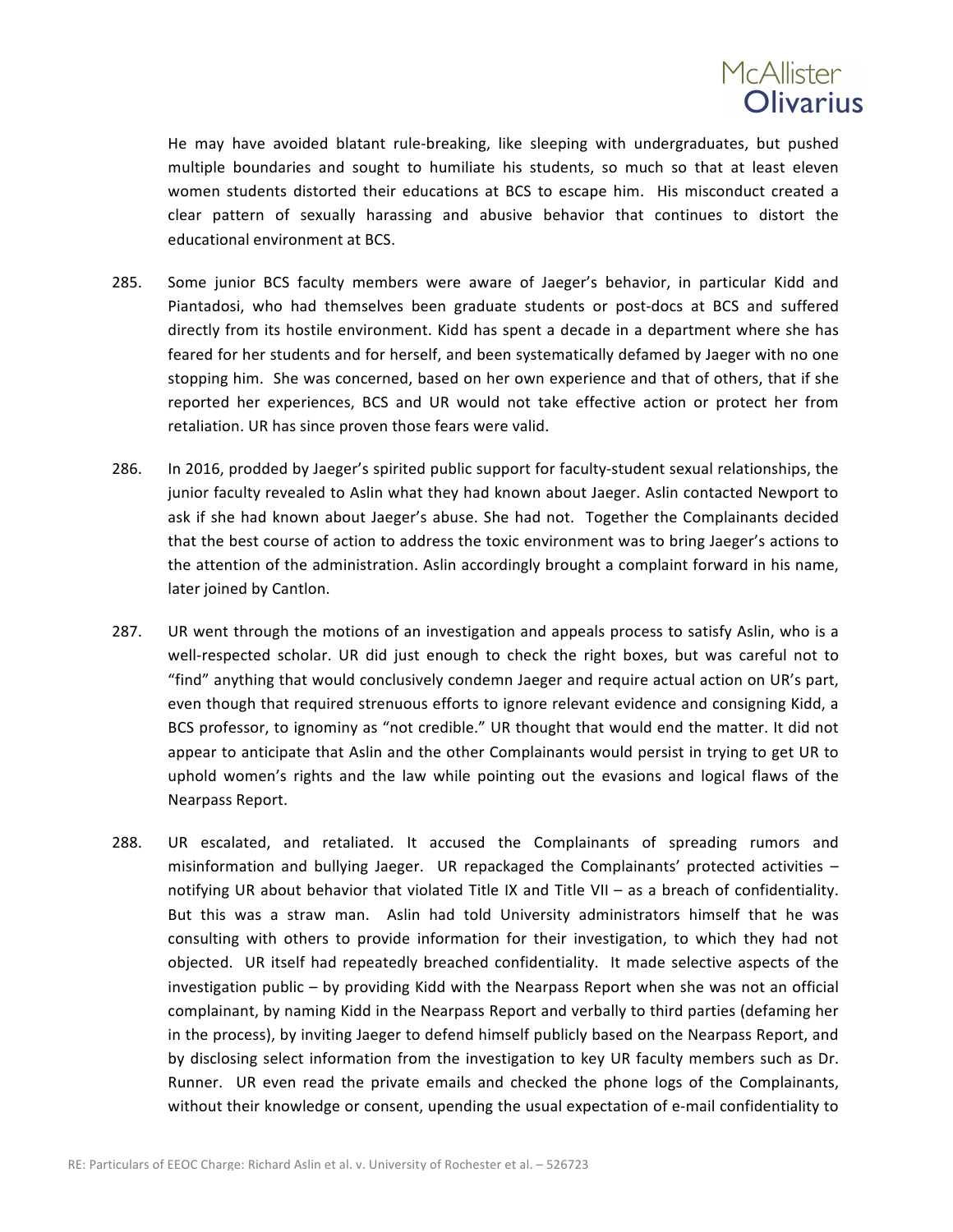# McAllister Olivarius

intervene in an internal personnel dispute, publicly claiming as a result that the Complainants had lied when they had done no such thing – as DeAngelis' inability to provide proof thereof demonstrated. The truth is that UR only cared about confidentiality when it could use it as a shield, to protect itself from scrutiny, or as a sword, to attack the Complainants' reputations. 

- 289. UR's campaign against the Complainants has created a hostile environment for them so toxic that they are no longer welcome in their own department. They are treated as troublemakers and liars. Cantlon and Kidd, in particular, suffer on a daily basis. Cantlon is treated with constant derision and as the spokesperson for the "six of them." Most recently, DeAngelis has pushed her to teach a second large undergraduate lecture course during the present academic year (a teaching load that no other faculty member has), he says to make up for the 'light load' she had during her maternity leave but which in truth followed department policy before DeAngelis became chair. His emails to her are rude and derogatory. Kidd's reputation and credibility have been regularly undermined and, in violation of University policy and New York State law, was granted only two weeks of maternity leave in Fall 2016 after a difficult pregnancy and a complicated C-section. Bixby feels even more unsafe in BCS than before her complaint and took two extra years to finish her Ph.D. UR has made no effort to hide the fact that it wants the Complainants to disappear. It refused to hire Heilbronner against all historical norms, promises to her and the merits of her application, and as a result drove out her husband, Hayden, who is already a leading scientist of his generation in his field. It has actively prevented the Complainants from pursuing opportunities that would allow them to stay together and continue their collaborative research at the Rochester Institute of Technology – blocking rather than promoting scholarship as a university is supposed to do. Morale, reputation, output, recruitment, and grant money at BCS are all suffering as a result of the University's insistent support for the cause of Florian Jaeger.
- 290. Aslin and Cantlon, representing the larger group of Complainants, brought their initial complaint in order to protect the rights of women (indeed everyone) in BCS and uphold the law because they believed it was the right thing to do. They have acted out of care for students and for a department and university in which they have been profoundly invested both professionally and personally. BCS has tried to sweep its problem with sexual misconduct and abuse of women under the rug; they have stood their ground. The Complainants do not want to contribute to sexual harassment being acceptable in academic science by sitting by quietly and obediently as their students are harassed and their colleagues are ignored and silenced. They are acting sincerely in UR's best interests at considerable cost to themselves. Instead of showing respect or even gratitude, UR has made sure they are paying for it.
- 291. The many students around the country who have suffered from Jaeger directly and the hostile environment to which he contributed at BCS, many of whom gave testimony to Nearpass, now feel justifiably threatened by the prospect that he will retaliate against them for the rest of their careers. He might be asked to review their papers, their grants, their promotions, many of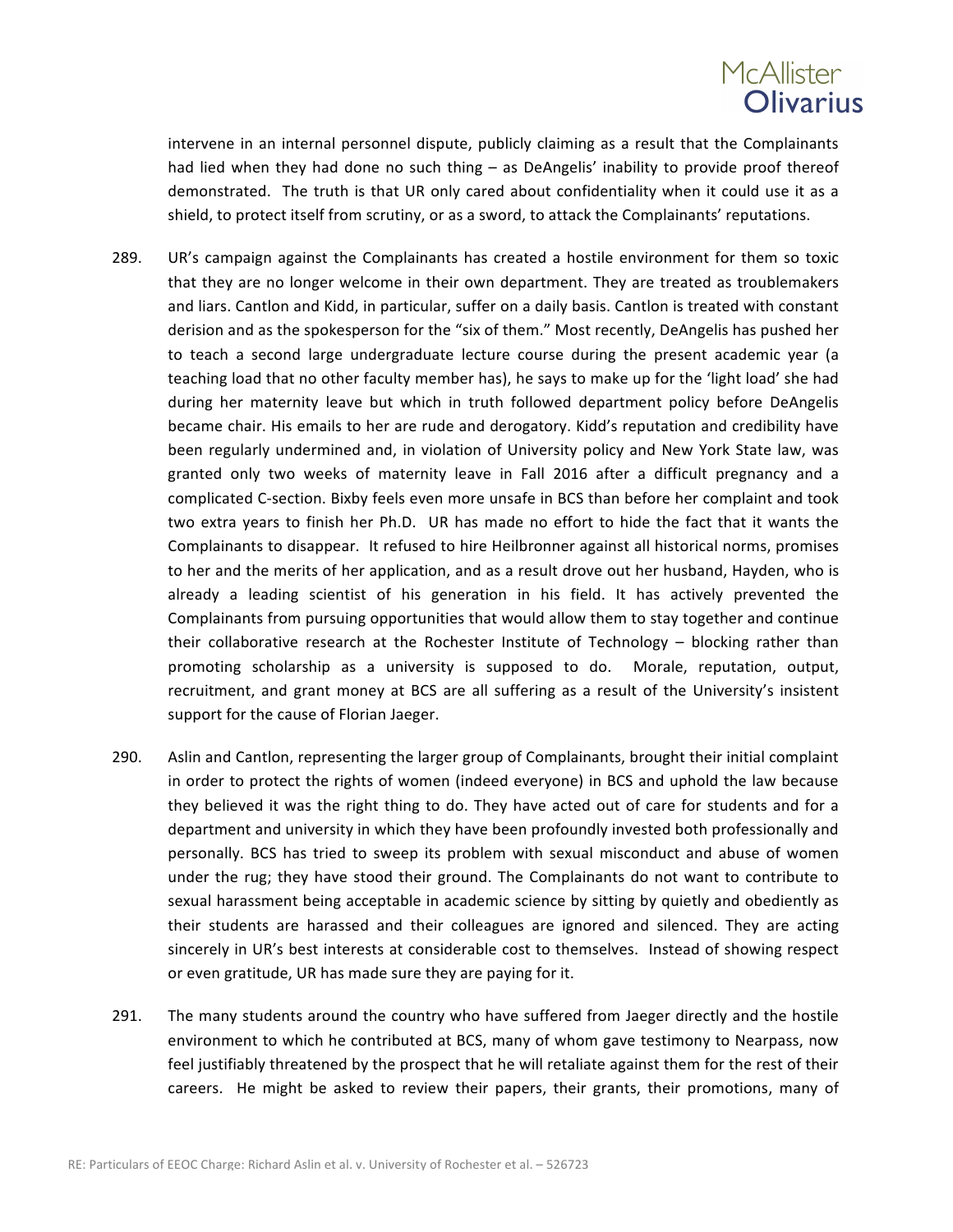

which involve anonymous voting processes where they may not even be aware of his involvement. UR has not only refused to support and protect these alumni who came forward in good faith, it has supported Jaeger in every attempt to discredit them, and the BCS faculty who did support them.

- 292. Meanwhile, undeterred by Bixby's complaint and DeAngelis's talk, Jaeger, who is now 42, is still crashing student parties at conferences. Students feel unsafe because he is still drinking late into the night and making passes at female students. In the summer of 2017, a graduate student at a summer institute where Jaeger was teaching contacted Piantadosi by email to say that Jaeger was making her and others "uncomfortable" because he was attending parties in the students' dorms, staying until the early morning. He was the only faculty member to do so. She said that she felt obligated to avoid drinking because she needed to be on guard against him.<sup>322</sup>
- 293. Complainants are filing this Charge because they no longer see any alternative. UR, an institution they have all loved, has gone seriously astray, and despite their polite requests for constructive action, has simply dug in deeper to protect wrongdoing by Florian Jaeger that has hurt a decade's worth of students at BCS. What should have been a simple problem to solve has metastasized into a long campaign of retaliation by UR administrators who have circled the wagons against the polite entreaties of distinguished faculty who are no longer willing to turn a blind eye to endemic sex discrimination. The result is that a once proud and leading department has been upended by those in charge of it. Good people and excellent scientists are being driven out, for no better reason than to protect a serial sexual harasser. "Groupthink" and defensiveness have replaced clear analysis from UR administrators. The damage they have done to BCS and the Complainants is regrettable, and unnecessary, but it is also real, and must now be redressed.

# LEGAL CLAIMS

- 294. The Complainants intend to bring the following claims against UR and relevant individual defendants:
	- a. Violations of Title VII of the Civil Rights Act of 1964, 42 U.S.C. § 2000e, et. seq ("Title VII") due to: (1) unlawful retaliation against Aslin, Cantlon, Kidd, Hayden, Piantadosi, Mahon and Newport; and (2) unlawfully subjecting Cantlon and Kidd to a hostile work environment on the basis of their sex and (3) constructively discharging Aslin and Hayden.

 <sup>322</sup> Email from Crawford to Piantadosi.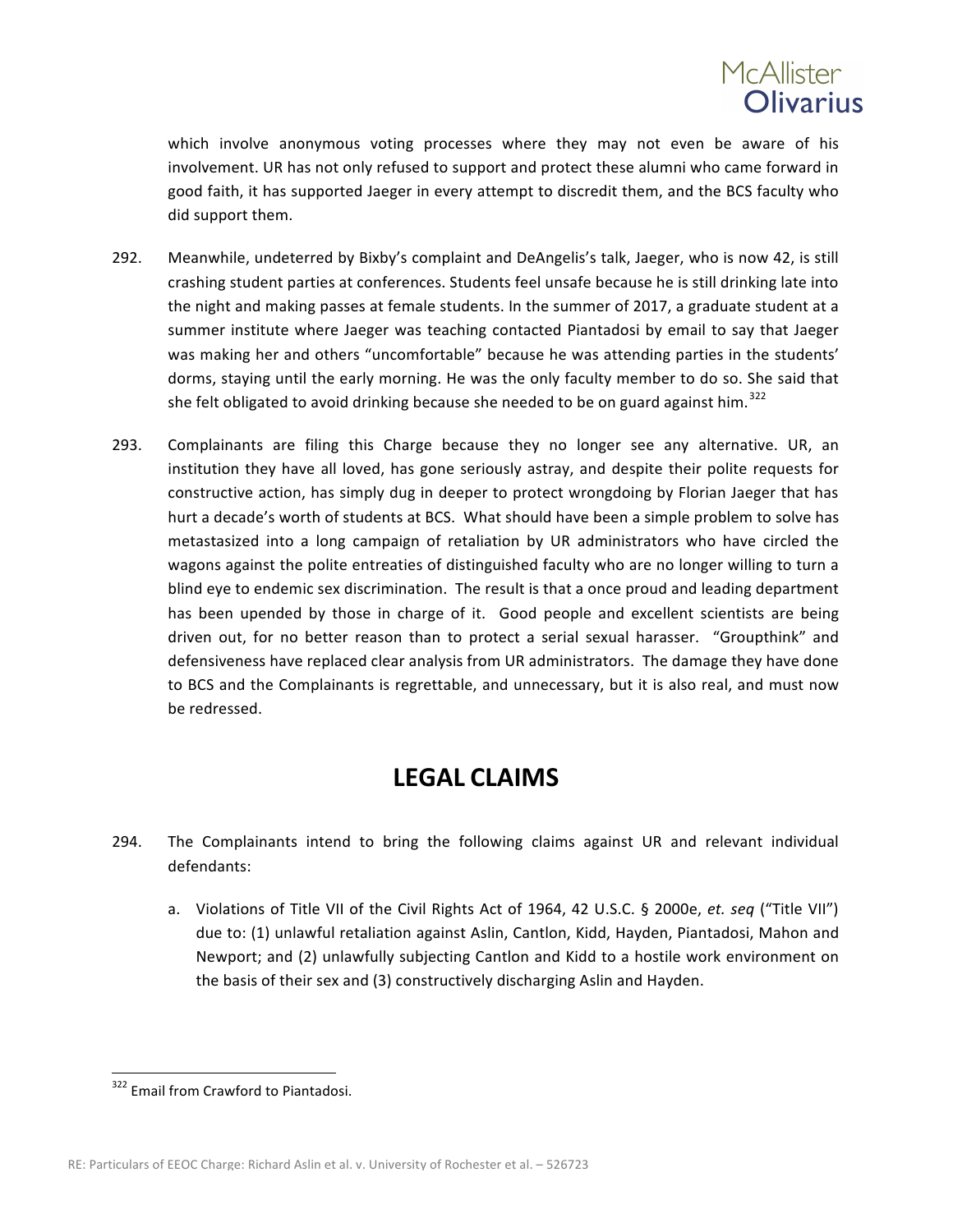

- b. Violations of Title IX due to: (1) unlawful retaliation against Aslin, Cantlon, Kidd, Hayden, Piantadosi, Mahon and Newport; (2) unlawfully subjecting Bixby to a hostile educational environment on account of her sex.
- c. Violations of New York State Human Rights Law due to: (1) unlawful retaliation against Aslin, Cantlon, Kidd, Hayden, Piantadosi, Mahon and Newport; and (2) unlawfully subjecting Cantlon, Kidd and Bixby to a hostile work environment on the basis of their sex and (3) constructively discharging Aslin and Hayden.
- d. Violations of New York State Law due to negligently retaining Jaeger.
- e. Defamation of Aslin, Cantlon, Hayden, Piantadosi, Kidd, Mahon and Newport.

# G. UNLAWFUL RETALIATION IN VIOLATION OF TITLE VII AND NEW YORK HUMAN RIGHTS LAW

- 295. Title VII prohibits employers from retaliating against employees who oppose unlawful employment practices or participate in the investigation into such practices. 42 U.S.C.  $\S$  2000e– 3(a).
- 296. A prima facie case of retaliation under Title VII is established where it is shown that: "(1) the employee engaged in protected activity, (2) the employer was aware of this activity, (3) the employer took adverse action against the employee, and (4) a causal connection exists between the protected activity and the adverse action." Kessler v. Westchester Cty. Dep't of Soc. Servs., 461 F.3d 199, 205-06 (2d Cir. 2006).
- 297. Opposition to an unlawful employment practice under 42 U.S.C. § 2000e–3(a) has an "expansive definition." EEOC v. New Breed Logistics, 783 F.3d 1057, 1067 (6th Cir. 2015) (quoting Johnson v. Univ. of Cincinnati, 215 F.3d 561, 579, 580 n.8 (6th Cir. 2000)).
- 298. Complaints need not be made directly to the employer to garner protection; complaints made about the employer to others that the employer learns about can be protected opposition. EEOC Enforcement Guidance on Retaliation and Related Issues, No. 915.004, August 25, 2016, p. 12 (citing 1 B. Lindemann, P. Grossman, & C. Weirich, Employment Discrimination Law 15-20 (5th ed. 2012) (collecting cases)).
- 299. The Supreme Court has expressly recognized that harming a third party who is associated with an employee engaged in protected activity can constitute an adverse action against the employee in a Title VII retaliation case. Thompson v. N. Am. Stainless, LP, 562 U.S. 170 (2011) (it is "obvious that a reasonable worker might be dissuaded from engaging in protected activity if she knew that her fiancé would be fired."). In fact, where the third party is a close family member, the standard will "almost always" be met. Id. at 178.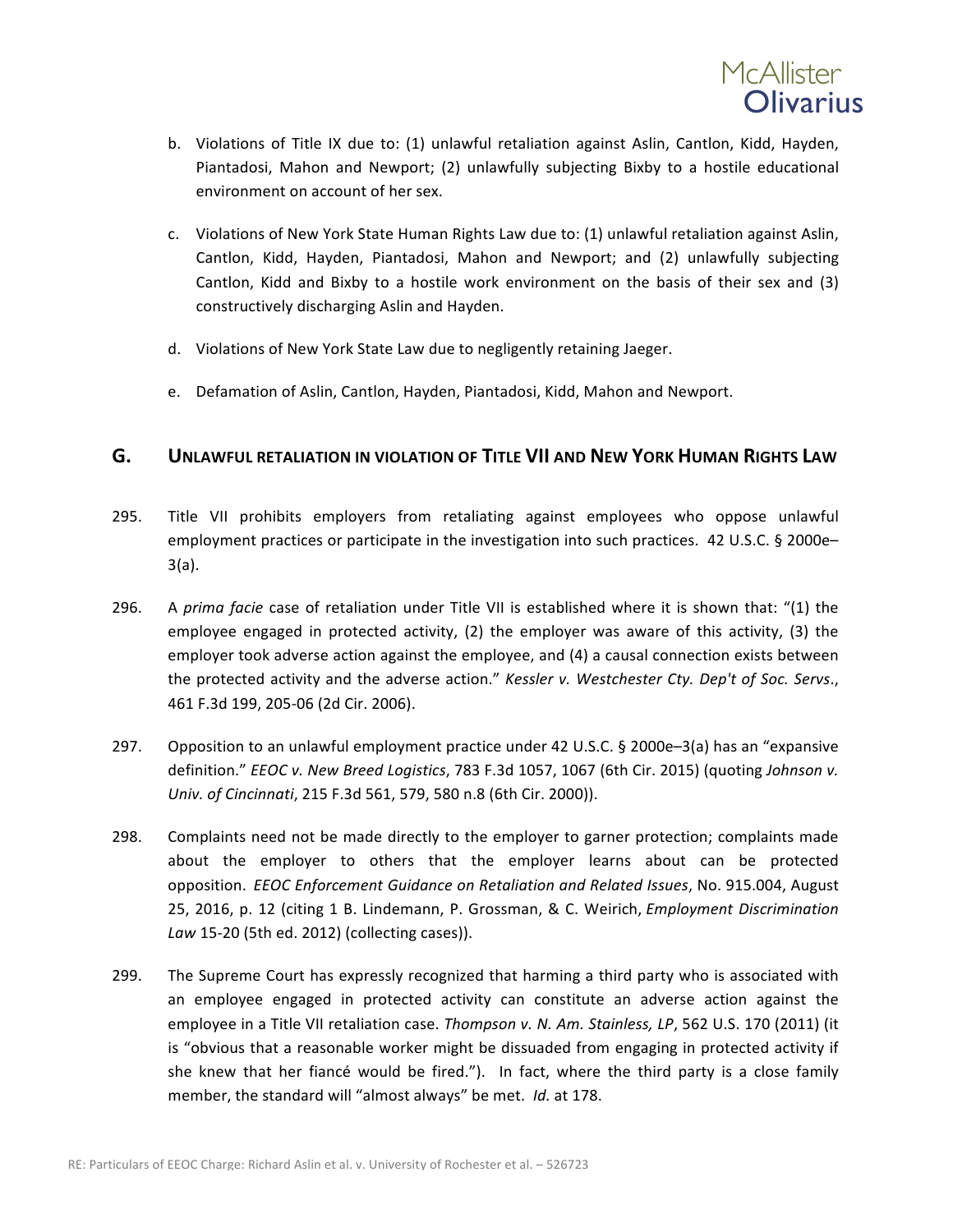

- 300. Communications need not be formal or include any legal terminology or magic words to constitute protected activity. Okoli v. City of Balt., 648 F.3d 216, 224 (4th Cir. 2011) (ruling that it was sufficient to constitute "opposition" that plaintiff complained about "harassment" and described some facts about the sexual behavior in the workplace that was unwelcome, and that she did not need to use the term "sexual harassment" or other specific terminology); EEOC v. Go Daddy Software, Inc., 581 F.3d 951, 964 (9th Cir. 2009) (holding that allegations need not have identified all incidents of the discriminatory behavior complained of to constitute opposition because "a complaint about one or more of the comments is protected behavior").
- 301. The University has known, since at least 2013, that reported wrongdoing by Jaeger directly affected University employees, including both full-time and student employees, and the overall environment of the department for female employees.
- 302. Despite this knowledge, the University took no action to remedy the hostile work environment and protect its student and faculty employees. Instead, the University exacerbated the hostile environment based on sex by chastising and blaming those who had come forward to complain.

### Unlawful Retaliation Against Richard Aslin in Violation of Title VII and New York Human Rights Law

- 303. Aslin was until June 30, 2017, and at all pertinent times was, an employee of the University.
- 304. Since March 2016, when he learned of Jaeger's longstanding pattern of harassing and discriminatory behavior towards University students, prospective students and employees, Aslin has continuously engaged in an interconnected set of protected activities, including without limitation:
	- a. Reporting Jaeger's inappropriate sexual behavior to University counsel Crummins and University investigator Nearpass in March 2016.
	- b. Assisting in identifying witnesses and providing information, including information about discrimination and harassment of females employed by the University, to University officials to encourage and assist in their investigation of Jaeger's misconduct.
	- c. Directly encouraging Nearpass and other officials to conduct a thorough investigation and following up on the investigation process.
	- d. Expressing disapproval of Jaeger's misconduct and its detrimental impact on the University's professional and educational environments to UR administration and BCS faculty.
	- e. Collaborating with colleagues about how to ensure that Jaeger's misconduct was properly investigated, to help those harmed by his actions, and to prevent additional harm from occurring.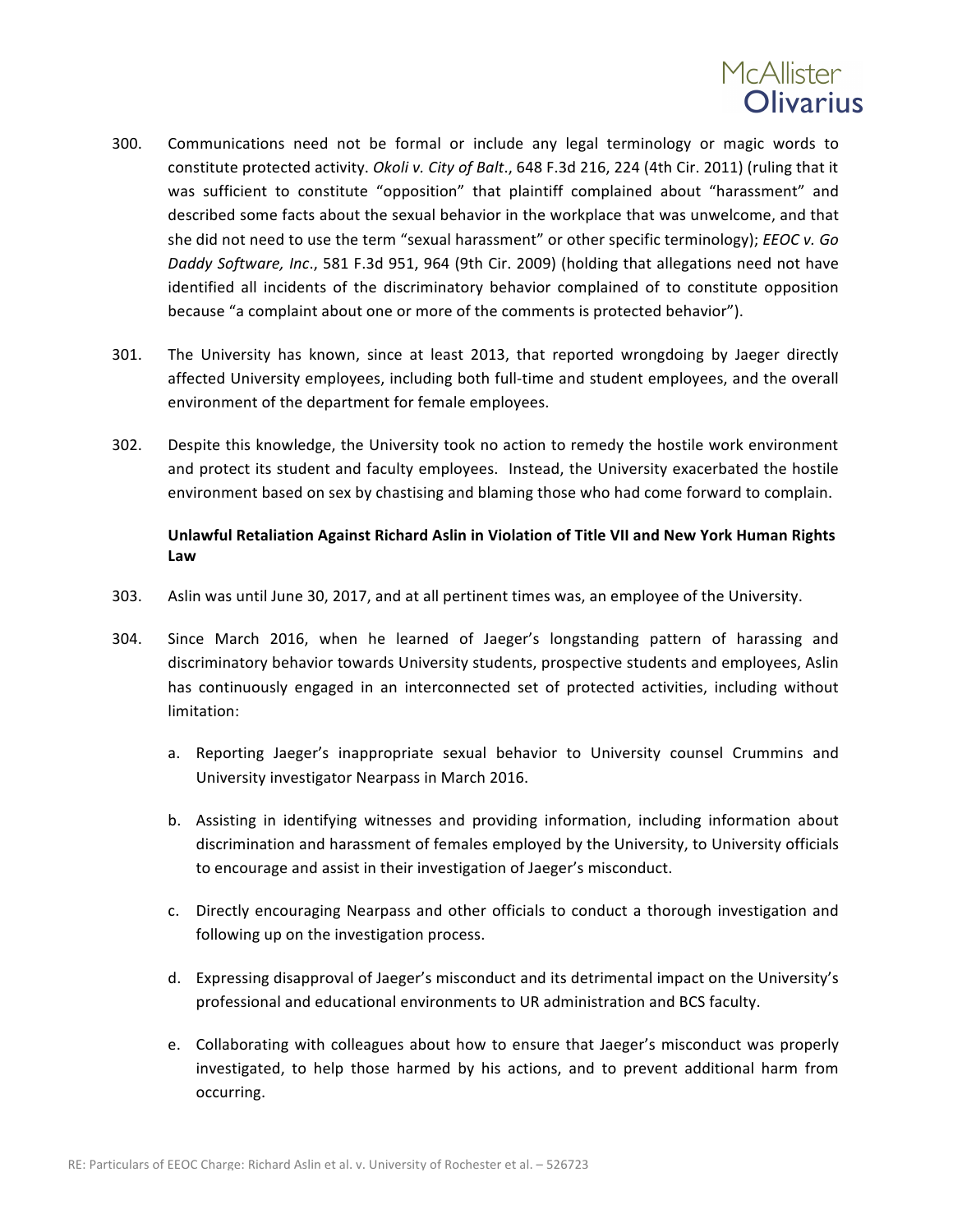

- f. Appealing Dean Robert Clark's June 2016 decision regarding Jaeger's conduct.
- g. Refusing Intercessor van Slyke's request in October 2016 to "cut a deal" under which Aslin would stop opposing Jaeger's misconduct and the University's failure to take appropriate action.
- h. Meeting with University President Seligman on October 26, 2016, to put him personally on notice of the severity of the problem facing BCS, the misdeeds of the UR legal team, and urge him to protect the University from Jaeger's misconduct.
- i. On December 2, 2016, resigning from BCS in protest against the University's failure to properly handle the complaints about Jaeger's harassment and the hostile environment that ensued.
- 305. As a direct result of his protected activities and as retaliation for them, the University took materially adverse actions against Aslin. As the factual narrative details above, the retaliation was not a single, discrete incident but rather an ongoing series of numerous retaliatory actions.
- 306. The core of the University's retaliatory actions focused on harming Aslin's reputation and status in BCS and the greater academic community by falsely characterizing him as a bully with a vendetta who spread lies about Jaeger. Notable examples of retaliatory actions taken against Aslin include:
	- a. Deans Lennie and Culver writing a memo on July 26, 2016 wrongly portraying the complaints against Jaeger as rumors and gossip.
	- b. The November 29, 2016, letter from Provost Rob Clark to BCS faculty that praised Jaeger and characterized the complaints against him as "rumors" and "misinformation." At the time of the letter, department faculty knew that Aslin was a principal figure among the faculty who had complained against Jaeger.
	- c. The January 2017 faculty meeting where DeAngelis announced that some faculty had been bullying Jaeger and that he had a stack of private emails proving that they had spread rumors, deceived and manipulated people. At the time of the meeting, department faculty knew that Aslin was one of the individuals to whom DeAngelis was referring.
	- d. Disclosing Aslin's private letter to Jaeger, without Aslin's knowledge or consent, to select BCS faculty members to give the wrong impression that Aslin bullied Jaeger.
	- e. Continuously, falsely, and publicly blaming Aslin for Jaeger's disinvitation from a conference at Georgetown University, hurting his relationship with his colleagues. This false characterization continued at least until March 31, 2017, when the deans wrongly condemned Aslin for contacting the conference organizer.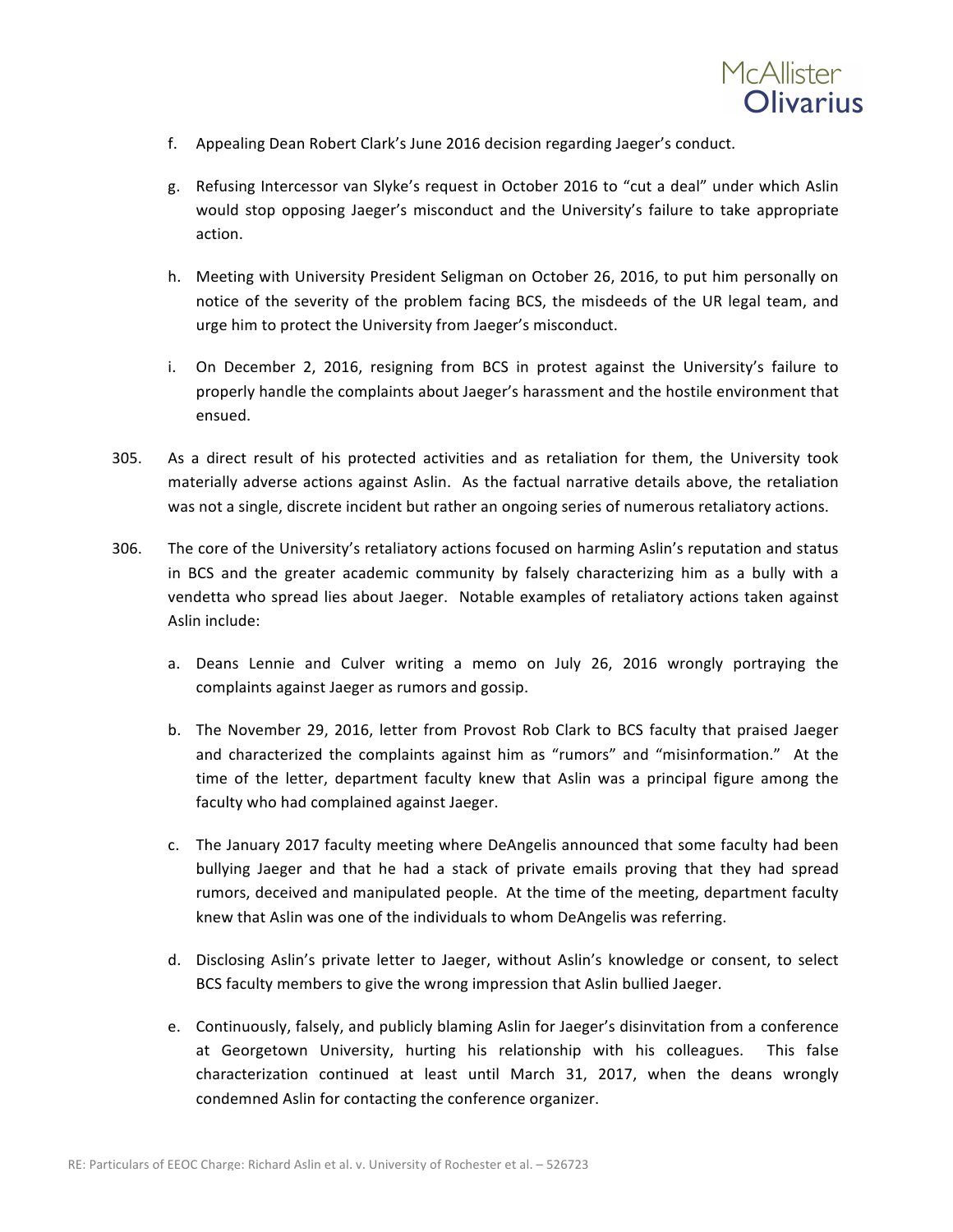

- f. Creating and, to date, maintaining the narrative that Aslin and other Complainants have violated confidentiality by engaging in protected activity.
- g. Violating Aslin's confidentiality by giving at least Kidd, and perhaps others, a copy of the original Nearpass Report.
- h. Statements made by the President of the University, Joel Seligman, in Spring 2017 to at least one senior faculty member in another department that described the complaints against Jaeger as a smear campaign run by BCS faculty, and claimed that emails proved wrongdoing by faculty members, which included Aslin.
- 307. UR took materially adverse action against Aslin by constructively discharging him in violation of Title VII and New York Human Rights Law. After Aslin engaged in legally protected activity, UR intentionally made Aslin's environment so hostile that any reasonable person in his position would have resigned. See Pennsylvania State Police v. Suders, 542 U.S. 129 (2004) and Teran v. Jetblue Airways Corp., (N.Y. App. Div. 2015).

## Unlawful retaliation against Jessica Cantlon in violation of Title VII and New York Human Rights Law

- 308. Jessica Cantlon is and at all pertinent times was a female employee of the University.
- 309. Since at least March 2016, when she filed one of the complaints that launched the investigation of Jaeger's longstanding pattern of harassing and discriminatory behavior towards female students, post-docs, faculty members, and prospective students, Cantlon has continuously engaged in an interconnected set of protected activities, including without limitation:
	- a. Sharing her personal experiences and knowledge of Jaeger's inappropriate liaisons with graduate students and post-docs, his lewd comments, and the detrimental impact his sexual misconduct had on the women it was directed towards.
	- b. Suggesting witnesses and providing information and evidence (like Jaeger's Facebook posts), including information about discrimination and harassment of female employees, to University officials to encourage and assist in their investigation of Jaeger's misconduct.
	- c. Expressing disapproval and concern about Jaeger's misconduct and its detrimental impact on the University's professional and educational environments.
	- d. Meeting with Levy on March 25, 2016, to express concerns about the sexual harassment and hostile environment prevailing in BCS and to seek Levy's direction about how to proceed.
	- e. Filing a written complaint to Nearpass and Levy about Jaeger's behavior with a focus on his demeaning and objectifying statements about women.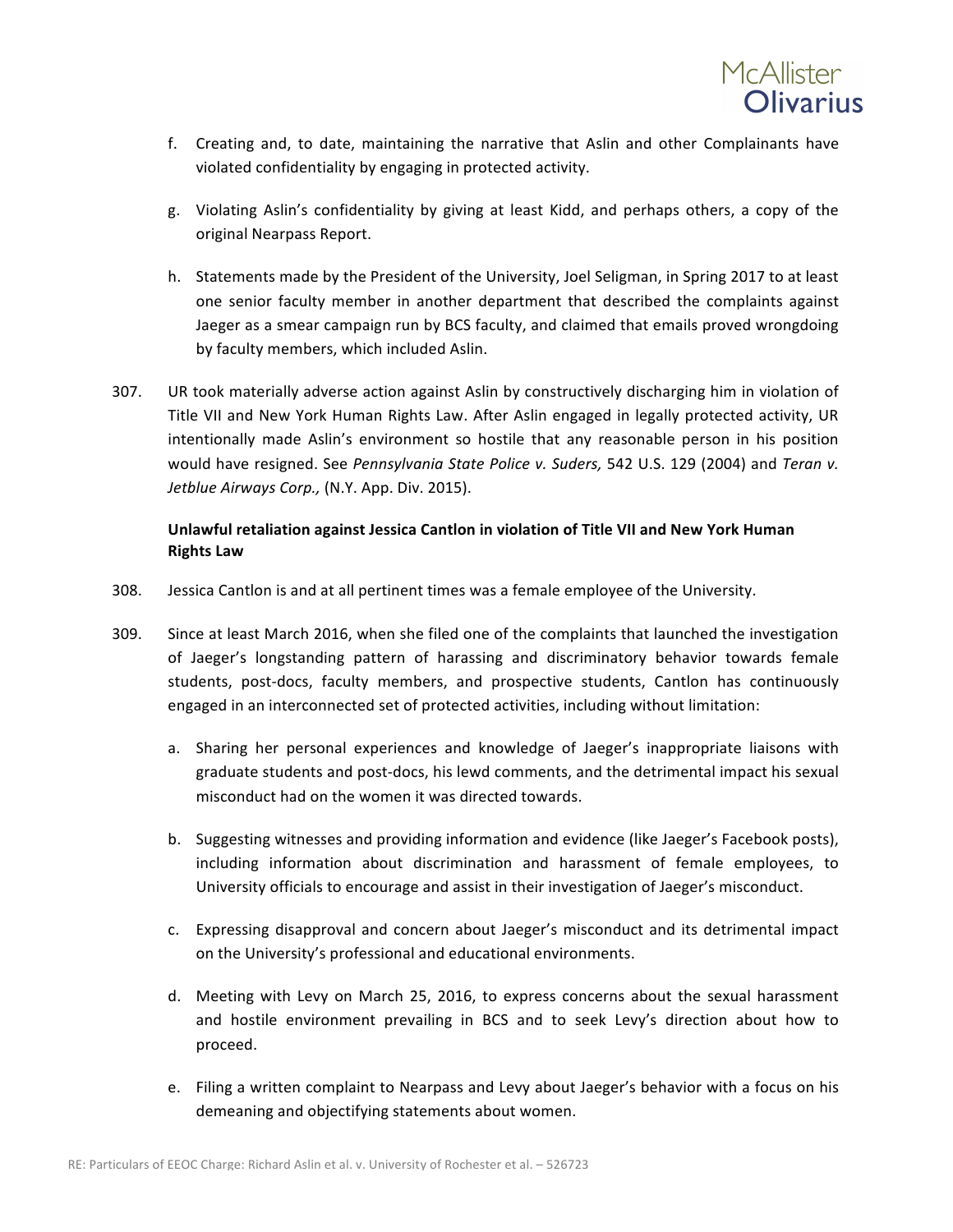

- f. Appealing Dean Robert Clark's June 2016 decision condoning Jaeger's conduct.
- g. Collaborating with colleagues about how to ensure that Jaeger's misconduct was properly investigated, help those harmed by his actions, and prevent additional harm from occurring.
- h. Writing to Clark on December 6, 2016, to express her frustration with the case, highlight the harmful impact the University's handling of it had on the women who had come forward to share their experiences, and promote dialogue about how to do better so that current and future students can be protected.
- i. Writing to the University President, along with fellow Complainants, to encourage the President to listen to Aslin's concerns about how the complaints against Jaeger had been handled and the deleterious effect thereof on BCS.
- j. Expressing concerns to DeAngelis about Jaeger being permitted to participate in the evaluations of Piantadosi and Kidd in February and March 2017 when both had opposed Jaeger's conduct and Kidd had been sexually harassed by him as a student.
- k. Expressing concerns to DeAngelis that the decisions not to hire Heilbronner and to not take reasonable and customary steps to retain Hayden would hurt the reputation and vitality of BCS and were retaliatory toward them both and, by extension (via truncated research collaborations), toward Cantlon, Kidd, Piantadosi, and Mahon.
- 310. As a direct result of her protected activities and in retaliation for them, the University took materially adverse actions against Cantlon. The core of the University's retaliatory actions focused on harming Cantlon's reputation and status in BCS and the greater academic community by falsely characterizing her as a troublemaker who spread lies about Jaeger. The retaliatory efforts were continuous and included, without limitation:
	- a. Violating Cantlon's confidentiality by giving at least Kidd a copy of the original Nearpass Report.
	- b. Deans Culver and Lennie writing a memo on July 26, 2016 wrongly portraying the complaints against Jaeger as rumors and gossip.
	- c. The November 29, 2016, letter from Provost Rob Clark to department faculty that praised Jaeger and characterized the complaints against him as "rumors" and "misinformation." At the time of the letter, department faculty knew that Cantlon was one of the people who had complained against Jaeger.
	- d. The January 2017 faculty meeting where DeAngelis wrongly announced that some faculty had been bullying Jaeger and that he had a stack of emails proving that they had spread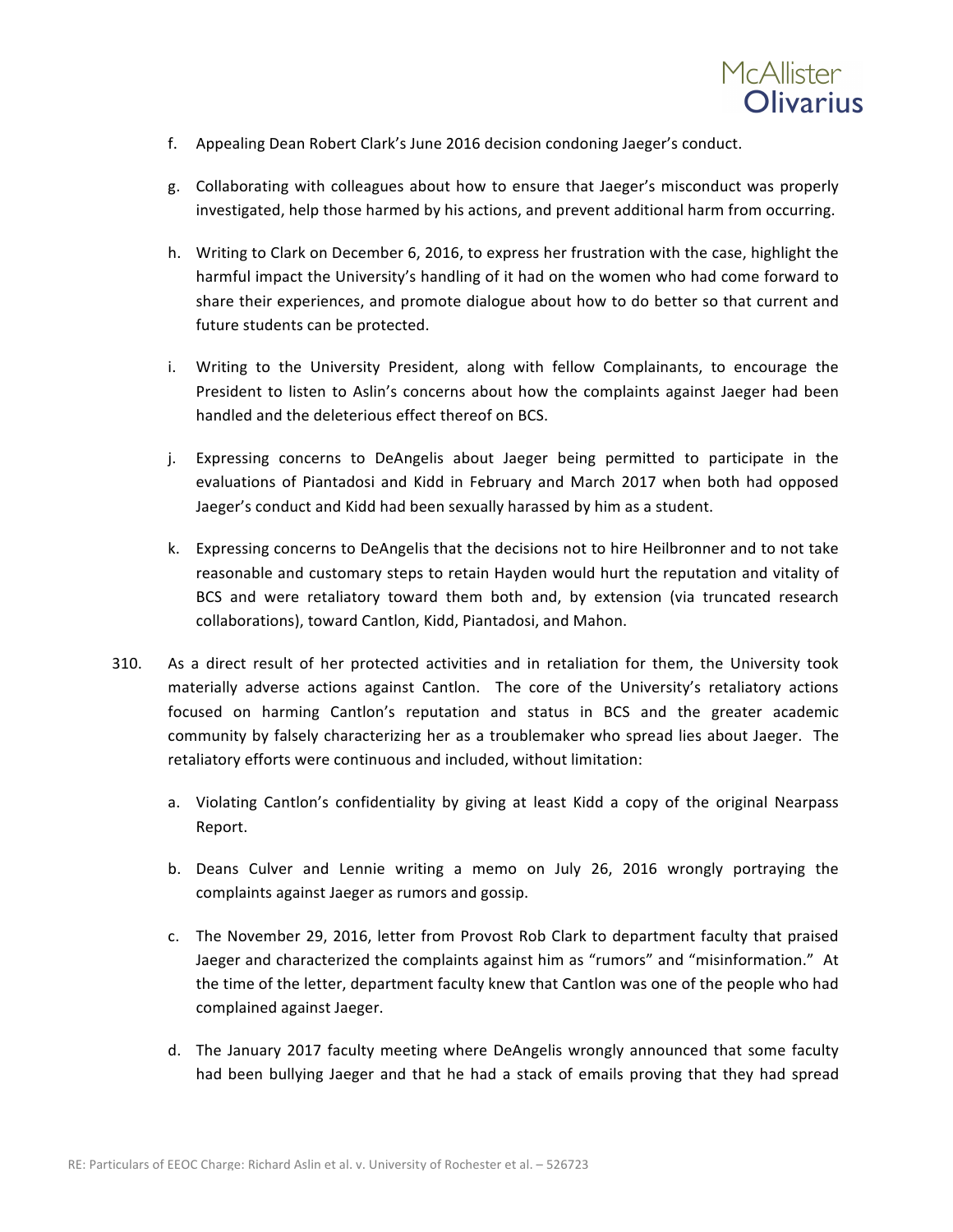

rumors, deceived and manipulated people. At the time of the meeting, department faculty knew that Cantlon was one of the individuals to whom DeAngelis was referring.

- e. Creating and maintaining the narrative that Cantlon and other Complainants have violated confidentiality by engaging in legally protected behavior.
- f. Statements made by the President of the University in Spring 2017 to at least one senior faculty member in other departments that described the complaints against Jaeger as a smear campaign run by faculty, and accused the faculty Complainants (which included Cantlon) of wrongdoing in their emails.
- g. DeAngelis telling Cantlon, in front of other BCS faculty, that she should "take responsibility for her actions" – meaning her complaint against Jaeger - and aggressively demanding that she apologize to BCS for the trouble she has caused.
- h. Excluding Cantlon from BCS meetings to discuss whether or not to hire Heilbronner.
- i. Refusing to retain Hayden despite his clear talent and suitability, knowing that this would hurt the research of Cantlon and others, and damage the vitality and reputation of BCS and the University.
- j. Sabotaging Cantlon and the other Complainants' opportunity to move to RIT in order to continue their collaborative research.
- k. One BCS faculty member telling Cantlon that he did not care if Cantlon and the other Complainants left BCS in the wake of their complaints about Jaeger and UR's response to them, and that BCS would be fine without her.
- l. Attempting to require Cantlon to assume a teaching load (with two large undergraduate lecture courses in a single academic year) that is not required of other BCS faculty.
- 311. The efforts to undermine Cantlon's reputation were particularly harmful because she is a junior faculty member whose career prospects and professional relationships are more susceptible to undermining than senior faculty.

### Unlawful retaliation against Celeste Kidd in violation of Title VII and New York Human Rights Law

- 312. Kidd has been a female employee of UR since September 2007.
- 313. Since at least March 2016, Kidd has continuously engaged in an interconnected set of protected activities, including without limitation: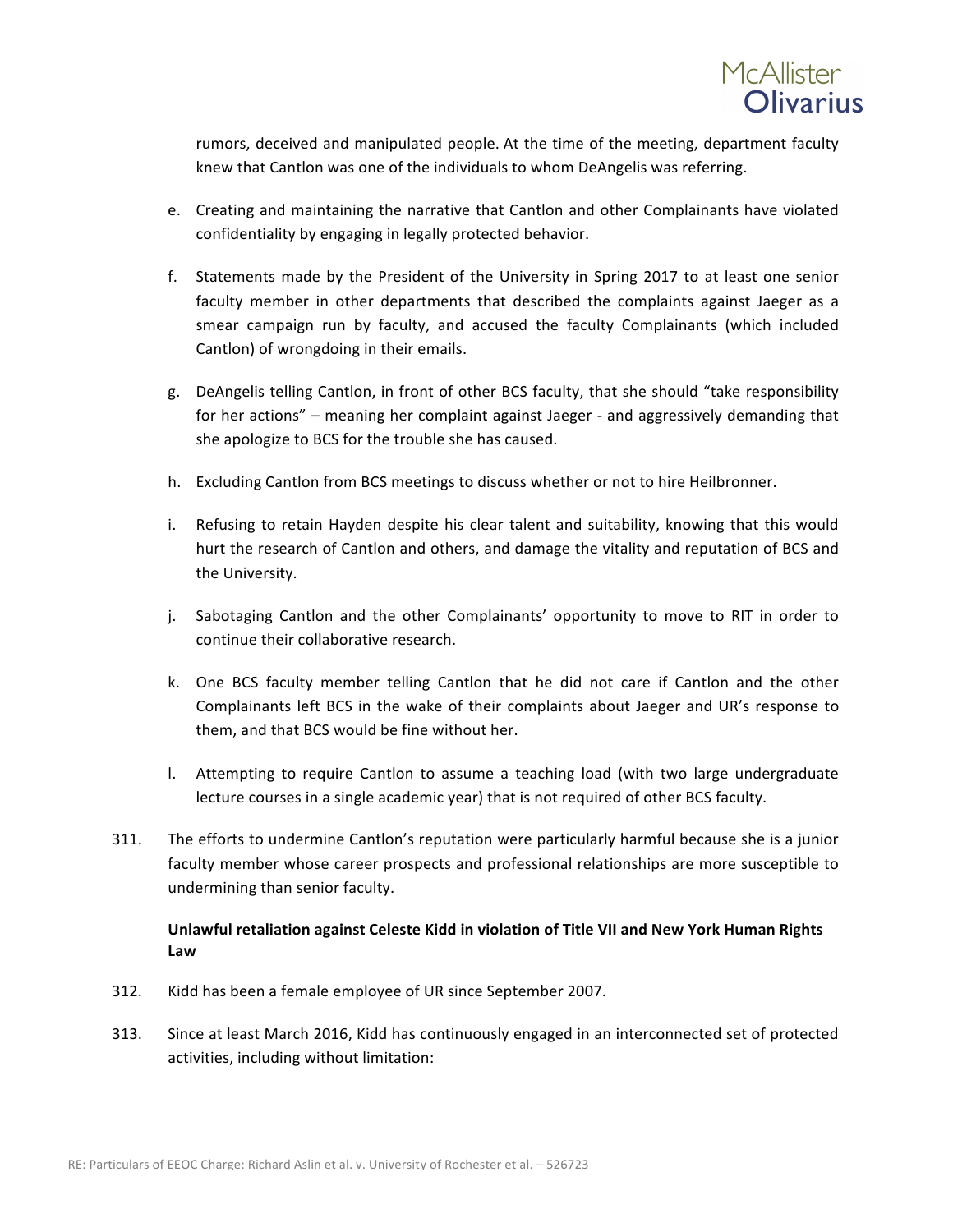

- a. Participating in the investigation of Jaeger by sharing her very personal experience of being sexually harassed by Jaeger as a graduate student;
- b. Openly expressing disapproval and concern about Jaeger's illegal conduct and its detrimental impact on the University's educational environment;
- c. Collaborating with colleagues about how to ensure that Jaeger's misconduct was properly investigated, help those harmed by his actions, and prevent additional harm from occurring;
- d. Filing a retaliation complaint with Dean Culver on July 21, 2016 and a follow-up letter on August 19, 2016;
- e. Participating in the investigation into her retaliation complaint;
- f. Appealing the outcome of her retaliation complaint on October 4, 2016;
- g. Sending an e-mail, with Piantadosi, to DeAngelis in August 2016 directly encouraging him to investigate Jaeger's abuse of all relevant UR policies including human resources policies, and to publicly support those who had the courage to complain about Jaeger and encourage UR to behave lawfully;
- h. Along with Piantadosi, meeting with DeAngelis in Fall 2016 to discuss (1) the prospect of leaving UR because the Nearpass Report identified and attacked Kidd by name, (2) the possibility of continuing retaliation, (3) Curtin's finding that the University did not do enough to guard against it, and (4) concern that Jaeger would be involved in future evaluations;
- i. Writing, with Piantadosi, an e-mail to Deans Lennie and Culver on January 3, 2017 with suggestions for improvements to the investigation process for complaints like those against Jaeger, plus evidence that they were needed; and
- j. Expressing concerns to DeAngelis that the decisions to not hire Heilbronner and to not take reasonable and customary steps to retain Hayden were retaliatory toward them both and, by extension (via truncated research collaborations), toward Cantlon, Kidd, Piantadosi, and Mahon.
- 314. As a direct result of her protected activities and in retaliation for them, the University took materially adverse actions against Kidd. The core of the University's retaliatory actions focused on harming Kidd's reputation and status in BCS and the greater academic community by falsely characterizing her as a liar who spread misinformation about Jaeger to get back at him. The retaliatory efforts were continuous and included, without limitation:
	- a. Violating Kidd's confidentiality by not protecting disclosure of her name as one of the witnesses to Jaeger's misconduct in the Nearpass Report.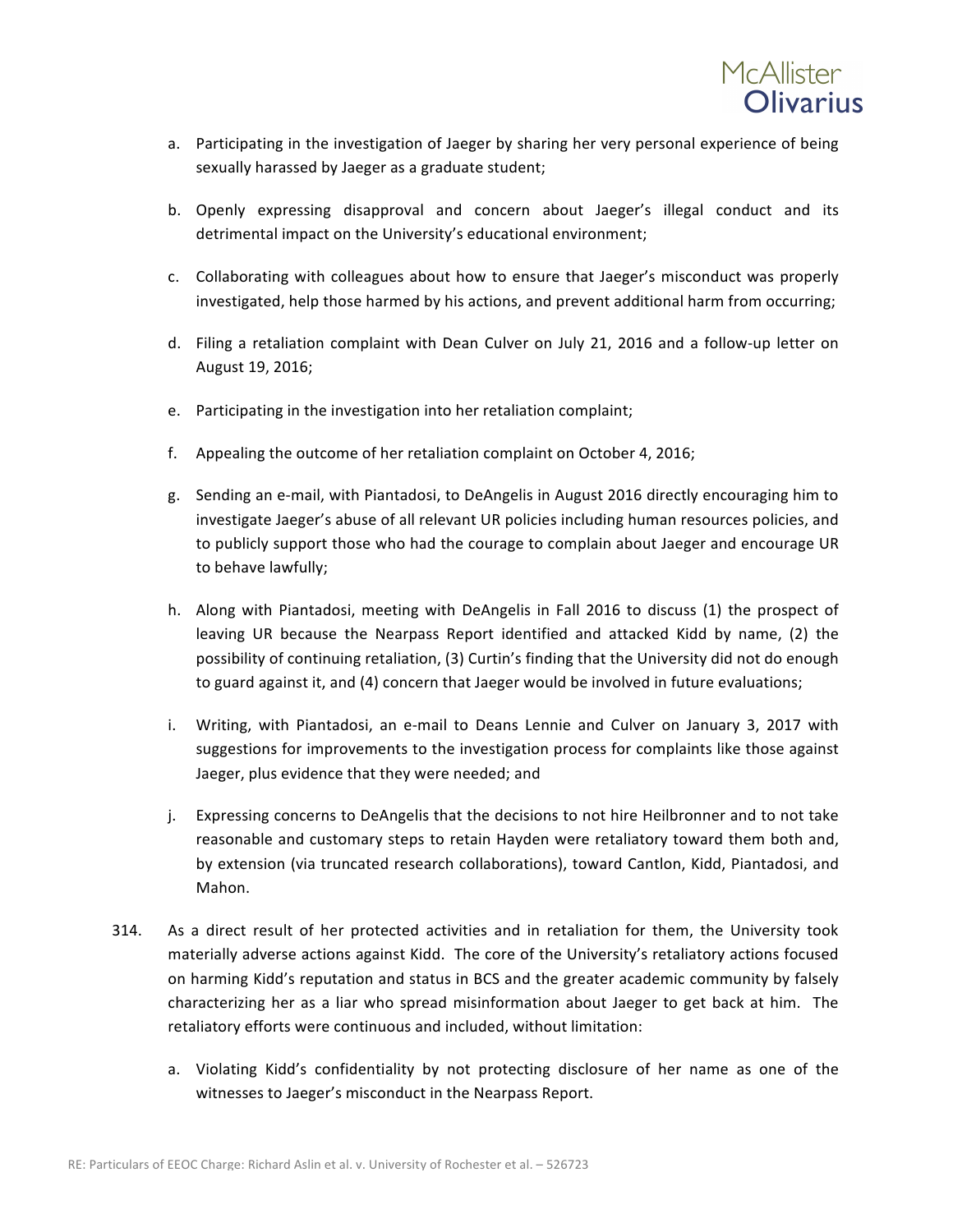

- b. Nearpass's refusal to examine written evidence substantiating Kidd's testimony.
- c. Nearpass' assessment of Kidd as not credible, based on undisclosed evidence and without giving Kidd, a UR professor with a reputation for integrity, a chance to rebut that finding.
- d. Nearpass disclosing to another witness Kidd's identity and that Nearpass had concerns about Kidd's credibility.
- e. Deans Lennie and Culver writing a memo on July 26, 2016 portraying the complaints against Jaeger as rumors and misinformation.
- f. Taking no action to prevent Jaeger from continuing to tell people that Kidd was not credible and had criticized him because she had actually been in love with him.
- g. In advance of her October 2016 childbirth, telling her and her husband that she was entitled to only a 2-week paid maternity leave and requiring her return to teaching after a difficult pregnancy and a C-section, though University policy and New York State law state that she should have received at least 8 weeks maternity leave with full pay.
- h. The November 29, 2016, letter from Provost Rob Clark to BCS faculty praising Jaeger and characterizing the complaints against him as "rumors" and "misinformation." Clark knew that Kidd was one of the individuals who had complained against Jaeger.
- i. The January 2017 faculty meeting where DeAngelis announced falsely that some faculty had been bullying Jaeger and that he had a stack of emails in his hand proving that they had spread rumors, deceived and manipulated people. At the time of the meeting, department faculty knew that Kidd was one of the individuals to whom DeAngelis was referring.
- j. In February and March 2017, permitting Jaeger to participate in discussions about Kidd's performance, and the performance of her spouse Piantadosi, without even warning either of the participation.
- k. Creating and maintaining the narrative that Kidd and other Complainants have violated confidentiality by engaging in legally protected behavior.
- l. Refusing to retain Hayden despite his clear talent and suitability, knowing that this would hurt Kidd's research.
- m. Sabotaging Kidd and the other Complainants' opportunity to move to RIT in order to continue their collaborative research.
- n. Excluding Kidd from BCS meetings to discuss whether or not to hire Heilbronner.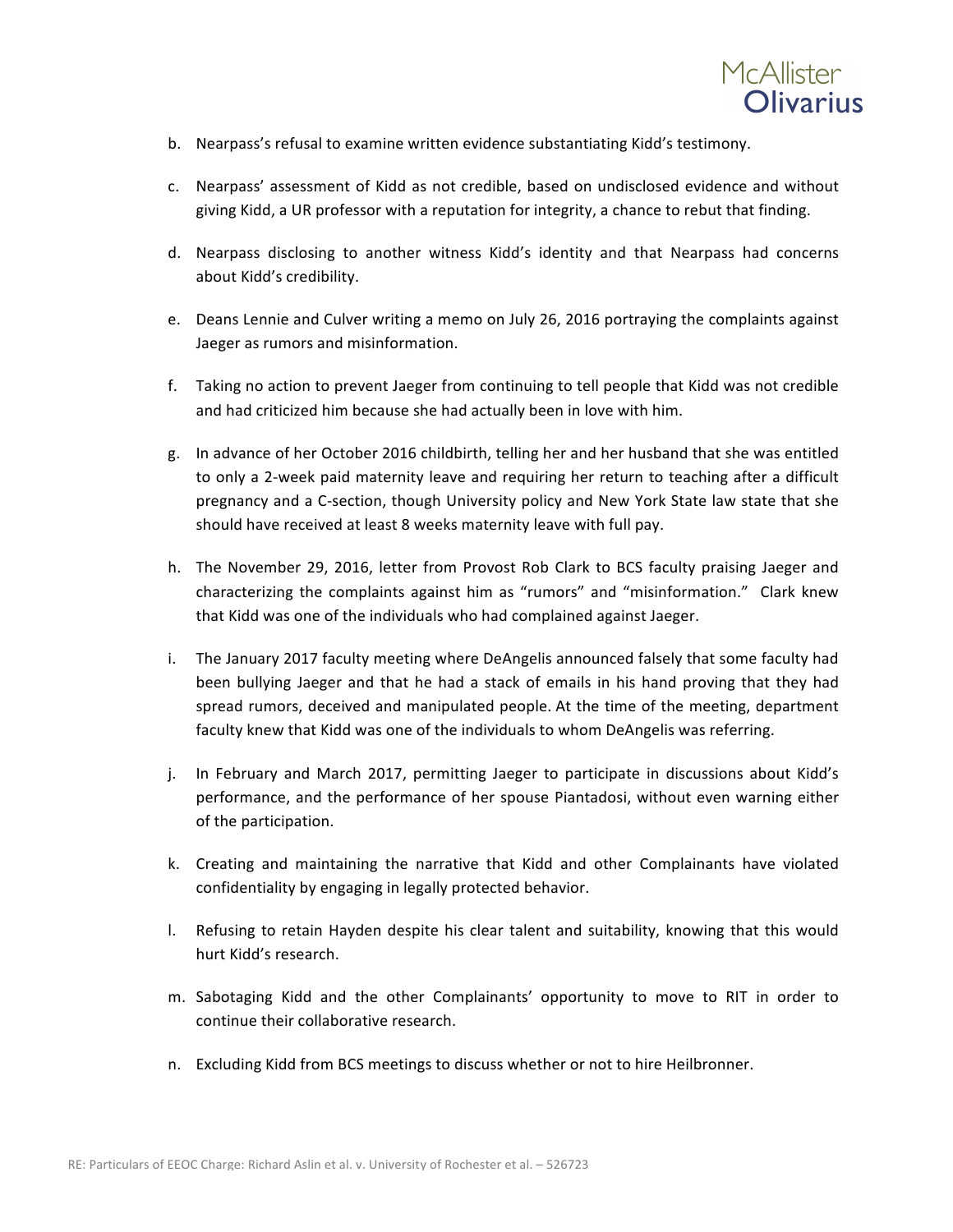

o. Presenting the findings of the investigation as though Kidd was the only witness with substantial claims against Jaeger when in fact numerous women complained to Nearpass about Jaeger's sexual misconduct and boundary pushing. 

### Unlawful retaliation against Steven Piantadosi in violation of Title VII and New York Human Rights Law

- 315. Piantadosi is, and at all pertinent times was, an employee of the University.
- 316. Since March 2016, Piantadosi has continuously engaged in an interconnected set of protected activities, including without limitation:
	- a. Assisting Cantlon in late March 2016 to file a written complaint to Levy and Nearpass about Jaeger's behavior with a focus on his demeaning and objectifying statements about women.
	- b. Collaborating with colleagues about how to ensure that Jaeger's misconduct was properly investigated, to help those harmed by his actions, and prevent additional harm from occurring.
	- c. Suggesting witnesses and providing information, including information about discrimination and harassment of females employed by the University, to Nearpass and other University officials to encourage and assist in their investigation of Jaeger.
	- d. Along with Kidd, meeting with DeAngelis in August 2016 directly encouraging him to investigate Jaeger's potential abuse of all relevant University policies, including human resources policies, and to publicly support those who had the courage to complain about Jaeger.
	- e. Along with Kidd, meeting with DeAngelis in Fall 2016 to discuss the prospect of leaving the University because of the use of Kidd's name in the Nearpass Report, the possibility of continuing retaliation, Curtin's finding that the University did not do enough to guard against it, and concern that Jaeger would be involved in their evaluations.
	- f. Writing an e-mail to Levy and the deans criticizing the University's response to Bixby's complaint about Jaeger, directly asking her, "Why isn't that information shared with the deans who made the decisions about whether [Jaeger] created a hostile work environment?" (emphasis added).
	- g. Writing an e-mail to Lennie on December 1, 2016, criticizing UR's response to the complaints against Jaeger and its treatment of Complainants.
	- h. Writing, with Kidd, an e-mail to Deans Lennie and Culver with a list of improvements to the investigation process for sexual harassment complaints like those against Jaeger, including evidence why they were needed.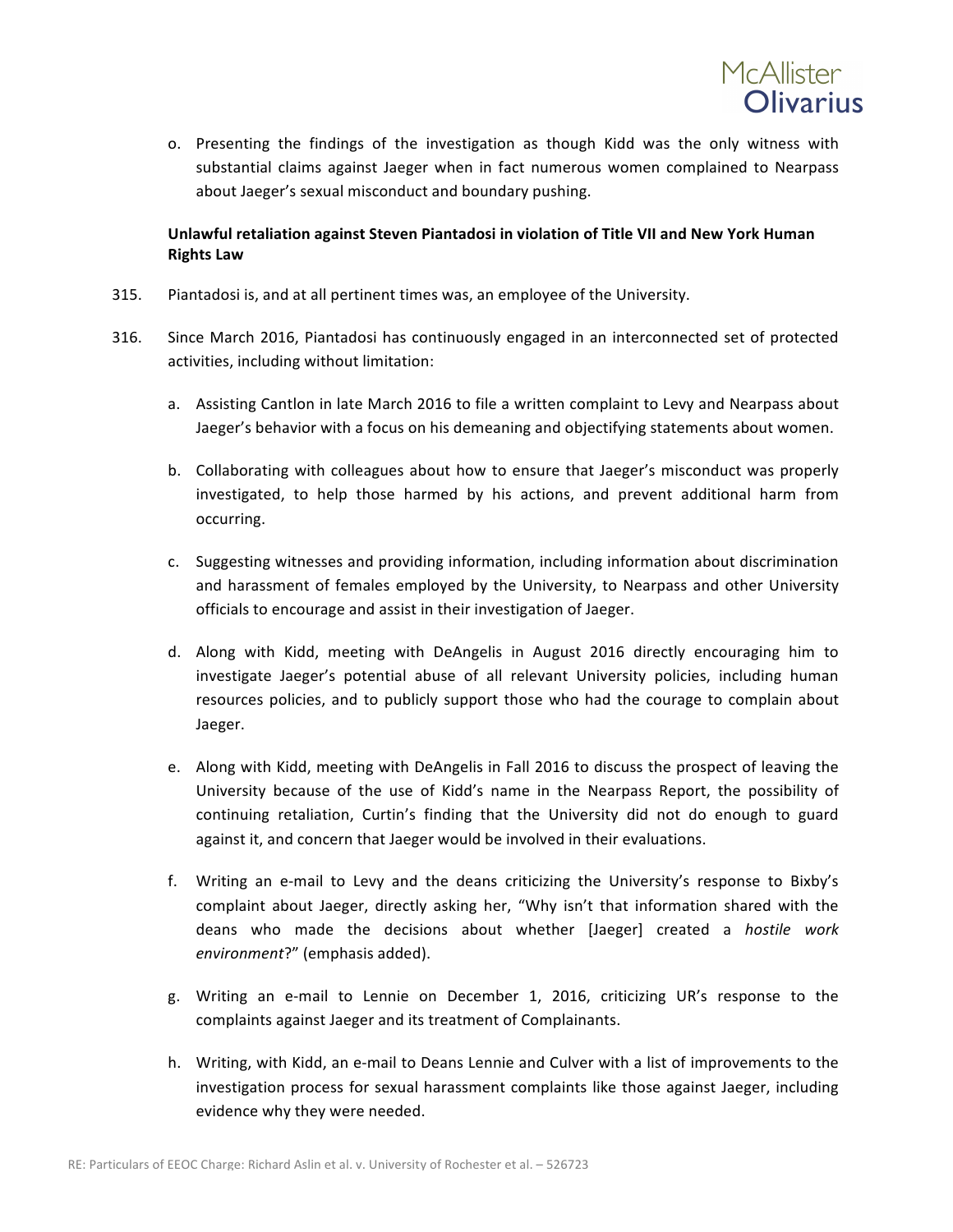

- i. Expressing concerns to DeAngelis that the decisions to not hire Heilbronner and to not take reasonable and customary steps to retain Hayden retaliated against the two of them and, by extension (via truncated research collaborations), toward Cantlon, Kidd, Piantadosi, and Mahon.
- 317. As a direct result of his protected activities and as retaliation therefor, the University took materially adverse actions against Piantadosi. As the factual narrative details above, the retaliation was not a single, discrete incident but rather an ongoing series of numerous retaliatory actions.
- 318. The core of the University's retaliatory actions focused on harming Piantadosi's reputation and status in BCS and the greater academic community by falsely characterizing him as one of the faculty members that teamed up to spread lies about Jaeger.
- 319. Notable examples of retaliatory actions taken against Piantadosi include:
	- a. Deans Lennie and Culver writing a memo on July 26, 2016 wrongly portraying the complaints against Jaeger as rumors and misinformation.
	- b. The November 29, 2016, letter from Provost Rob Clark to department faculty that praised Jaeger and characterized the complaints against him as "rumors" and "misinformation." At the time of the letter, department faculty knew that Piantadosi was one of their colleagues who had complained against Jaeger.
	- c. In February and March 2017, permitting Jaeger to participate in discussions about Piantadosi's performance as well that of his spouse, Kidd, without even warning Piantadosi or Kidd of the participation.
	- d. The January 2017 faculty meeting where DeAngelis wrongly announced that some faculty had been bullying Jaeger and that he had a stack of emails in his hand proving that they had spread rumors, deceived and manipulated people. At the time of the meeting, department faculty knew that Piantadosi was one of the people to whom DeAngelis was referring.
	- e. Creating and maintaining the false narrative that Piantadosi and other Complainants have violated confidentiality by engaging in legally protected behavior.
	- f. Refusing to retain Hayden despite his clear talent and suitability, knowing that this would hurt Piantadosi's research.
	- g. Sabotaging Piantadosi and the other Complainants' opportunity to move to RIT in order to continue their highly fruitful collaborative research together in Rochester.
	- h. Excluding Piantadosi from BCS meetings to discuss whether or not to hire Heilbronner.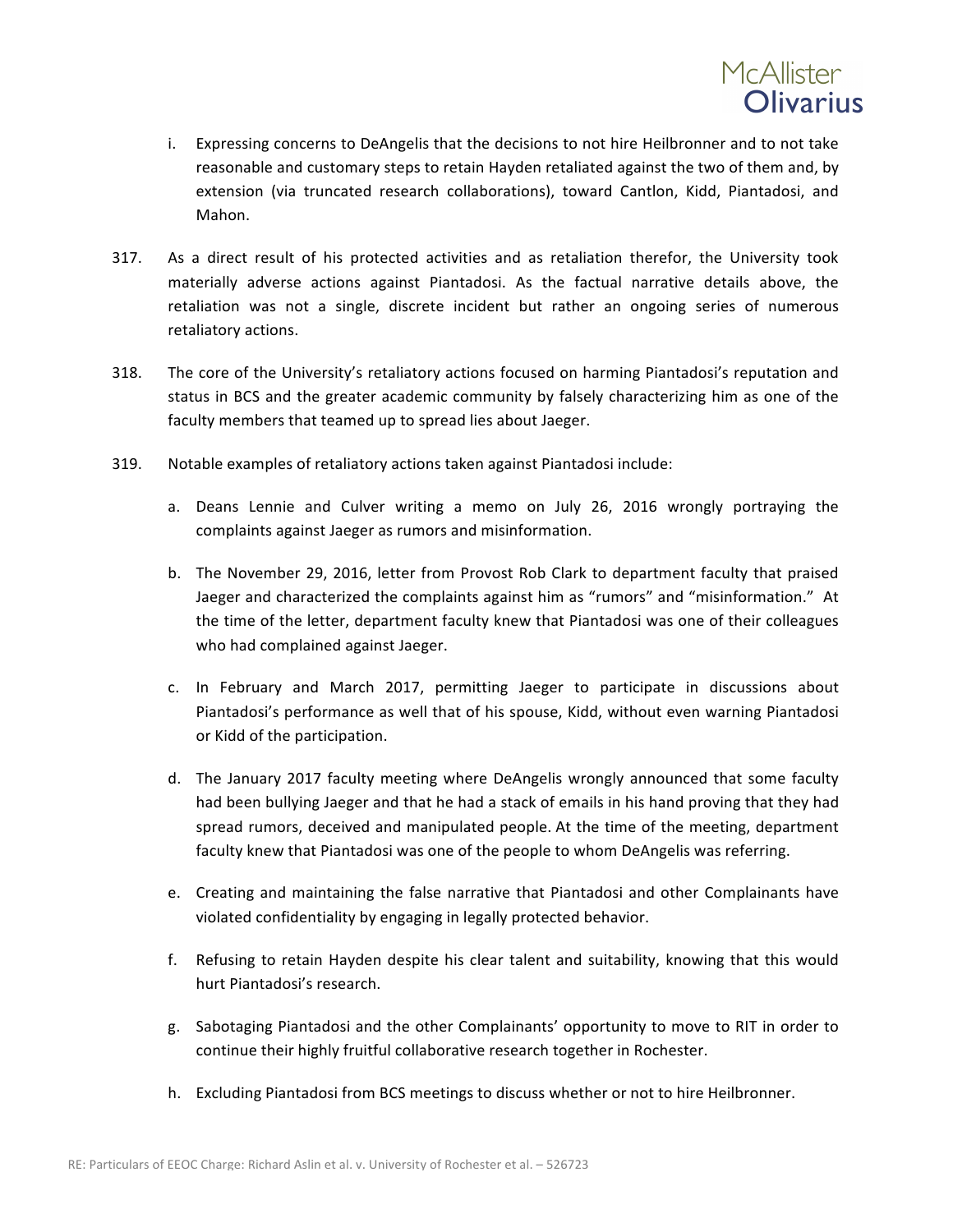

i. Harming Kidd, Piantadosi's spouse's reputation, and career prospects by characterizing her as unreliable and in love with her harasser Jaeger.

#### Unlawful retaliation against Brad Mahon in violation of Title VII and New York Human Rights Law

- 320. Mahon is, and at all pertinent times was, an employee of the University.
- 321. Mahon engaged in protected activity by, without limitation:
	- a. Reporting to a fellow professor the widespread allegations of sexual harassment by Jaeger, including his sexual relationships with students over whom he had a supervisory role.
	- b. Collaborating with colleagues about how to ensure that Jaeger's misconduct was properly investigated, help those harmed by his actions, and prevent additional harm from occurring.
	- c. Speaking up in opposition to the actions of Jaeger and the University's response thereto.
	- d. Writing to the University President, along with fellow Complainants, to encourage the President to listen to Aslin's concerns about how the complaints against Jaeger and the resulting department environment had been mishandled.
- 322. As a direct result of his protected activities and as retaliation therefor, the University took materially adverse actions against Mahon. As the factual narrative details above, the retaliation was not a single, discrete incident but rather an ongoing series of numerous retaliatory actions.
- 323. The core of the University's retaliatory actions focused on harming Mahon's reputation and status in BCS and the greater academic community by falsely characterizing him as one of the faculty members that teamed up to spread lies about Jaeger. Notable instances of retaliatory action include, without limitation:
	- a. The November 29, 2016, letter from Provost Rob Clark to department faculty that praised Jaeger and falsely characterized the complaints against him as "rumors" and "misinformation." At the time of the letter, department faculty knew that Mahon was one of the individuals who had complained against Jaeger.
	- b. The January 2017 faculty meeting where DeAngelis falsely announced that some faculty had been bullying Jaeger and that he had a stack of emails in his hand proving that they had spread rumors, deceived and manipulated people. At the time of the meeting, department faculty knew that Mahon was one of the individuals who DeAngelis was referencing.
	- c. Creating and maintaining the narrative that Cantlon and other Complainants have violated confidentiality by engaging in legally protected behavior.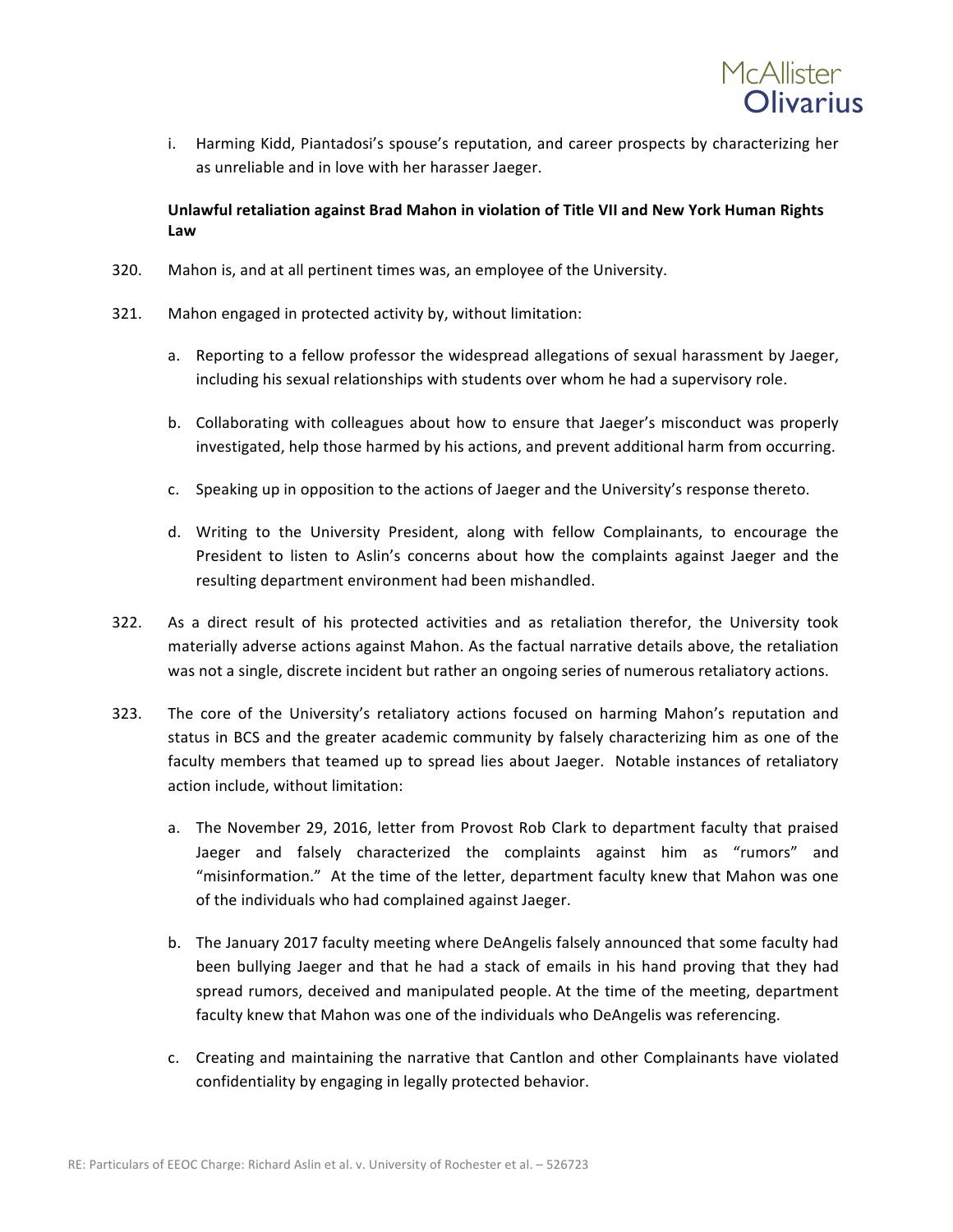

- d. Refusing to retain Hayden despite his clear talent and suitability, knowing that this would hurt Mahon's research.
- e. Sabotaging Mahon and the other Complainants' opportunity to move to RIT in order to continue their highly fruitful collaborative research together in Rochester.
- f. Excluding Mahon from BCS meetings to discuss whether or not to hire Heilbronner.
- g. Excluding Mahon from decision-making related to the hiring for a position closely related to his own research.
- h. Denying Mahon a meeting with a candidate for a faculty position in BCS despite Mahon's research being the most closely aligned with the candidate.

### Unlawful retaliation against Ben Hayden in violation of Title VII and New York Human Rights Law

- 324. Ben Hayden is until September 2017, and at pertinent times was, employed by the University.
- 325. Since March 2016, when the investigation into Jaeger's longstanding pattern of harassing and discriminatory behavior towards University students and employees began, Hayden has continuously engaged in an interconnected set of protected activities, including without limitation:
	- a. Collaborating with colleagues about how to ensure that Jaeger's illegal conduct was properly investigated, to help those harmed by his actions, and prevent additional harm from occurring.
	- b. Questioning the propriety of the University's response to complaints of sexual harassment against Jaeger including concerns about the deeply flawed Nearpass Report.
	- c. Advocating the fair resolution of BCS's sexual harassment issues.
	- d. In opposition to the ongoing hostile environment that had resulted from Jaeger's harassing conduct and the University's improper response to it, refusing to sign a confidentiality agreement required to read a summary of the Nearpass Report, which he thought would simply perpetuate the University's cover-up.
- 326. As detailed in the factual narrative above, as a direct result of his protected activities and as retaliation therefore, the University took materially adverse actions against Hayden. Notable retaliatory actions against him include:
	- a. The November 29, 2016, letter from Provost Clark to department faculty that praised Jaeger and falsely characterized the complaints against him as "rumors" and "misinformation." At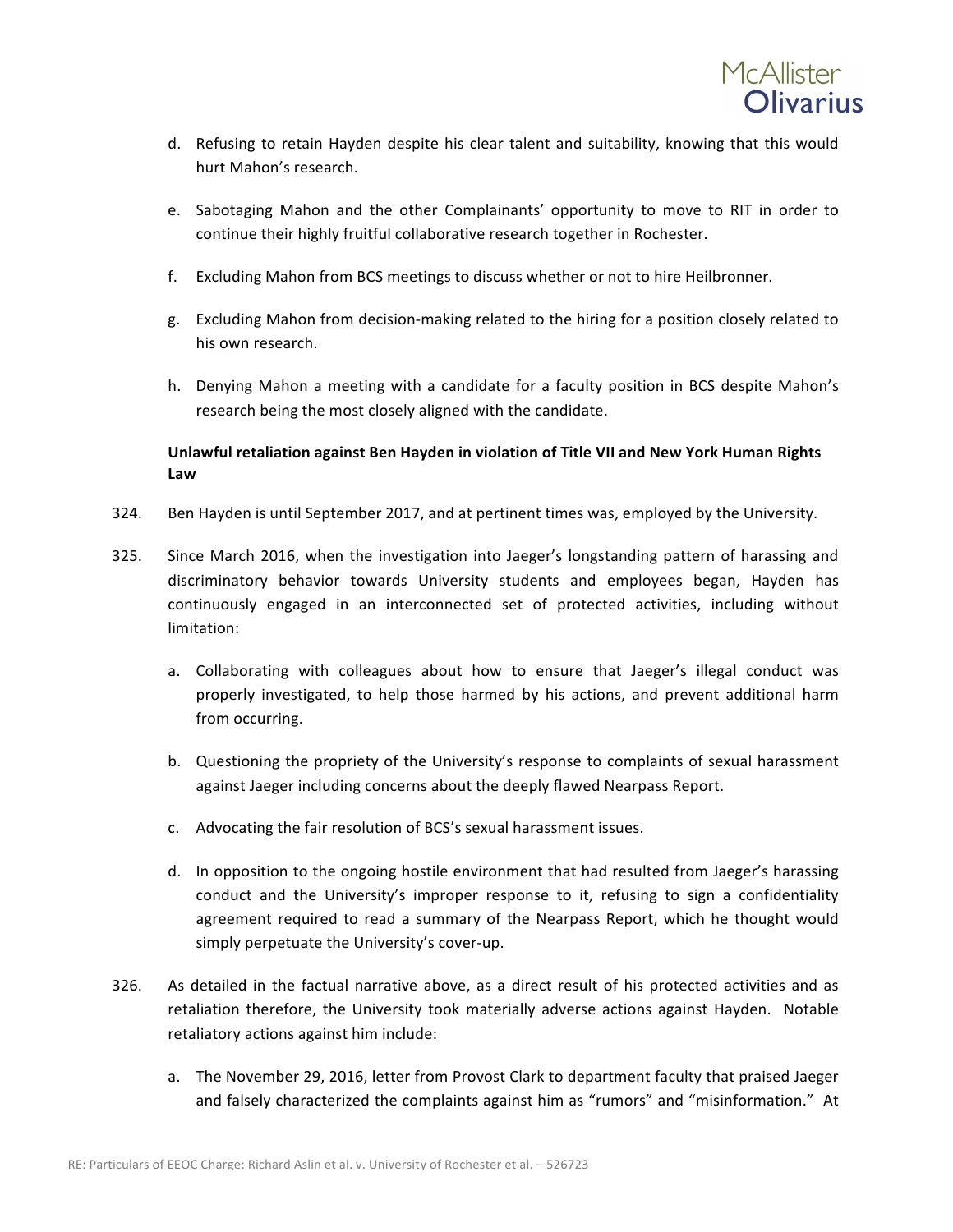

the time of the letter, department faculty knew that Hayden was one of the individuals who had complained against Jaeger.

- b. The January 2017 faculty meeting where DeAngelis wrongly announced that some faculty had been bullying Jaeger and that he had a stack of emails proving that they had spread rumors, deceived and manipulated people. At the time of the meeting, department faculty knew that Hayden was among the individuals to whom DeAngelis was referring.
- c. Permitting Jaeger to participate in a departmental vote against hiring Heilbronner, Hayden's wife, and to lobby against hiring Heilbronner to others in the department.
- d. Declining to hire his wife Heilbronner, who had previously been widely considered the top candidate for the department's next neuroscience hire, despite her obvious merit and the department's longstanding policy of finding positions for spouses.
- e. Making Hayden a derisory and insulting offer to retain him after he and Heilbronner secured positions at the University of Minnesota in order to push him out of UR.
- f. Sabotaging Hayden and the other Complainants' opportunity to move to RIT in order to continue their highly fruitful collaborative research together in Rochester.
- 327. UR took materially adverse action against Hayden by constructively discharging him in violation of Title VII and New York Human Rights Law. After Hayden engaged in legally protected activity, UR intentionally made Hayden's working conditions hostile by damaging his reputation amongst his colleagues, refusing to make any reasonable efforts to retain him, and refusing to hire his spouse, Heilbronner. See Pennsylvania State Police v. Suders, 542 U.S. 129 (2004) and Teran v. Jetblue Airways Corp., (N.Y. App. Div. 2015).

## Unlawful retaliation against Elissa Newport in violation of Title VII and New York Human Rights Law

- 328. Newport was a female employee of UR from 1988 until 2012, when she became a retired UR faculty member.
- 329. As the chair who built BCS into a high-ranking department and who hired Jaeger, Newport's reputation is inextricably tied to BCS and the damage that Jaeger has done to it. She is still strongly associated with BCS within the wider science community. Newport's reputation has been damaged by Jaeger's sexual misconduct and UR's failure to rein him in. Her reputation has been subsequently attacked by Jaeger and UR for raising concerns about violations of Title VII and Title IX. Her former graduate students and postdoctoral fellows, with whom she continues to collaborate and whose reputations are inextricably bound to hers, are at risk from further attacks by Jaeger.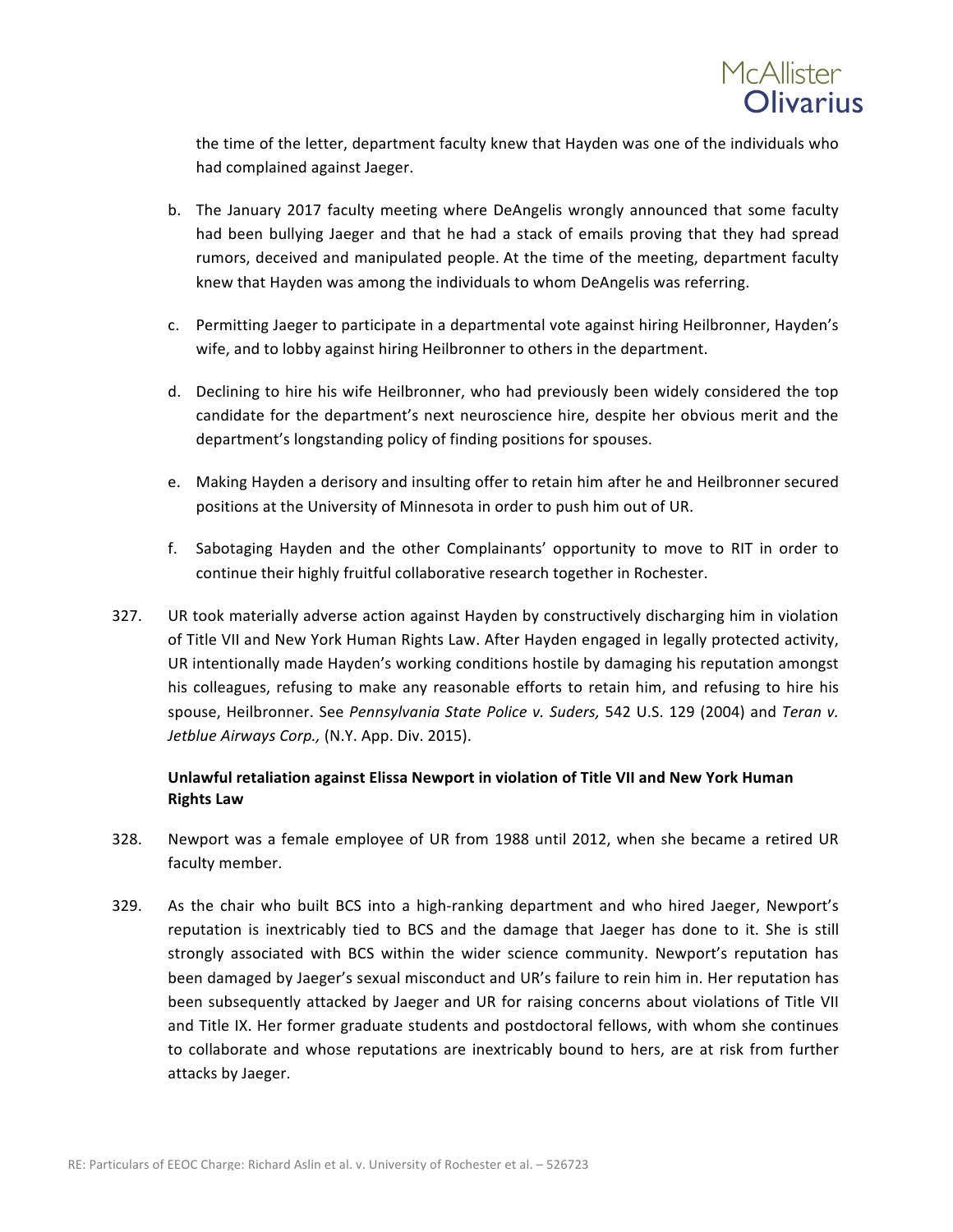

- 330. Where there is retaliation against a third party, both the employee who engaged in the protected activity and the third party who is subjected to the materially adverse action may state a claim. Thompson v. N. Am. Stainless, LP, 562 U.S. 170 (2011). The third party may bring a claim even if the third party did not engage in the protected activity, and even if she has never been employed by the defendant employer. Tolar v. Cummings, No. 2:13-cv-00132-JEO, 2014 WL 3974671, at \*12 (N.D. Ala. Aug. 11, 2014) (emphasis added) (cited favorably by EEOC Enforcement Guidance on Retaliation and Related Issues, No. 915.004, August 25, 2016).
- 331. "Employees" protected from retaliation under Title VII includes former employees. Robinson v. Shell Oil, 519 U.S. 337, 117 S. Ct. 843, 136 L. Ed. 2d 808 (1997).
- 332. Since at least March 2016, Newport has continuously engaged in an interconnected set of protected activities, including without limitation:
	- a. Participating in the investigation of Jaeger as a witness.
	- b. Collaborating with colleagues about how to ensure that Jaeger's misconduct was properly investigated, help those harmed by his actions, and prevent additional harm from occurring.
	- c. Identifying potential witnesses to the Complainants and to Nearpass.
	- d. Testifying to Curtin.
- 333. As a direct result of her protected activities and in retaliation for them, the University took materially adverse actions against Newport. The core of the University's retaliatory actions focused on harming Newport's reputation and status in the wider academic community by falsely characterizing her as a dishonest person who spread lies about Jaeger. The retaliatory efforts were continuous and included, without limitation:
	- a. The January 2017 faculty meeting where DeAngelis announced that some faculty, including someone no longer in the department, clearly referring to Newport, had been bullying Jaeger and that he had a stack of emails in his hand proving that they had spread rumors, deceived and manipulated people. At the time of the meeting, department faculty knew that Newport was one of the individuals to whom DeAngelis was referring.
	- b. Creating and maintaining the narrative that Newport and other Complainants have violated confidentiality by engaging in legally protected behavior.
	- c. Jaeger wrote to Aslin, complaining that he and his friends were bullying him and noting that he was surprised that two members of the National Academy would do so. The second person he had in mind was obviously Newport. He then told an NSF Program Director as well as at least one additional colleague at another university that he was being bullied. It is unclear how widely he said this and what exactly he has said to his contacts across the field.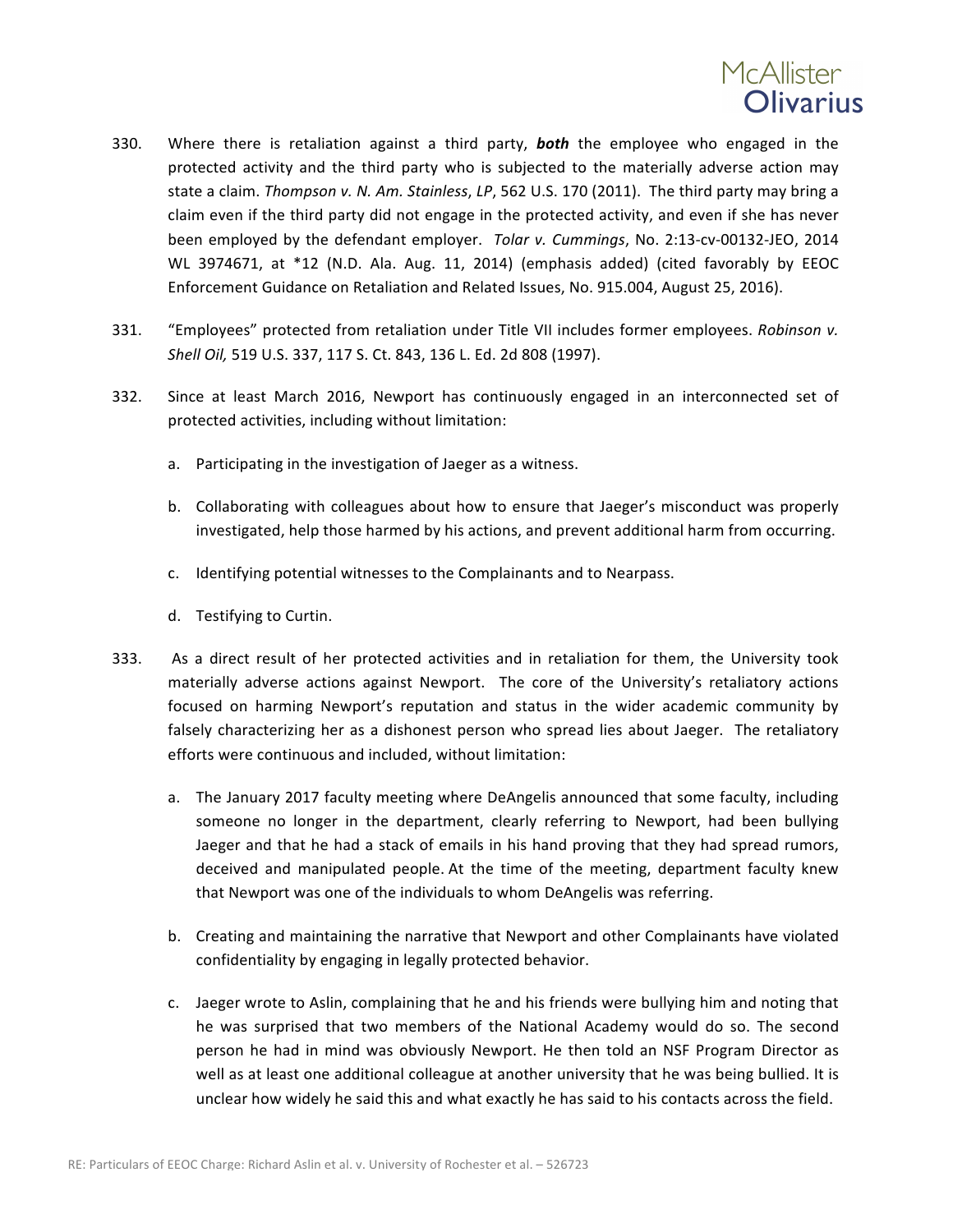

# H. UNLAWFUL SEX-BASED HARASSMENT IN VIOLATION OF TITLE VII AND NEW YORK HUMAN RIGHTS LAW

- 334. Title VII of the Civil Rights Act of 1964 prohibits sexual harassment. A plaintiff may establish sexual harassment in violation of the Act by proving that discrimination based on sex has created a hostile or abusive work environment. Meritor Savings Bank, F.S.B. v. Vinson, 477 U.S. 57, 106 S. Ct. 2399, 2405, 91 L. Ed. 2d 49 (1986).
- 335. The EEOC's "Facts About Sexual Harassment" acknowledges that "The victim [of workplace sexual harassment] does not have to be the person harassed but could be anyone affected by the offensive conduct" (available at https://www.eeoc.gov/eeoc /publications/fs-sex.cfm, last accessed 4/28/17).
- 336. "To state a hostile work environment claim, a plaintiff must plead conduct that (1) is objectively severe or pervasive—that is, creates an environment that a reasonable person would find hostile or abusive; (2) creates an environment that the plaintiff subjectively perceives as hostile or abusive; and (3) creates such an environment because of the plaintiff's [protected status]." Ward v. Shaddock, No. 14-CV-7660 (KMK), 2016 WL 4371752, at \*6 (S.D.N.Y. Aug. 11, 2016) (citing Patane v. Clark, 508 F.3d 106, 113 (2d Cir. 2007) (per curiam)).
- 337. Employers are strictly liable for sexual harassment by supervisors and are liable for harassment by non-supervisory co-workers if the employer was negligent in controlling working conditions, such as where it "did not monitor the workplace, failed to respond to complaints, failed to provide a system for registering complaints, or effectively discouraged complaints from being filed." Vance v. Ball State University, 133 S. Ct. 2434, 2439, 2453 (2013). In assessing such negligence, "the nature and degree of authority wielded by the harasser" is also "an important factor to be considered in determining whether the employer was negligent." Id. at 2453. "Supervisor" includes not only employees granted the authority to make employment decisions, but also those placed in charge of the complainant's daily work activities. Aguas v. State, 220 NJ (2015) 494 at 528.

#### BCS constituted a hostile work environment for female employees

338. Whether a hostile working environment exists is a case-by-case analysis in which the totality of the circumstances, not a single-discrete act or factor, must be considered. Nat'l R.R. Passenger Corp. v. Morgan, 536 U.S. 101, 115 (2002) ("Hostile work environment claims are different in kind from discrete acts. Their very nature involves repeated conduct. The 'unlawful employment practice' therefore cannot be said to occur on any particular day. It occurs over a series of days or perhaps years and, in direct contrast to discrete acts, a single act of harassment may not be actionable on its own.") (internal citations omitted); Harris v. Forklift Sys., Inc., 510 U.S. 17, 23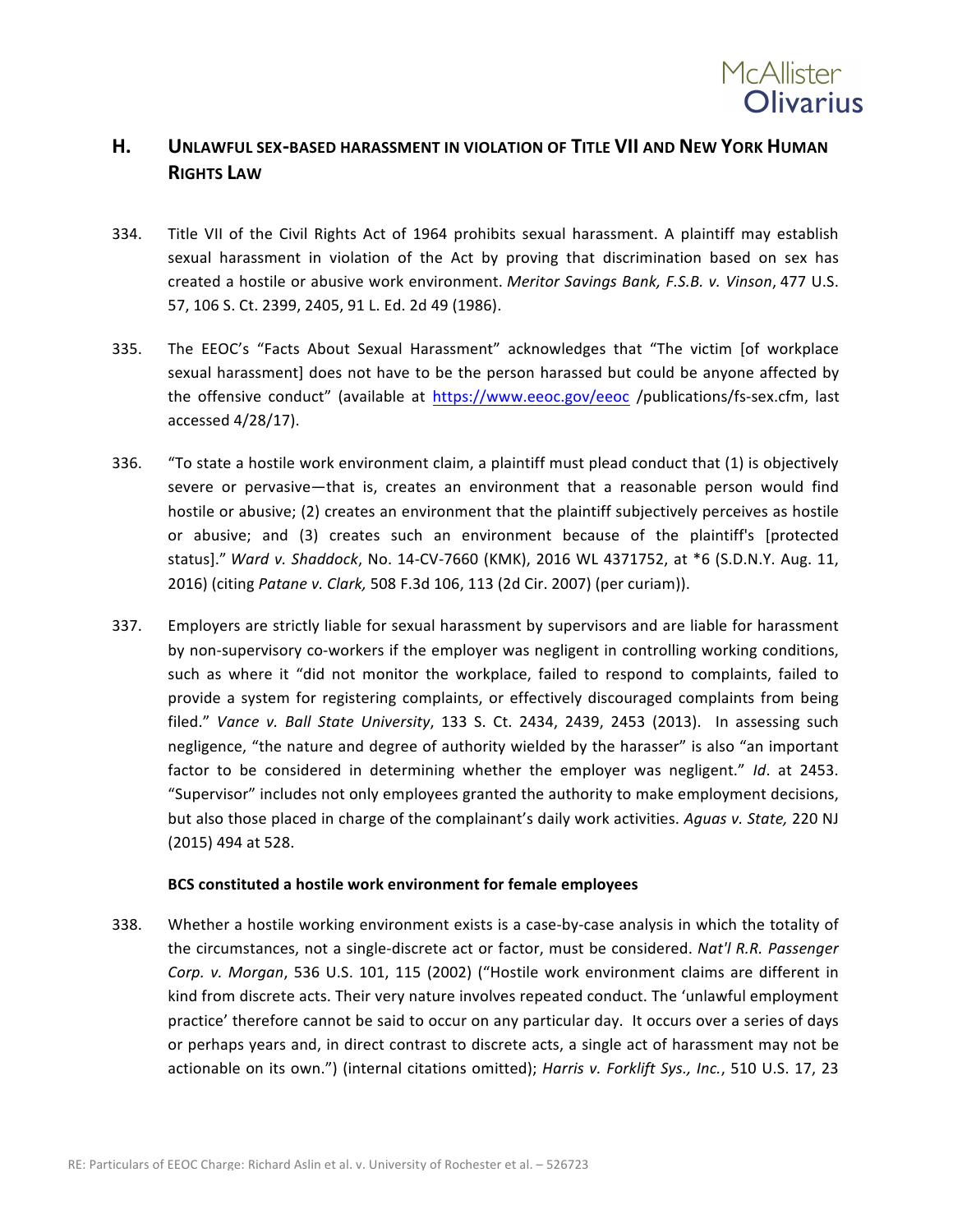

(1993) ("whether an environment is 'hostile' or 'abusive' can be determined only by looking at all the circumstances.").

- 339. Incidents of harassment not specifically directed at or even witnessed by the plaintiff may still be considered in determining whether the plaintiff was subjected to a hostile work environment. Schwapp v. Town of Avon, 118 F.3d 106, 111-12 (2d Cir. 1997) (derogatory joke or comment by an employee or supervisor that plaintiff learns of secondhand can impact the work environment); Varughese v. Mount Sinai Med. Ctr., No. 12-CV-8812, 2015 WL 1499618, at \*61 (S.D.N.Y. Mar. 27, 2015) ("A plaintiff need not herself be the target of discriminatory comments in order for those comments to contribute to a hostile work environment; nor does the plaintiff need to hear such comments first-hand."); Moore v. Metro. Transp. Auth., 999 F. Supp. 2d 482, 503 (S.D.N.Y. 2013) ("It is not necessary that offensive remarks or behavior be directed at individuals who are members of the plaintiff's own protected class for those remarks to support a plaintiff's claim" (internal quotation marks omitted)).
- 340. When viewed in its entirety, as it must be for purposes of a hostile work environment claim, the factual narrative in this charge demonstrates that BCS was and remains a hostile working environment for female employees, including Cantlon and Kidd. Both Jaeger's widespread and longstanding harassing conduct and the University's responses thereto contributed to creating and endorsing the hostile working environment.

## Jessica Cantlon unlawfully subjected to hostile work environment in violation of Title VII and New York Human Rights Law

- 341. Jaeger has made inappropriate comments that were sexual in nature and demeaned women directly to Cantlon, such as when he told her that he accepted a position at the University because he heard that there were "nude hot tub parties" with women students or when he spoke about the sexual attractiveness of female graduate students and evaluated their body parts.
- 342. In addition to her direct exposure to Jaeger's harassing behavior, Cantlon regularly heard stories from University students and employees about additional, similar conduct by Jaeger on and off campus at frat-like parties he hosted at his house for department students and employees.
- 343. Because of his behavior towards women, Cantlon avoided Jaeger as much as possible and worried about running into him and having to interact with him since they were faculty in the same department. Cantlon also feared for the department's female students who were subjected on a sustained basis to Jaeger's illegal acts.
- 344. When Cantlon, despite her more tenuous status as a junior faculty member, courageously came forward in March 2016, to complain to the University about Jaeger's illegal conduct and the hostile environment it created for students and employees, including her, her complaints were brushed off and she, not Jaeger, was subjected to adverse actions by the University.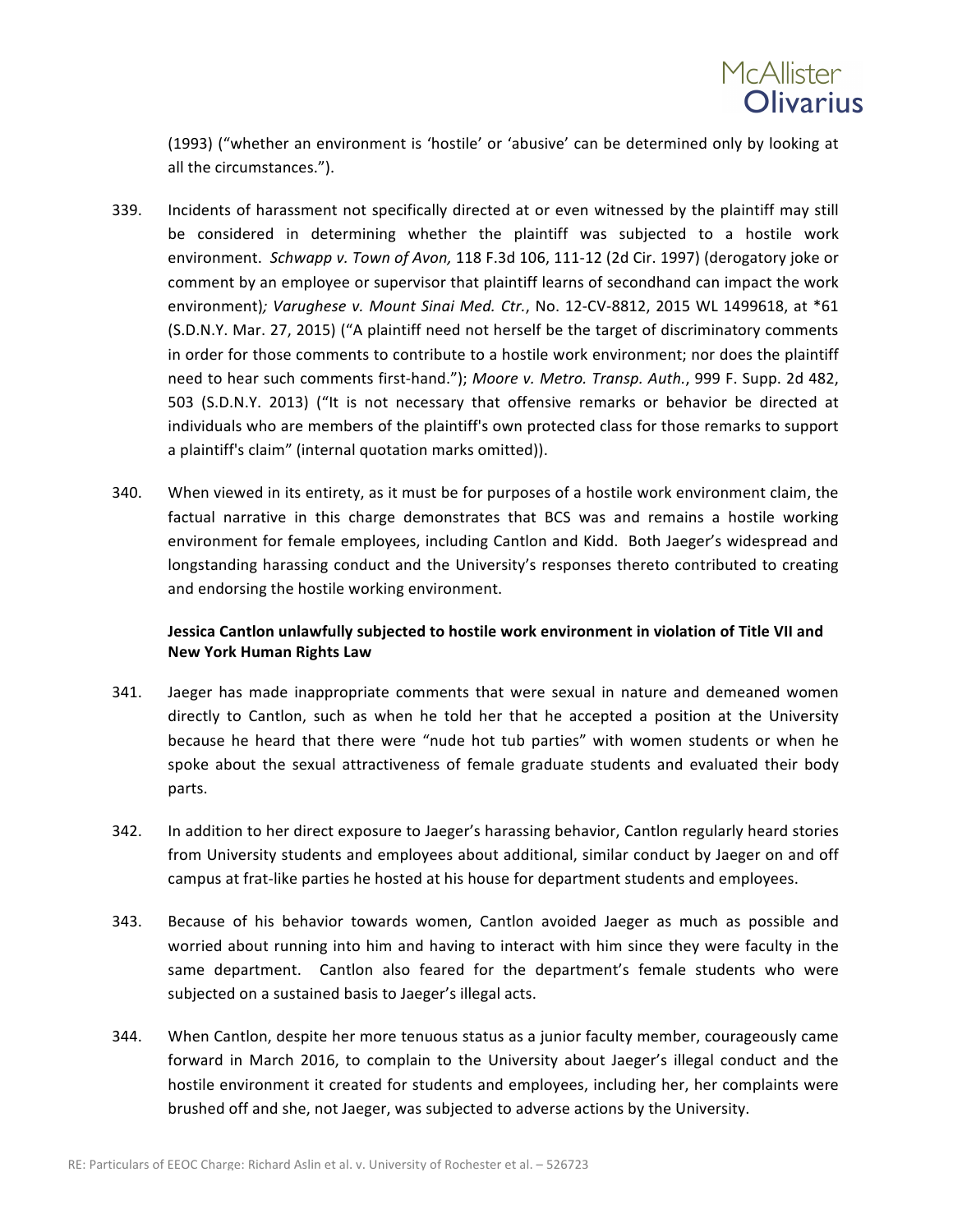

- 345. The University had a duty to adequately respond to the complaints of Cantlon and others against Jaeger, to remedy the hostile work environment that resulted from Jaeger's sex-based harassment, and to prevent additional harassment by Jaeger. See Garziano v. E.I. Dupont de Nemours & Co., 818 F.2d 380, 388, 43 EPD ¶ 37,171 (5th Cir. 1987) (Vinson holds employers have an "affirmative duty to eradicate 'hostile or offensive' work environments"); Bundy v. Jackson, 641 F.2d 934, 947, 24 EPD | 31,439 (D.C. Cir. 1981) (employer violated Title VII by failing to investigate and correct sexual harassment despite notice); Tompkins v. Public Service Electric & Gas Co., 568 F.2d 1044, 1049, 15 EPD 7954 (3d Cir. 1977) (same); Munford v. James T. Barnes & Co., 441 F. Supp. 459, 466 16 EPD ¶ 8233 (E.D. Mich. 1977) (employer has an affirmative duty to investigate complaints of sexual harassment and to deal appropriately with the offending personnel; "failure to investigate gives tactical support to the discrimination because the absence of sanctions encourages abusive behavior").
- 346. Despite its duties and Cantlon's persistence in attempting to get the University to take action, the University failed to address her complaints or similar complaints of others. It took no action to protect Cantlon or other Complainants, witnesses, or victims of the sexual harassment and hostile work environment. It took no action to remedy the conduct by Jaeger or the hostile work environment towards females. It took no sincere action to protect victims of Jaeger's conduct or prevent future sexual harassment by Jaeger.
- 347. Jaeger's behavior created a working environment that was intimidating, hostile, and offensive to Cantlon and other female employees in the department.
- 348. Through its failures and treatment of Cantlon and others who complained about sexual harassment and discrimination as adversaries, the University contributed to and exacerbated the hostile working environment for female employees. It gave license to its employees, including DeAngelis and other faculty, to treat Cantlon and other female employees, or employees associated with this group via their complaints, with hostility and disdain.
- 349. The hostile environment based on sex created a hostile and intimidating work environment for Cantlon and interfered with her ability to do her job to the point that she began to look for other work.
- 350. Any reasonable person would consider the work environment in BCS, where there were consequences for those who complained about sexual harassment but not those who perpetrated it, to be intimidating, hostile, and abusive.

### Celeste Kidd was unlawfully subjected to a hostile work environment in violation of Title VII and New York Human Rights Law

351. The University failed Kidd as a student, and it continues to fail her as a faculty member.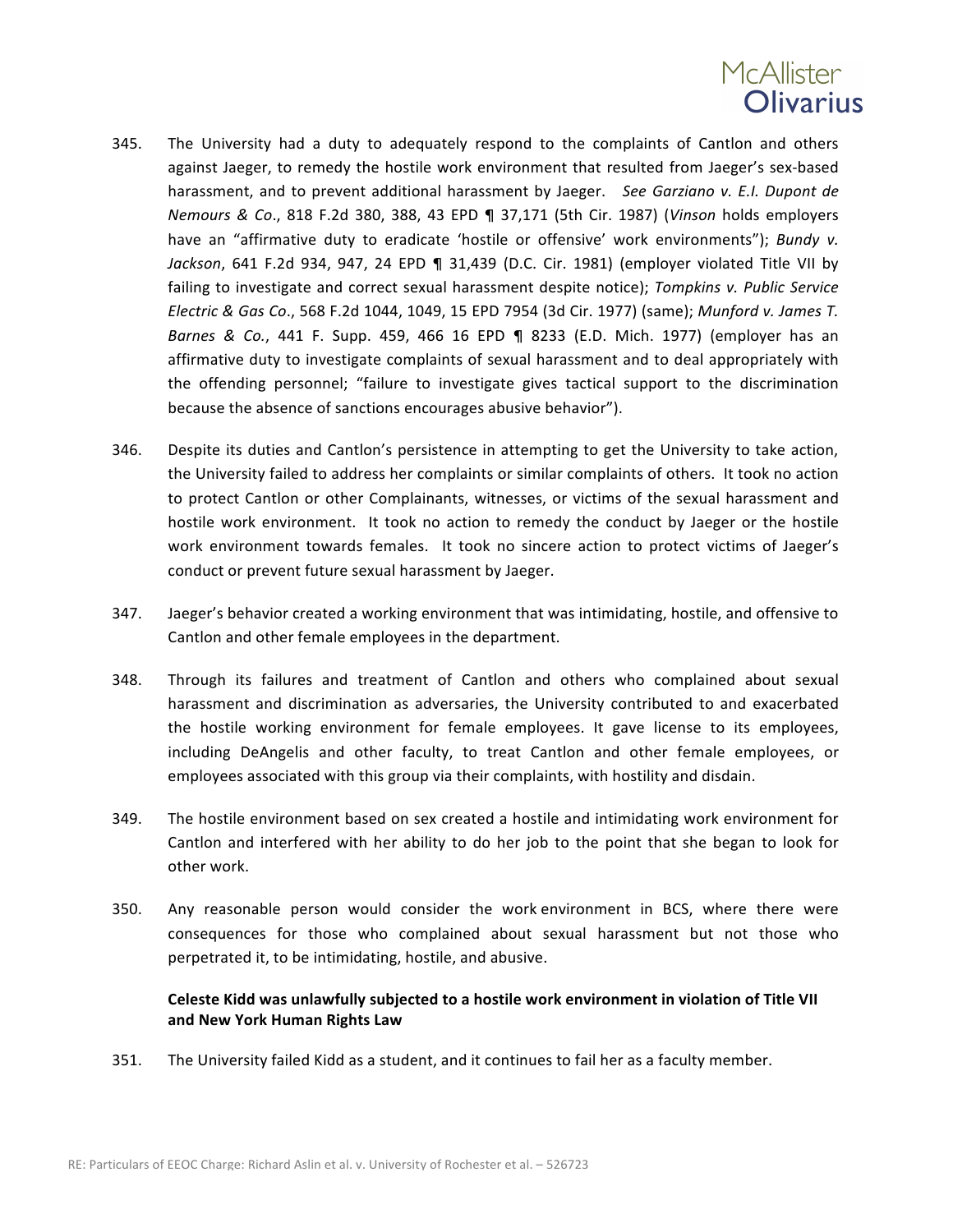

- 352. Jaeger persistently sexually harassed Kidd while she was a student from 2007 to 2013. She reported this to the University. The harassment was intimidating and virtually unbearable. She spoke up about it in 2013, but the University took no action to protect her or to discipline Jaeger. Instead it cast a blind eye.
- 353. As a faculty member in the department, Kidd has continued to have to work in proximity to Jaeger and hear about his continued harassment of women.
- 354. In March 2016, when Cantlon and Aslin decided to file a complaint about Jaeger, Kidd confided her experiences to Aslin. She participated in the investigation by sharing with University officials the emotionally difficult story of her harassment by Jaeger, most notably with Nearpass.
- 355. The University had a duty to adequately respond to the complaints of Kidd and others against Jaeger, to remedy the hostile work environment that resulted from Jaeger's sex-based harassment, and to prevent additional harassment by Jaeger.
- 356. Despite its duties, the University took no action to protect Kidd or other Complainants, witnesses, or victims of the sexual harassment and a hostile work environment. It took no action to remedy the conduct by Jaeger or the hostile work environment towards females. It took no action to protect victims of Jaeger's conduct or prevent future sexual harassment by Jaeger.
- 357. Instead, the University punished Kidd. It labeled her publicly as unreliable to third parties and in an official report written by a University lawyer who made no serious effort to ascertain the facts or check them with Kidd, allowed her to be characterized as a scorned lover of Jaeger (despite their total lack of romantic involvement), failed to properly protect her confidentiality, and clearly aligned itself with Jaeger.
- 358. Through its failures and treatment of Kidd and others who complained about sexual harassment and discrimination as adversaries, the University contributed to and exacerbated the hostile working environment for female employees.
- 359. The hostile work environment based on sex created a hostile and intimidating work environment for Kidd and interfered with her ability to do her job to the point that she began to look for other work.
- 360. Any reasonable person would consider the work environment in the department, where there were consequences for those who complained about sexual harassment, but not those who perpetrated it, to be intimidating, hostile, and abusive.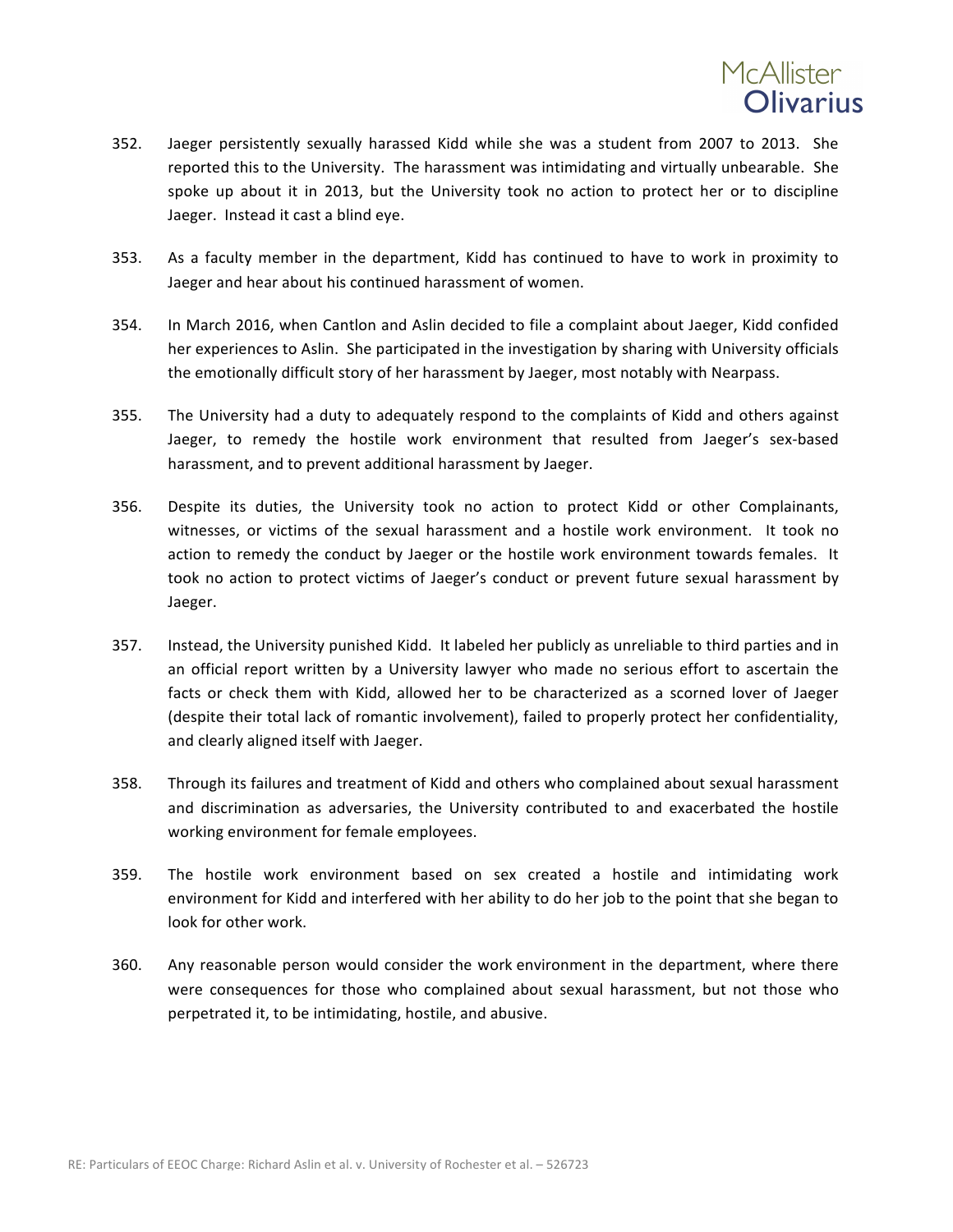

#### Keturah Bixby was unlawfully subjected to a hostile work environment in violation of Title VII and New York Human Rights Law

- 361. Keturah Bixby has been enrolled in the Ph.D. program at BCS since 2010 to August 4, 2017 when she defended her dissertation.
- 362. Jaeger's relentless harassment of women in BCS created an environment where Bixby has avoided Jaeger so that she would not have to be subjected to his inappropriate behaviors. She felt viscerally unsafe around him.
- 363. Avoiding Jaeger harmed Bixby's professional prospects because it resulted in her missing networking and learning opportunities when Jaeger was present and not developing a relationship with Jaeger, a senior faculty member whose endorsement has influence in the academic community.
- 364. The letter Bixby wrote to the Deans with four other students on August 23, 2016, stated: "I experienced and/or witnessed harassment and inappropriate sexual comments from Florian Jaeger during my time in the BCS department. His behavior created an environment that adversely affected my professional development, including missed educational opportunities at courses/workshops he led, missed networking with my peers at social events he attended, and/or missed academic collaborations with his advisees."
- 365. Bixby also sent a follow-up e-mail to Levy because no one had substantively replied to her for a month and none of the other signatories had been contacted even to acknowledge receipt of their letter. Bixby learned that the letter, which clearly described sexual harassment by Jaeger, was not being considered a formal Title IX complaint but instead an expression of "concerns about the investigative process." Piantadosi asked administrators why Bixby's complaint and any follow-up information obtained by DeAngelis from the five signatories wasn't "shared with the deans who made the decisions about whether [Jaeger] created a hostile work environment?" but apparently no such information was shared. In fact, the Title IX office avoided collecting useful information from the Complainants, and apparently passed on nothing to administrators. Piantadosi received no reply to his question.
- 366. The University had a duty to respond adequately to the complaints of Bixby and others against Jaeger, to remedy the hostile work environment that resulted from Jaeger's sex-based harassment, and to prevent additional harassment by him.
- 367. Despite its duties, the University did not investigate the additional complaints raised by Bixby and the other four authors of the letter which raised sexual harassment and hostile work environment concerns. Instead, the University characterized the letter as constructive criticism and not a new complaint, in order to have an excuse for thoroughly ignoring it.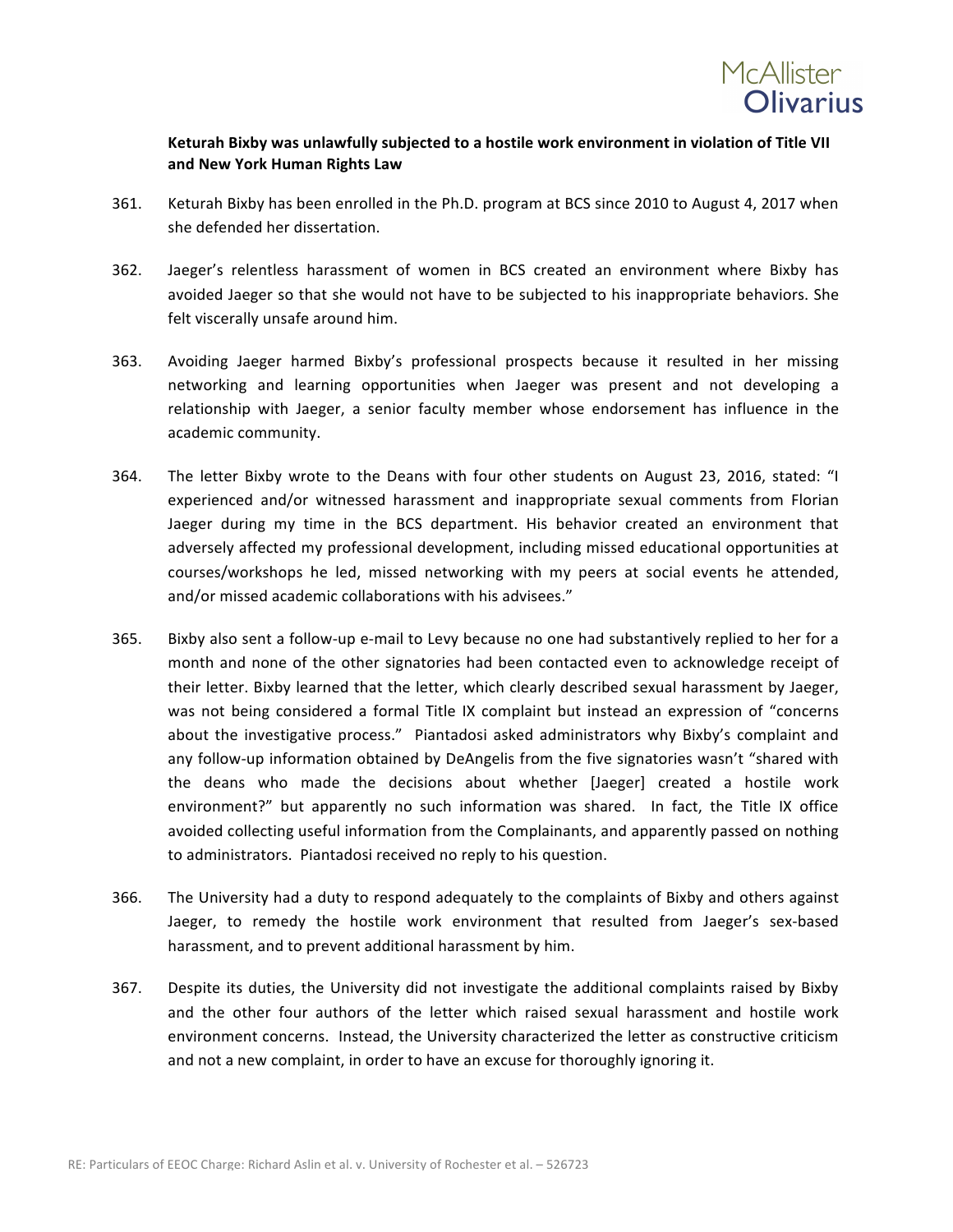

- 368. The University took no action to protect Bixby or other Complainants, witnesses, or victims of the sexual harassment and hostile work environment. It took no action to remedy the conduct by Jaeger or the hostile work environment for women in the department. It took no sincere action to protect victims of Jaeger's conduct or prevent future sexual harassment by Jaeger.
- 369. Through its failures and treatment of Bixby and others who complained about sexual harassment and discrimination as adversaries, the University contributed to and exacerbated the hostile working environment for female employees in the department.
- 370. The hostile work environment based on sex created a hostile and intimidating work environment for Bixby and interfered with her work and ability to pursue professional advancement.
- 371. Any reasonable person would consider the work environment in the department, where there were consequences for those who complained about sexual harassment, but not those who perpetrated it, to be intimidating, hostile, and abusive.

# I. UNLAWFUL DELIBERATE INDIFFERENCE TO THE HOSTILE EDUCATIONAL ENVIRONMENT TO WHICH KETURAH BIXBY WAS SUBJECTED IN VIOLATION OF TITLE IX

- 372. Title IX of the Education Amendments of 1972, 20 U.S.C. §§ 1681-1688 prohibits any education program or activity receiving federal funding from discriminating on the basis of sex.
- 373. Title IX is applicable to the University because it received federal financial assistance during the pertinent period.
- 374. To state a Title IX claim for hostile educational environment based on gender, a plaintiff must allege: 1) she was a student at an education institution receiving federal funds, 2) she was subjected to harassment based on her sex, 3) the harassment was sufficiently severe or pervasive to create a hostile (or abusive) environment in an educational program or activity, and 4) there is a basis for imputing liability to the institution. Murrell v. Sch. Dist. No. 1, Denver, Colo., 186 F.3d 1238, 1246 (10th Cir. 1999) (citing Davis Next Friend LaShonda D. v. Monroe Cty. Bd. of Educ., 526 U.S. 629, 642 (1999)).
- 375. Liability is imputed to the institution in a Title IX harassment case where "an official who . . . has authority to address the alleged discrimination and to institute corrective measures on the [institutional] recipient's behalf has actual knowledge of discrimination . . . and fails adequately to respond." Gebser v. Lago Vista Indep. Sch. Dist., 524 U.S. 274, 290 (1998). In other words, a University "intentionally violates Title IX, and is subject to a private damages action, where the recipient is deliberately indifferent to known acts of teacher-student discrimination." Davis, 526 U.S. 629 (1999).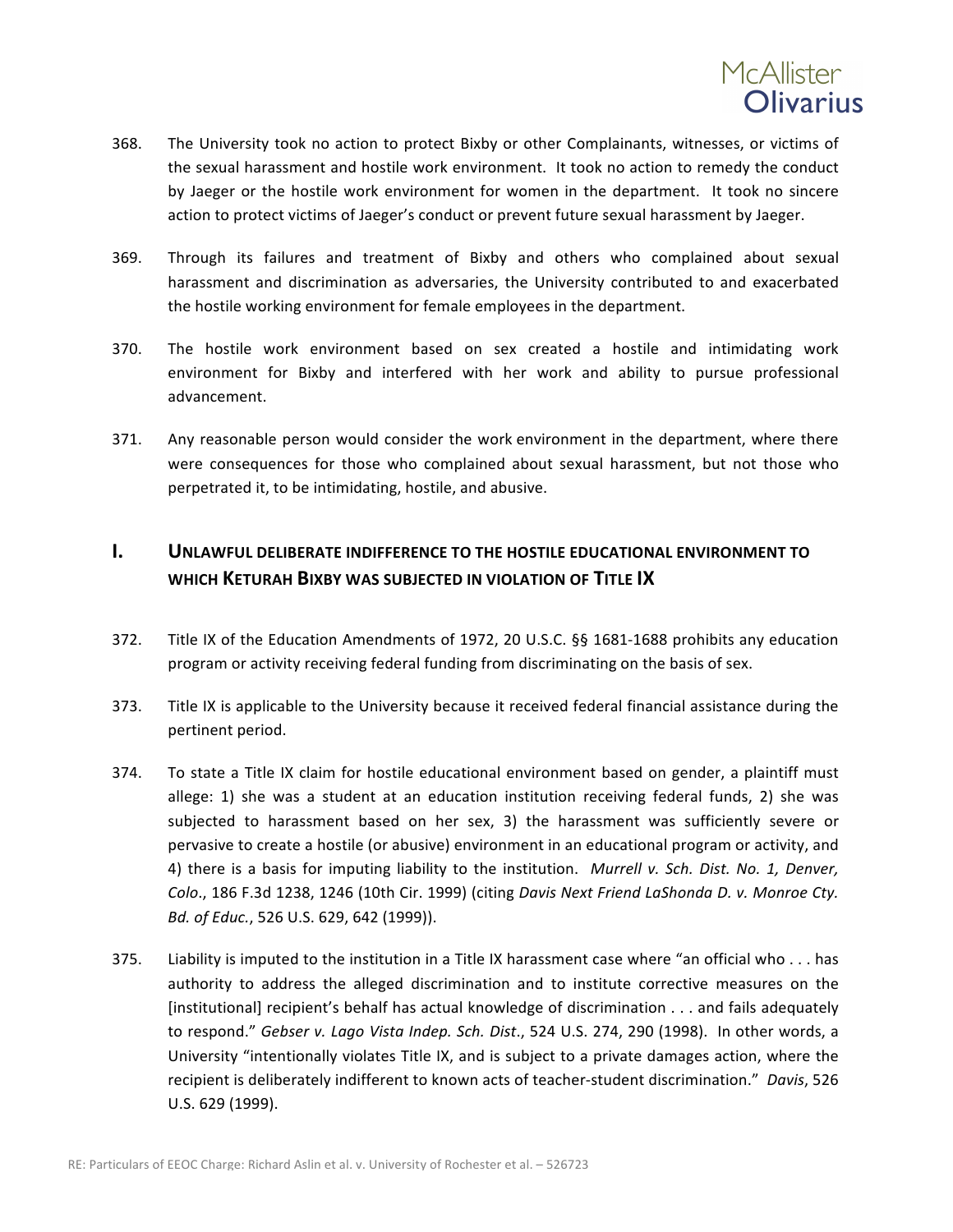

- 376. Bixby directly complained to the University regarding the hostile environment to which she was subjected in her dual role as a student and employee in BCS.
- 377. The University also received direct, unequivocal complaints of the hostile educational environment that existed while Bixby was a student at the University from other students and faculty.
- 378. The complaints from Bixby and other students and faculty about the hostile educational environment described an environment riddled with ongoing direct sexual harassment of female students and a failure of administrators to appropriately discipline Jaeger.
- 379. The University was deliberately indifferent to the repeated, consistent complaints regarding the hostile environment. It not only failed to appropriately address the discrimination, it also supported Jaeger while disregarding and, worse, punishing those who complained about his harassing behaviors.

# J. UNLAWFUL RETALIATION IN VIOLATION OF TITLE IX OF ASLIN, CANTLON, KIDD, HAYDEN, PIANTADOSI, MAHON, AND NEWPORT

- 380. Title IX also prohibits schools from retaliating against students and teachers for opposing Title IX discrimination or participating in a Title IX proceeding. Jackson v. Birmingham Board of Education, 544 U.S. 167 (2005) (because Title IX prohibits discrimination "on the basis of sex" by recipients of federal education funding, "We conclude that when a funding recipient retaliates against a person because he complains of sex discrimination, this constitutes intentional 'discrimination' 'on the basis of sex,' in violation of Title IX.").
- 381. Title IX claims are analyzed under the same framework as claims arising under Title VII of the Civil Rights Act of 1964. Papelino v. Albany College of Pharmacy of Union Univ., 633 F.3d 81, 91-‐ 92 (2d Cir. 2011); Murray v. New York Univ. College of Dentistry, 57 F.3d 243, 248 (2d Cir. 1995).
- 382. "As in the context of Title VII, a plaintiff claiming retaliation under Title IX must first establish a prima facie case by showing: (1) protected activity by the plaintiff; (2) knowledge by the defendant of the protected activity; (3) adverse school-related action; and (4) a causal connection between the protected activity and the adverse action." Papelino, 633 F.3d at 91.
- 383. Accordingly, for the same reasons set forth in ¶¶ 295 333 above. Aslin, Cantlon, Kidd, Hayden, Piantadosi, and Mahon were each subjected to unlawful retaliation in violation of Title IX.
- 384. Aslin, Cantlon, Kidd, Hayden, Piantadosi, and Mahon's protected complaints about Jaeger and the resulting hostile environment within BCS implicated concerns about the impact of his conduct and the broader hostile environment on both female students and employees in the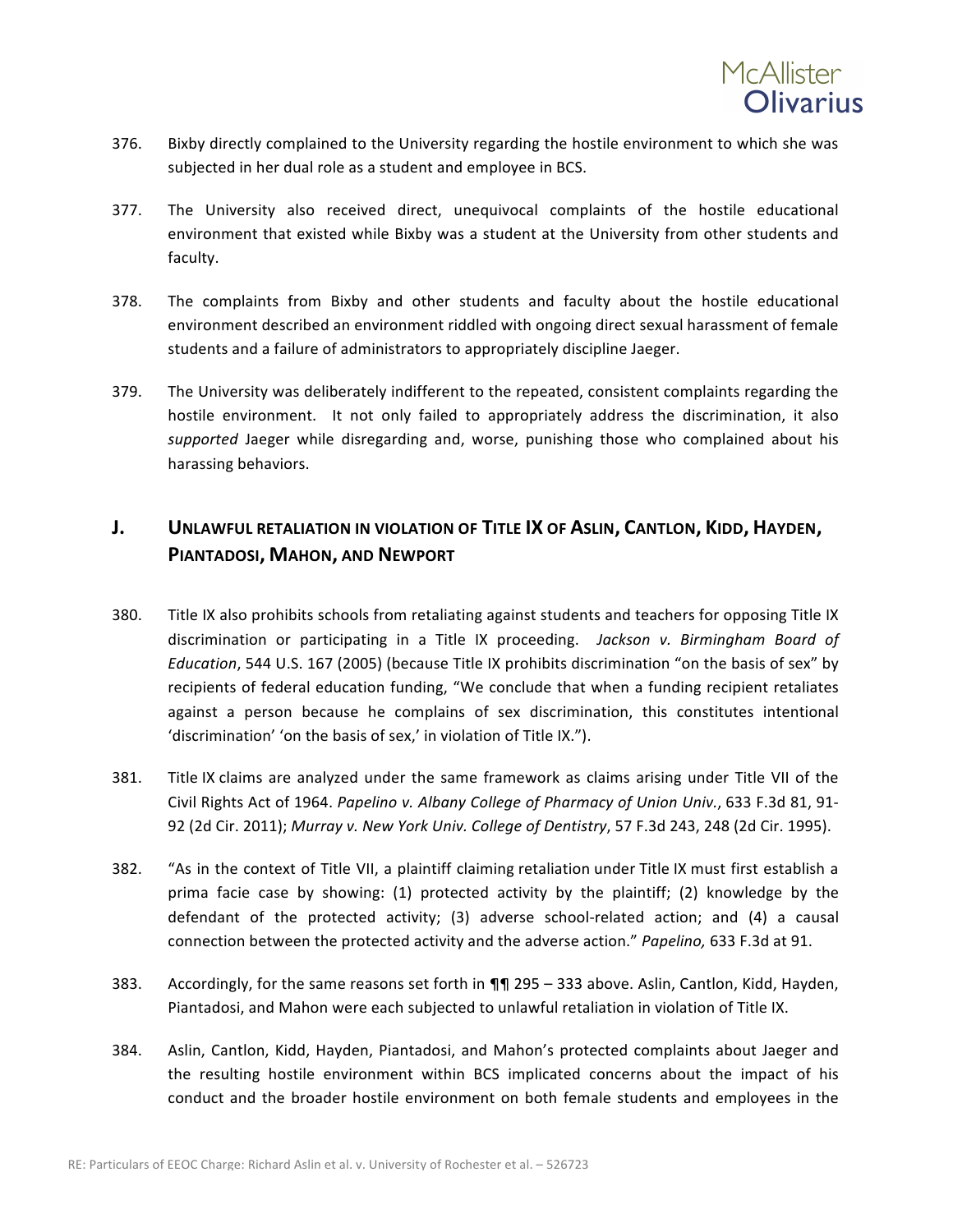

department and, thus, constituted protected activities under both violations of Title VII and Title IX.

385. The adverse actions taken in response to their protected complaints were in retaliation for both the Title VII and Title IX aspects of the complaints.

## K. DEFAMATION OF ASLIN, CANTLON, HAYDEN, PIANTADOSI, KIDD, MAHON AND NEWPORT IN VIOLATION OF NEW YORK LAW

- 386. The elements of a defamation claim under New York law are: (1) a false statement; (2) published without privilege or authorization to a third party; (3) with fault; (4) that caused special harm or constituted defamation per se. Peters v. Baldwin Union Free Sch. Dist., 320 F.3d 164, 169 (2d Cir.2003) (citing Dillon v. City of New York, 261 A.D.2d 34, 704 N.Y.S.2d 1, 5 (1st Dep't 1999)).
- 387. A false statement constitutes defamation per se when it tends to injure another in his or her trade, business, or profession. Liberman v. Gelstein, 80 N.Y.2d 429, 435, 605 N.E.2d 344, 347 (1992).
- 388. An employer may be liable for compensatory damages caused by false statements maliciously published by its employees in the course of employment. Loughry v. Lincoln First Bank, N.A., 67 N.Y.2d 369, 373, 494 N.E.2d 70, 71 (1986).
- 389. Defamation need not identify the plaintiff by name so long as it can be shown that the statement referred to the plaintiff. Cuthbert v. Nat'l Org. for Women, 207 A.D.2d 624, 626, 615 N.Y.S.2d 534, 536 (1994).
- 390. Aslin, Cantlon, Hayden, Piantadosi, Kidd, Mahon and Newport were each defamed on at least two occasions: (1) in the November 29, 2016, letter from Provost Rob Clark; and (2) during the January 2017 department faculty meeting where DeAngelis said they had lied and been devious. 

 Kidd additionally was defamed by being deemed "not credible" in the Nearpass Report and by Jaeger telling colleagues that her claims were "all made up" and that she was in love with him.
- 391. Provost Clark's November 29, 2016 letter falsely characterized those who had complained about Jaeger's misconduct as liars and bullies. It also falsely stated that the Complainants had shared information in violation of an agreement of confidentiality.
	- a. The falsity is demonstrated because (1) Nearpass had known that Aslin was contacting possible witnesses about the investigation and discussing Jaeger, and did not object at the time; (2) Aslin did not break confidentiality in any event because he only discussed things he had learned from his colleagues, as he had a perfect right to, not anything about the Nearpass investigation itself which the University might arguably have a basis to declare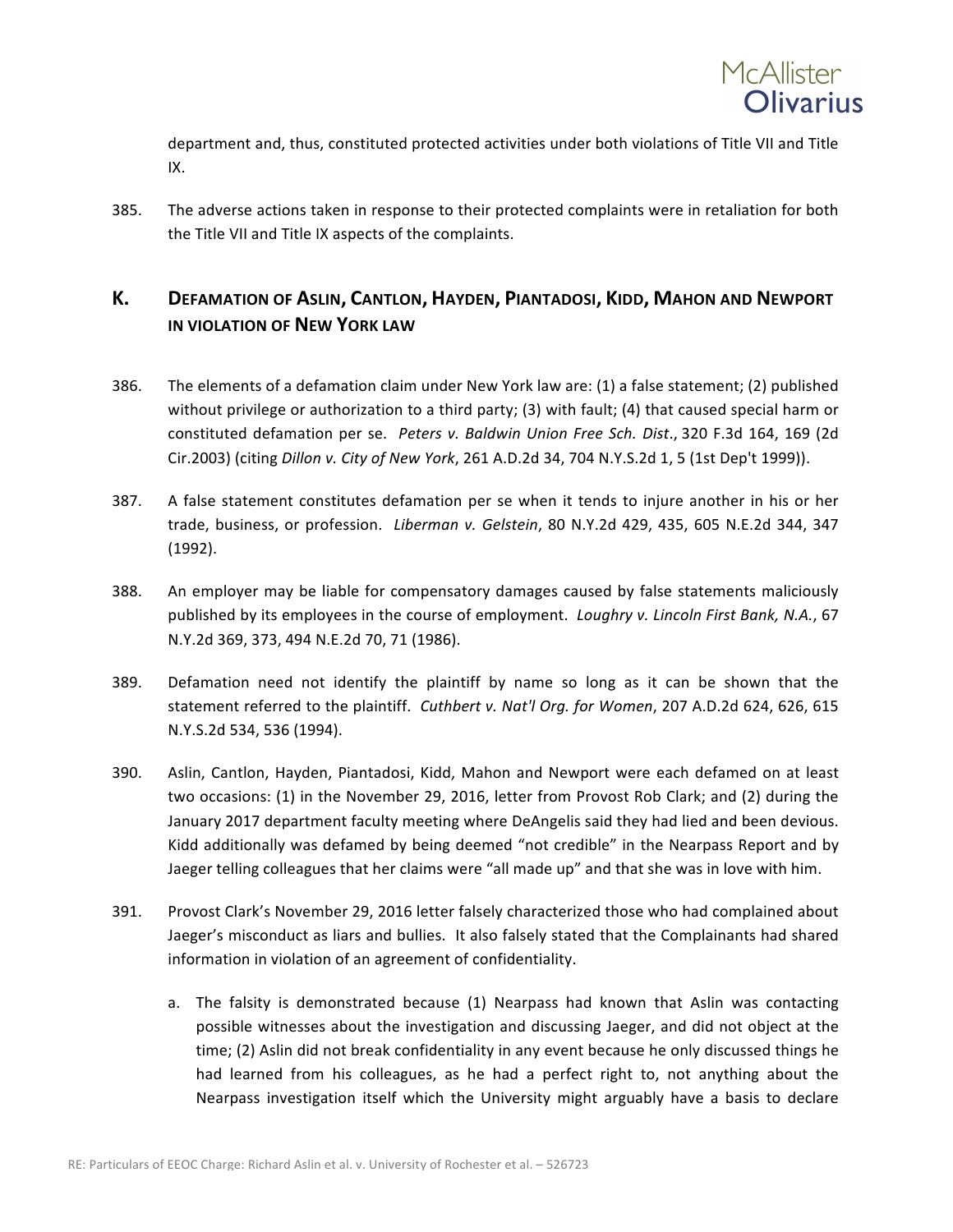

confidential; and (3) all of Aslin's activities in developing information about Jaeger's misconduct and sharing it with the University were protected activities, and seeking to punish him for doing so was retaliatory. 

- b. The letter was published to all department faculty.
- c. At the time the letter was issued, all department faculty would have understood that the Complainants referenced in the e-mail included Aslin, Cantlon, Hayden, Piantadosi, Kidd, Mahon and Newport.
- d. Aslin, Cantlon, Hayden, Piantadosi, Kidd, Mahon and Newport's professional reputations and relationships with their faculty peers were harmed by the letter.
- e. While this Charge is directed at UR and not any individuals, Clark should take notice that if the Complainants proceed to a court case; they intend to charge him individually with defamation.
- 392. During the January 2017 faculty meeting, DeAngelis falsely stated that some faculty had been bullying Jaeger, spreading false rumors about him, and manipulating faculty members. He also falsely stated that he had e-mails that proved that these faculty members had taken these actions.
	- a. The statements were made to all faculty present at the meeting.
	- b. At the time of the meeting, all department faculty understood that the faculty DeAngelis referred to included Aslin, Cantlon, Hayden, Piantadosi, Kidd, Mahon, and Newport.
	- c. Aslin, Cantlon, Hayden, Piantadosi, Kidd, Mahon and Newport's professional reputations and relationships with their faculty peers were harmed by these statements.
	- d. While this Charge is directed at UR and not any individuals, DeAngelis should take notice that if the Complainants proceed to a court case; they intend to charge him individually with defamation.

## DAMAGES

393. As a result of the retaliation against them in violation of Title VII, Aslin, Cantlon, Kidd, Hayden, Piantadosi, Mahon and Newport each suffered and continue to suffer harm. Without prejudice to any other damages which may become known as this case proceeds, each of these individuals is entitled to recover monetary damages for lost earnings and earning capacity, pain, suffering,